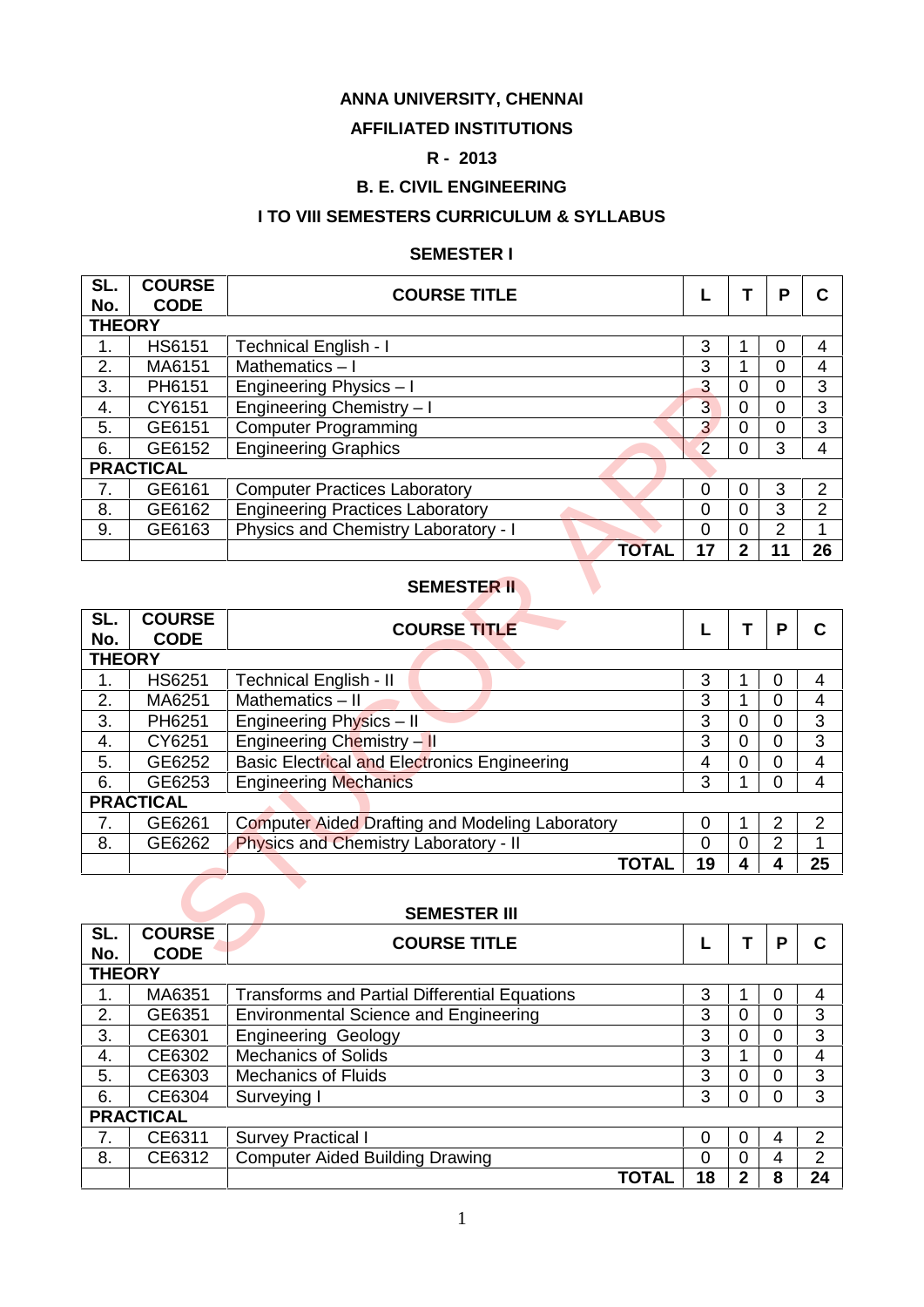### **SEMESTER IV**

| SL.<br>No.                     | <b>COURSE</b><br><b>CODE</b> | <b>COURSE TITLE</b>                     |          |   | Р  | C              |
|--------------------------------|------------------------------|-----------------------------------------|----------|---|----|----------------|
| <b>THEORY</b>                  |                              |                                         |          |   |    |                |
| 1.                             | MA6459                       | <b>Numerical Methods</b>                | 3        |   | 0  | 4              |
| 2.                             | CE6401                       | <b>Construction Materials</b>           | 3        | 0 | 0  | 3              |
| 3.                             | CE6402                       | <b>Strength of Materials</b>            | 3        |   | 0  | 4              |
| 4.                             | CE6403                       | <b>Applied Hydraulic Engineering</b>    | 3        |   | 0  | 4              |
| 5.                             | CE6404                       | Surveying II                            | 3        | 0 | 0  | 3              |
| 6.                             | CE6405                       | Soil Mechanics                          | 3        | 0 | 0  | 3              |
|                                | <b>PRACTICAL</b>             |                                         |          |   |    |                |
| $7_{\scriptscriptstyle{\sim}}$ | CE6411                       | <b>Strength of Materials Laboratory</b> | $\Omega$ | O | 3  | 2              |
| 8.                             | CE6412                       | <b>Hydraulic Engineering Laboratory</b> | 0        | 0 | 3  | $\overline{2}$ |
| 9.                             | CE6413                       | <b>Survey Practical II</b>              | $\Omega$ | 0 | 4  | 2              |
|                                |                              | <b>TOTAL</b>                            | 18       | 3 | 10 | 27             |

#### **SEMESTER V**

|               |                              | <b>TOTAL</b>                                                                                                                                       | 18             | 3              | 10             | 27             |
|---------------|------------------------------|----------------------------------------------------------------------------------------------------------------------------------------------------|----------------|----------------|----------------|----------------|
|               |                              | <b>SEMESTER V</b>                                                                                                                                  |                |                |                |                |
| SL.<br>No.    | <b>COURSE</b><br><b>CODE</b> | <b>COURSE TITLE</b>                                                                                                                                | L              | Т              | P              | $\mathbf c$    |
| <b>THEORY</b> |                              |                                                                                                                                                    |                |                |                |                |
| 1.            | CE6501                       | <b>Structural Analysis I</b>                                                                                                                       | 3              | 1              | 0              | 4              |
| 2.            | CE6502                       | <b>Foundation Engineering</b>                                                                                                                      | $\overline{3}$ | $\overline{0}$ | $\overline{0}$ | $\overline{3}$ |
| 3.            | CE6503                       | <b>Environmental Engineering I</b>                                                                                                                 | 3              | 0              | 0              | 3              |
| 4.            | CE6504                       | <b>Highway Engineering</b>                                                                                                                         | $\overline{3}$ | 0              | 0              | $\overline{3}$ |
| 5.            | CE6505                       | Design of Reinforced Concrete Elements                                                                                                             | $\overline{3}$ | $\mathbf 0$    | $\overline{0}$ | $\overline{3}$ |
| 6.            | CE6506                       | Construction Techniques, Equipment and Practice                                                                                                    | 3              | $\overline{0}$ | 0              | 3              |
|               | <b>PRACTICAL</b>             |                                                                                                                                                    |                |                |                |                |
| 7.            | GE6674                       | Communication and Soft skills- Laboratory Based                                                                                                    | $\mathbf 0$    | 0              | 4              | $\overline{2}$ |
| 8.            | CE6511                       | Soil Mechanics Laboratory                                                                                                                          | 0              | $\overline{0}$ | $\overline{4}$ | $\overline{2}$ |
| 9.            | CE6512                       | Survey Camp*                                                                                                                                       |                |                |                | 1              |
|               |                              | <b>TOTAL</b>                                                                                                                                       | 18             | 1              | 8              | 24             |
| SL.<br>No.    | <b>COURSE</b><br><b>CODE</b> | * Survey Camp to be conducted for a period of 2 weeks during 4 <sup>th</sup> Semester Summer Vacation<br><b>SEMESTER VI</b><br><b>COURSE TITLE</b> | L              | т              | P              | $\mathbf c$    |
| <b>THEORY</b> |                              |                                                                                                                                                    |                |                |                |                |
| 1.            | CE6601                       | Design of Reinforced Concrete & Brick Masonry<br><b>Structures</b>                                                                                 | 3              | $\Omega$       | $\Omega$       | 3              |
| 2.            | CE6602                       | Structural Analysis II                                                                                                                             | 3              | 1              | $\overline{0}$ | $\overline{4}$ |
| 3.            | CE6603                       | <b>Design of Steel Structures</b>                                                                                                                  | 3              | 1              | 0              | 4              |
| 4.            | CE6604                       | Railways, Airports and Harbour Engineering                                                                                                         | 3              | $\overline{0}$ | $\overline{0}$ | 3              |

# \* Survey Camp to be conducted for a period of 2 weeks during 4th Semester Summer Vacation

# **SEMESTER VI**

| SL.<br>No.    | <b>COURSE</b><br><b>CODE</b> | <b>COURSE TITLE</b>                                                |    |                | р | C  |
|---------------|------------------------------|--------------------------------------------------------------------|----|----------------|---|----|
| <b>THEORY</b> |                              |                                                                    |    |                |   |    |
| 1.            | CE6601                       | Design of Reinforced Concrete & Brick Masonry<br><b>Structures</b> | 3  | $\overline{0}$ | 0 | 3  |
| 2.            | CE6602                       | Structural Analysis II                                             | 3  |                | 0 | 4  |
| 3.            | CE6603                       | Design of Steel Structures                                         | 3  |                | Ω | 4  |
| 4.            | CE6604                       | Railways, Airports and Harbour Engineering                         | 3  | 0              | ი | 3  |
| 5.            | CE6605                       | <b>Environmental Engineering II</b>                                | 3  | 0              | ი | 3  |
| 6.            |                              | Elective I                                                         | 3  | 0              | 0 | 3  |
|               | <b>PRACTICAL</b>             |                                                                    |    |                |   |    |
| 7.            | CE6611                       | <b>Environmental Engineering Laboratory</b>                        | 0  | 0              | 3 | 2  |
| 8.            | CE6612                       | Concrete and Highway Engineering Laboratory                        | 0  | 0              | 3 | 2  |
|               |                              | TOTAI                                                              | 18 | 2              | 6 | 24 |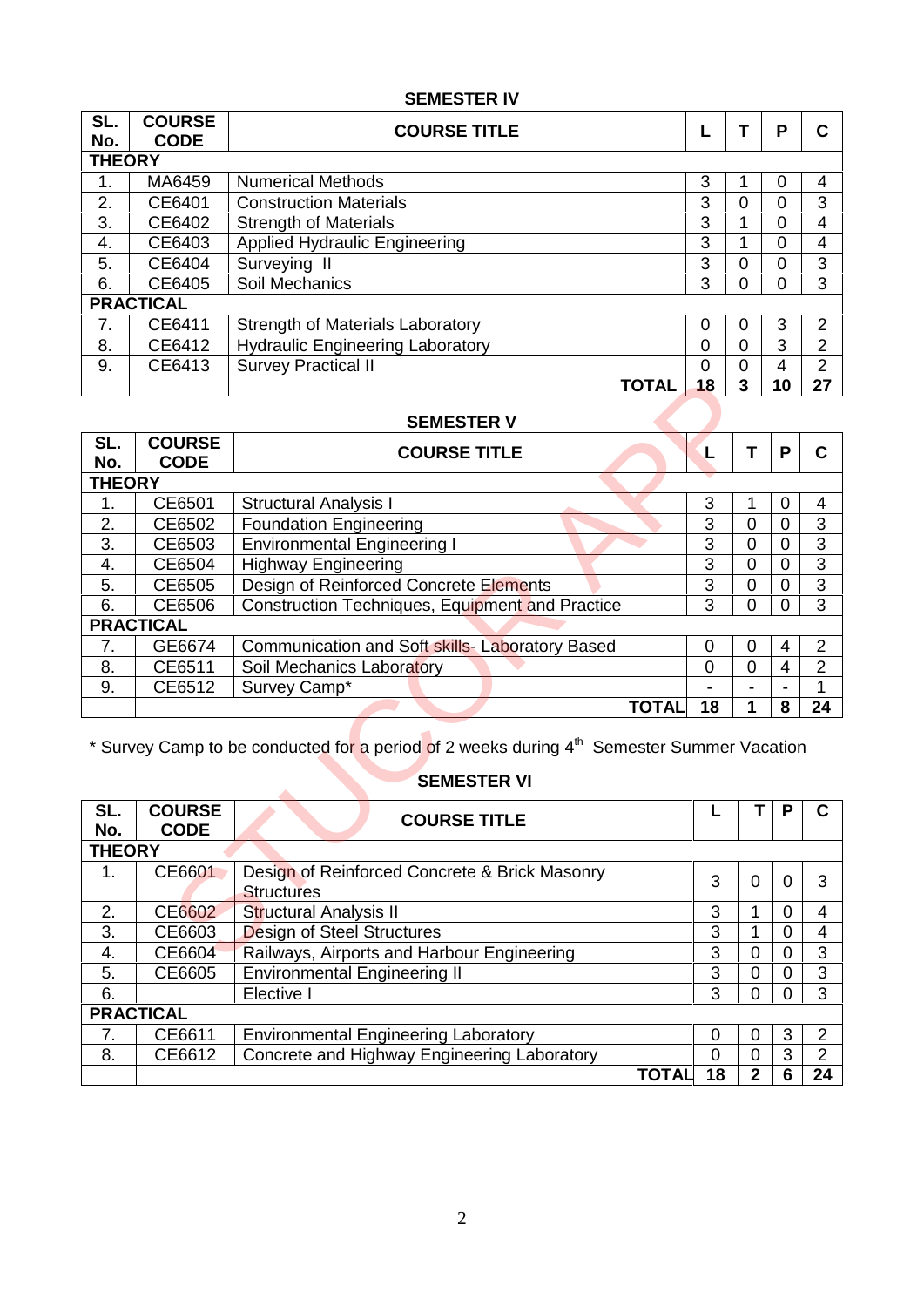### **SEMESTER VII**

| SL.<br>No.    | <b>COURSE</b><br><b>CODE</b> | <b>COURSE TITLE</b>                                  |             |   | Р | C              |
|---------------|------------------------------|------------------------------------------------------|-------------|---|---|----------------|
| <b>THEORY</b> |                              |                                                      |             |   |   |                |
| 1.            | CE6701                       | Structural Dynamics and Earthquake Engineering       | 3           | 0 | 0 | 3              |
| 2.            | CE6702                       | <b>Prestressed Concrete Structures</b>               | 3           |   | 0 | 3              |
| 3.            | CE6703                       | Water Resources and Irrigation Engineering           | 3           | 0 | 0 | 3              |
| 4.            | CE6704                       | <b>Estimation and Quantity Surveying</b>             | 3           | 0 | ი | 3              |
| 5.            |                              | Elective II                                          | 3           | 0 | 0 | 3              |
| 6.            |                              | Elective III                                         | 3           | 0 | O | 3              |
|               | <b>PRACTICAL</b>             |                                                      |             |   |   |                |
| 7.            | CE6711                       | <b>Computer Aided Design and Drafting Laboratory</b> | 0           |   | 4 | 2              |
| 8.            | CE6712                       | Design Project                                       | 0           | 0 | 4 | $\overline{2}$ |
|               |                              |                                                      | 18<br>TOTAL |   | 8 | 22             |

#### **SEMESTER VIII**

|               |                              |                                               | <b>TOTAL</b><br>18 | $\mathbf{0}$   | 8              | 22             |
|---------------|------------------------------|-----------------------------------------------|--------------------|----------------|----------------|----------------|
|               |                              | <b>SEMESTER VIII</b>                          |                    |                |                |                |
| SL.<br>No.    | <b>COURSE</b><br><b>CODE</b> | <b>COURSE TITLE</b>                           | L                  | т              | P              | $\mathbf C$    |
| <b>THEORY</b> |                              |                                               |                    |                |                |                |
| 1.            | MG6851                       | <b>Principles of Management</b>               | 3                  | $\mathbf 0$    | 0              | 3              |
| 2.            |                              | Elective IV                                   | 3                  | $\overline{0}$ | 0              | 3              |
| 3.            |                              | Elective V                                    | 3                  | $\Omega$       | 0              | 3              |
|               | <b>PRACTICAL</b>             |                                               |                    |                |                |                |
| 4.            | CE6811                       | <b>Project Work</b>                           | $\mathbf 0$        | 0              | 12             | 6              |
|               |                              |                                               | <b>TOTAL</b><br>9  | $\bf{0}$       | 12             | 15             |
|               |                              |                                               |                    |                |                |                |
|               |                              | <b>LIST OF ELECTIVES</b><br><b>ELECTIVE I</b> |                    |                |                |                |
| SL.<br>No.    | <b>COURSE</b><br><b>CODE</b> | <b>COURSE TITLE</b>                           |                    | т              | P              | $\mathbf C$    |
| 1.            | CE6001                       | Hydrology                                     | 3                  | $\overline{0}$ | $\overline{0}$ | 3              |
| 2.            | <b>CE6002</b>                | Concrete Technology                           | 3                  | 0              | 0              | $\overline{3}$ |
| 3.            | CE6003                       | <b>Remote Sensing Techniques and GIS</b>      | 3                  | 0              | $\overline{0}$ | 3              |
| 4.            | <b>CE6004</b>                | Architecture                                  | 3                  | $\overline{0}$ | $\overline{0}$ | 3              |
| 5.            | GE6075                       | Professional Ethics in Engineering            | 3                  | 0              | $\overline{0}$ | 3              |

### **TOTAL NO OF CREDITS: 187**

## **LIST OF ELECTIVES**

### **ELECTIVE I**

| SL.<br>No. | <b>COURSE</b><br><b>CODE</b> | <b>COURSE TITLE</b>                         |   | P | C |
|------------|------------------------------|---------------------------------------------|---|---|---|
| 1.         | CE6001                       | Hydrology                                   | 3 |   | 3 |
| 2.         | CE6002                       | <b>Concrete Technology</b>                  | 3 |   | 3 |
| 3.         | CE6003                       | <b>Remote Sensing Techniques and GIS</b>    | 3 |   | 3 |
| 4.         | CE6004                       | Architecture                                | 3 |   | 3 |
| 5.         | GE6075                       | <b>Professional Ethics in Engineering</b>   | 3 |   | 3 |
| 6.         | CE6005                       | <b>Construction Planning and Scheduling</b> | 3 |   | 3 |

### **ELECTIVE II**

| SL.<br>No. | <b>COURSE</b><br><b>CODE</b> | <b>COURSE TITLE</b>                       |              | D | C |
|------------|------------------------------|-------------------------------------------|--------------|---|---|
| . .        | CE6006                       | <b>Traffic Engineering and Management</b> | ว<br>ບ       | 0 | 3 |
| 8.         | CE6007                       | Housing Planning and Management           | 3            | 0 | 3 |
| 9.         | CE6008                       | <b>Groundwater Engineering</b>            | 3            | 0 | 3 |
| 10.        | CE6009                       | <b>Water Resources Systems Analysis</b>   | ว<br>ື       | 0 | 3 |
| 11.        | CE6010                       | <b>Pavement Engineering</b>               | $\mathbf{z}$ | 0 | 3 |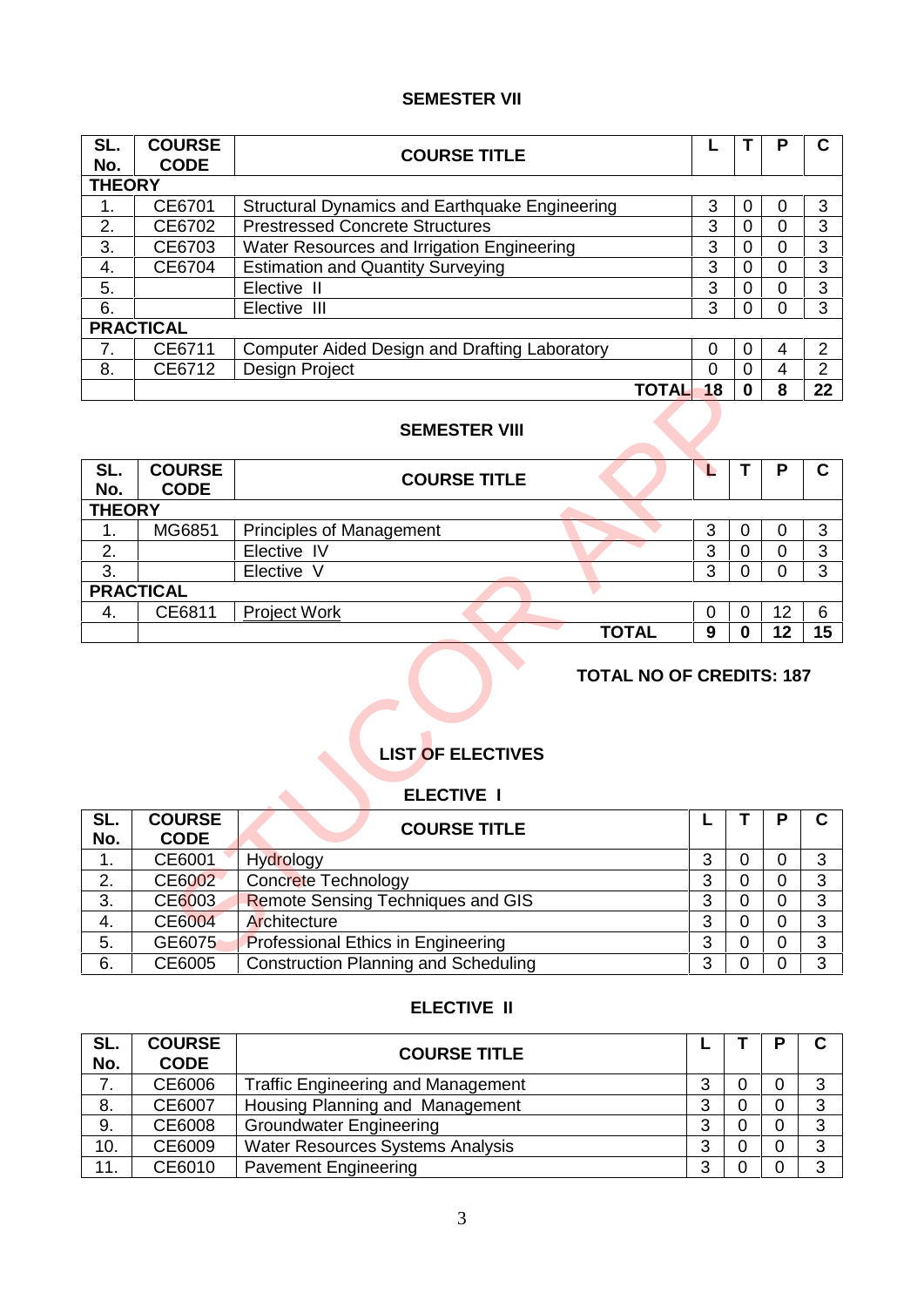### **ELECTIVE III**

| SL.<br>No. | <b>COURSE</b><br><b>CODE</b> | <b>COURSE TITLE</b>                    |        |   | D | C |
|------------|------------------------------|----------------------------------------|--------|---|---|---|
| 12.        | EN6801                       | <b>Environmental Impact Assessment</b> | ≏<br>ت | 0 |   | 3 |
| 13.        | CE6023                       | Industrial Waste Management            | 3      | 0 |   | 3 |
| 14         | CE6011                       | Air Pollution Management               | 3      | 0 |   | 3 |
| 15.        | EN6501                       | Municipal Solid Waste Management       | 3      | 0 |   | 3 |
| 16.        | CE6012                       | <b>Ground Improvement Techniques</b>   | 3      | 0 |   | 3 |
| 17.        | GE6083                       | <b>Disaster Management</b>             | 3      |   |   | 3 |

### **ELECTIVE IV**

| SL.<br>No. | <b>COURSE</b><br><b>CODE</b> | <b>COURSE TITLE</b>                        |                | Т              | P              | $\mathbf C$    |
|------------|------------------------------|--------------------------------------------|----------------|----------------|----------------|----------------|
| 18.        | CE6013                       | <b>Bridge Structures</b>                   | 3              | $\mathbf 0$    | $\mathbf 0$    | 3              |
| 19.        | CE6014                       | <b>Storage Structures</b>                  | $\overline{3}$ | $\overline{0}$ | $\overline{0}$ | 3              |
| 20.        | CE6015                       | <b>Tall Buildings</b>                      | 3              | $\mathbf 0$    | $\mathbf 0$    | $\overline{3}$ |
| 21.        | CE6016                       | <b>Prefabricated Structures</b>            | 3              | $\overline{0}$ | $\mathbf 0$    | $\overline{3}$ |
| 22.        | CE6017                       | Experimental Analysis of Stress            | $\overline{3}$ | $\overline{0}$ | $\overline{0}$ | 3              |
| 23.        | GE6757                       | <b>Total Quality Management</b>            | 3              | $\overline{0}$ | $\overline{0}$ | 3              |
| 24.        | GE6084                       | Human Rights                               | 3              | $\overline{0}$ | $\overline{0}$ | $\overline{3}$ |
| SL.        | <b>COURSE</b>                | <b>ELECTIVE V</b>                          | L              | Т              | P              | C              |
| No.        | <b>CODE</b>                  | <b>COURSE TITLE</b>                        |                |                |                |                |
| 25.        | CE6018                       | <b>Computer Aided Design of Structures</b> | 3              | $\mathbf 0$    | $\mathbf 0$    | 3              |
| 26.        | CE6019                       | <b>Industrial Structures</b>               | $\overline{3}$ | $\mathbf 0$    | $\overline{0}$ | 3              |
| 27.        | CE6020                       | <b>Finite Element Techniques</b>           | $\overline{3}$ | $\mathbf 0$    | $\overline{0}$ | $\overline{3}$ |
| 28.        | CE6021                       | Repair and Rehabilitation of Structures    | 3              | $\mathsf 0$    | $\mathbf 0$    | 3              |
| 29.        | CE6022                       | Earthquake Geotechnical Engineering        | 3              | $\overline{0}$ | 0              | 3              |
|            |                              |                                            |                |                |                |                |

## **ELECTIVE V**

| SL.<br>No. | <b>COURSE</b><br><b>CODE</b> | <b>COURSE TITLE</b>                        |   |  | C       |
|------------|------------------------------|--------------------------------------------|---|--|---------|
| 25.        | CE6018                       | <b>Computer Aided Design of Structures</b> |   |  | ົ       |
| 26.        | CE6019                       | <b>Industrial Structures</b>               |   |  | 3       |
| 27.        | CE6020                       | <b>Finite Element Techniques</b>           |   |  | ົ<br>J  |
| 28.        | CE6021                       | Repair and Rehabilitation of Structures    |   |  | ົ<br>J. |
| 29.        | CE6022                       | Earthquake Geotechnical Engineering        | 3 |  | 3       |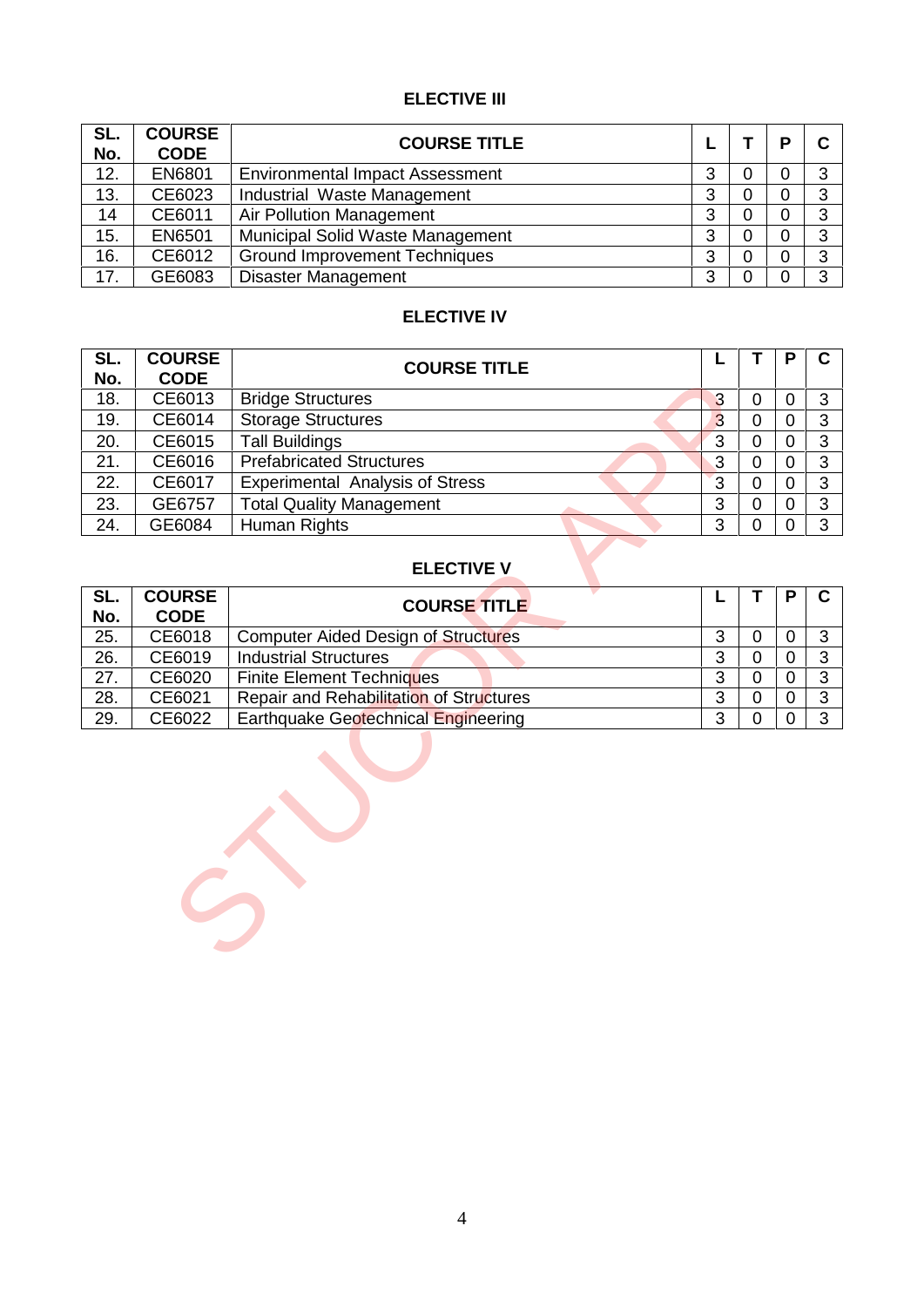5

**HS6151 TECHNICAL ENGLISH – I L T P C**

#### **OBJECTIVES:**

- To enable learners of Engineering and Technology develop their basic communication skills in English.
- To emphasize specially the development of speaking skills amongst learners of Engineering and Technology.
- To ensure that learners use the electronic media such as internet and supplement the learning materials used in the classroom.
- To inculcate the habit of reading and writing leading to effective and efficient communication.

#### **UNIT I 9+3**

Listening - Introducing learners to GIE - Types of listening - Listening to audio (verbal & sounds); Speaking - Speaking about one's place, important festivals etc. – Introducing oneself, one's family / friend; Reading - Skimming a reading passage – Scanning for specific information - Note-making; Writing - Free writing on any given topic (My favourite place / Hobbies / School life, etc.) -Sentence completion - Autobiographical writing (writing about one's leisure time activities, hometown, etc.); Grammar - Prepositions - Reference words - Wh-questions - Tenses (Simple); Vocabulary - Word formation - Word expansion (root words / etymology); E-materials - Interactive exercises for Grammar & Vocabulary - Reading comprehension exercises - Listening to audio files and answering questions.

**UNIT II 9+3** Listening - Listening and responding to video lectures / talks; Speaking - Describing a simple process (filling a form, etc.) - Asking and answering questions - Telephone skills – Telephone etiquette; Reading – Critical reading - Finding key information in a given text - Sifting facts from opinions; Writing - Biographical writing (place, people) - Process descriptions (general/specific) - Definitions - Recommendations – Instructions; Grammar - Use of imperatives - Subject-verb agreement; Vocabulary - Compound words - Word Association (connotation); E-materials -Interactive exercises for Grammar and Vocabulary - Listening exercises with sample telephone conversations / lectures – Picture-based activities.

**UNIT III 9+3** Listening - Listening to specific task - focused audio tracks: Speaking - Role-play – Simulation -Group interaction - Speaking in formal situations (teachers, officials, foreigners); Reading - Reading and interpreting visual material; Writing - Jumbled sentences - Coherence and cohesion in writing - Channel conversion (flowchart into process) - Types of paragraph (cause and effect / compare and contrast / narrative / analytical) - Informal writing (letter/e-mail/blogs) - Paraphrasing; Grammar - Tenses (Past) - Use of sequence words - Adjectives; Vocabulary - Different forms and uses of words, Cause and effect words; E-materials - Interactive exercises for Grammar and Vocabulary - Excerpts from films related to the theme and follow up exercises - Pictures of flow charts and tables for interpretations. - Speaking about one's place, important festivals etc. – Introducing oneself, one<br>Free writing on any given topic (My favourite place / Hobbies / School Free writing on any given topic (My favourite place / Hobbies / Schoo

**UNIT IV 9+3** Listening - Watching videos / documentaries and responding to questions based on them; Speaking - Responding to questions - Different forms of interviews - Speaking at different types of interviews; Reading - Making inference from the reading passage - Predicting the content of a reading passage; Writing - Interpreting visual materials (line graphs, pie charts etc.) - Essay writing – Different types of essays; Grammar - Adverbs – Tenses – future time reference; Vocabulary - Single word substitutes - Use of abbreviations and acronyms; E-materials - Interactive exercises for Grammar and Vocabulary - Sample interviews - film scenes - dialogue writing.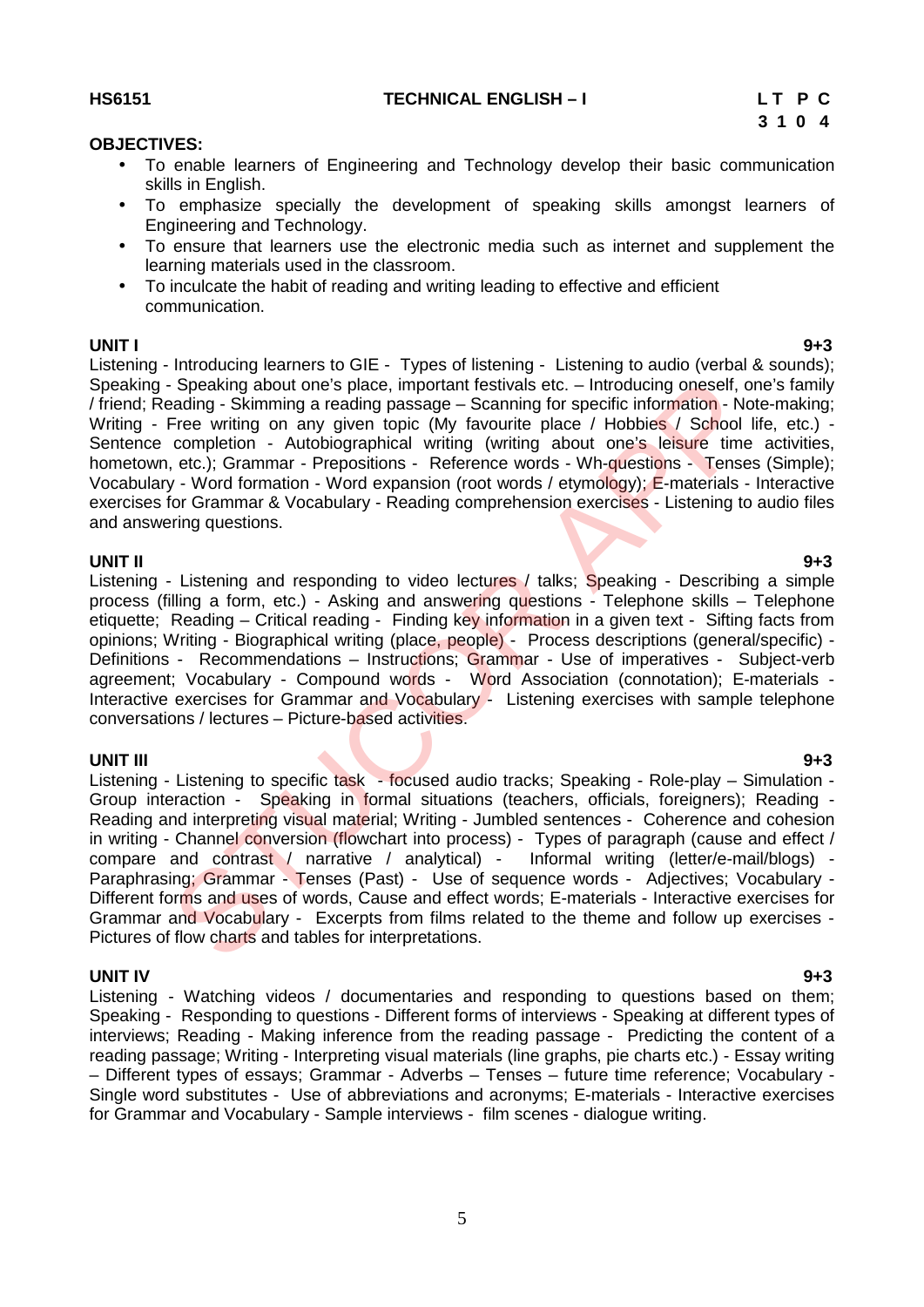**UNIT V 9+3** Listening - Listening to different accents, Listening to Speeches/Presentations, Listening to broadcast and telecast from Radio and TV; Speaking - Giving impromptu talks, Making presentations on given topics; Reading - Email communication - Reading the attachment files having a poem/joke/proverb - Sending their responses through email; Writing - Creative writing, Poster making; Grammar - Direct and indirect speech; Vocabulary - Lexical items (fixed / semi fixed expressions); E-materials - Interactive exercises for Grammar and Vocabulary - Sending emails with attachment – Audio / video excerpts of different accents - Interpreting posters.

#### **TOTAL (L:45+T:15): 60 PERIODS**

#### **OUTCOMES:**

Learners should be able to

- speak clearly, confidently, comprehensibly, and communicate with one or many listeners using appropriate communicative strategies.
- write cohesively and coherently and flawlessly avoiding grammatical errors, using a wide vocabulary range, organizing their ideas logically on a topic.
- read different genres of texts adopting various reading strategies.
- listen/view and comprehend different spoken discourses/excerpts in different accents

#### **TEXTBOOKS:**

- 1. Department of English, Anna University. Mindscapes: English for Technologists and Engineers. Orient Blackswan, Chennai. 2012 re conesivery and conerentry and narmewssty avolung grammatical erois, used<br>tabulary range, organizing their ideas logically on a topic.<br>The different genres of texts adopting various reading strategies.<br>AMS:<br>ACS:<br>partment
- 2. Dhanavel, S.P. English and Communication Skills for Students of Science and Engineering. Orient Blackswan, Chennai. 2011

#### **REFERENCES:**

- 1. Raman, Meenakshi & Sangeetha Sharma. Technical Communication: Principles and Practice. Oxford University Press, New Delhi. 2011.
- 2. Regional Institute of English. English for Engineers. Cambridge University Press, New Delhi. 2006.
- 3. Rizvi, Ashraf. M. Effective Technical Communication. Tata McGraw-Hill, New Delhi. 2005
- 4. Rutherford, Andrea. J Basic Communication Skills for Technology. Pearson, New Delhi. 2001.
- 5. Viswamohan, Aysha. English for Technical Communication. Tata McGraw-Hill, New Delhi. 2008.

#### **EXTENSIVE Reading (Not for Examination)**

1. Kalam, Abdul. Wings of Fire. Universities Press, Hyderabad. 1999.

#### **WEBSITES:**

- 1. http://www.usingenglish.com
- 2. http://www.uefap.com

#### **TEACHING METHODS:**

- $\bullet$  Lectures
- Activities conducted individually, in pairs and in groups like self introduction, peer introduction, group poster making, grammar and vocabulary games, etc.
- Discussions
- Role play activities
- Short presentations
- Listening and viewing activities with follow up activities like discussion, filling up worksheets, writing exercises (using language lab wherever necessary/possible) etc.

#### **EVALUATION PATTERN:**

#### **Internal assessment: 20%**

3 tests of which two are pen and paper tests and the other is a combination of different modes of assessment like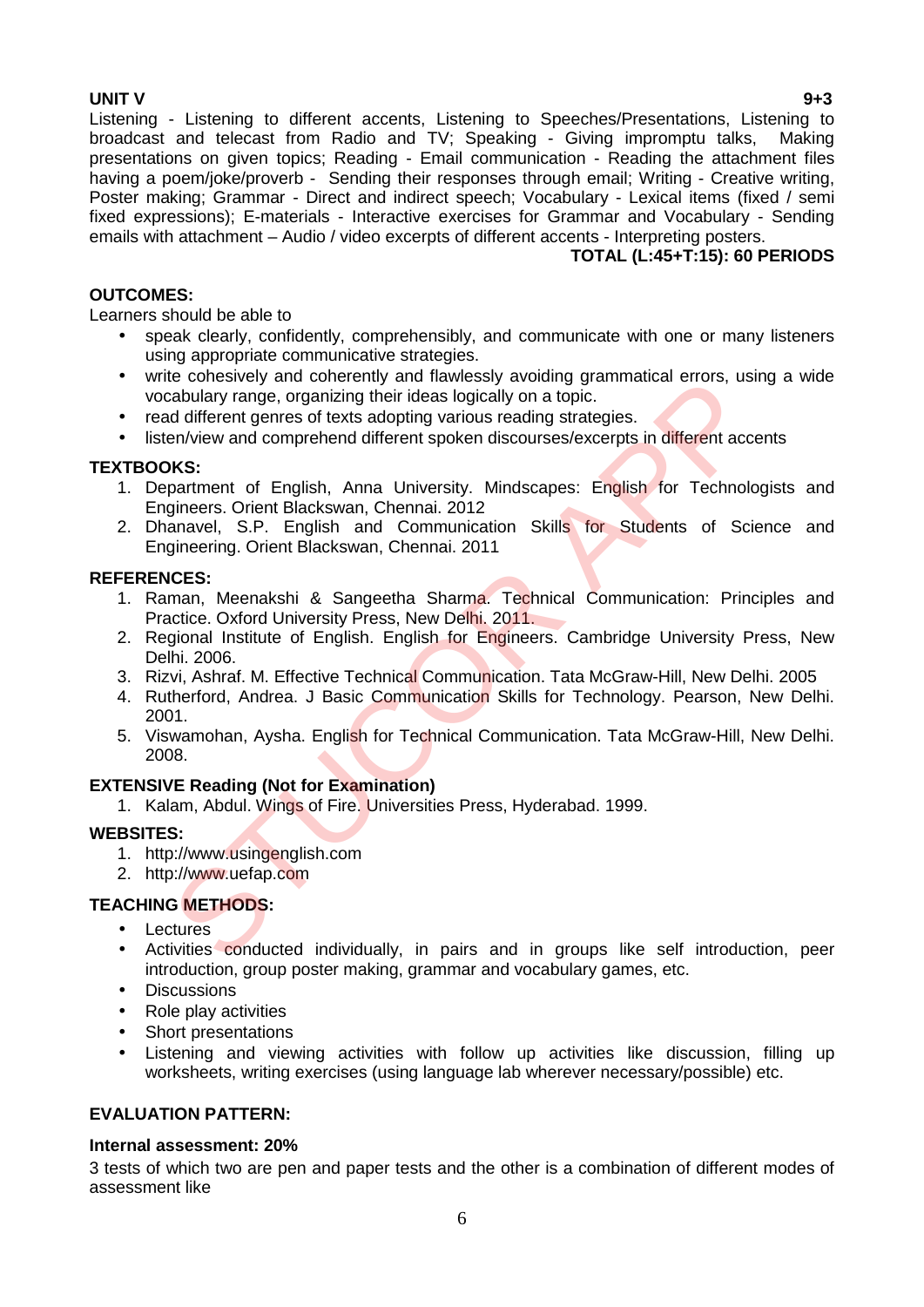- Project
- Assignment
- Reviews
- Creative writing
- Poster making, etc.

All the four skills are to be tested with equal weightage given to each.

- $\checkmark$  Speaking assessment: Individual speaking activities, Pair work activities like role play, Interview, Group discussions
- $\checkmark$  Reading assessment: Reading passages with comprehension questions graded from simple to complex, from direct to inferential
- $\checkmark$  Writing assessment: Writing paragraphs, essays etc. Writing should include grammar and vocabulary.
- $\checkmark$  Listening/Viewing assessment: Lectures, dialogues, film clippings with questions on verbal as well as audio/visual content.

### **End Semester Examination: 80%**

### **MA6151 MATHEMATICS – I L T P C**

**3 1 0 4**

#### **OBJECTIVES:**

- To develop the use of matrix algebra techniques this is needed by engineers for practical applications.
- To make the student knowledgeable in the area of infinite series and their convergence so that he/ she will be familiar with limitations of using infinite series approximations for solutions arising in mathematical modeling.
- To familiarize the student with functions of several variables. This is needed in many branches of engineering.
- To introduce the concepts of improper integrals, Gamma, Beta and Error functions which are needed in engineering applications.
- To acquaint the student with mathematical tools needed in evaluating multiple integrals and their usage.

### **UNIT I MATRICES 9+3**

Eigenvalues and Eigenvectors of a real matrix  $-$  Characteristic equation  $-$  Properties of eigenvalues and eigenvectors – Statement and applications of Cayley-Hamilton Theorem – Diagonalization of matrices – Reduction of a quadratic form to canonical form by orthogonal transformation – Nature of quadratic forms. well as audio/visual content.<br>
Ster Examination: 80%<br>
MATHEMATICS -1<br>
VES:<br>
develop the use of matrix algebra techniques this is needed by engineers for<br>
make the student knowledgeable in the area of infinite series and th

### **UNIT II SEQUENCES AND SERIES 9+3**

Sequences: Definition and examples – Series: Types and Convergence – Series of positive terms – Tests of convergence: Comparison test, Integral test and D'Alembert's ratio test – Alternating series – Leibnitz's test – Series of positive and negative terms – Absolute and conditional convergence.

### **UNIT III APPLICATIONS OF DIFFERENTIAL CALCULUS 9+3**

Curvature in Cartesian co-ordinates – Centre and radius of curvature – Circle of curvature – Evolutes – Envelopes - Evolute as envelope of normals.

### **UNIT IV DIFFERENTIAL CALCULUS OF SEVERAL VARIABLES 9+3**

Limits and Continuity – Partial derivatives – Total derivative – Differentiation of implicit functions – Jacobian and properties – Taylor's series for functions of two variables – Maxima and minima of functions of two variables – Lagrange's method of undetermined multipliers.

### 7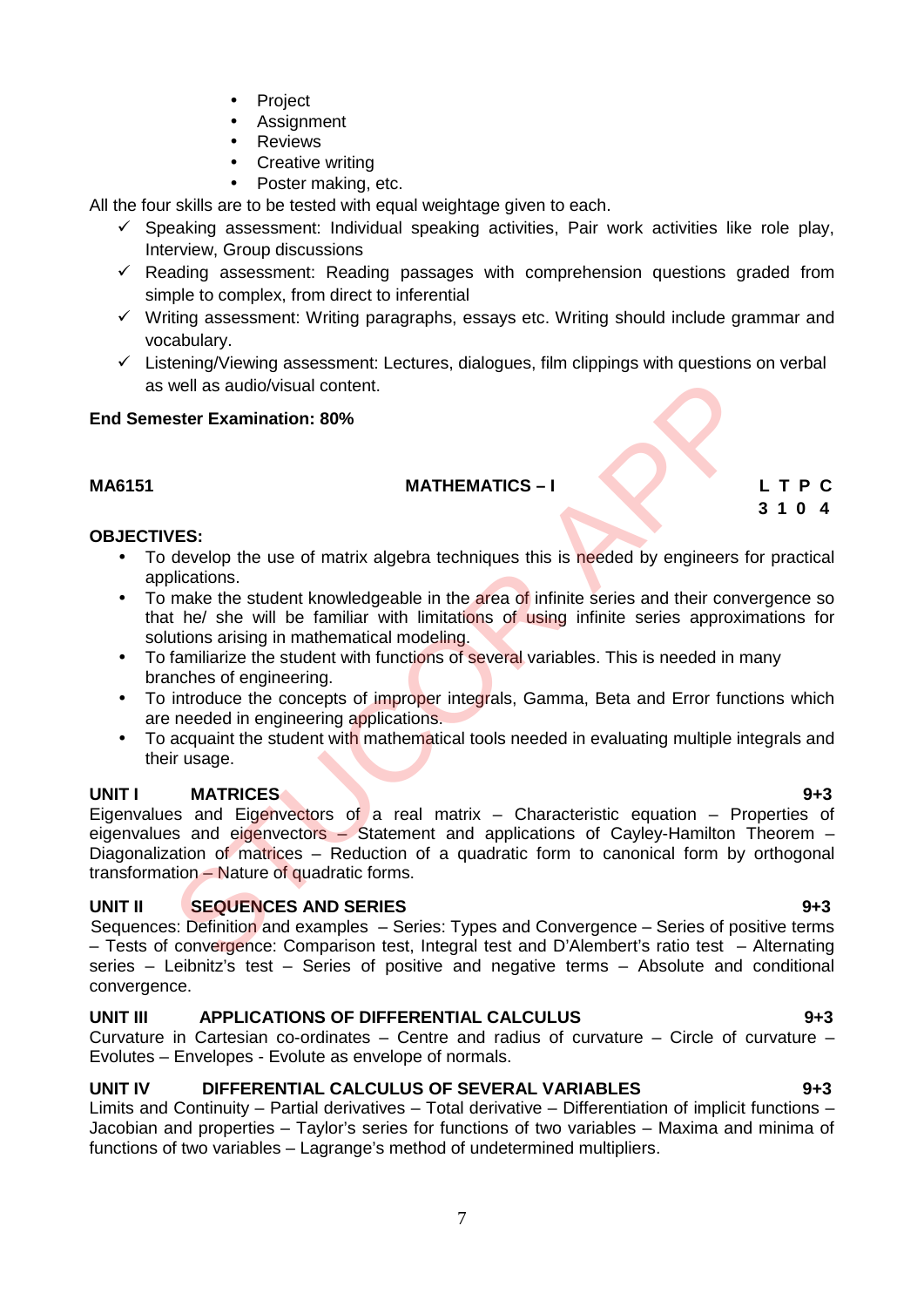#### **UNIT V MULTIPLE INTEGRALS 9+3**

Double integrals in cartesian and polar coordinates – Change of order of integration – Area enclosed by plane curves – Change of variables in double integrals – Area of a curved surface - Triple integrals – Volume of Solids.

#### **TOTAL (L:45+T:15): 60 PERIODS**

#### **OUTCOMES:**

 This course equips students to have basic knowledge and understanding in one fields of materials, integral and differential calculus.

#### **TEXTBOOKS:**

- <sup>1.</sup> Bali N. P and Manish Goyal, "A Text book of Engineering Mathematics", Eighth Edition, Laxmi Publications Pvt Ltd., 2011.
- <sup>2.</sup> Grewal. B.S, "Higher Engineering Mathematics", 41<sup>st</sup> Edition, Khanna Publications, Delhi, 2011.

#### **REFERENCES:**

- 1. Dass, H.K., and Er. Rajnish Verma," Higher Engineering Mathematics", S. Chand Private Ltd., 2011.
- 2. Glyn James, "Advanced Modern Engineering Mathematics", 3<sup>rd</sup> Edition, Pearson Education, 2012.
- 3. Peter V. O'Neil," Advanced Engineering Mathematics", 7th Edition, Cengage learning, 2012.
- 4. Ramana B.V, "Higher Engineering Mathematics", Tata McGraw Hill Publishing Company, New Delhi, 2008.
- 5. Sivarama Krishna Das P. and Rukmangadachari E., "Engineering Mathematics", Volume I, Second Edition, PEARSON Publishing, 2011.

#### **PH6151 ENGINEERING PHYSICS – I L T P C**

#### **OBJECTIVES:** • To enhance the fundamental knowledge in Physics and its applications relevant to various streams of Engineering and Technology.

#### **UNIT I CRYSTAL PHYSICS 9**

Lattice – Unit cell – Bravais lattice – Lattice planes – Miller indices – d spacing in cubic lattice – Calculation of number of atoms per unit cell – Atomic radius – Coordination number – Packing factor for SC, BCC, FCC and HCP structures – Diamond and graphite structures (qualitative treatment) - Crystal growth techniques –solution, melt (Bridgman and Czochralski) and vapour growth techniques (qualitative) ICES:<br>
I., 2011.<br>
I., 2011.<br>
I., 2011.<br>
I., 2011.<br>
I., 2011.<br>
I., 2011.<br>
I., 2011.<br>
Ucclin, 2012.<br>
Ucclin, 2012.<br>
Ucclin, 2012.<br>
Italy Advanced Modern Engineering Mathematics", 7th Edition, Cengage<br>
12.<br>
Impany, New Delhi,

#### **UNIT II PROPERTIES OF MATTER AND THERMAL PHYSICS 9**

Elasticity- Hooke's law - Relationship between three modulii of elasticity (qualitative) – stress strain diagram – Poisson's ratio – Factors affecting elasticity – Bending moment – Depression of a cantilever –Young's modulus by uniform bending- I-shaped girders

Modes of heat transfer- thermal conductivity- Newton's law of cooling - Linear heat flow – Lee's disc method – Radial heat flow – Rubber tube method – conduction through compound media (series and parallel)

#### **UNIT III QUANTUM PHYSICS 9**

Black body radiation – Planck's theory (derivation) – Deduction of Wien's displacement law and Rayleigh – Jeans' Law from Planck's theory – Compton effect. Theory and experimental verification – Properties of Matter waves – G.P Thomson experiment -Schrödinger's wave equation – Time independent and time dependent equations – Physical significance of wave function – Particle in a one dimensional box - Electron microscope - Scanning electron microscope - Transmission electron microscope.

**3 0 0 3**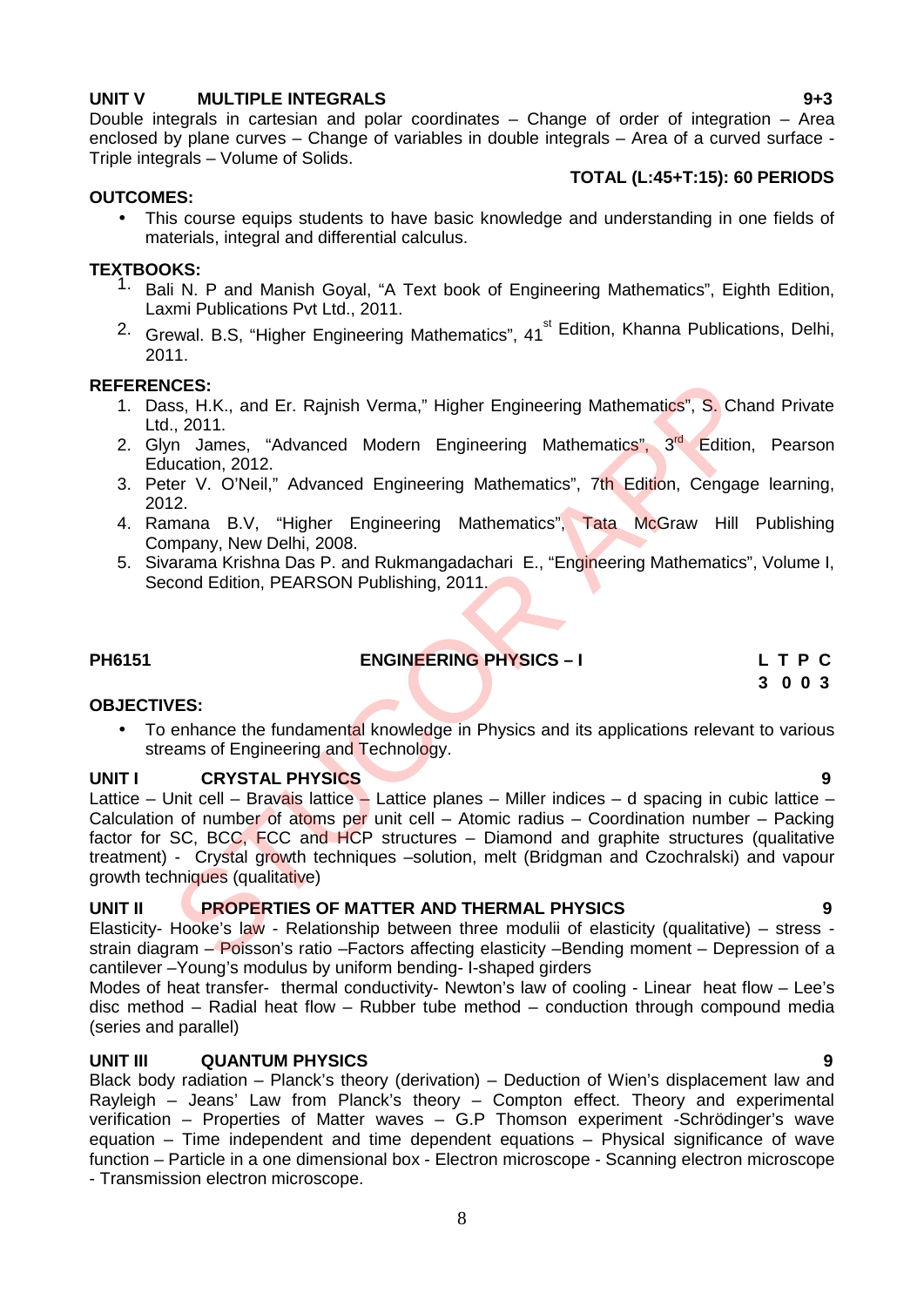### **UNIT IV ACOUSTICS AND ULTRASONICS 9**

Classification of Sound- decibel- Weber–Fechner law – Sabine's formula- derivation using growth and decay method – Absorption Coefficient and its determination –factors affecting acoustics of buildings and their remedies.

Production of ultrasonics by magnetostriction and piezoelectric methods - acoustic grating -Non Destructive Testing – pulse echo system through transmission and reflection modes - A,B and C – scan displays, Medical applications - Sonogram

#### **UNIT V PHOTONICS AND FIBRE OPTICS 9**

Spontaneous and stimulated emission- Population inversion -Einstein's A and B coefficients derivation. Types of lasers –  $Nd:YAG$ ,  $CO<sub>2</sub>$ , Semiconductor lasers (homojunction & heterojunction)- Industrial and Medical Applications.

Principle and propagation of light in optical fibres – Numerical aperture and Acceptance angle - Types of optical fibres (material, refractive index, mode) – attenuation, dispersion, bending - Fibre Optical Communication system (Block diagram) - Active and passive fibre sensors- Endoscope.

#### **OUTCOMES:**

The students will have knowledge on the basics of physics related to properties of matter, optics, acoustics etc., and they will apply these fundamental principles to solve practical problems related to materials used for engineering applications. **ES:**<br> **ES:**<br>
Estudents will have knowledge on the basics of physics related to properties<br>
icis, acoustics etc., and they will apply these fundamental principles to solv<br>
blems related to materials used for engineering ap

#### **TEXTBOOKS:**

- 1. Arumugam M. Engineering Physics. Anuradha publishers, 2010
- 2. Gaur R.K. and Gupta S.L. Engineering Physics. Dhanpat Rai publishers, 2009
- 3. Mani Naidu S. Engineering Physics, Second Edition, PEARSON Publishing, 2011.

#### **REFERENCES:**

- 1. Searls and Zemansky. University Physics, 2009
- 2. Mani P. Engineering Physics I. Dhanam Publications, 2011
- 3. Marikani A. Engineering Physics. PHI Learning Pvt., India, 2009
- 4. Palanisamy P.K. Engineering Physics. SCITECH Publications, 2011
- 5. Rajagopal K. Engineering Physics. PHI, New Delhi, 2011
- 6. Senthilkumar G. Engineering Physics I. VRB Publishers, 2011.

### **CY6151 ENGINEERING CHEMISTRY - I L T P C**

## **3 0 0 3**

#### **OBJECTIVES:**

- To make the students conversant with basics of polymer chemistry.
- To make the student acquire sound knowledge of second law of thermodynamics and second law based derivations of importance in engineering applications in all disciplines.
- To acquaint the student with concepts of important photophysical and photochemical processes and spectroscopy.
- To develop an understanding of the basic concepts of phase rule and its applications to single and two component systems and appreciate the purpose and significance of alloys.
- To acquaint the students with the basics of nano materials, their properties and applications.

#### **UNIT I POLYMER CHEMISTRY 9**

Introduction: Classification of polymers – Natural and synthetic; Thermoplastic and Thermosetting. Functionality – Degree of polymerization. Types and mechanism of polymerization: Addition (Free Radical, cationic and anionic); condensation and copolymerization. Properties of polymers: Tg, Tacticity, Molecular weight – weight average, number average and polydispersity index. Techniques of polymerization: Bulk, emulsion, solution and suspension. Preparation, properties and uses of Nylon 6,6, and Epoxy resin.

**TOTAL: 45 PERIODS**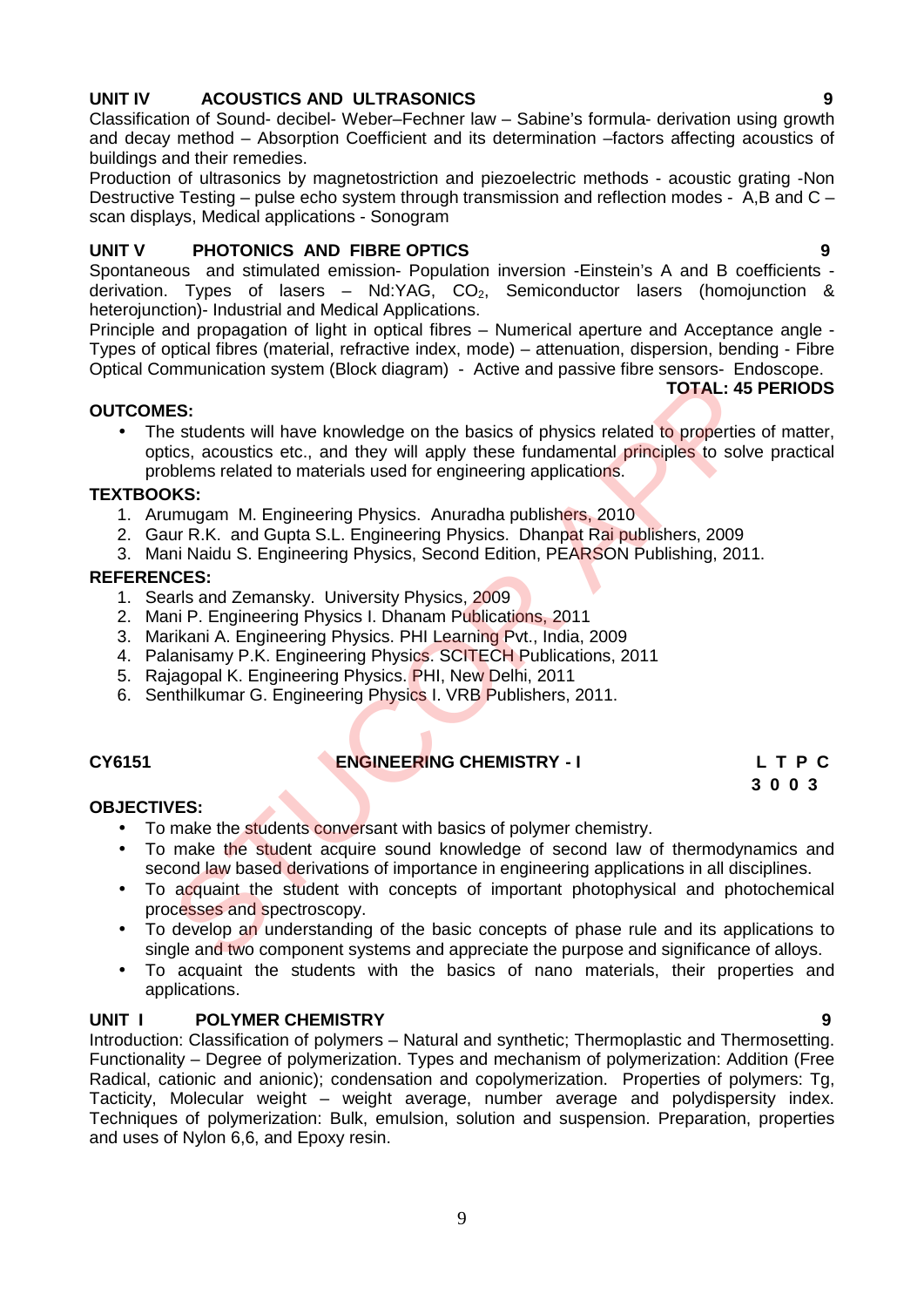### **UNIT II CHEMICAL THERMODYNAMICS 9**

Terminology of thermodynamics - Second law: Entropy - entropy change for an ideal gas, reversible and irreversible processes; entropy of phase transitions; Clausius inequality. Free energy and work function: Helmholtz and Gibbs free energy functions (problems); Criteria of spontaneity; Gibbs-Helmholtz equation (problems); Clausius-Clapeyron equation; Maxwell relations – Van't Hoff isotherm and isochore(problems).

#### **UNIT III PHOTOCHEMISTRY AND SPECTROSCOPY 9**

Photochemistry: Laws of photochemistry - Grotthuss–Draper law, Stark–Einstein law and Lambert- Beer Law. Quantum efficiency – determination- Photo processes - Internal Conversion, Inter system crossing, Fluorescence, Phosphorescence, Chemiluminescence and Photo-sensitization. Spectroscopy: Electromagnetic spectrum - Absorption of radiation – Electronic, Vibrational and rotational transitions. UV-visible and IR spectroscopy – principles, instrumentation (Block diagram only).

#### **UNIT IV PHASE RULE AND ALLOYS 9**

Phase rule: Introduction, definition of terms with examples, One Component System- water system - Reduced phase rule - Two Component Systems- classification – lead-silver system, zincmagnesium system. Alloys: Introduction- Definition- Properties of alloys- Significance of alloying, Functions and effect of alloying elements- Ferrous alloys- Nichrome and Stainless steel – heat treatment of steel; Non-ferrous alloys – brass and bronze. PHASE RULE AND ALLOYS<br>
S: Introduction, definition of terms with examples, One Component System- way<br>
di phase rule - Two Component Systems- classification – lead-silver system. Alloys: Introduction-Definition-Properties o

#### **UNIT V NANOCHEMISTRY 9**

Basics - distinction between molecules, nanoparticles and bulk materials; size-dependent properties. Nanoparticles: nano cluster, nano rod, nanotube(CNT) and nanowire. Synthesis: precipitation, thermolysis, hydrothermal, solvothermal, electrode position, chemical vapour deposition, laser ablation; Properties and applications.

#### **TOTAL :45 PERIODS**

#### **OUTCOMES:**

• The knowledge gained on polymer chemistry, thermodynamics. spectroscopy, phase rule and nano materials will provide a strong platform to understand the concepts on these subjects for further learning.

#### **TEXTBOOKS:**

- 1. Jain P.C. and Monica Jain, "Engineering Chemistry", Dhanpat Rai Publishing Company (P) Ltd., New Delhi, 2010
- 2. Kannan P., Ravikrishnan A., "Engineering Chemistry", Sri Krishna Hi-tech Publishing Company Pvt. Ltd. Chennai, 2009

- 1. Dara S.S, Umare S.S, "Engineering Chemistry", S. Chand & Company Ltd., New Delhi 2010
- 2. Sivasankar B., "Engineering Chemistry", Tata McGraw-Hill Publishing Company, Ltd., New Delhi, 2008.
- 3. Gowariker V.R. , Viswanathan N.V. and JayadevSreedhar, "Polymer Science", New Age International P (Ltd.,), Chennai, 2006.
- 4. Ozin G. A. and Arsenault A. C., "Nanochemistry: A Chemical Approach to Nanomaterials", RSC Publishing, 2005.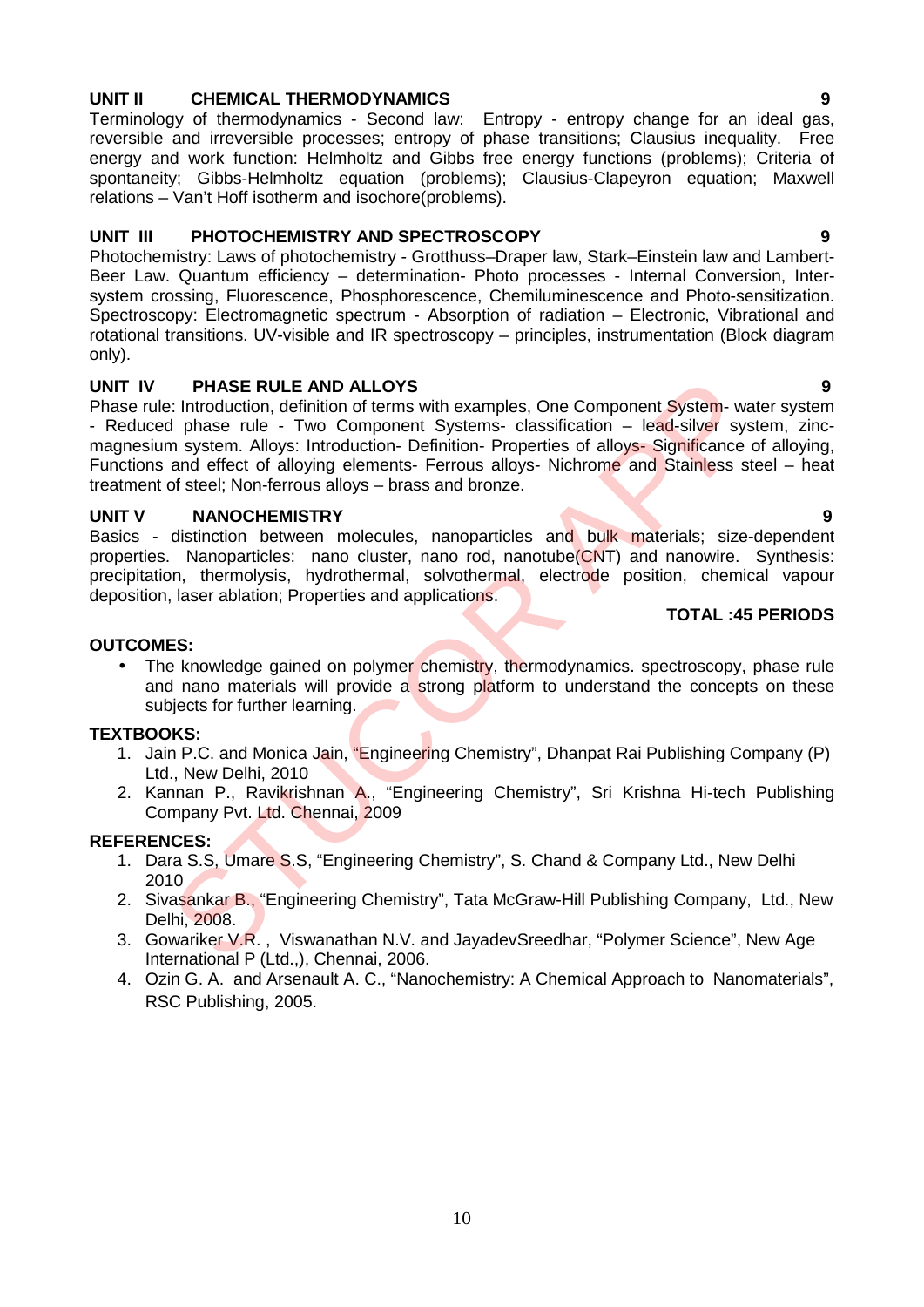**GE6151 COMPUTER PROGRAMMING L T P C**

## **3 0 0 3**

#### **OBJECTIVES:**

#### **The students should be made to:**

- Learn the organization of a digital computer.
- Be exposed to the number systems.
- Learn to think logically and write pseudo code or draw flow charts for problems.
- Be exposed to the syntax of C.
- Be familiar with programming in C.
- Learn to use arrays, strings, functions, pointers, structures and unions in C.

#### **UNIT I INTRODUCTION 8**

Generation and Classification of Computers- Basic Organization of a Computer –Number System – Binary – Decimal – Conversion – Problems. Need for logical analysis and thinking – Algorithm – Pseudo code – Flow Chart.

#### **UNIT II C PROGRAMMING BASICS 10**

Problem formulation – Problem Solving - Introduction to ' C' programming –fundamentals – structure of a 'C' program – compilation and linking processes – Constants, Variables – Data Types – Expressions using operators in 'C' – Managing Input and Output operations – Decision Making and Branching – Looping statements – solving simple scientific and statistical problems. Structure - Union - Production of Introduction of Individual Concernsion CORACHES<br>
STORIC - FIOW Chart.<br>
C PROGRAMMING BASICS<br>
C Programming -fundation and linking processes - Constants, Variably<br>
discussions using operato

#### **UNIT III ARRAYS AND STRINGS 9**

Arrays – Initialization – Declaration – One dimensional and Two dimensional arrays. String- String operations – String Arrays. Simple programs- sorting- searching – matrix operations.

#### **UNIT IV FUNCTIONS AND POINTERS 9**

Function – definition of function – Declaration of function – Pass by value – Pass by reference – Recursion – Pointers - Definition – Initialization – Pointers arithmetic – Pointers and arrays-Example Problems.

#### **UNIT V STRUCTURES AND UNIONS 9**

Introduction – need for structure data type – structure definition – Structure declaration – Structure within a structure - Union - Programs using structures and Unions – Storage classes, Preprocessor directives.

### **TOTAL: 45 PERIODS**

### **OUTCOMES:**

#### **At the end of the course, the student should be able to:**

- Design C Programs for problems.
- Write and execute C programs for simple applications.

#### **TEXTBOOKS:**

- 1. Anita Goel and Ajay Mittal, "Computer Fundamentals and Programming in C", Dorling Kindersley (India) Pvt. Ltd., Pearson Education in South Asia, 2011.
- 2. Pradip Dey, Manas Ghosh, "Fundamentals of Computing and Programming in C", First Edition, Oxford University Press, 2009
- 3. Yashavant P. Kanetkar. " Let Us C", BPB Publications, 2011.

- 1. Byron S Gottfried, "Programming with C", Schaum's Outlines, Second Edition, Tata McGraw-Hill, 2006.
- 2. Dromey R.G., "How to Solve it by Computer", Pearson Education, Fourth Reprint, 2007.
- 3. Kernighan,B.W and Ritchie,D.M, "The C Programming language", Second Edition, Pearson Education, 2006.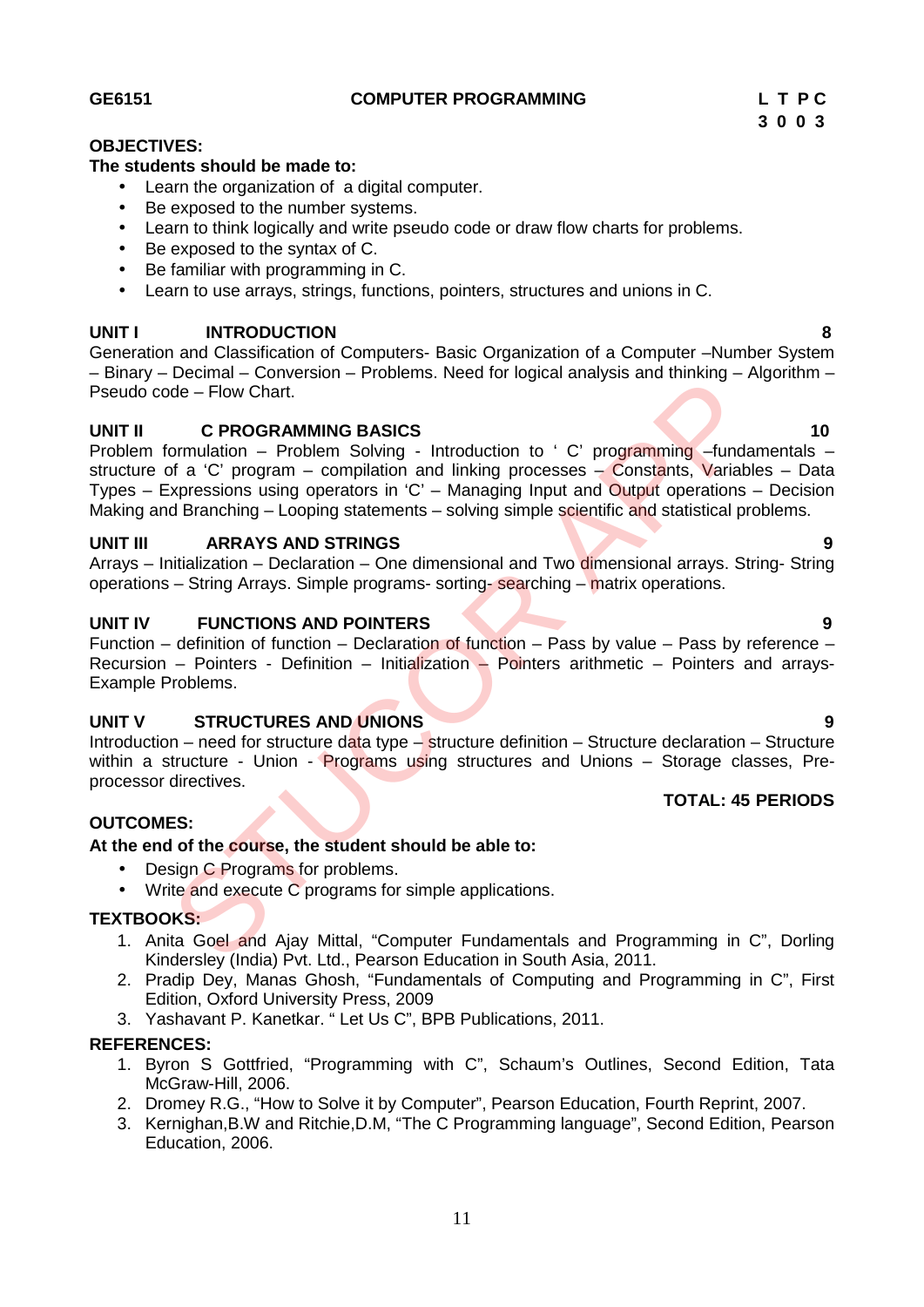## conventions and specifications – Size, layout and folding of drawing sheets – Lettering and

Importance of graphics in engineering applications – Use of drafting instruments – BIS

### **UNIT I PLANE CURVES AND FREE HAND SKETCHING 5+9**

Basic Geometrical constructions, Curves used in engineering practices: Conics – Construction of ellipse, parabola and hyperbola by eccentricity method – Construction of cycloid – construction of involutes of square and circle – Drawing of tangents and normal to the above curves, Scales: Construction of Diagonal and Vernier scales.

Visualization concepts and Free Hand sketching: Visualization principles –Representation of Three Dimensional objects – Layout of views- Free hand sketching of multiple views from pictorial views of objects

### **UNIT II PROJECTION OF POINTS, LINES AND PLANE SURFACES 5+9**

Orthographic projection- principles-Principal planes-First angle projection-projection of points. Projection of straight lines (only First angle projections) inclined to both the principal planes - Determination of true lengths and true inclinations by rotating line method and traces Projection of planes (polygonal and circular surfaces) inclined to both the principal planes by rotating object method. manula intered and Free Hand sketching method – Constitution of typeraton of plagna and order and forein Dragonal and Vernier scales.<br>
In Signare and Grie Hand sketching: Visualization principles –Representation on concept

### **UNIT III PROJECTION OF SOLIDS 5.9 5.9**

Projection of simple solids like prisms, pyramids, cylinder, cone and truncated solids when the axis is inclined to one of the principal planes by rotating object method and auxiliary plane method.

#### **UNIT IV PROJECTION OF SECTIONED SOLIDS AND DEVELOPMENT OF SURFACES 5+9**

Sectioning of above solids in simple vertical position when the cutting plane is inclined to the one of the principal planes and perpendicular to the other – obtaining true shape of section. Development of lateral surfaces of simple and sectioned solids – Prisms, pyramids cylinders and cones. Development of lateral surfaces of solids with cut-outs and holes

### **UNIT V ISOMETRIC AND PERSPECTIVE PROJECTIONS 6+9**

Principles of isometric projection – isometric scale –Isometric projections of simple solids and truncated solids - Prisms, pyramids, cylinders, cones- combination of two solid objects in simple vertical positions and miscellaneous problems. Perspective projection of simple solids-Prisms, pyramids and cylinders by visual ray method .

### **COMPUTER AIDED DRAFTING (Demonstration Only) 3**

Introduction to drafting packages and demonstration of their use.

### **OUTCOMES:**

On Completion of the course the student will be able to

- perform free hand sketching of basic geometrical constructions and multiple views of objects.
- do orthographic projection of lines and plane surfaces.
- draw projections and solids and development of surfaces.
- prepare isometric and perspective sections of simple solids.
- demonstrate computer aided drafting.

**OBJECTIVES:**

dimensioning.

Engineering products.

To develop in students, graphic skills for communication of concepts, ideas and design of

**TOTAL : 75 PERIODS**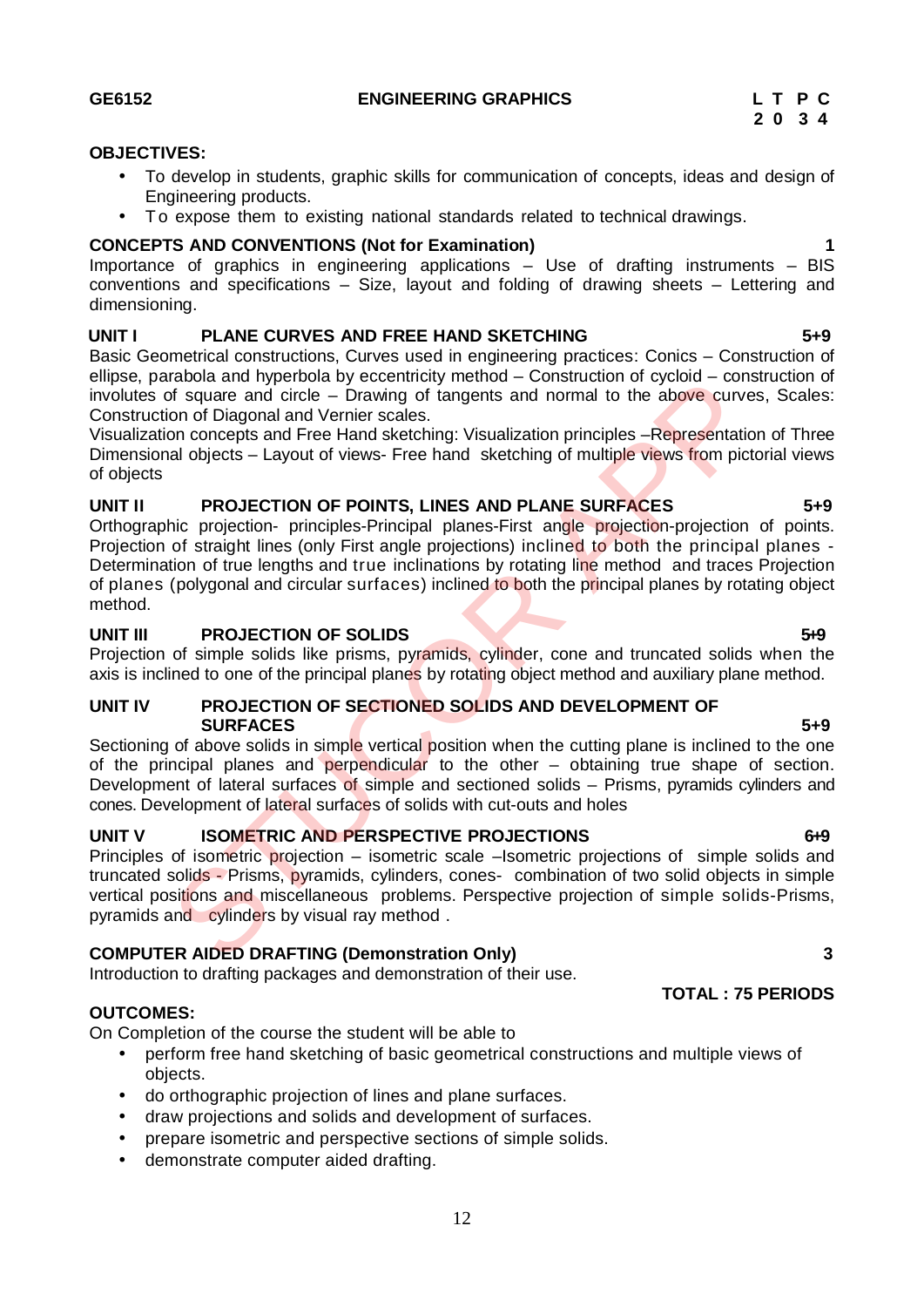#### **TEXTBOOK:**

1. Bhatt N.D. and Panchal V.M., "Engineering Drawing", Charotar Publishing House, 50<sup>th</sup> Edition, 2010.

#### **REFERENCES:**

- 1. Gopalakrishna K.R., "Engineering Drawing" (Vol. I&II combined), Subhas Stores, Bangalore, 2007.
- 2. Luzzader, Warren.J. and Duff,John M., "Fundamentals of Engineering Drawing with an introduction to Interactive Computer Graphics for Design and Production, Eastern Economy Edition, Prentice Hall of India Pvt. Ltd, New Delhi, 2005.
- 3. Shah M.B., and Rana B.C., "Engineering Drawing", Pearson, 2<sup>nd</sup> Edition, 2009.
- 4. Venugopal K. and Prabhu Raja V., "Engineering Graphics", New Age International (P) Limited, 2008.
- 5. Natrajan K.V., ".A text book of Engineering Graphics", Dhanalakshmi Publishers, Chennai, 2009.
- 6. Basant Agarwal and Agarwal C.M., "Engineering Drawing", Tata McGraw Hill Publishing Company Limited, New Delhi, 2008.

#### **Publication of Bureau of Indian Standards**:

- 1. IS 10711 2001: Technical products Documentation Size and lay out of drawing sheets. sant Agawal and Agawal C.M., "Engineering Drawing", Tata McGraw Filli<br>mpany Limited, New Delhi, 2008.<br>
In of Bureau of Indian Standards:<br>
10711 – 2001: Technical products Documentation – Size and lay out of drawings<br>
9609
- 2. IS 9609 (Parts 0 & 1) 2001: Technical products Documentation Lettering.
- 3. IS 10714 (Part 20) 2001 & SP 46 2003: Lines for technical drawings.
- 4. IS 11669 1986 & SP 46 2003: Dimensioning of Technical Drawings.
- 5. IS 15021 (Parts 1 to 4) 2001: Technical drawings Projection Methods.

#### **Special points applicable to University Examinations on Engineering Graphics:**

- 1. There will be five questions, each of either or type covering all units of the syllabus.
- 2. All questions will carry equal marks of 20 each making a total of 100.
- 3. The answer paper shall consist of drawing sheets of A3 size only. The students will be permitted to use appropriate scale to fit solution within A3 size.
- 4. The examination will be conducted in appropriate sessions on the same day

### **GE6161 COMPUTER PRACTICES LABORATORY L T P C**

**0 0 3 2**

#### **OBJECTIVES:**

#### **The student should be made to:**

- Be familiar with the use of Office software.
- **Be exposed to presentation and visualization tools.**
- Be exposed to problem solving techniques and flow charts.
- Be familiar with programming in C.
- Learn to use Arrays, strings, functions, structures and unions.

#### **LIST OF EXPERIMENTS:**

- Search, generate, manipulate data using MS office/ Open Office
- Presentation and Visualization graphs, charts, 2D, 3D
- Problem formulation, Problem Solving and Flowcharts
- C Programming using Simple statements and expressions
- Scientific problem solving using decision making and looping.
- Simple programming for one dimensional and two dimensional arrays.
- Solving problems using String functions
- Programs with user defined functions Includes Parameter Passing
- Program using Recursive Function and conversion from given program to flow chart.
- Program using structures and unions.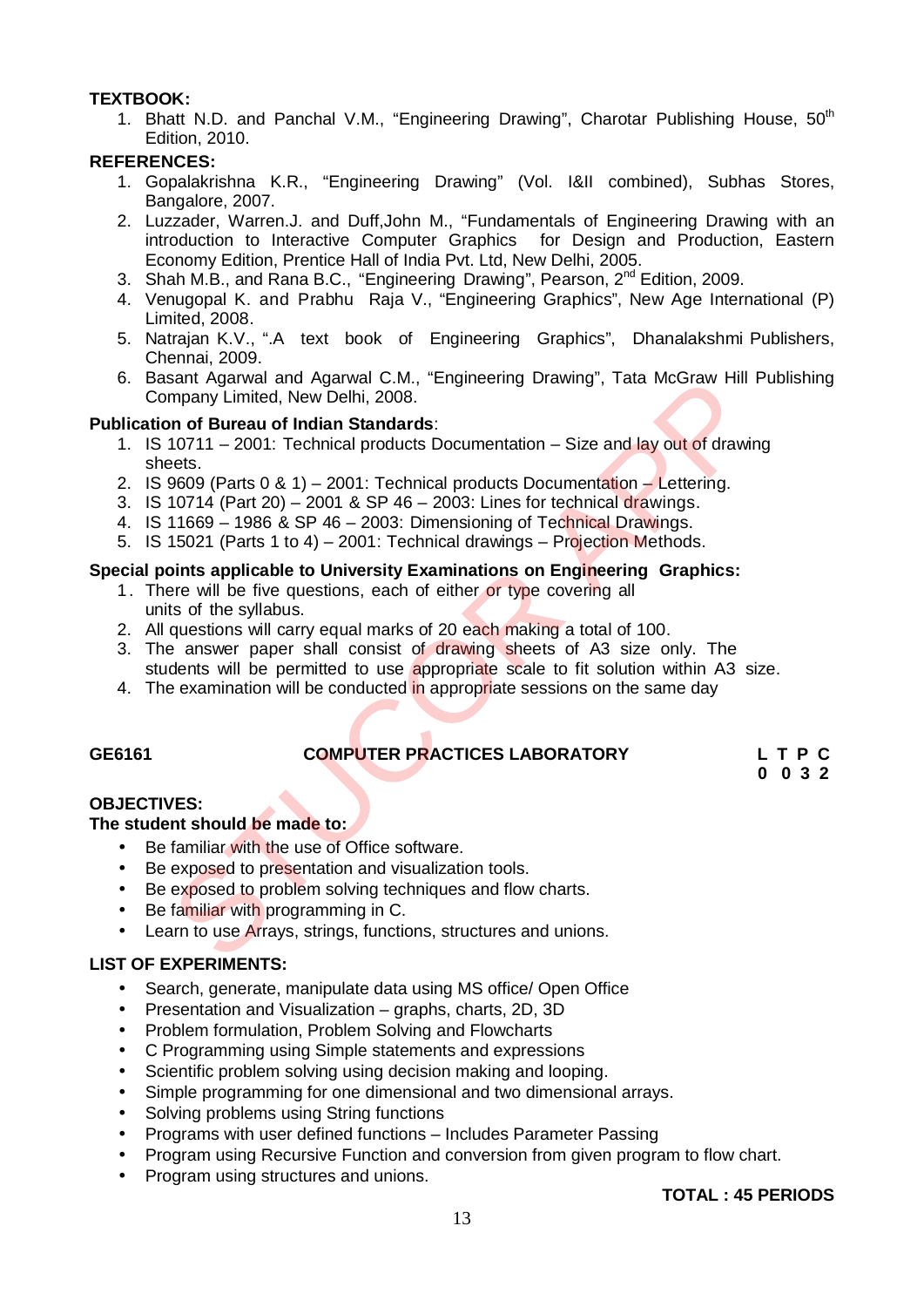#### **OUTCOMES:**

#### **At the end of the course, the student should be able to:**

- Apply good programming design methods for program development.
- Design and implement C programs for simple applications.
- Develop recursive programs.

#### **LIST OF EQUIPMENTS FOR A BATCH OF 30 STUDENTS:**

Standalone desktops with C compiler 30 Nos.

(or)

Server with C compiler supporting 30 terminals or more.

### **GE6162 ENGINEERING PRACTICES LABORATORY L T P C**

# **0 0 3 2**

#### **OBJECTIVES:**

 To provide exposure to the students with hands on experience on various basic engineering practices in Civil, Mechanical, Electrical and Electronics Engineering.

#### **GROUP A (CIVIL & MECHANICAL)**

#### **I CIVIL ENGINEERING PRACTICE 9**

#### **Buildings:**

(a) Study of plumbing and carpentry components of residential and industrial buildings. Safety aspects.

#### **Plumbing Works**:

- (a) Study of pipeline joints, its location and functions: valves, taps, couplings, unions, reducers, elbows in household fittings.
- (b) Study of pipe connections requirements for pumps and turbines.
- (c) Preparation of plumbing line sketches for water supply and sewage works.
- (d) Hands-on-exercise: Basic pipe connections – Mixed pipe material connection – Pipe connections with different joining components. VES:<br>
provide exposure to the students with hands on experience on various basic<br>
gineering practices in Civil, Mechanical, Electrical and Electronics Engineering<br>
GROUP A (CIVIL & MECHANICAL)<br>
VIL ENGINEERING PRACTICE<br>
:<br>
- (e) Demonstration of plumbing requirements of high-rise buildings.

#### **Carpentry using Power Tools only:**

- (a) Study of the joints in roofs, doors, windows and furniture.
- (b) Hands-on-exercise:

Wood work, joints by sawing, planing and cutting.

#### **II MECHANICAL ENGINEERING PRACTICE 13**

#### **Welding:**

- (a) Preparation of arc welding of butt joints, lap joints and tee joints.
- (b) Gas welding practice

#### **Basic Machining:**

- (a) Simple Turning and Taper turning
- (b) Drilling Practice

#### **Sheet Metal Work:**

- (a) Forming & Bending:
- (b) Model making Trays, funnels, etc.
- (c) Different type of joints.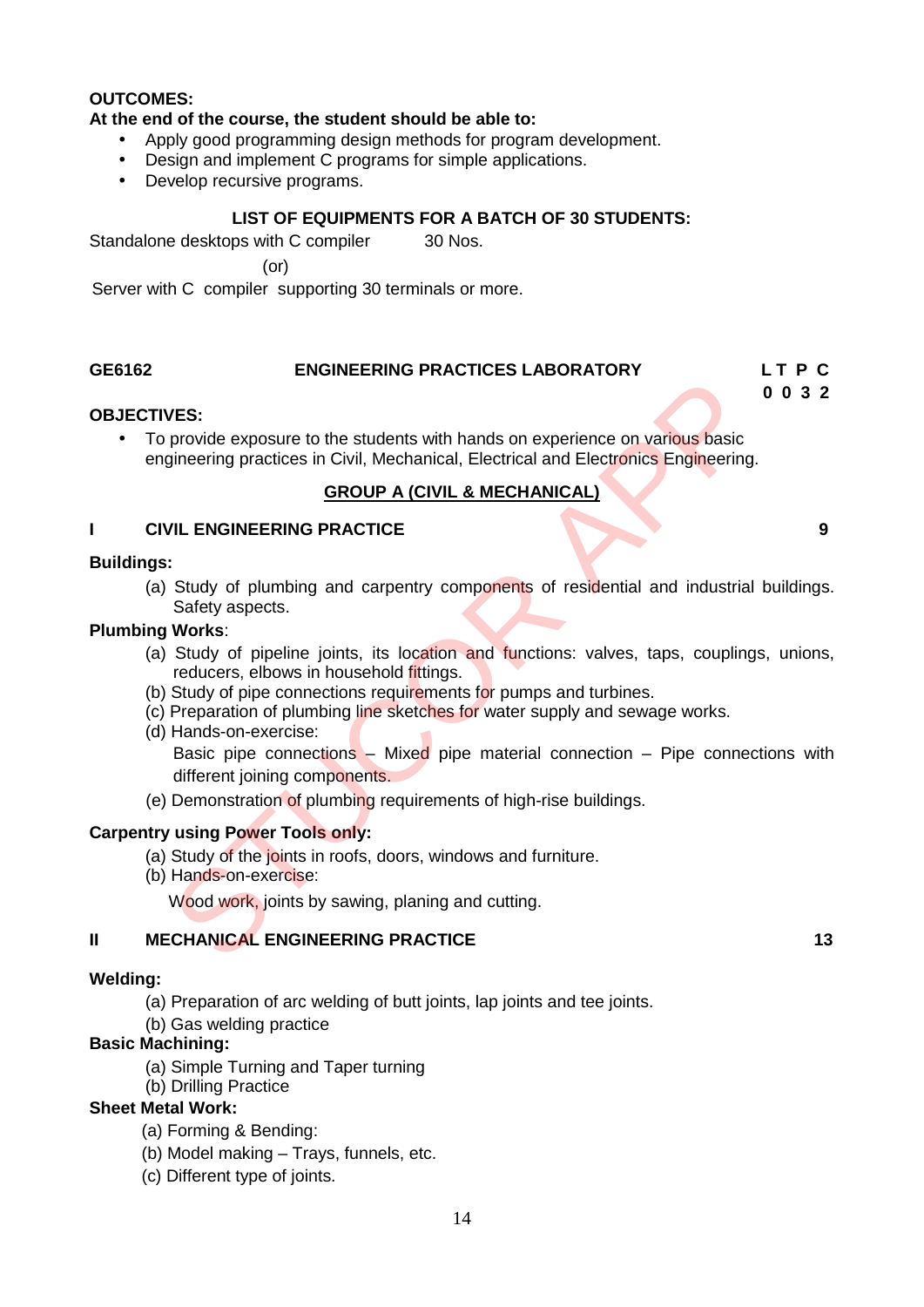#### **Machine assembly practice:**

- (a) Study of centrifugal pump
- (b) Study of air conditioner

#### **Demonstration on:**

- (a) Smithy operations, upsetting, swaging, setting down and bending. Example Exercise – Production of hexagonal headed bolt.
- (b) Foundry operations like mould preparation for gear and step cone pulley.
- (c) Fitting Exercises Preparation of square fitting and vee fitting models.

### **GROUP B (ELECTRICAL & ELECTRONICS)**

#### **III ELECTRICAL ENGINEERING PRACTICE 10**

- 1. Residential house wiring using switches, fuse, indicator, lamp and energy meter.
- 2. Fluorescent lamp wiring.
- 3. Stair case wiring
- 4. Measurement of electrical quantities voltage, current, power & power factor in RLC circuit.
- 5. Measurement of energy using single phase energy meter.
- 6. Measurement of resistance to earth of an electrical equipment.

#### **IV ELECTRONICS ENGINEERING PRACTICE 13**

- 1. Study of Electronic components and equipments Resistor, colour coding measurement of AC signal parameter (peak-peak, rms period, frequency) using CR. Stair case wiring<br>
Measurement of electrical quantities – voltage, current, power & power<br>
Ideasurement of electrical quantities – voltage, current, power & power<br>
Circuit.<br>
Measurement of energy using single phase energy
- 2. Study of logic gates AND, OR, EOR and NOT.
- 3. Generation of Clock Signal.
- 4. Soldering practice Components Devices and Circuits Using general purpose PCB.

5. Measurement of ripple factor of HWR and FWR.

#### **OUTCOMES:**

- ability to fabricate carpentry components and pipe connections including plumbing works.
- ability to use welding equipments to join the structures.
- ability to fabricate electrical and electronics circuits.

#### **REFERENCES:**

- 1. Jeyachandran K., Natarajan S. & Balasubramanian S., "A Primer on Engineering Practices Laboratory", Anuradha Publications, 2007.
- 2. Jeyapoovan T., Saravanapandian M. & Pranitha S., "Engineering Practices Lab Manual", Vikas Puplishing House Pvt.Ltd, 2006.
- 3. Bawa H.S., "Workshop Practice", Tata McGraw Hill Publishing Company Limited, 2007.
- 4. Rajendra Prasad A. & Sarma P.M.M.S., "Workshop Practice", Sree Sai Publication, 2002.
- 5. Kannaiah P. & Narayana K.L., "Manual on Workshop Practice", Scitech Publications, 1999.

### **LIST OF EQUIPMENT FOR A BATCH OF 30 STUDENTS:**

#### **CIVIL**

| 1. Assorted components for plumbing consisting of metallic pipes,   |          |
|---------------------------------------------------------------------|----------|
| plastic pipes, flexible pipes, couplings, unions, elbows, plugs and |          |
| other fittings.                                                     | 15 Sets. |
| 2. Carpentry vice (fitted to work bench)                            | 15 Nos.  |
| 3. Standard woodworking tools                                       | 15 Sets. |
| 4. Models of industrial trusses, door joints, furniture joints      | 5 each   |
| 5. Power Tools: (a) Rotary Hammer                                   | 2 Nos    |

**TOTAL: 45 PERIODS**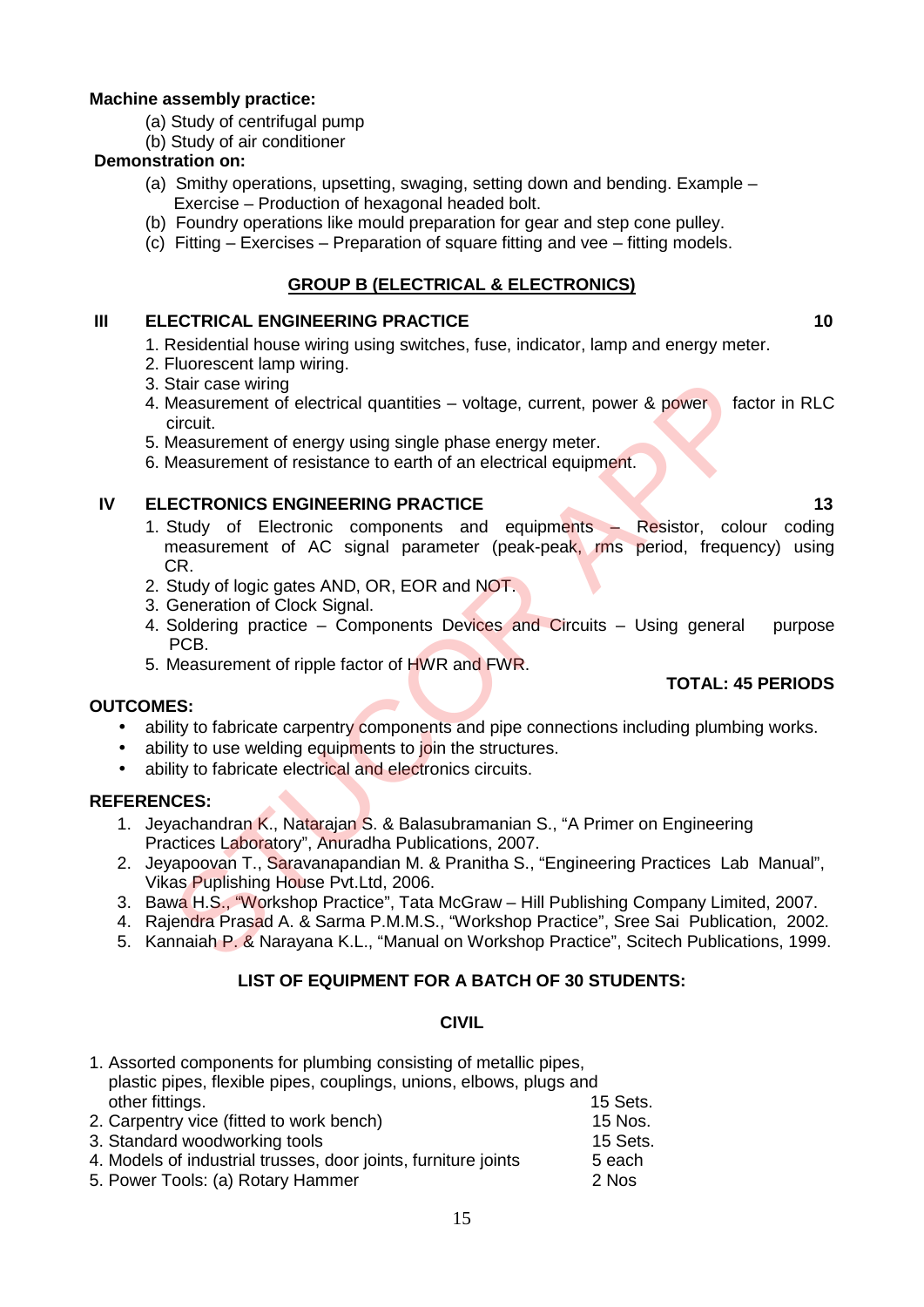| (b) Demolition Hammer<br>(c) Circular Saw<br>(d) Planer<br>(e) Hand Drilling Machine<br>(f) Jigsaw                                                                                                                                                                                          | 2 Nos<br>2 Nos<br>2 Nos<br>2 Nos<br>2 Nos          |
|---------------------------------------------------------------------------------------------------------------------------------------------------------------------------------------------------------------------------------------------------------------------------------------------|----------------------------------------------------|
| <b>MECHANICAL</b>                                                                                                                                                                                                                                                                           |                                                    |
| 1. Arc welding transformer with cables and holders<br>2. Welding booth with exhaust facility<br>3. Welding accessories like welding shield, chipping hammer,                                                                                                                                | 5 Nos.<br>5 Nos.                                   |
| wire brush, etc.<br>4. Oxygen and acetylene gas cylinders, blow pipe and other                                                                                                                                                                                                              | 5 Sets.                                            |
| welding outfit.                                                                                                                                                                                                                                                                             | 2 Nos.                                             |
| 5. Centre lathe<br>6. Hearth furnace, anvil and smithy tools<br>7. Moulding table, foundry tools<br>8. Power Tool: Angle Grinder<br>9. Study-purpose items: centrifugal pump, air-conditioner                                                                                               | 2 Nos.<br>2 Sets.<br>2 Sets.<br>2 Nos<br>One each. |
| <b>ELECTRICAL</b><br>1. Assorted electrical components for house wiring<br>2. Electrical measuring instruments<br>3. Study purpose items: Iron box, fan and regulator, emergency lamp 1 each<br>4. Megger (250V/500V)<br>5. Power Tools: (a) Range Finder<br>(b) Digital Live-wire detector | 15 Sets<br>10 Sets<br>1 No.<br>2 Nos<br>2 Nos      |
| <b>ELECTRONICS</b>                                                                                                                                                                                                                                                                          |                                                    |
| 1. Soldering guns<br>2. Assorted electronic components for making circuits<br>3. Small PCBs<br>4. Multimeters<br>5. Study purpose items: Telephone, FM radio, low-voltage power<br>supply                                                                                                   | 10 Nos.<br>50 Nos.<br>10 Nos.<br>10 Nos.           |
|                                                                                                                                                                                                                                                                                             |                                                    |
| <b>PHYSICS AND CHEMISTRY LABORATORY - I</b>                                                                                                                                                                                                                                                 |                                                    |
| GE6163                                                                                                                                                                                                                                                                                      |                                                    |
| <b>PHYSICS LABORATORY - I</b><br><b>OBJECTIVES:</b>                                                                                                                                                                                                                                         |                                                    |
| To introduce different experiments to test basic understanding of physics concep-                                                                                                                                                                                                           |                                                    |

| 1. Assorted electrical components for house wiring                         | 15 Sets |
|----------------------------------------------------------------------------|---------|
| 2. Electrical measuring instruments                                        | 10 Sets |
| 3. Study purpose items: Iron box, fan and regulator, emergency lamp 1 each |         |
| 4. Megger (250V/500V)                                                      | 1 No.   |
| 5. Power Tools: (a) Range Finder                                           | 2 Nos   |
| (b) Digital Live-wire detector                                             | 2 Nos   |

#### **ELECTRONICS**

| 1. Soldering guns                                              |  | 10 Nos.   |
|----------------------------------------------------------------|--|-----------|
| 2. Assorted electronic components for making circuits          |  | 50 Nos.   |
| 3. Small PCBs                                                  |  | $10$ Nos. |
| 4. Multimeters                                                 |  | $10$ Nos. |
| 5. Study purpose items: Telephone, FM radio, low-voltage power |  |           |

#### **GE6163 PHYSICS AND CHEMISTRY LABORATORY – I L T P C**

**0 0 2 1**

### **PHYSICS LABORATORY – I**

#### **OBJECTIVES:**

 To introduce different experiments to test basic understanding of physics concepts applied in optics, thermal physics and properties of matter.

#### **LIST OF EXPERIMENTS**

(Any FIVE Experiments)

- 1. (a) Determination of Wavelength, and particle size using Laser (b) Determination of acceptance angle in an optical fiber.
- 2. Determination of velocity of sound and compressibility of liquid Ultrasonic interferometer.
- 3. Determination of wavelength of mercury spectrum spectrometer grating
- 4. Determination of thermal conductivity of a bad conductor Lee's Disc method.
- 5. Determination of Young's modulus by Non uniform bending method
- 6. Determination of specific resistance of a given coil of wire Carey Foster's Bridge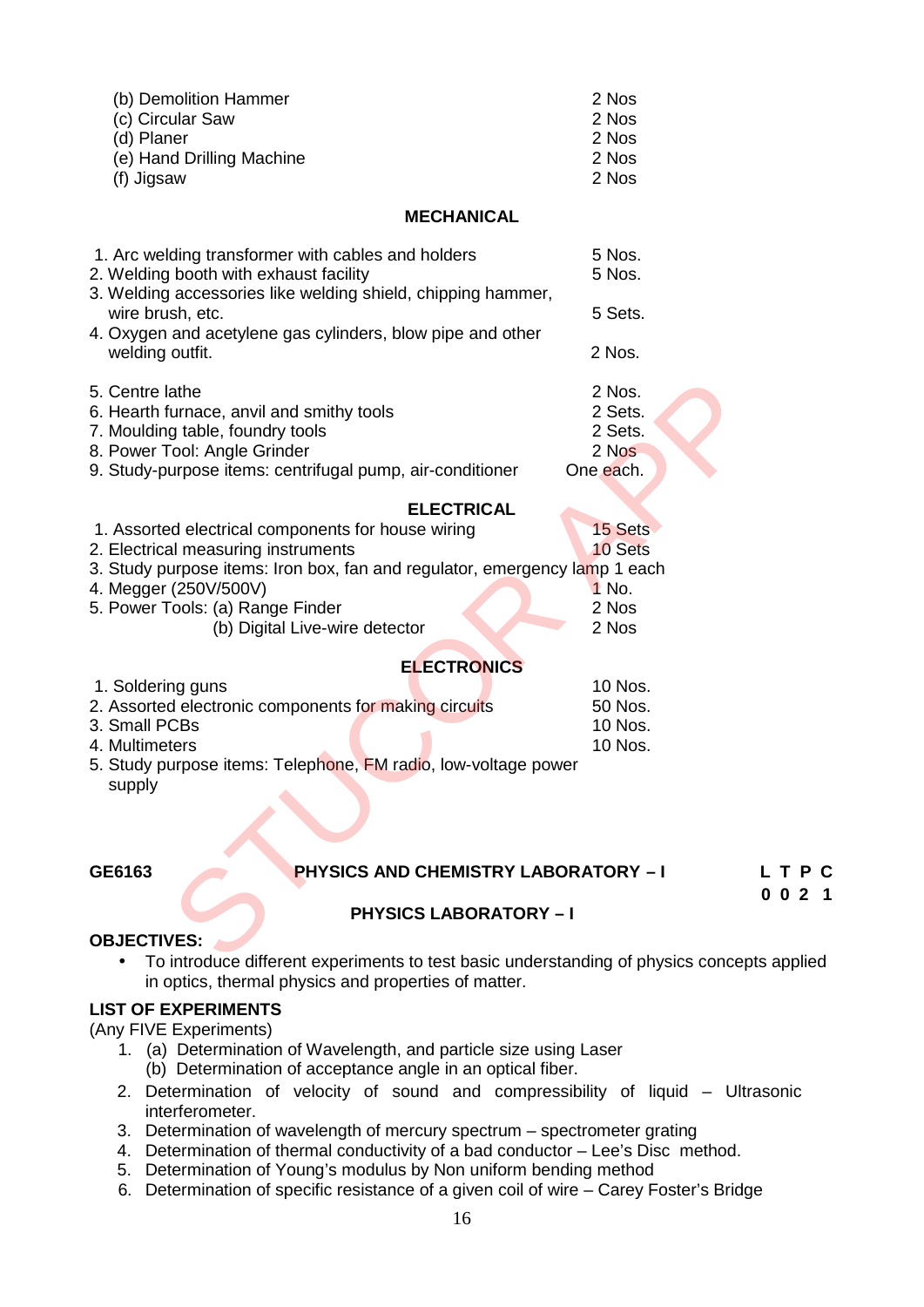#### **OUTCOMES:**

• The hands on exercises undergone by the students will help them to apply physics principles of optics and thermal physics to evaluate engineering properties of materials.

#### **LIST OF EQUIPMENT FOR A BATCH OF 30 STUDENTS:**

- 1. Diode laser, lycopodium powder, glass plate, optical fiber.
- 2. Ultrasonic interferometer
- 3. Spectrometer, mercury lamp, grating
- 4. Lee's Disc experimental set up
- 5. Traveling microscope, meter scale, knife edge, weights
- 6. Carey foster's bridge set up

(vernier Caliper, Screw gauge, reading lens are required for most of the experiments)

#### **CHEMISTRY LABORATORY- I**

#### **OBJECTIVES:**

- To make the student to acquire practical skills in the determination of water quality parameters through volumetric and instrumental analysis. **CHEMISTRY LABORATORY-1**<br>
THEMISTRY LABORATORY-1<br>
Transmeters through volumetric and instrumental analysis.<br>
The determination of wate<br>
accomptive and instrumental analysis.<br>
EXPERIMENTS<br>
EXPERIMENTS<br>
EXPERIMENTS<br>
EXPERIME
- To acquaint the students with the determination of molecular weight of a polymer by vacometry.

#### **LIST OF EXPERIMENTS**

(Any FIVE Experiments)

- 1 Determination of DO content of water sample by Winkler's method.
- 2 Determination of chloride content of water sample by argentometric method.
- 3 Determination of strength of given hydrochloric acid using pH meter.<br>4 Determination of strength of acids in a mixture using conductivity met
- 4 Determination of strength of acids in a mixture using conductivity meter.<br>5 Estimation of iron content of the water sample using spectrophotometer.
- Estimation of iron content of the water sample using spectrophotometer. (1,10- phenanthroline / thiocyanate method).
- 6 Determination of molecular weight of polyvinylalcohol using Ostwald viscometer.
- 7 Conductometric titration of strong acid vs strong base.

### **TOTAL: 30 PERIODS**

• The students will be outfitted with hands-on knowledge in the quantitative chemical analysis of water quality related parameters.

#### **REFERENCES:**

**OUTCOMES:**

- 1. Daniel R. Palleros, "Experimental organic chemistry" John Wiley & Sons, Inc., New York 2001.
- 2. Furniss B.S. Hannaford A.J, Smith P.W.G and Tatchel A.R., "Vogel's Textbook of practical organic chemistry", LBS Singapore 1994.
- 3. Jeffery G.H., Bassett J., Mendham J.and Denny vogel's R.C, "Text book of quantitative analysis chemical analysis", ELBS 5th Edn. Longman, Singapore publishers, Singapore, 1996.
- 4. Kolthoff I.M., Sandell E.B. et al. "Quantitative chemical analysis", Mcmillan, Madras 1980.

#### **LIST OF EQUIPMENT FOR A BATCH OF 30 STUDENTS:**

| 1. Iodine flask   | 30 Nos            |
|-------------------|-------------------|
| $\Omega$ nU motor | E N <sub>oo</sub> |

- 2. pH meter 5 Nos
- 3. Conductivity meter 5 Nos
- 4. Spectrophotometer 5 Nos
- 5. Ostwald Viscometer 10 Nos

#### **Common Apparatus : Pipette, Burette, conical flask, percelain tile, dropper (each 30 Nos.)**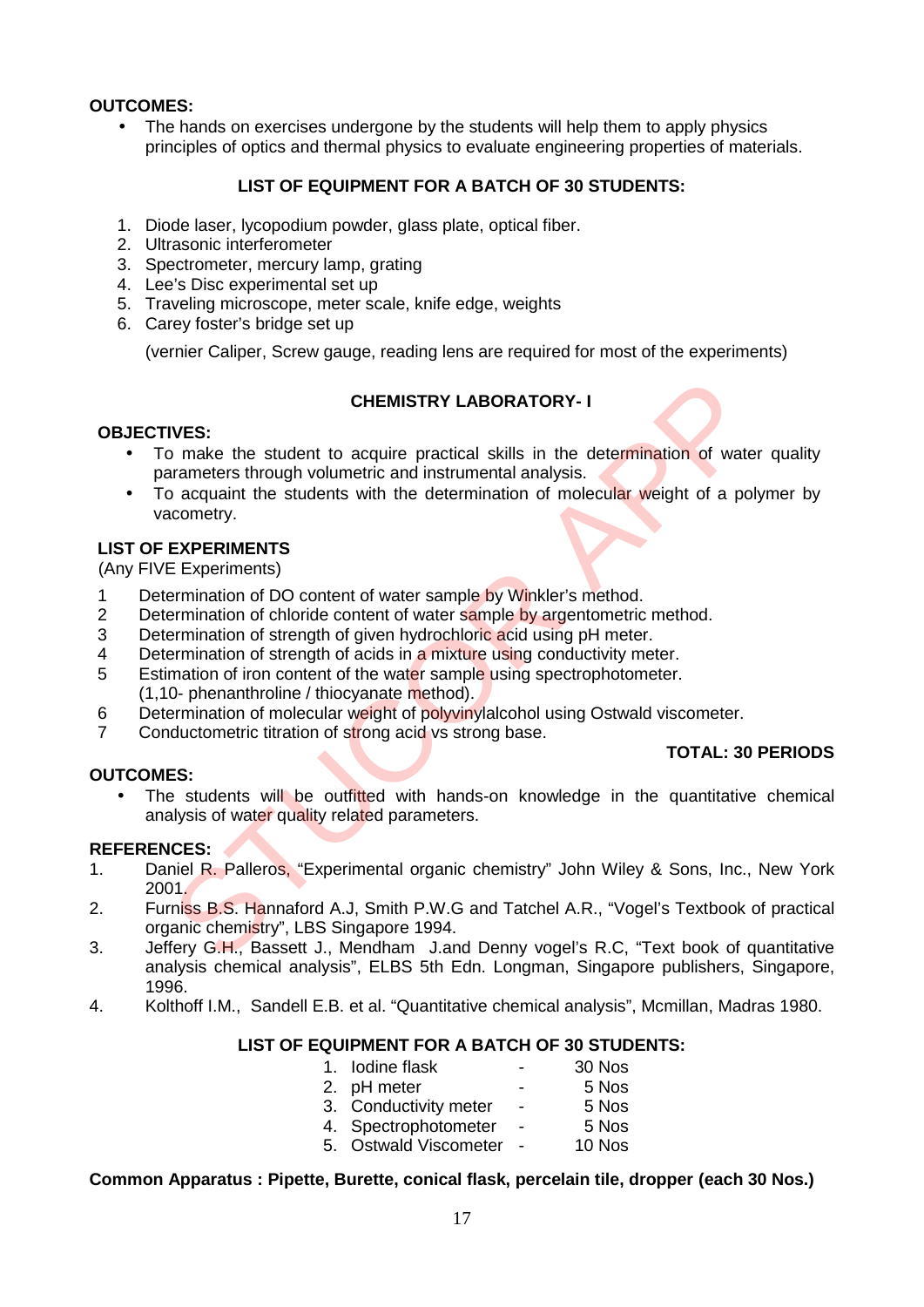#### **OBJECTIVES:**

- To make learners acquire listening and speaking skills in both formal and informal contexts.
- To help them develop their reading skills by familiarizing them with different types of reading strategies.
- To equip them with writing skills needed for academic as well as workplace contexts.
- To make them acquire language skills at their own pace by using e-materials and language lab components.

**UNIT I 9+3** Listening - Listening to informal conversations and participating; Speaking - Opening a conversation (greetings, comments on topics like weather) - Turn taking - Closing a conversation (excuses, general wish, positive comment, thanks); Reading - Developing analytical skills, Deductive and inductive reasoning - Extensive reading; Writing - Effective use of SMS for sending short notes and messages - Using 'emoticons' as symbols in email messages; Grammar -Regular and irregular verbs - Active and passive voice; Vocabulary - Homonyms (e.g. 'can') - Homophones (e.g. 'some', 'sum'); E-materials - Interactive exercise on Grammar and vocabulary blogging; Language Lab - Listening to different types of conversation and answering questions.

#### **UNIT II 9+3**

Listening - Listening to situation based dialogues; Speaking - Conversation practice in real life situations, asking for directions (using polite expressions), giving directions (using imperative sentences), Purchasing goods from a shop, Discussing various aspects of a film (they have already seen) or a book (they have already read); Reading - Reading a short story or an article from newspaper, Critical reading, Comprehension skills; Writing - Writing a review / summary of a story / article, Personal letter (Inviting your friend to a function, congratulating someone for his / her success, thanking one's friends / relatives); Grammar - modal verbs, Purpose expressions; Vocabulary - Phrasal verbs and their meanings, Using phrasal verbs in sentences; E-materials -Interactive exercises on Grammar and vocabulary, Extensive reading activity (reading stories / novels), Posting reviews in blogs - Language Lab - Dialogues (Fill up exercises), Recording students' dialogues. general wish, positive comment, thanks); Reading - Developing analyish, ending<br>and inductive reasoning - Extensive reading: Writing - Effective use of SMS fission and messages - Using 'emoticons' as symbols in email messag

**UNIT III 9+3** Listening - Listening to the conversation - Understanding the structure of conversations; Speaking - Conversation skills with a sense of stress, intonation, pronunciation and meaning - Seeking information – expressing feelings (affection, anger, regret, etc.); Reading - Speed reading – reading passages with time limit - Skimming; Writing - Minutes of meeting – format and practice in the preparation of minutes - Writing summary after reading articles from journals - Format for journal articles – elements of technical articles (abstract, introduction, methodology, results, discussion, conclusion, appendices, references) - Writing strategies; Grammar - Conditional clauses - Cause and effect expressions; Vocabulary - Words used as nouns and verbs without any change in the spelling (e.g. 'rock', 'train', 'ring'); E-materials - Interactive exercise on Grammar and vocabulary - Speed Reading practice exercises; Language Lab - Intonation practice using EFLU and RIE materials – Attending a meeting and writing minutes.

**UNIT IV 9+3** Listening - Listening to a telephone conversation, Viewing model interviews (face-to-face, telephonic and video conferencing); Speaking - Role play practice in telephone skills - listening and responding, -asking questions, -note taking – passing on messages, Role play and mock interview for grasping interview skills; Reading - Reading the job advertisements and the profile of the company concerned – scanning; Writing - Applying for a job – cover letter - résumé preparation – vision, mission and goals of the candidate; Grammar - Numerical expressions - Connectives (discourse markers); Vocabulary - Idioms and their meanings – using idioms in sentences; E-materials - Interactive exercises on Grammar and Vocabulary - Different forms of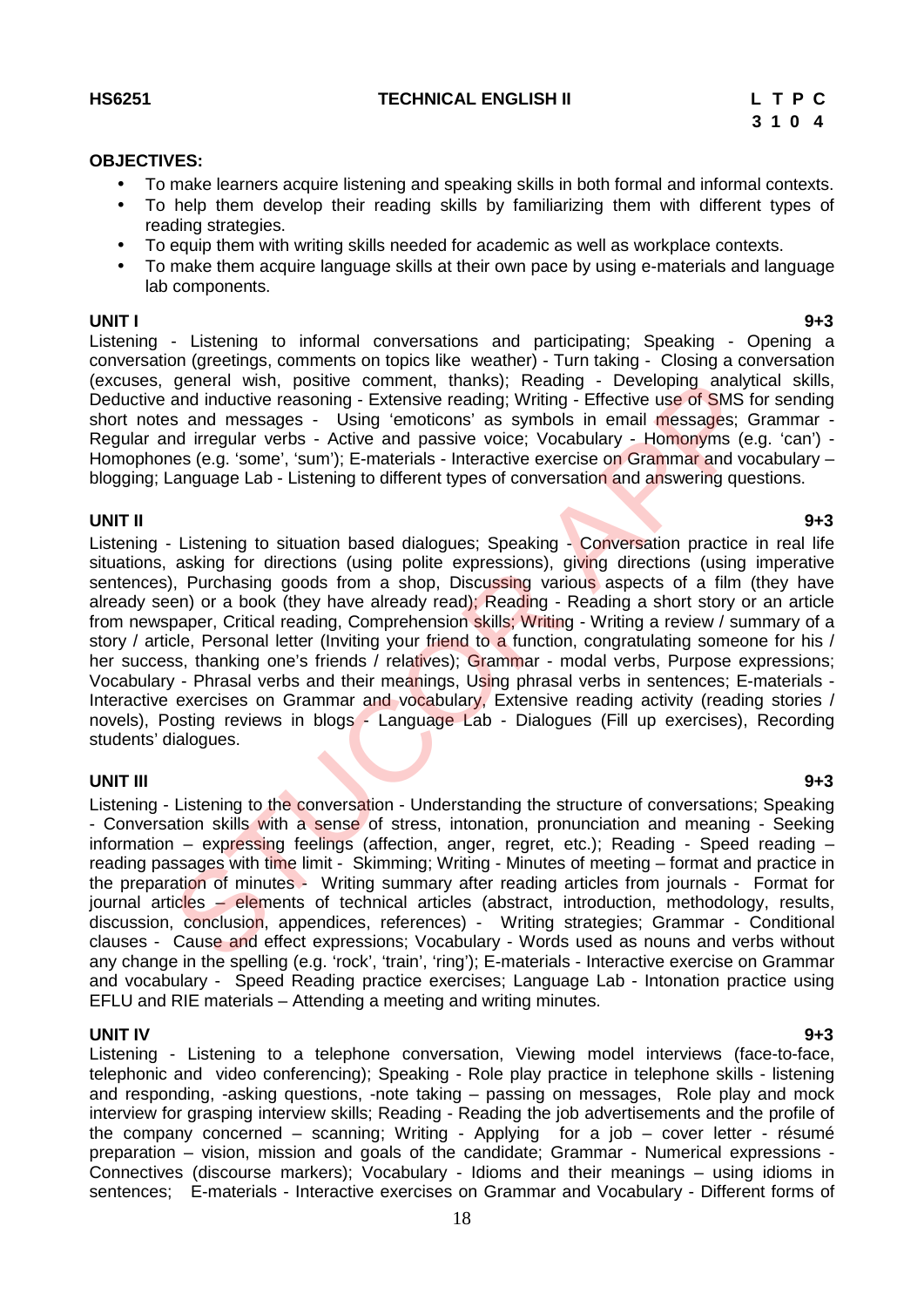résumés- Filling up a résumé / cover letter; Language Lab - Telephonic interview – recording the responses - e-résumé writing.

**UNIT V 9+3** Listening - Viewing a model group discussion and reviewing the performance of each participant - Identifying the characteristics of a good listener; Speaking - Group discussion skills – initiating the discussion – exchanging suggestions and proposals – expressing dissent/agreement – assertiveness in expressing opinions – mind mapping technique; Reading - Note making skills – making notes from books, or any form of written materials - Intensive reading; Writing – Checklist - Types of reports – Feasibility / Project report – report format – recommendations / suggestions – interpretation of data (using charts for effective presentation); Grammar - Use of clauses; Vocabulary – Collocation; E-materials - Interactive grammar and vocabulary exercises - Sample GD - Pictures for discussion, Interactive grammar and vocabulary exercises; Language Lab - Different models of group discussion.

#### **OUTCOMES:**

#### **TOTAL (L:45+T:15): 60 PERIODS**

Learners should be able to

- speak convincingly, express their opinions clearly, initiate a discussion, negotiate, argue using appropriate communicative strategies.
- write effectively and persuasively and produce different types of writing such as narration, description, exposition and argument as well as creative, critical, analytical and evaluative writing. ES:<br>
Simula be able to<br>
Simula be able to<br>
Simula be able to<br>
the discussion, negoting appropriate communicative strategies.<br>
Let effectively and persuasively and produce different types of writing such as<br>
scription, expo
- read different genres of texts, infer implied meanings and critically analyse and evaluate them for ideas as well as for method of presentation.
- listen/view and comprehend different spoken excerpts critically and infer unspoken and implied meanings.

#### **TEXTBOOKS:**

- 1. Department of English, Anna University. Mindscapes: English for Technologists and Engineers. Orient Blackswan, Chennai. 2012
- 2. Dhanavel, S.P. English and Communication Skills for Students of Science and Engineering. Orient Blackswan, Chennai. 2011

#### **REFERENCES:**

- 1. Anderson, Paul V. Technical Communication: A Reader-Centered Approach. Cengage. New Delhi. 2008
- 2. Muralikrishna, & Sunita Mishra. Communication Skills for Engineers. Pearson, New Delhi. 2011
- 3. Riordan, Daniel. G. Technical Communication. Cengage Learning, New Delhi. 2005
- 4. Sharma, Sangeetha & Binod Mishra. Communication Skills for Engineers and Scientists. PHI Learning, New Delhi. 2009
- 5. Smith-Worthington, Darlene & Sue Jefferson. Technical Writing for Success. Cengage, Mason USA. 2007

#### **EXTENSIVE Reading (Not for Examination)**

1. Khera, Shiv. You can Win. Macmillan, Delhi. 1998.

#### **Websites**

- 1. http://www.englishclub.com
- 2. http://owl.english.purdue.edu

### **TEACHING METHODS:**

- Lectures
- Activities conducted individually, in pairs and in groups like individual writing and presentations, group discussions, interviews, reporting, etc
- Long presentations using visual aids
- Listening and viewing activities with follow up activities like discussions, filling up worksheets, writing exercises (using language lab wherever necessary/possible) etc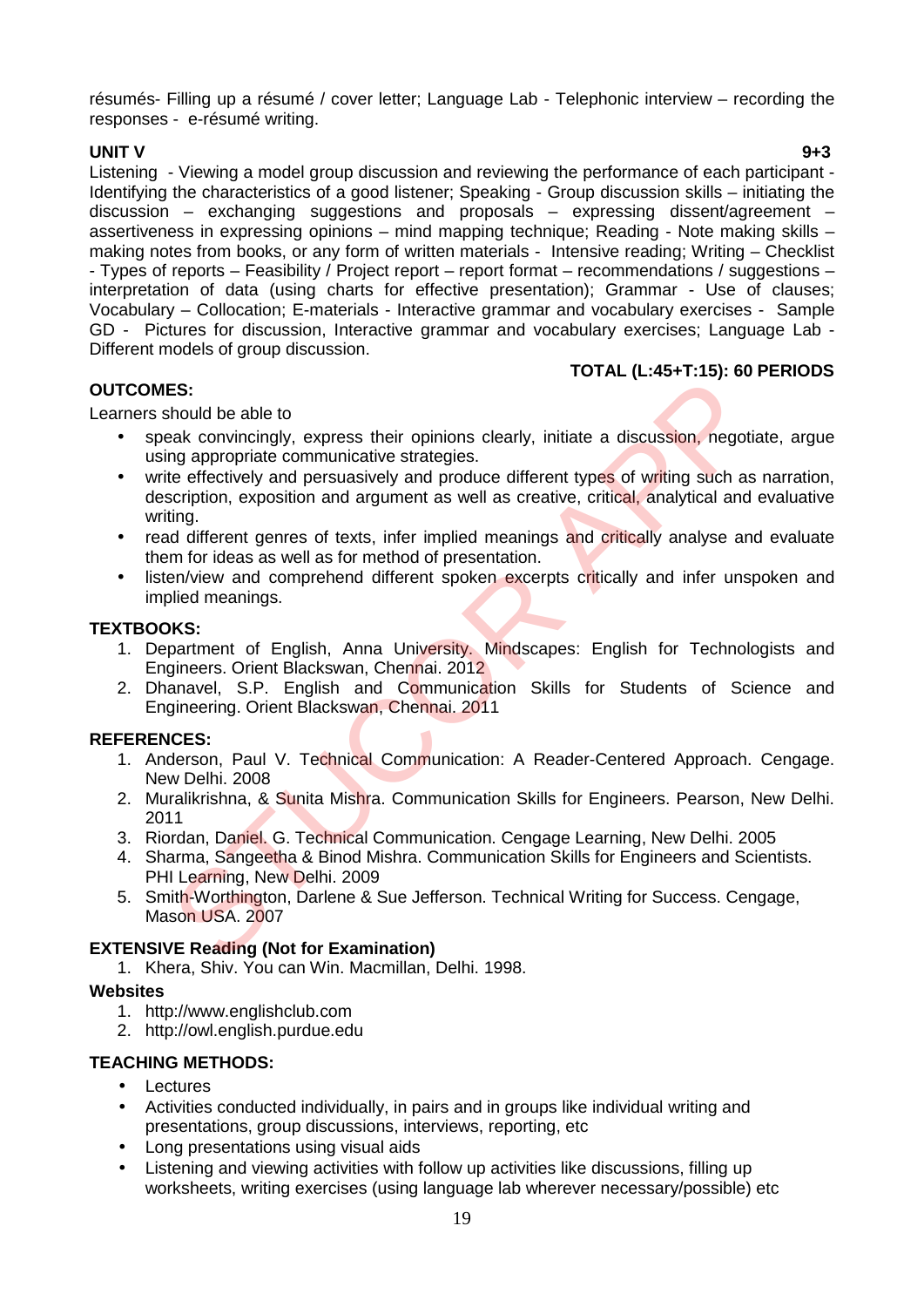• Projects like group reports, mock interviews etc using a combination of two or more of the language skills

#### **EVALUATION PATTERN:**

#### **Internal assessment: 20%**

3 tests of which two are pen and paper tests and the other is a combination of different modes of assessment like

- Project
- Assignment
- Report
- Creative writing, etc.

All the four skills are to be tested with equal weightage given to each.

- $\checkmark$  Speaking assessment: Individual presentations, Group discussions
- $\checkmark$  Reading assessment: Reading passages with comprehension questions graded following Bloom's taxonomy
- $\checkmark$  Writing assessment: Writing essays, CVs, reports etc. Writing should include grammar and vocabulary.
- $\checkmark$  Listening/Viewing assessment: Lectures, dialogues, film clippings with questions on verbal as well as audio/visual content graded following Bloom's taxonomy.

#### **End Semester Examination: 80%**

### **MA6251 MATHEMATICS – II L T P C**

# **3 1 0 4**

#### **OBJECTIVES:**

- To make the student acquire sound knowledge of techniques in solving ordinary differential equations that model engineering problems.
- To acquaint the student with the concepts of vector calculus needed for problems in all engineering disciplines.
- To develop an understanding of the standard techniques of complex variable theory so as to enable the student to apply them with confidence, in application areas such as heat conduction, elasticity, fluid dynamics and flow the of electric current. Norm's taxonomy<br>
Som's taxonomy<br>
Strangence and CVI (Witting essays, CVs, reports etc. Writing should include gra<br>
State tening/Viewing assessment: Lectures, dialogues, film clippings with questions<br>
well as audio/visual c
- To make the student appreciate the purpose of using transforms to create a new domain in which it is easier to handle the problem that is being investigated.

#### **UNIT I VECTOR CALCULUS 9+3**

Gradient, divergence and curl – Directional derivative – Irrotational and solenoidal vector fields – Vector integration – Green's theorem in a plane, Gauss divergence theorem and Stokes' theorem (excluding proofs) – Simple applications involving cubes and rectangular parallelopipeds.

#### **UNIT II ORDINARY DIFFERENTIAL EQUATIONS 9+3**

Higher order linear differential equations with constant coefficients – Method of variation of parameters – Cauchy's and Legendre's linear equations – Simultaneous first order linear equations with constant coefficients.

#### **UNIT III LAPLACE TRANSFORM 9+3**

Laplace transform – Sufficient condition for existence – Transform of elementary functions – Basic properties – Transforms of derivatives and integrals of functions - Derivatives and integrals of transforms - Transforms of unit step function and impulse functions – Transform of periodic functions. Inverse Laplace transform -Statement of Convolution theorem – Initial and final value theorems – Solution of linear ODE of second order with constant coefficients using Laplace transformation techniques.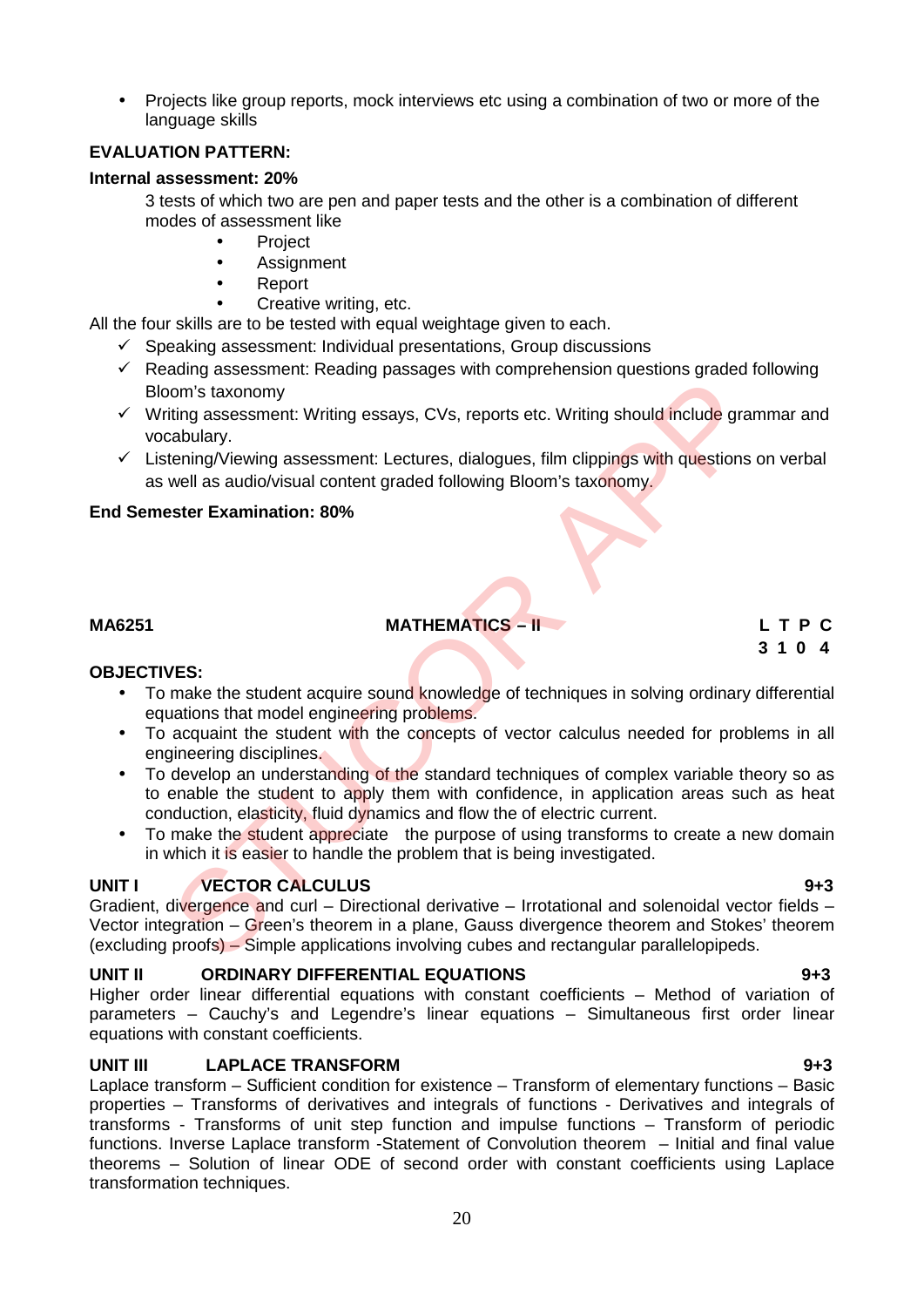#### **UNIT IV ANALYTIC FUNCTIONS 9+3**

Functions of a complex variable – Analytic functions: Necessary conditions – Cauchy-Riemann equations and sufficient conditions (excluding proofs) – Harmonic and orthogonal properties of analytic function – Harmonic conjugate – Construction of analytic functions – Conformal mapping:  $w = z + k$ , kz, 1/z,  $z^2$ ,  $e^z$  and bilinear transformation.

#### **UNIT V COMPLEX INTEGRATION 9+3**

Complex integration – Statement and applications of Cauchy's integral theorem and Cauchy's integral formula – Taylor's and Laurent's series expansions – Singular points – Residues – Cauchy's residue theorem – Evaluation of real definite integrals as contour integrals around unit circle and semi-circle (excluding poles on the real axis).

#### **TOTAL (L:45+T:15): 60 PERIODS**

#### **OUTCOMES:**

 The subject helps the students to develop the fundamentals and basic concepts in vector calculus, ODE, Laplace transform and complex functions. Students will be able to solve problems related to engineering applications by using these techniques. culus, ODE, Laplace transform and complex functions. Students will be ab-<br>culus, ODE, Laplace transform and complex functions. Students will be ab-<br>
NKS:<br>
II N. P and Manish Goyal, "A Text book of Engineering Mathematics",

#### **TEXTBOOKS:**

- 1. Bali N. P and Manish Goyal, "A Text book of Engineering Mathematics", Eighth Edition, Laxmi Publications Pvt Ltd.,2011.
- 2. Grewal. B.S, "Higher Engineering Mathematics", 41<sup>st</sup> Edition, Khanna Publications, Delhi, 2011.

#### **REFERENCES:**

- 1. Dass, H.K., and Er. Rajnish Verma," Higher Engineering Mathematics", S. Chand Private Ltd., 2011
- 2. Glyn James, "Advanced Modern Engineering Mathematics", 3<sup>rd</sup> Edition, Pearson Education, 2012.
- 3. Peter V. O'Neil," Advanced Engineering Mathematics", 7th Edition, Cengage learning, 2012.
- 4. Ramana B.V, "Higher Engineering Mathematics", Tata McGraw Hill Publishing Company, New Delhi, 2008.
- 5. Sivarama Krishna Das P. and Rukmangadachari E., "Engineering Mathematics" Volume II, Second Edition, PEARSON Publishing, 2011.

**PH6251 ENGINEERING PHYSICS – II L T P C**

**3 0 0 3**

#### **OBJECTIVES:**

• To enrich the understanding of various types of materials and their applications in engineering and technology.

#### **UNIT I CONDUCTING MATERIALS 9**

Conductors – classical free electron theory of metals – Electrical and thermal conductivity – Wiedemann – Franz law – Lorentz number – Draw backs of classical theory – Quantum theory – Fermi distribution function – Effect of temperature on Fermi Function – Density of energy states – carrier concentration in metals.

#### **UNIT II SEMICONDUCTING MATERIALS 9**

Intrinsic semiconductor – carrier concentration derivation – Fermi level – Variation of Fermi level with temperature – electrical conductivity – band gap determination – compound semiconductors direct and indirect band gap- derivation of carrier concentration in n-type and p-type semiconductor – variation of Fermi level with temperature and impurity concentration — Hall effect –Determination of Hall coefficient – Applications.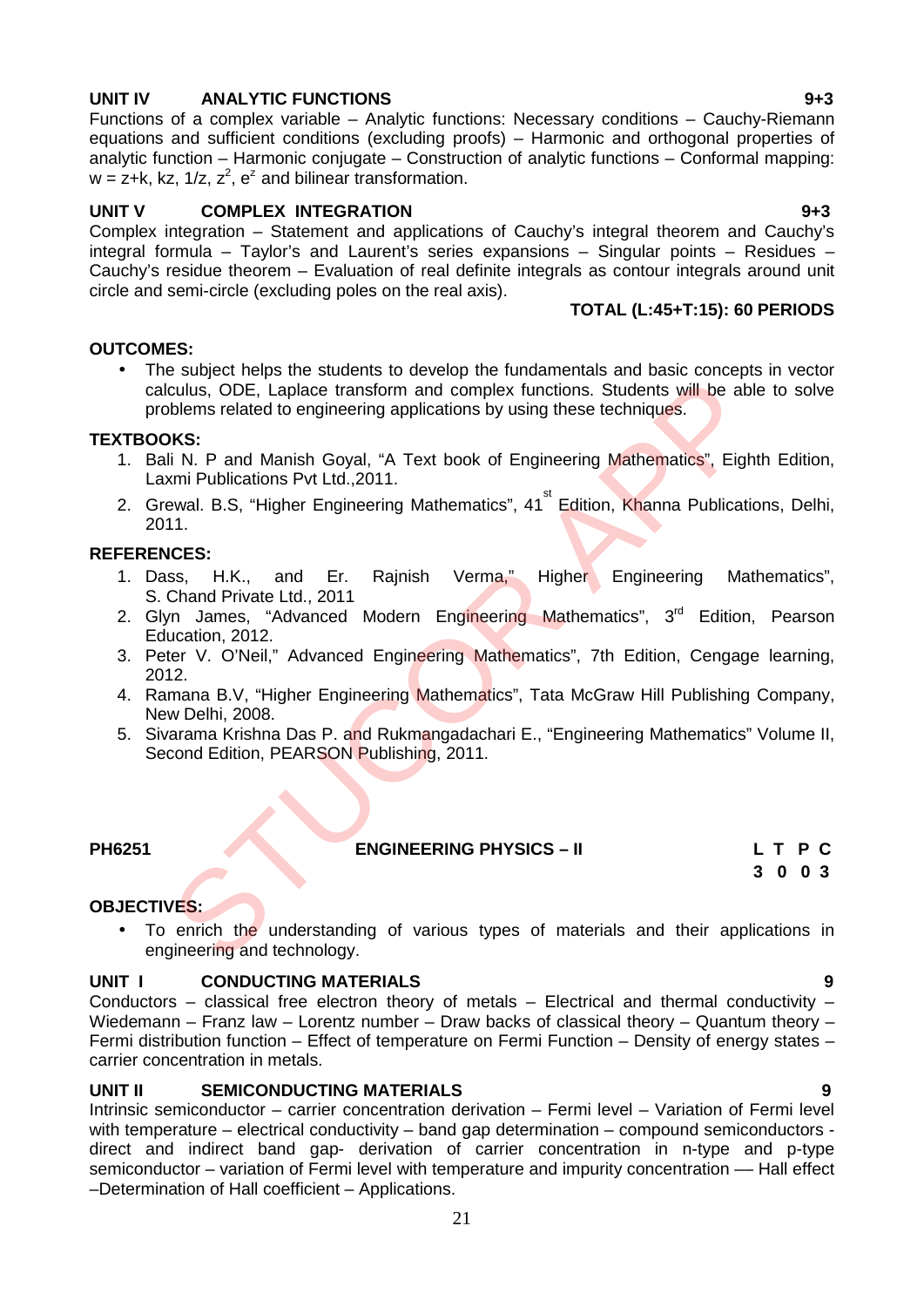#### **UNIT III MAGNETIC AND SUPERCONDUCTING MATERIALS 9**

Origin of magnetic moment – Bohr magneton – comparison of Dia, Para and Ferro magnetism – Domain theory – Hysteresis – soft and hard magnetic materials – antiferromagnetic materials – Ferrites and its applications

Superconductivity: properties – Type I and Type II superconductors – BCS theory of superconductivity(Qualitative) - High  $T_c$  superconductors – Applications of superconductors – SQUID, cryotron, magnetic levitation.

#### **UNIT IV DIELECTRIC MATERIALS 9**

Electrical susceptibility – dielectric constant – electronic, ionic, orientational and space charge polarization – frequency and temperature dependence of polarisation – internal field – Claussius – Mosotti relation (derivation) – dielectric loss – dielectric breakdown – uses of dielectric materials (capacitor and transformer) – ferroelectricity and applications.

#### **UNIT V ADVANCED ENGINEERING MATERIALS 9**

Metallic glasses: preparation, properties and applications. Shape memory alloys (SMA): Characteristics, properties of NiTi alloy, application, Nanomaterials– Preparation -pulsed laser deposition – chemical vapour deposition – Applications – NLO materials – Birefringence- optical Kerr effect – Classification of Biomaterials and its applications Statistics, preparation, properties of NIT1 alloy, application, Nanomaterials—Preparation -piercel - chemical vapour deposition - Applications - NLO materials - Breezration of Biomaterials and its applications - NLO materi

#### **OUTCOMES:**

• The students will have the knowledge on physics of materials and that knowledge will be used by them in different engineering and technology applications.

#### **TEXTBOOKS:**

- 1. Arumugam M., Materials Science. Anuradha publishers, 2010
- 2. Pillai S.O., Solid State Physics. New Age International(P) Ltd., publishers, 2009

#### **REFERENCES:**

- 1. Palanisamy P.K. Materials Science. SCITECH Publishers, 2011
- 2. Senthilkumar G. Engineering Physics II. VRB Publishers, 2011
- 3. Mani P. Engineering Physics II. Dhanam Publications, 2011
- 4. Marikani A. Engineering Physics. PHI Learning Pvt., India, 2009.

#### **CY6251 ENGINEERING CHEMISTRY - II L T P C**

**3 0 0 3**

**TOTAL: 45 PERIODS**

#### **OBJECTIVES:**

- To make the students conversant with boiler feed water requirements, related problems and water treatment techniques.
- Principles of electrochemical reactions, redox reactions in corrosion of materials and methods for corrosion prevention and protection of materials.
- Principles and generation of energy in batteries, nuclear reactors, solar cells, wind mills and fuel cells.
- Preparation, properties and applications of engineering materials.
- Types of fuels, calorific value calculations, manufacture of solid, liquid and gaseous fuels.

#### **UNIT I WATER TECHNOLOGY 9**

Introduction to boiler feed water-requirements-formation of deposits in steam boilers and heat exchangers- disadvantages (wastage of fuels, decrease in efficiency, boiler explosion) prevention of scale formation -softening of hard water -external treatment zeolite and demineralization internal treatment- boiler compounds (phosphate, calgon, carbonate, colloidal) - caustic embrittlement -boiler corrosion-priming and foaming- desalination of brackish water –reverse osmosis.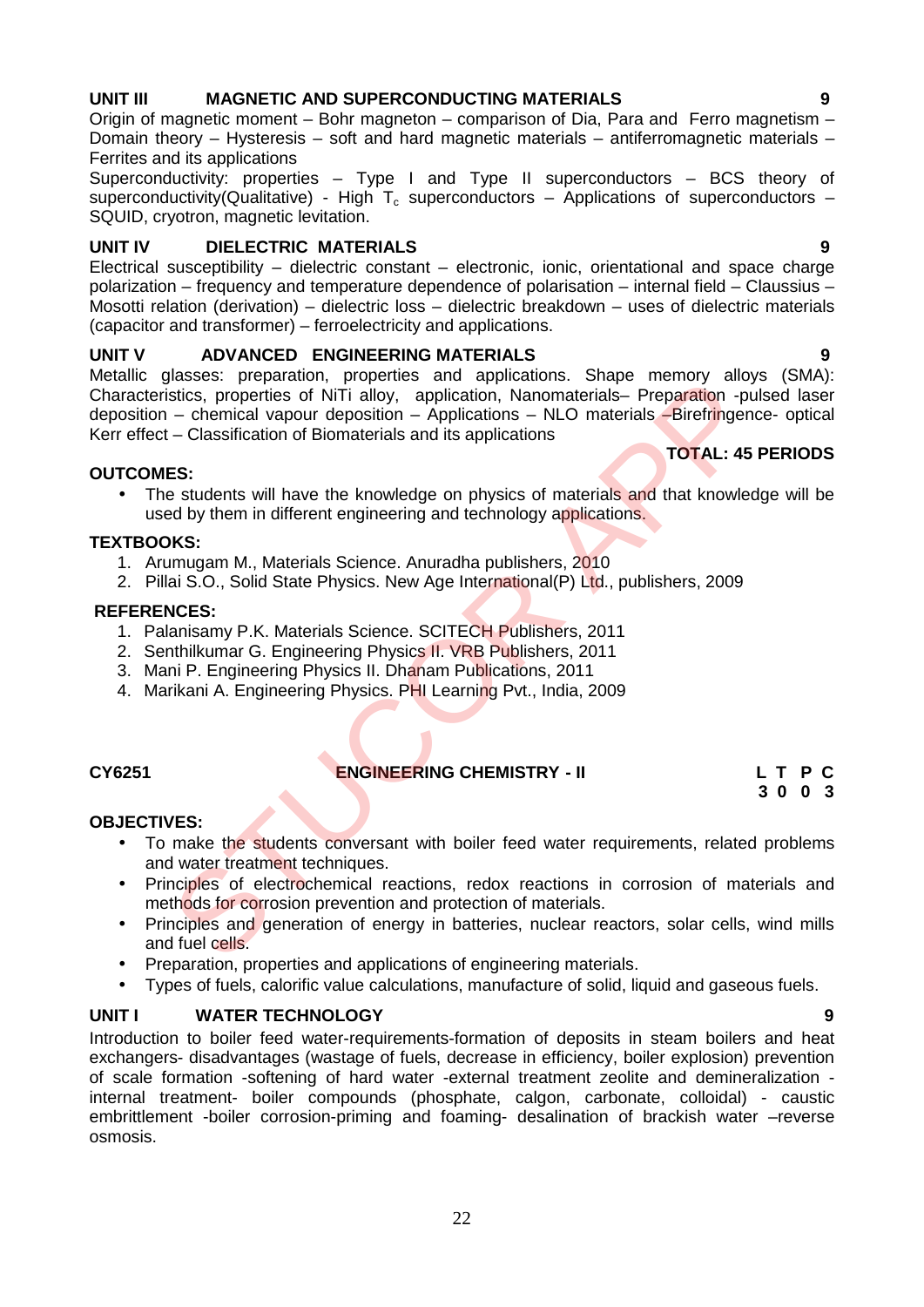#### **UNIT II ELECTROCHEMISTRY AND CORROSION 9**

Electrochemical cell - redox reaction, electrode potential- origin of electrode potential- oxidation potential- reduction potential, measurement and applications - electrochemical series and its significance - Nernst equation (derivation and problems). Corrosion- causes- factors- types chemical, electrochemical corrosion (galvanic, differential aeration), corrosion control - material selection and design aspects - electrochemical protection – sacrificial anode method and impressed current cathodic method. Paints- constituents and function. Electroplating of Copper and electroless plating of nickel.

#### **UNIT III ENERGY SOURCES 9**

Introduction- nuclear energy- nuclear fission- controlled nuclear fission- nuclear fusion- differences between nuclear fission and fusion- nuclear chain reactions- nuclear reactor power generator classification of nuclear reactor- light water reactor- breeder reactor- solar energy conversion solar cells- wind energy. Batteries and fuel cells:Types of batteries- alkaline battery- lead storage battery- nickel-cadmium battery- lithium battery- fuel cell  $H_2$ -O<sub>2</sub> fuel cell- applications.

#### **UNIT IV ENGINEERING MATERIALS 9**

Abrasives: definition, classification or types, grinding wheel, abrasive paper and cloth. Refractories: definition, characteristics, classification, properties – refractoriness and RUL, dimensional stability, thermal spalling, thermal expansion, porosity; Manufacture of alumina, magnesite and silicon carbide, Portland cement- manufacture and properties - setting and hardening of cement, special cement- waterproof and white cement–properties and uses. Glass manufacture, types, properties and uses.

#### **UNIT V FUELS AND COMBUSTION 9**

Fuel: Introduction- classification of fuels- calorific value- higher and lower calorific values- coal analysis of coal (proximate and ultimate)- carbonization- manufacture of metallurgical coke (Otto Hoffmann method) - petroleum- manufacture of synthetic petrol (Bergius process)- knocking octane number - diesel oil- cetane number - natural gas- compressed natural gas(CNG)- liquefied petroleum gases(LPG)- producer gas- water gas. Power alcohol and bio diesel. Combustion of fuels: introduction- theoretical calculation of calorific value- calculation of stoichiometry of fuel and air ratio- ignition temperature- explosive range - flue gas analysis (ORSAT Method). ENGIFIERING MATERIALS<br>
ENGIFIERING MATERIALS<br>
Enfinition, characteristics, classification, properties – refractoriness<br>
and stability, thermal spalling, thermal expansion, properties – refractoriness<br>
and stability, therma

#### **TOTAL: 45 PERIODS**

#### **OUTCOMES:**

• The knowledge gained on engineering materials, fuels, energy sources and water treatment techniques will facilitate better understanding of engineering processes and applications for further learning.

#### **TEXTBOOKS:**

- 1. Vairam S, Kalyani P and SubaRamesh.,"Engineering Chemistry"., Wiley India PvtLtd.,New Delhi., 2011
- 2. DaraS.S, UmareS.S. "Engineering Chemistry", S. Chand & Company Ltd., New Delhi, 2010

- 1. Kannan P. and Ravikrishnan A., "Engineering Chemistry", Sri Krishna Hi-tech Publishing Company Pvt. Ltd. Chennai, 2009
- 2. AshimaSrivastava and Janhavi N N., "Concepts of Engineering Chemistry", ACME Learning Private Limited., New Delhi., 2010.
- 3. RenuBapna and Renu Gupta., "Engineering Chemistry", Macmillan India Publisher Ltd., 2010.
- 4. Pahari A and Chauhan B., "Engineering Chemistry"., Firewall Media., New Delhi., 2010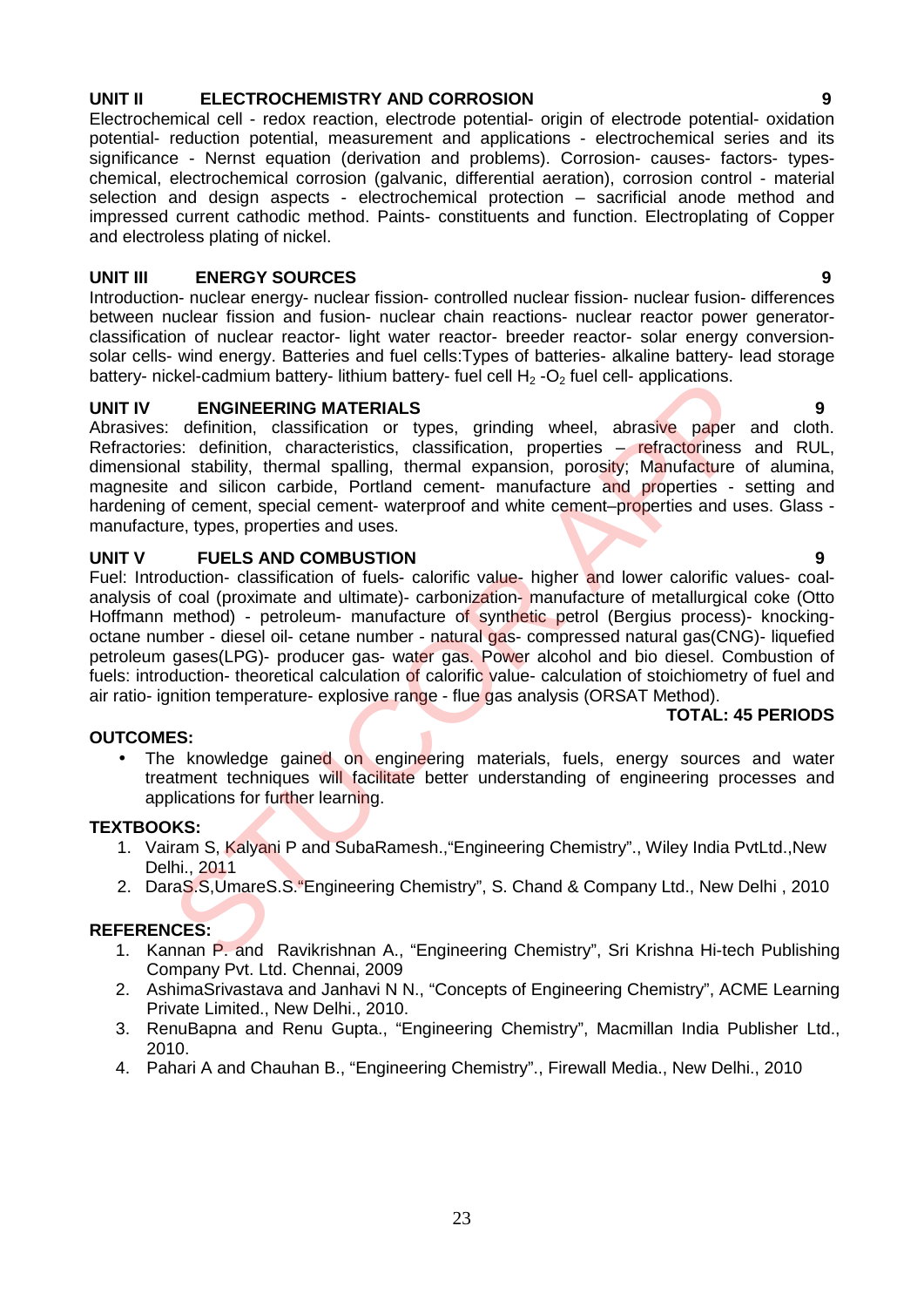#### **GE6252 BASIC ELECTRICAL AND ELECTRONICS ENGINEERING L T P C**

#### **OBJECTIVES:**

- To explain the basic theorems used in Electrical circuits and the different components and function of electrical machines.
- To explain the fundamentals of semiconductor and applications.
- To explain the principles of digital electronics
- To impart knowledge of communication.

#### **UNIT I ELECTRICAL CIRCUITS & MEASURMENTS 12**

Ohm's Law – Kirchoff's Laws – Steady State Solution of DC Circuits – Introduction to AC Circuits – Waveforms and RMS Value – Power and Power factor – Single Phase and Three Phase Balanced Circuits.

Operating Principles of Moving Coil and Moving Iron Instruments (Ammeters and Voltmeters), Dynamometer type Watt meters and Energy meters.

#### **UNIT II ELECTRICAL MECHANICS 12**

Construction, Principle of Operation, Basic Equations and Applications of DC Generators, DC Motors, Single Phase Transformer, single phase induction Motor.

#### **UNIT III SEMICONDUCTOR DEVICES AND APPLICATIONS 12**

Characteristics of PN Junction Diode – Zener Effect – Zener Diode and its Characteristics – Half wave and Full wave Rectifiers – Voltage Regulation.

Bipolar Junction Transistor – CB,  $\overline{C}E$ , CC Configurations and Characteristics – Elementary Treatment of Small Signal Amplifier.

#### **UNIT IV DIGITAL ELECTRONICS 12**

Binary Number System – Logic Gates – Boolean Algebra – Half and Full Adders – Flip-Flops – Registers and Counters – A/D and D/A Conversion (single concepts)

### **UNIT V FUNDAMENTALS OF COMMUNICATION ENGINEERING 12**

Types of Signals: Analog and Digital Signals – Modulation and Demodulation: Principles of Amplitude and Frequency Modulations. eter type Watt meters and Energy meters.<br> **ELECTRICAL MECHANICS**<br>
on, Principle of Operation, Basic Equations and Applications of DC Gene<br>
ongle Phase Transformer, single phase induction Motor.<br> **SEMICONDUCTOR DEVICES AND** 

Communication Systems: Radio, TV, Fax, Microwave, Satellite and Optical Fibre (Block Diagram Approach only).

### **TOTAL: 60 PERIODS**

#### **OUTCOMES:**

- ability to identify the electrical components explain the characteristics of electrical machines.
- ability to identify electronics components and use of them to design circuits.

#### **TEXT BOOKS:**

- 1. Mittle N., "Basic Electrical Engineering", Tata McGraw Hill Edition, New Delhi, 1990.
- 2. Sedha R.S., "Applied Electronics", S. Chand & Co., 2006.

- 1. Muthusubramanian R, Salivahanan S and Muraleedharan K A, "Basic Electrical, Electronics and Computer Engineering", Tata McGraw Hill, Second Edition, 2006.
- 2. Nagsarkar T K and Sukhija M S, "Basics of Electrical Engineering", Oxford press 2005.
- 3. Mehta V K, "Principles of Electronics", S.Chand & Company Ltd, 1994.
- 4. Mahmood Nahvi and Joseph A. Edminister, "Electric Circuits", Schaum' Outline Series, McGraw Hill, 2002.
- 5. Premkumar N, "Basic Electrical Engineering", Anuradha Publishers, 2003.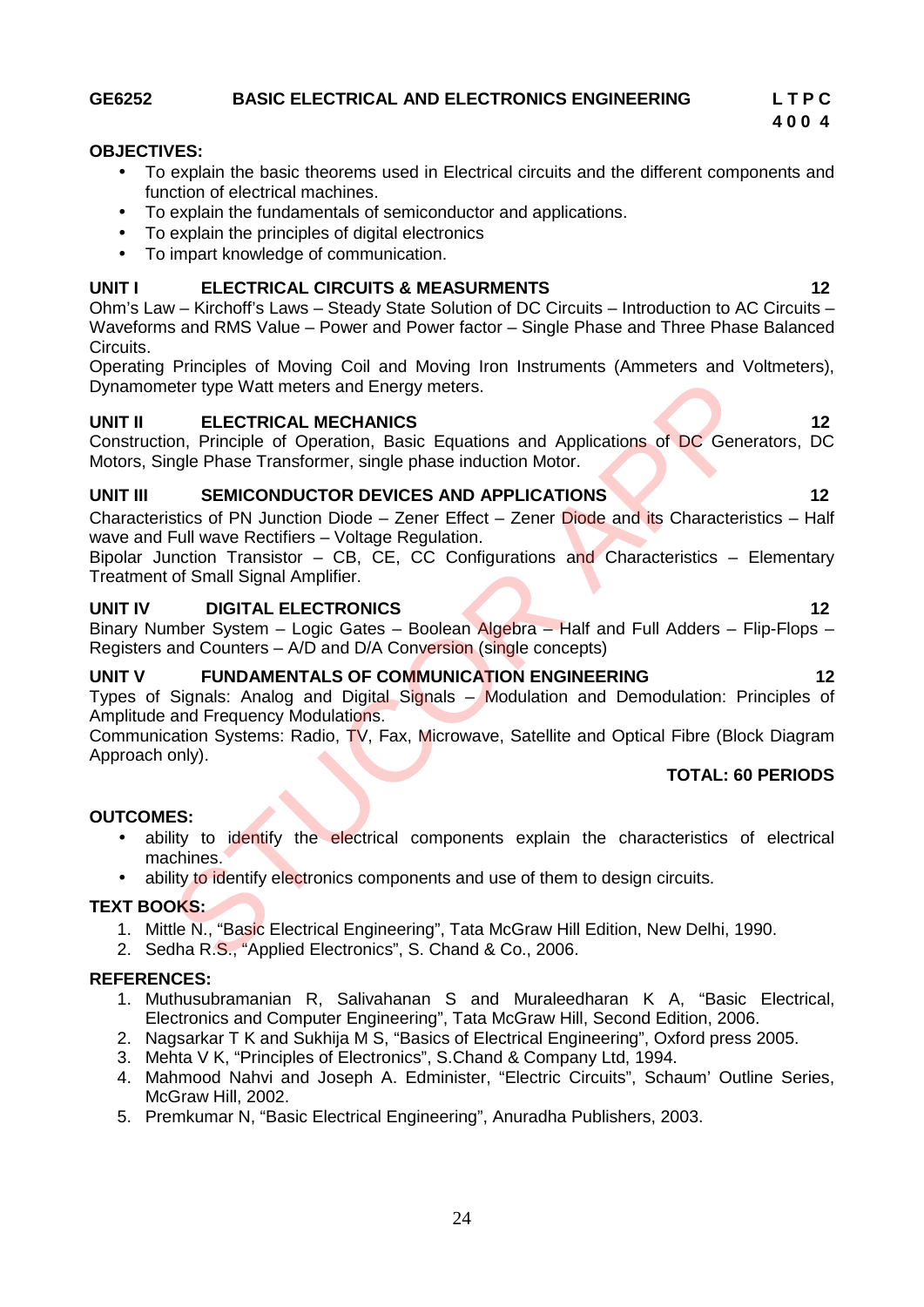#### **OBJECTIVES:**

• To develop capacity to predict the effect of force and motion in the course of carrying out the design functions of engineering.

#### **UNIT I BASICS AND STATICS OF PARTICLES 12**

Introduction – Units and Dimensions – Laws of Mechanics – Lami's theorem, Parallelogram and triangular Law of forces –– Vectorial representation of forces – Vector operations of forces additions, subtraction, dot product, cross product – Coplanar Forces – rectangular components – Equilibrium of a particle – Forces in space – Equilibrium of a particle in space – Equivalent systems of forces – Principle of transmissibility .

#### **UNIT II EQUILIBRIUM OF RIGID BODIES 12**

Free body diagram – Types of supports –Action and reaction forces –stable equilibrium – Moments and Couples – Moment of a force about a point and about an axis – Vectorial representation of moments and couples - Scalar components of a moment - Varignon's theorem – Single equivalent force -Equilibrium of Rigid bodies in two dimensions – Equilibrium of Rigid bodies in three dimensions

#### **UNIT III PROPERTIES OF SURFACES AND SOLIDS 12**

Centroids and centre of mass– Centroids of lines and areas - Rectangular, circular, triangular areas by integration  $-$  T section, I section,  $-$  Angle section, Hollow section by using standard formula –Theorems of Pappus - Area moments of inertia of plane areas – Rectangular, circular, triangular areas by integration  $-$  T section, I section, Angle section, Hollow section by using standard formula – Parallel axis theorem and perpendicular axis theorem –Principal moments of inertia of plane areas – Principal axes of inertia-Mass moment of inertia –mass moment of inertia for prismatic, cylindrical and spherical solids from first principle – Relation to area moments of inertia. and Couples -- Moment of a force about a point and about an axis<br>
and Couples -- Moment of a force about a point and about an axis<br>
arguivalent force -Equilibrium of Rigid bodies in two dimensions -- Equilibrium<br>
and coupl

#### **UNIT IV DYNAMICS OF PARTICLES 12**

Displacements, Velocity and acceleration, their relationship – Relative motion – Curvilinear motion - Newton's laws of motion – Work Energy Equation– Impulse and Momentum – Impact of elastic bodies.

#### **UNIT V FRICTION AND ELEMENTS OF RIGID BODY DYNAMICS 12**

Friction force – Laws of sliding friction – equilibrium analysis of simple systems with sliding friction –wedge friction-. Rolling resistance -Translation and Rotation of Rigid Bodies – Velocity and acceleration – General Plane motion of simple rigid bodies such as cylinder, disc/wheel and sphere. **TOTAL : 60 PERIODS**

#### **OUTCOMES:**

- ability to explain the differential principles applies to solve engineering problems dealing with force, displacement, velocity and acceleration.
- ability to analyse the forces in any structures.
- ability to solve rigid body subjected to dynamic forces.

#### **TEXTBOOKS:**

- 1. Beer, F.P and Johnston Jr. E.R., "Vector Mechanics for Engineers (In SI Units): Statics and Dynamics", 8<sup>th</sup> Edition, Tata McGraw-Hill Publishing company, New Delhi (2004).
- 2. Vela Murali, "Engineering Mechanics", Oxford University Press (2010)

- 1. Hibbeller, R.C and Ashok Gupta, "Engineering Mechanics: Statics and Dynamics", 11<sup>th</sup> Edition, Pearson Education 2010.
- 2. Irving H. Shames and Krishna Mohana Rao. G., "Engineering Mechanics Statics and Dynamics", 4<sup>th</sup> Edition, Pearson Education 2006.
- 3. Meriam J.L. and Kraige L.G., " Engineering Mechanics- Statics Volume 1, Dynamics- Volume 2", Third Edition, John Wiley & Sons,1993.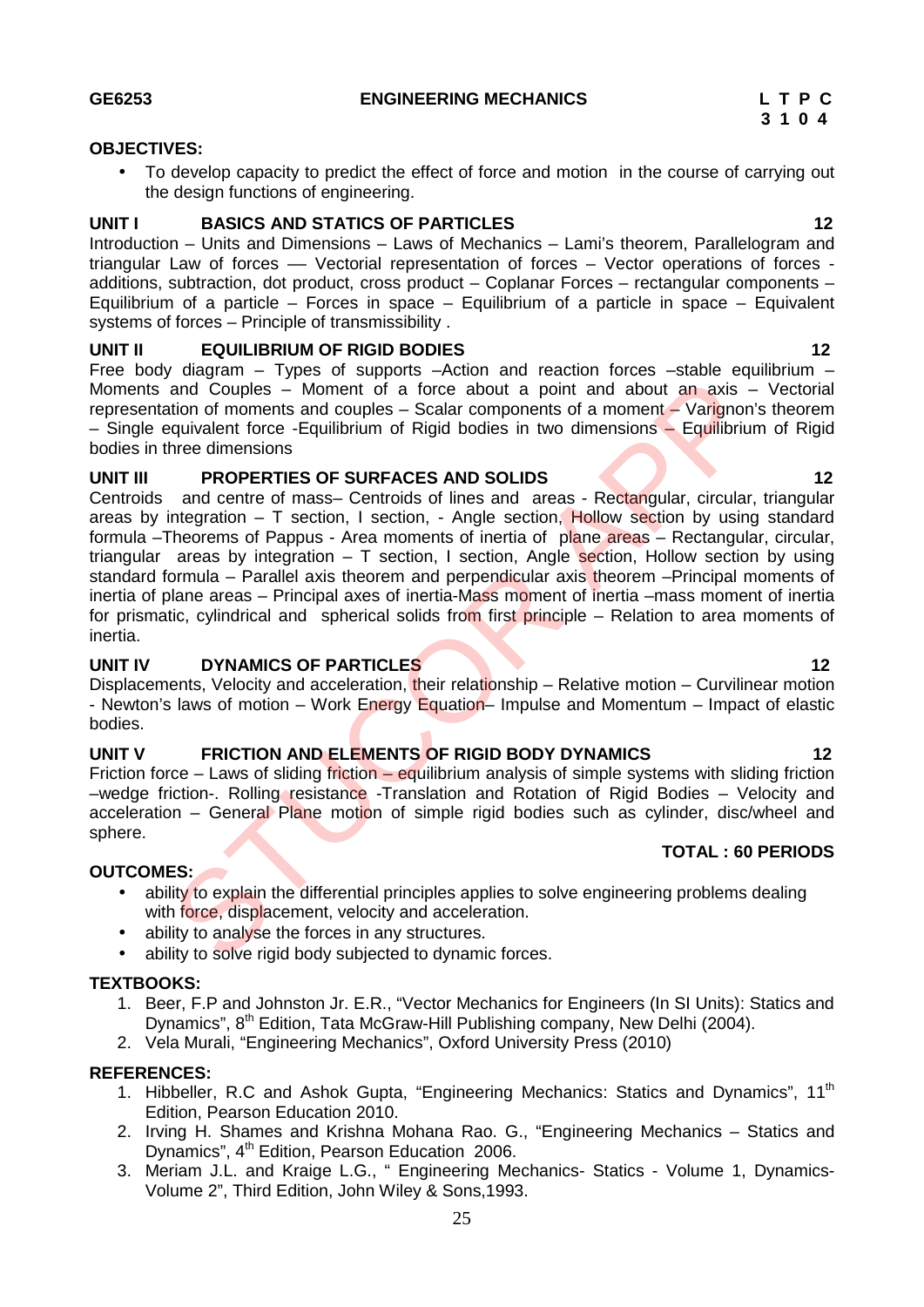- 4. Rajasekaran S and Sankarasubramanian G., "Engineering Mechanics Statics and Dynamics", 3rd Edition, Vikas Publishing House Pvt. Ltd., 2005.
- 5. Bhavikatti, S.S and Rajashekarappa, K.G., "Engineering Mechanics", New Age International (P) Limited Publishers, 1998.
- 6. Kumar, K.L., "Engineering Mechanics", 3<sup>rd</sup> Revised Edition, Tata McGraw-Hill Publishing company, New Delhi 2008.

### **GE6261 COMPUTER AIDED DRAFTING AND MODELING LABORATORY L T P C**

## **0 1 2 2**

**TOTAL: 45 PERIODS**

### **OBJECTIVES:**

To develop skill to use software to create 2D and 3D models.

#### **List of Exercises using software capable of Drafting and Modeling**

- 1. Study of capabilities of software for Drafting and Modeling Coordinate systems (absolute, relative, polar, etc.) – Creation of simple figures like polygon and general multi-line figures. VES:<br>
Secretive still to use software to create 2D and 3D models.<br>
Secretives using software capable of Drafting and Modeling<br>
Ady of capabilities of software for Drafting and Modeling – Coordinate systems<br>
and yor of a Th
- 2. Drawing of a Title Block with necessary text and projection symbol.
- 3. Drawing of curves like parabola, spiral, involute using Bspline or cubic spline.
- 4. Drawing of front view and top view of simple solids like prism, pyramid, cylinder, cone, etc, and dimensioning.
- 5. Drawing front view, top view and side view of objects from the given pictorial views (eg. Vblock, Base of a mixie, Simple stool, Objects with hole and curves).
- 6. Drawing of a plan of residential building ( Two bed rooms, kitchen, hall, etc.)
- 7. Drawing of a simple steel truss.
- 8. Drawing sectional views of prism, pyramid, cylinder, cone, etc,
- 
- 9. Drawing isometric projection of simple objects.<br>10. Creation of 3-D models of simple objects and 10. Creation of 3-D models of simple objects and obtaining 2-D multi-view drawings from 3-D model.

Note: Plotting of drawings must be made for each exercise and attached to the records written by students.

### **OUTCOMES:**

- ability to use the software packers for drafting and modeling
- ability to create 2D and 3D models of Engineering Components

### **LIST OF EQUIPMENT FOR A BATCH OF 30 STUDENTS:**

| SI.No | <b>Description of Equipment</b>                   | Quantity    |
|-------|---------------------------------------------------|-------------|
|       | Pentium IV computer or better hardware, with      | 30 No.      |
|       | suitable graphics facility                        |             |
|       | Licensed software for Drafting and Modeling.      | 30 Licenses |
| 3.    | Laser Printer or Plotter to print / plot drawings | 2 No.       |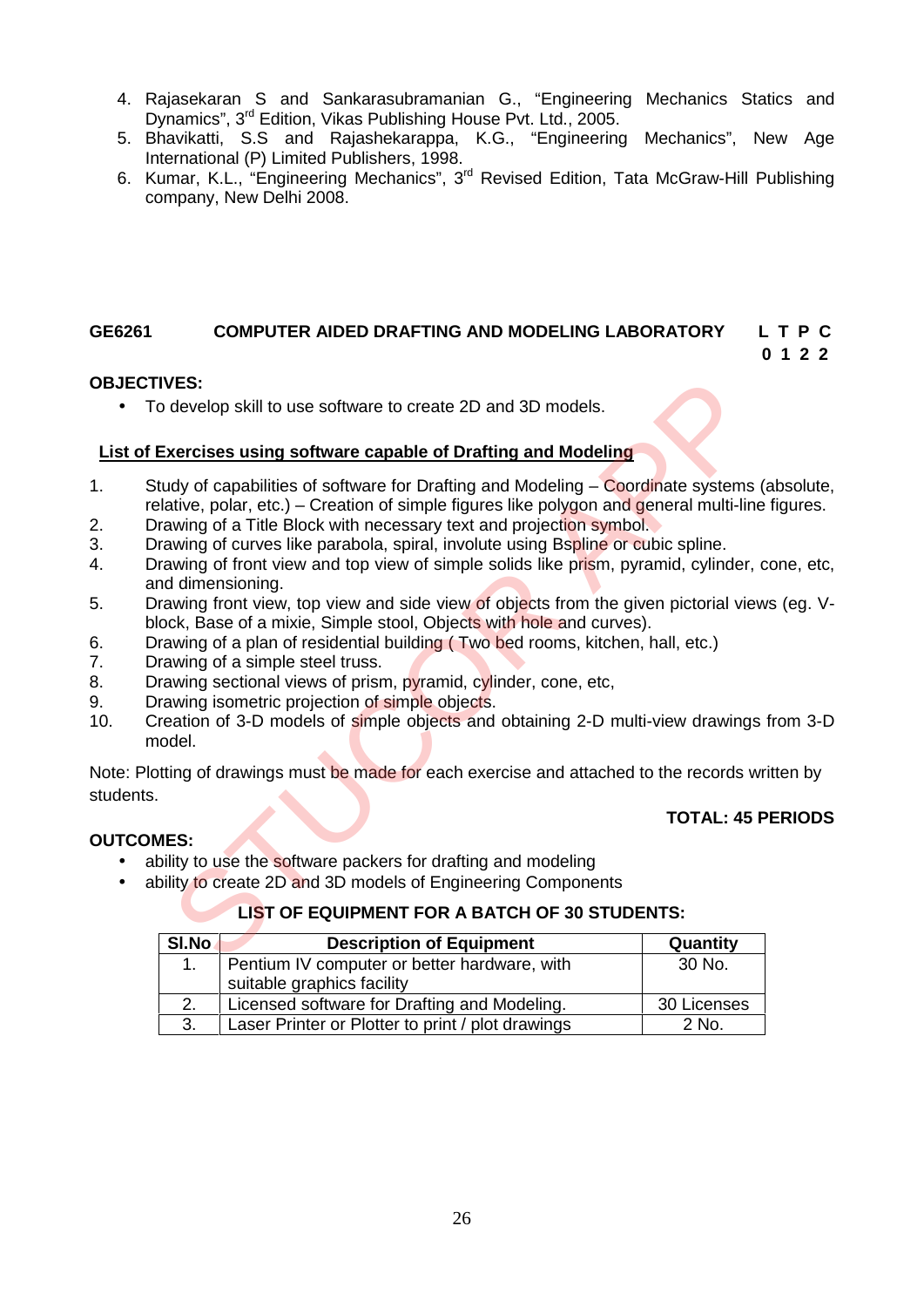**TOTAL: 30 PERIODS**

#### **PHYSICS LABORATORY –II**

#### **OBJECTIVES:**

 To introduce different experiments to test basic understanding of physics concepts applied in optics, thermal physics and properties of matter.

#### **LIST OF EXPERIMENTS**

#### **(Any FIVE Experiments)**

- 1. Determination of Young's modulus by uniform bending method
- 2. Determination of band gap of a semiconductor
- 3. Determination of Coefficient of viscosity of a liquid –Poiseuille's method
- 4. Determination of Dispersive power of a prism Spectrometer
- 5. Determination of thickness of a thin wire Air wedge method
- 6. Determination of Rigidity modulus Torsion pendulum

#### **OUTCOMES:**

The students will have the ability to test materials by using their knowledge of applied physics principles in optics and properties of matter.

#### **LIST OF EQUIPMENT FOR A BATCH OF 30 STUDENTS:**

- 1. Traveling microscope, meter scale, Knife edge, weights
- 2. Band gap experimental set up
- 3. Burette, Capillary tube, rubber tube, stop clock, beaker and weighing balance
- 4. spectrometer, prism, sodium vapour lamp.
- 5. Air-wedge experimental set up.
- 6. Torsion pendulum set up.

(vernier Caliper, Screw gauge, reading lens are required for most of the experiments)

### **CHEMISTRY LABORATORY - II**

#### **OBJECTIVES:**

• To make the student acquire practical skills in the wet chemical and instrumental methods for quantitative estimation of hardness, alkalinity, metal ion content, corrosion in metals and cement analysis. termination of Rigidity modulus – Torsion pendulum<br>
ES:<br>
e students will have the ability to test materials by using their knowledge<br>
sysics principles in optics and properties of matter.<br>
LIST OF EQUIPMENT FOR A BATCH OF

### **LIST OF EXPERIMENTS**

#### **(Any FIVE Experiments)**

- 1 Determination of alkalinity in water sample
- 2 Determination of total, temporary & permanent hardness of water by EDTA method
- 3 Estimation of copper content of the given solution by EDTA method
- 4 Estimation of iron content of the given solution using potentiometer
- 5 Estimation of sodium present in water using flame photometer
- 6 Corrosion experiment weight loss method
- 7 Conductometric precipitation titration using BaCl<sub>2</sub> and Na<sub>2</sub>SO<sub>4</sub>
- 8 Determination of CaO in Cement.

#### **OUTCOMES:**

 The students will be conversant with hands-on knowledge in the quantitative chemical analysis of water quality related parameters, corrosion measurement and cement analysis.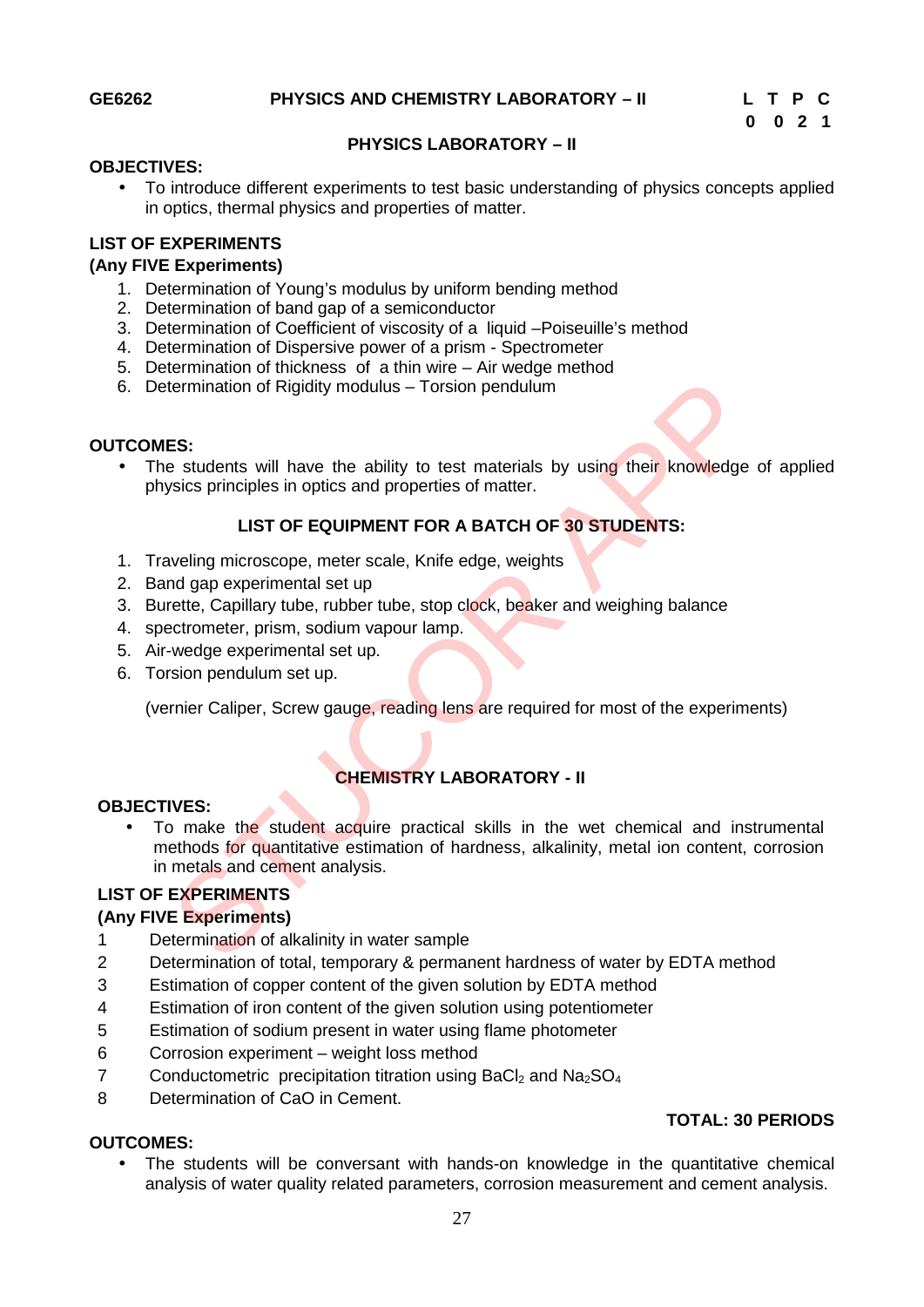#### **REFERENCES:**

- 1. Daniel R. Palleros, "Experimental organic chemistry" John Wiley & Sons, Inc., New York, 2001.
- 2. Furniss B.S. Hannaford A.J, Smith P.W.G and Tatchel A.R., "Vogel's Textbook of practical organic chemistry, LBS Singapore ,1994.
- 3. Jeffery G.H, Bassett J., Mendham J. and Denny R.C., "Vogel's Text book of quantitative analysis chemical analysis", ELBS 5th Edn. Longman, Singapore publishers, Singapore, 1996.
- 4. Kolthoff I.M. and Sandell E.B. et al. Quantitative chemical analysis, McMillan, Madras 1980
- **• Laboratory classes on alternate weeks for Physics and Chemistry.**

#### **LIST OF EQUIPMENT FOR A BATCH OF 30 STUDENTS:**

| 1. Potentiometer      | $\overline{\phantom{a}}$ | 5 Nos |  |
|-----------------------|--------------------------|-------|--|
| 2. Flame photo meter  | $\blacksquare$           | 5 Nos |  |
| 3. Weighing Balance   | $\blacksquare$           | 5 Nos |  |
| 4. Conductivity meter | $\overline{\phantom{a}}$ | 5 Nos |  |

#### **Common Apparatus : Pipette, Burette, conical flask, percelain tile, dropper (30 Nos each)**

#### **MA6351 TRANSFORMS AND PARTIAL DIFFERENTIAL EQUATIONS L T P C 3 1 0 4**

#### **OBJECTIVES:**

- To introduce Fourier series analysis which is central to many applications in engineering apart from its use in solving boundary value problems.
- To acquaint the student with Fourier transform techniques used in wide variety of situations.
- To introduce the effective mathematical tools for the solutions of partial differential equations that model several physical processes and to develop Z transform techniques for discrete time systems.

#### **UNIT I PARTIAL DIFFERENTIAL EQUATIONS 9+3**

Formation of partial differential equations – Singular integrals -- Solutions of standard types of first order partial differential equations - Lagrange's linear equation -- Linear partial differential equations of second and higher order with constant coefficients of both homogeneous and non homogeneous types. 1. Potentiometer<br>
2. Flame photo meter<br>
3. Weighing Balance<br>
4. Conductivity meter<br>
4. Conductivity meter<br>
4. Conductivity meter<br>
1. STOS<br>
Apparatus : Pipette, Burette, conical flask, percelain tile, dropper (30 Not<br>
1. ST

#### **UNIT II FOURIER SERIES 9+3**

Dirichlet's conditions – General Fourier series – Odd and even functions – Half range sine series – Half range cosine series – Complex form of Fourier series – Parseval's identity – Harmonic analysis.

#### **UNIT III APPLICATIONS OF PARTIAL DIFFERENTIAL EQUATIONS 9+3** Classification of PDE – Method of separation of variables - Solutions of one dimensional wave equation – One dimensional equation of heat conduction – Steady state solution of two dimensional equation of heat conduction (excluding insulated edges).

#### **UNIT IV FOURIER TRANSFORMS 9+3**

Statement of Fourier integral theorem – Fourier transform pair – Fourier sine and cosine transforms – Properties – Transforms of simple functions – Convolution theorem – Parseval's identity.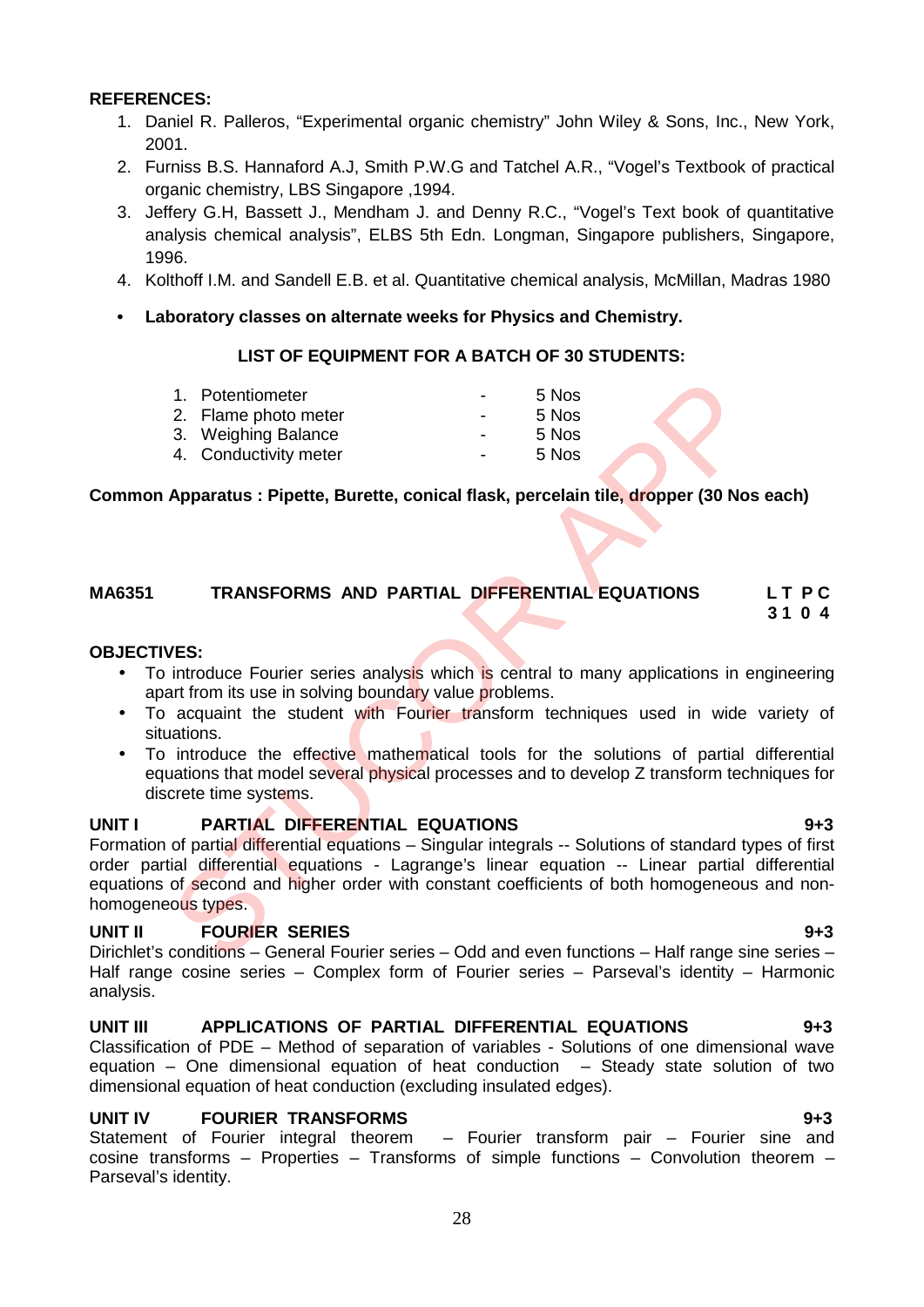#### **UNIT V Z - TRANSFORMS AND DIFFERENCE EQUATIONS 9+3**

Z- transforms - Elementary properties – Inverse Z - transform (using partial fraction and residues) – Convolution theorem - Formation of difference equations – Solution of difference equations using Z - transform.

#### **TOTAL (L:45+T:15): 60 PERIODS**

#### **OUTCOMES:**

 The understanding of the mathematical principles on transforms and partial differential equations would provide them the ability to formulate and solve some of the physical problems of engineering.

#### **TEXT BOOKS:**

- 1. Veerarajan T., "Transforms and Partial Differential Equations", Tata McGraw Hill Education Pvt. Ltd., New Delhi, Second reprint, 2012.
- 2. Grewal B.S., "Higher Engineering Mathematics", 42<sup>nd</sup> Edition, Khanna Publishers, Delhi, 2012.
- 3. Narayanan S., Manicavachagom Pillay.T.K and Ramanaiah.G "Advanced Mathematics for Engineering Students" Vol. II & III, S.Viswanathan Publishers Pvt Ltd. 1998.

#### **REFERENCES:**

- 1. Bali. N.P and Manish Goyal, "A Textbook of Engineering Mathematics", 7<sup>th</sup> Edition, Laxmi Publications Pvt Ltd, 2007. ewall B.S., "Higher Engineering Mathematics", 42" Edition, Khanna Publish<br>12.<br>12.<br>Irayanan S., Manicavachagom Pillay.T.K and Ramanaiah.G "Advanced Mathematics"<br>Incense Students" Vol. II & III, S.Viswanathan Publishers Pvt
- 2. Ramana. B.V., "Higher Engineering Mathematics"*,* Tata McGraw Hill Publishing Company Limited, New Delhi, 2008.
- 3. Glyn James, "Advanced Modern Engineering Mathematics", 3<sup>rd</sup> Edition, Pearson Education, 2007.
- 4. Erwin Kreyszig, "Advanced Engineering Mathematics"*,* 8 th Edition, Wiley India, 2007.
- 5. Ray Wylie C and Barrett.L.C. "Advanced Engineering Mathematics" Tata McGraw Hill Education Pvt Ltd, Sixth Edition, New Delhi, 2012.
- 6. Datta K.B., "Mathematical Methods of Science and Engineering", Cengage Learning India Pvt Ltd, Delhi, 2013.

#### **GE6351 ENVIRONMENTAL SCIENCE AND ENGINEERING L T P C**

**3 0 0 3**

#### **OBJECTIVES:**

To study the nature and facts about environment.

- To finding and implementing scientific, technological, economic and political solutions to environmental problems.
- To study the interrelationship between living organism and environment.
- To appreciate the importance of environment by assessing its impact on the human world: envision the surrounding environment, its functions and its value.
- To study the dynamic processes and understand the features of the earth's interior and surface.
- To study the integrated themes and biodiversity, natural resources, pollution control and waste management.

#### **UNIT I ENVIRONMENT, ECOSYSTEMS AND BIODIVERSITY 12**

Definition, scope and importance of Risk and hazards; Chemical hazards, Physical hazards, Biological hazards in the environment – concept of an ecosystem – structure and function of an ecosystem – producers, consumers and decomposers- Oxygen cycle and Nitrogen cycle – energy flow in the ecosystem – ecological succession processes – Introduction, types, characteristic features, structure and function of the (a) forest ecosystem (b) grassland ecosystem (c) desert ecosystem (d) aquatic ecosystems (ponds, streams, lakes, rivers, oceans, estuaries) – Introduction to biodiversity definition: genetic, species and ecosystem diversity – biogeographical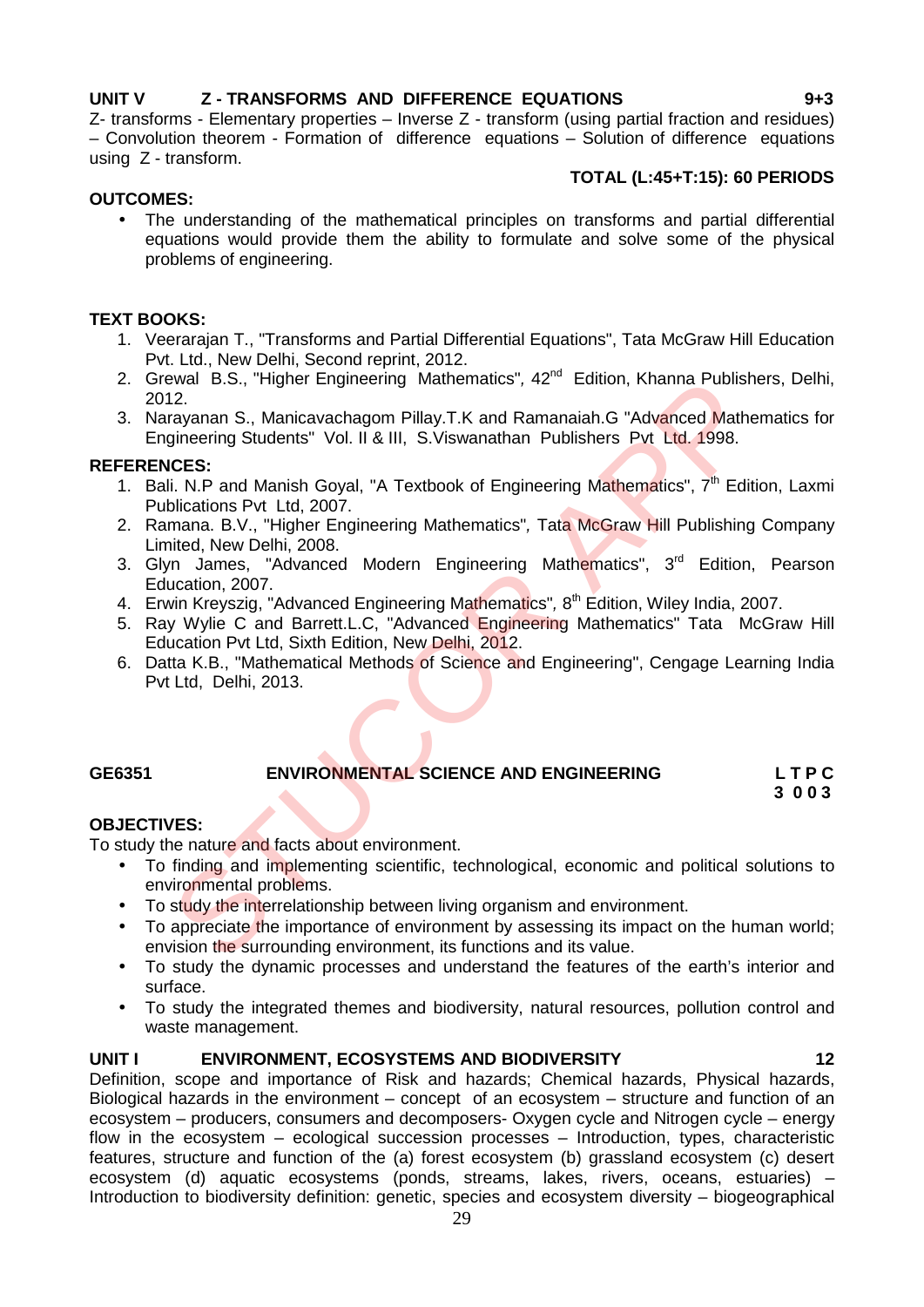classification of India – value of biodiversity: consumptive use, productive use, social, ethical, aesthetic and option values – Biodiversity at global, national and local levels – India as a mega diversity nation – hot-spots of biodiversity – threats to biodiversity: habitat loss, poaching of wildlife, man-wildlife conflicts – endangered and endemic species of India – conservation of biodiversity: In-situ and ex-situ conservation of biodiversity.

Field study of common plants, insects, birds

Field study of simple ecosystems – pond, river, hill slopes, etc.

#### **UNIT II ENVIRONMENTAL POLLUTION 10**

Definition – causes, effects and control measures of: (a) Air pollution (Atmospheric chemistry- Chemical composition of the atmosphere; Chemical and photochemical reactions in the atmosphere - formation of smog, PAN, acid rain, oxygen and ozone chemistry;- Mitigation procedures- Control of particulate and gaseous emission, Control of  $SO_2$ ,  $NO_2$ , CO and HC) (b) Water pollution : Physical and chemical properties of terrestrial and marine water and their environmental significance; Water quality parameters – physical, chemical and biological; absorption of heavy metals - Water treatment processes. (c) Soil pollution - soil waste management: causes, effects and control measures of municipal solid wastes – (d) Marine pollution (e) Noise pollution (f) Thermal pollution (g) Nuclear hazards–role of an individual in prevention of pollution – pollution case studies –

Field study of local polluted site – Urban / Rural / Industrial / Agricultural.

#### **UNIT III NATURAL RESOURCES 10**

Forest resources: Use and over-exploitation, deforestation, case studies- timber extraction, mining, dams and their effects on forests and tribal people – Water resources: Use and overutilization of surface and ground water, dams-benefits and problems – Mineral resources: Use and exploitation, environmental effects of extracting and using mineral resources, case studies – Food resources: World food problems, changes caused by agriculture and overgrazing, effects of modern agriculture, fertilizer-pesticide problems, water logging, salinity, case studies – Energy resources: Growing energy needs, renewable and non renewable energy sources, use of alternate energy sources. Energy Conversion processes – Biogas – production and uses, anaerobic digestion; case studies – Land resources: Land as a resource, land degradation, man induced landslides, soil erosion and desertification – role of an individual in conservation of natural resources – Equitable use of resources for sustainable lifestyles. Introduction to Environmental Biochemistry: Proteins – Biochemical degradation of pollutants, Bioconversion of pollutants. mann symmatries, view quanties are privation and and the entropy parameter and the one symmatric of heavy metals - Water treatment processes. (c) Soil pollution - inter accesses. (c) Soil pollution - inter access of munici

Field study of local area to document environmental assets – river / forest / grassland / hill / mountain.

#### **UNIT IV SOCIAL ISSUES AND THE ENVIRONMENT 7**

From unsustainable to sustainable development – urban problems related to energy – water conservation, rain water harvesting, watershed management – resettlement and rehabilitation of people; its problems and concerns, case studies – role of non-governmental organization environmental ethics: Issues and possible solutions - 12 Principles of green chemistry- nuclear accidents and holocaust, case studies. – wasteland reclamation – consumerism and waste products – environment production act – Air act – Water act – Wildlife protection act – Forest conservation act –The Biomedical Waste (Management and Handling) Rules; 1998 and amendments- scheme of labeling of environmentally friendly products (Ecomark). enforcement machinery involved in environmental legislation- central and state pollution control boards disaster management: floods, earthquake, cyclone and landslides. Public awareness.

### **UNIT V HUMAN POPULATION AND THE ENVIRONMENT 6**

Population growth, variation among nations – population explosion – family welfare programme – environment and human health – human rights – value education – HIV / AIDS – women and child welfare –Environmental impact analysis (EIA)- -GIS-remote sensing-role of information technology in environment and human health – Case studies.

#### **TOTAL : 45 PERIODS**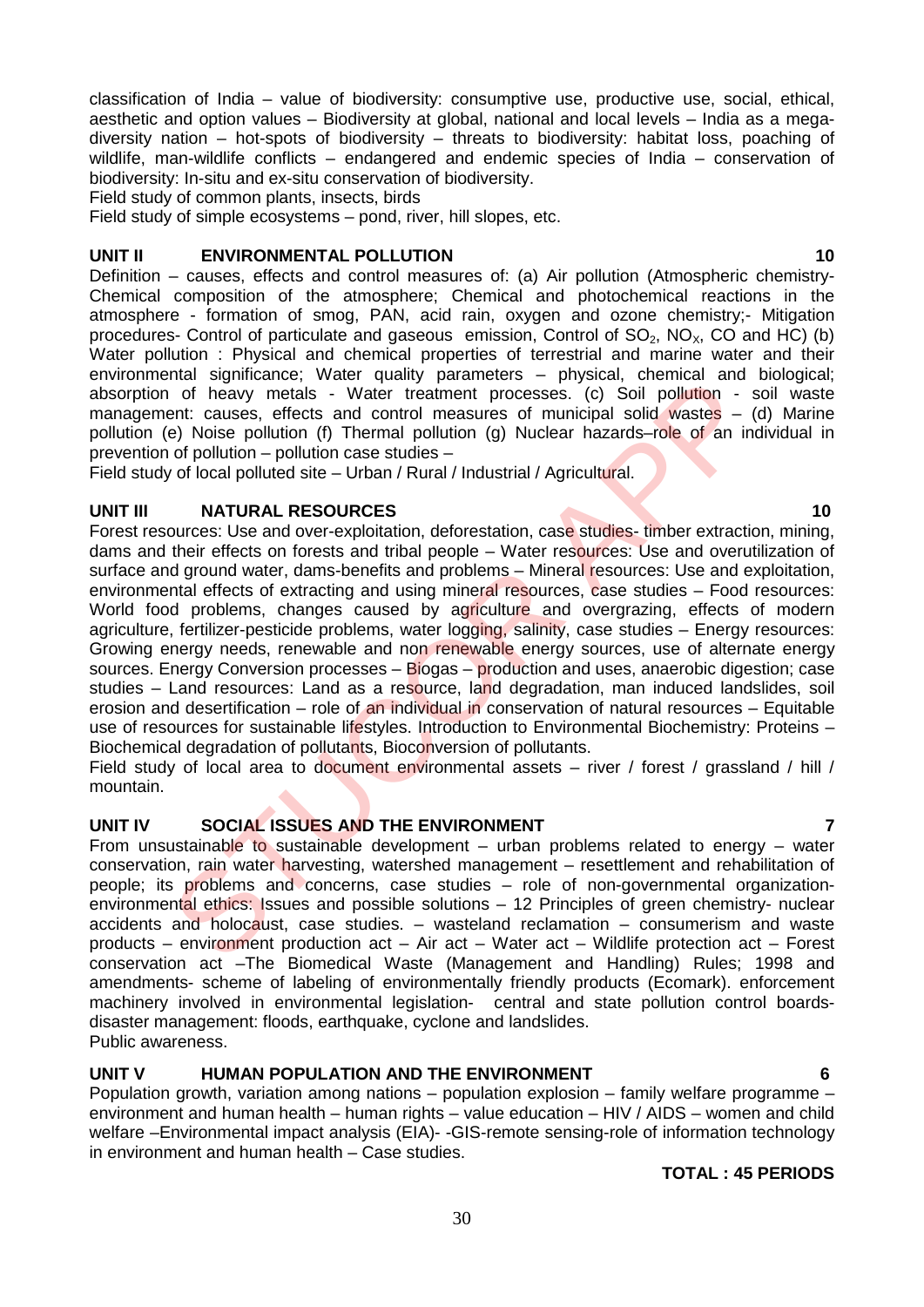#### **OUTCOMES:**

Environmental Pollution or problems cannot be solved by mere laws. Public participation is an important aspect which serves the environmental Protection. One will obtain knowledge on the following after completing the course.

- Public awareness of environmental is at infant stage.
- Ignorance and incomplete knowledge has lead to misconceptions
- Development and improvement in std. of living has lead to serious environmental disasters

#### **TEXTBOOKS :**

- 1. Gilbert M.Masters, 'Introduction to Environmental Engineering and Science', 2<sup>nd</sup> edition, Pearson Education, 2004
- 2. Benny Joseph, 'Environmental Science and Engineering', Tata McGraw Hill, New Delhi, 2006.

#### **REFERENCES :**

- 1. Trivedi R.K. 'Handbook of Environmental Laws, Rules, Guidelines, Compliances and Standards', Vol. I and II, Enviro Media.
- 2. Cunningham W.P.Cooper., T.H. Gorhani, 'Environmental Encyclopedia', Jaico Publishing House, Mumbai, 2001.
- 3. Dharmendra S. Sengar, 'Environmental law', Prentice hall of India PVT LTD, New Delhi, 2007.
- 4. Rajagopalan R, 'Environmental Studies From Crisis to Cure', Oxford University Press, 2005

### **CE6301 ENGINEERING GEOLOGY L T P C**

# **3 0 0 3**

#### **OBJECTIVES:**

• At the end of this course the students will be able to understand the importance of geological knowledge such as earth, earthquake, volcanism and to apply this knowledge in projects such as dams, tunnels, bridges, roads, airport and harbor as well as to choose types of foundations.

#### **UNIT I PHYSICAL GEOLOGY 9**

Geology in civil engineering  $-$  branches of geology  $-$  structure of earth and its composition  $$ weathering of rocks – scale of weathering – soils - landforms and processes associated with river, wind, groundwater and sea – relevance to civil engineering. Plate tectonics – Earth quakes – Seismic zones in India. well R.K. "Handbook of Environmental Laws, Rules, Guidelines, Compliary<br>
andards', Vol. 1 and II, Enviro Media.<br>
2001.<br>
suse, Mumbai, 2001.<br>
sumbai, 2001.<br>
armendra S. Sengar, 'Environmental law', Prentice hall of India PV

#### **UNIT II MINEROLOGY 9**

Physical properties of minerals – Quartz group, Feldspar group, Pyroxene - hypersthene and augite, Amphibole – hornblende, Mica – muscovite and biotite, Calcite, Gypsum and Clay minerals.

#### **UNIT III PETROLOGY 9**

Classification of rocks, distinction between Igneous, Sedimentary and Metamorphic rocks. Engineering properties of rocks. Description, occurrence, engineering properties, distribution and uses of Granite, Dolerite, Basalt, Sandstone, Limestone, Laterite, Shale, Quartzite, Marble, Slate, Gneiss and Schist.

#### **UNIT IV STRUCTURAL GEOLOGY AND GEOPHYSICAL METHODS 9**

Geological maps – attitude of beds, study of structures – folds, faults and joints – relevance to civil engineering. Geophysical methods – Seismic and electrical methods for subsurface investigations.

#### **UNIT V APPLICATION OF GEOLOGICAL INVESTIGATIONS 9**

Remote sensing for civil engineering applications; Geological conditions necessary for design and construction of Dams, Reservoirs, Tunnels, and Road cuttings - Hydrogeological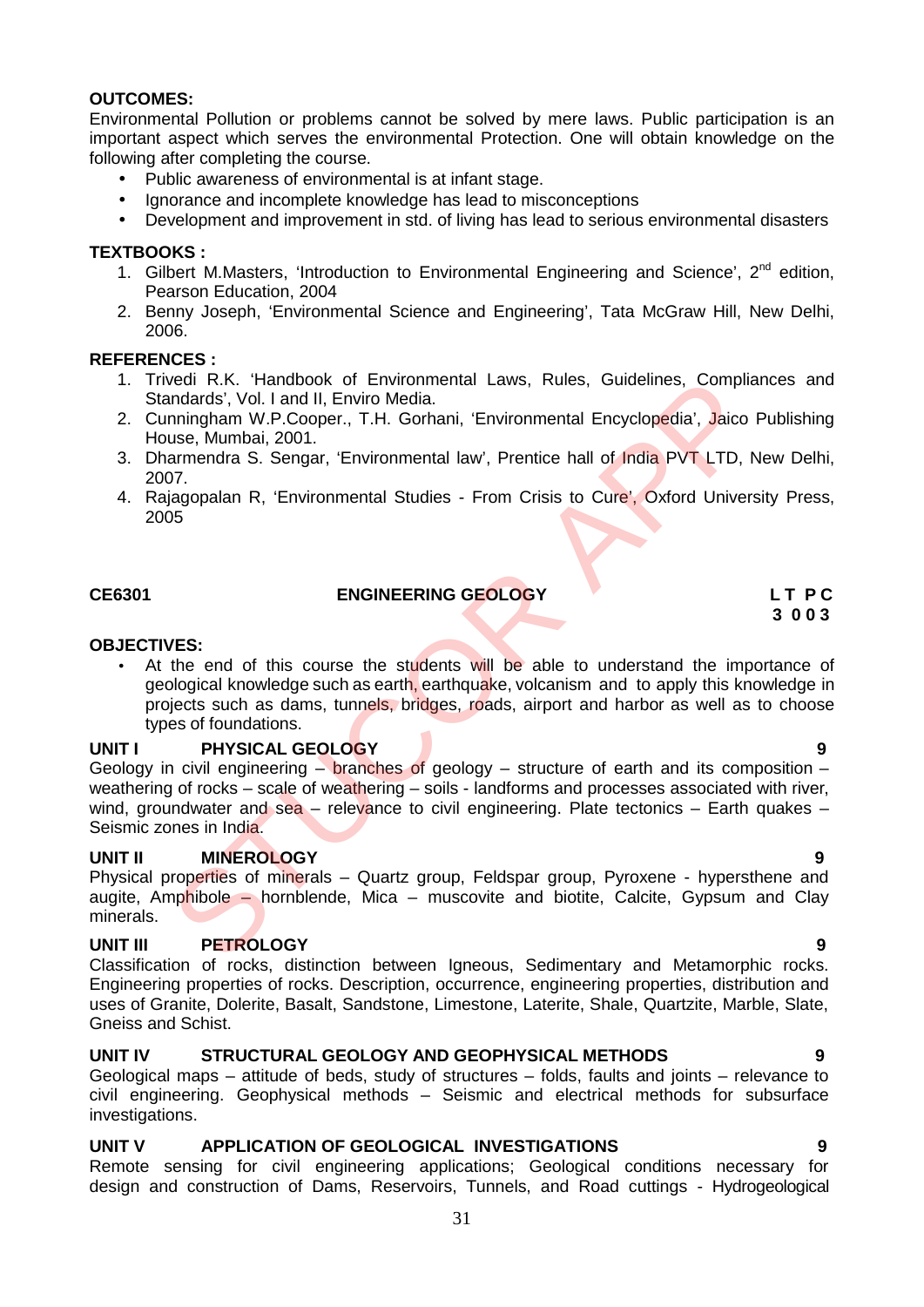investigations and mining - Coastal protection structures. Investigation of Landslides, causes and mitigation.

#### **TOTAL: 45 PERIODS**

#### **OUTCOMES:**

The students completing this course

- Will be able to understand the importance of geological knowledge such as earth, earthquake, volcanism and the action of various geological agencies.
- Will realize the importance of this knowledge in projects such as dams, tunnels, bridges, roads, airport and harbor
- Can choose the types of foundations and other related aspects.

#### **TEXT BOOKS:**

- 1. Varghese, P.C., Engineering Geology for Civil Engineering Prentice Hall of India Learning Private Limited, New Delhi, 2012.
- 2. Venkat Reddy. D. Engineering Geology, Vikas Publishing House Pvt. Lt, 2010.
- 3. Gokhale KVGK, "Principles of Engineering Geology", B.S. Publications, Hyderabad 2011.
- 4. Chenna Kesavulu N. "Textbook of Engineering Geology", Macmillan India Ltd., 2009.
- 5. Parbin Singh. A "Text book of Engineering and General Geology", Katson publishing house, Ludhiana 2009.

#### **REFERENCES:**

- 1. Muthiayya, V.D. " A Text of Geology", Oxford IBH Publications, Calcutta, 1969
- 2. Blyth F.G.H. and de Freitas M.H., Geology for Engineers, Edward Arnold, London, 2010.
- 3. Bell .F.G.. "Fundamentals of Engineering Geology", B.S. Publications. Hyderabad 2011.
- 4. Dobrin, M.B "An introduction to geophysical prospecting", McGraw Hill, New Delhi, 1988.

#### **CE6302 MECHANICS OF SOLIDS L T P C**

**3 1 0 4**

#### **OBJECTIVES:**

- To learn fundamental concepts of Stress, Strain and deformation of solids with applications to bars, beams and thin cylinders.
- To know the mechanism of load transfer in beams, the induced stress resultants and deformations.
- To understand the effect of torsion on shafts and springs.
- To analyse a complex two dimensional state of stress and plane trusses

#### **UNIT I STRESS AND STRAIN 9**

Stress and strain at a point – Tension, Compression, Shear Stress – Hooke's Law – Relationship among elastic constants – Stress Strain Diagram for Mild Steel, TOR steel, Concrete – Ultimate Stress – Yield Stress – Factor of Safety – Thermal Stresses – Thin Cylinders and Shells – Strain Energy due to Axial Force – Resilience – Stresses due to impact and Suddenly Applied Load – Compound Bars. Internal Kessavilla M. Trackbook of Engineering Geology", B.S. Publications, Hyderaba<br>
Internal Kessavilla M. Trackbook of Engineering Geology", B.S. Publications, Hyderaba<br>
Internal Kessavilla M. Trackbook of Engineering

#### **UNIT II SHEAR AND BENDING IN BEAMS 9**

Beams and Bending- Types of loads, supports – Shear Force and Bending Moment Diagrams for statically determinate beam with concentrated load, UDL, uniformly varying load. Theory of Simple Bending – Analysis of Beams for Stresses – Stress Distribution at a cross Section due to bending moment and shear force for Cantilever, simply supported and overhanging beams with different loading conditions - **Flitched Beams.**

#### **UNIT III DEFLECTION 9**

Double integration method - Macaulay's methods - Area moment method - conjugate beam method for computation of slopes and deflections of determinant beams.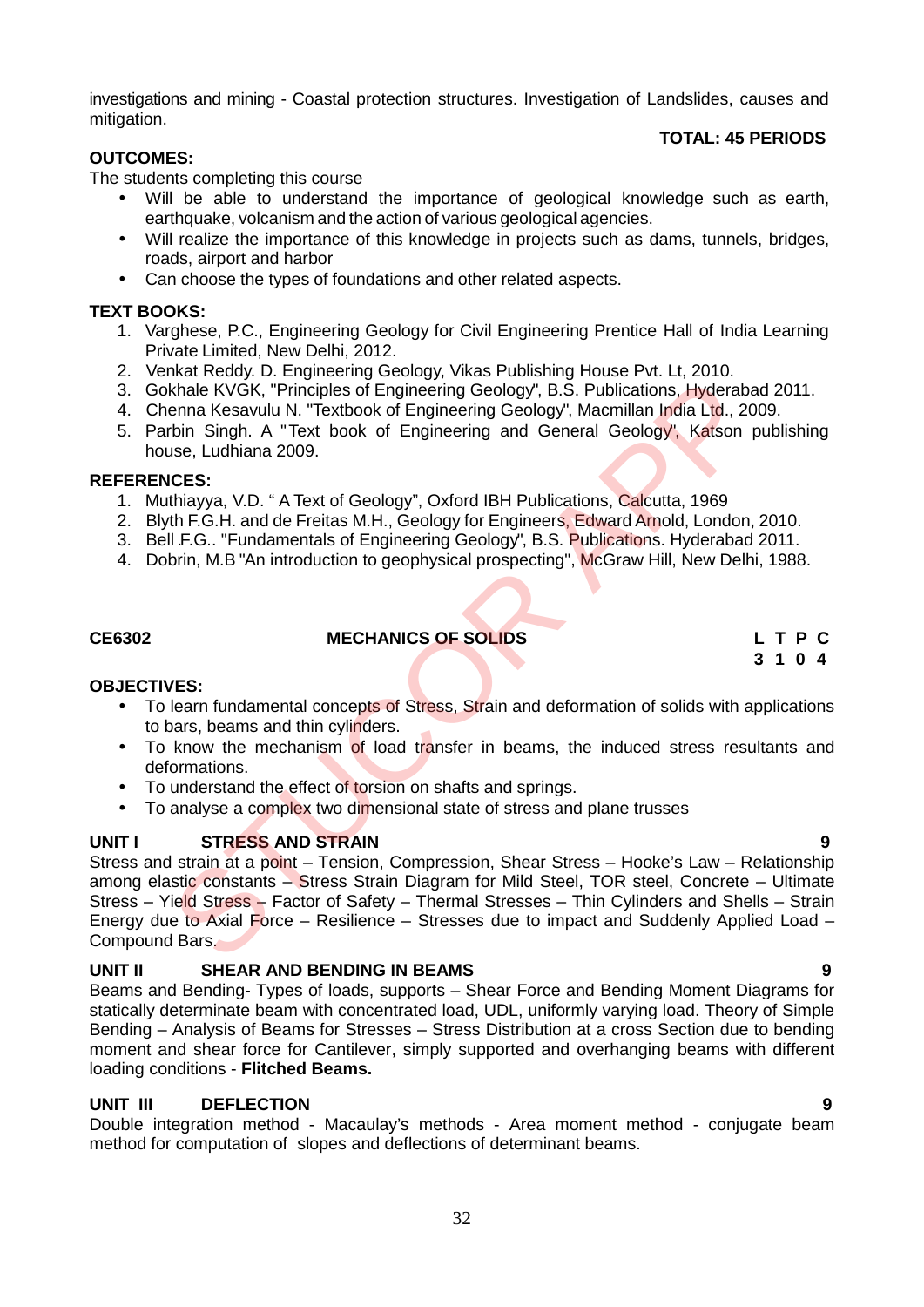### **UNIT IV TORSION 9**

Torsion of Circular and Hollow Shafts – Elastic Theory of Torsion – Stresses and Deflection in Circular Solid and Hollow Shafts – combined bending moment and torsion of shafts - strain energy due to torsion - Modulus of Rupture – Power transmitted to shaft – Shaft in series and parallel – Closed and Open Coiled helical springs – Leaf Springs – Springs in series and parallel – Design of buffer springs.

### **UNIT V COMPLEX STRESSES AND PLANE TRUSSES 9**

2 D State of Stress – 2 D Normal and Shear Stresses on any plane – Principal Stresses and Principal Planes – Mohr's circle - Plane trusses: Analysis of plane trusses - method of joints method of sections.

#### **TOTAL (L:45+T:15): 60 PERIODS**

#### **OUTCOMES:**

The students will have

- Thorough understanding of the fundamental concepts of stress and strain in mechanics of solids and structures. Incomplementary of the fundamental concepts of stress and strain in metrics<br>and structures.<br>
and structures.<br>
and structures.<br>
and structures.<br>
Editity to analyse determinate beams and trusses to determine shear force<br>
are
- the ability to analyse determinate beams and trusses to determine shear forces, bending moments and axial forces.
- a sufficient knowledge in designing shafts to transmit required power and also springs for its maximum energy storage capacities.

#### **TEXTBOOKS:**

- 1. Rajput.R.K. "Strength of Materials", S.Chand and Co, New Delhi, 2007.
- 2. Bhavikatti. S., "Solid Mechanics", Vikas publishing house Pvt. Ltd, New Delhi, 2010.

#### **REFERENCES :**

- 1. Gambhir. M.L., "Fundamentals of Solid Mechanics", PHI Learning Private Limited., New Delhi, 2009.
- 2. Timoshenko.S.B. and Gere.J.M, "Mechanics of Materials", Van Nos Reinbhold, New Delhi 1995.
- 3. Vazirani.V.N and Ratwani.M.M, "Analysis of Structures", Vol I Khanna Publishers, New Delhi,1995.
- 4. Junnarkar.S.B. and Shah.H.J, "Mechanics of Structures", Vol I, Charotar Publishing House, New Delhi 1997.
- 5. Ugural. A.C., "Mechanics of Materials", Wiley India Pvt. Ltd., New Delhi, 2013.

### **CE6303 MECHANICS OF FLUIDS L T P C**

**3 0 0 3**

#### **OBJECTIVES:**

 To understand the basic properties of the fluid, fluid kinematics, fluid dynamics and to analyse and appreciate the complexities involved in solving the fluid flow problems.

#### **UNIT I FLUID PROPERTIES AND FLUID STATICS 9**

Fluid – definition, distinction between solid and fluid - Units and dimensions - Properties of fluids density, specific weight, specific volume, specific gravity, temperature, viscosity, compressibility, vapour pressure, capillarity and surface tension - Fluid statics: concept of fluid static pressure, absolute and gauge pressures - pressure measurements by manometers and pressure gaugesforces on planes – centre of pressure – bouncy and floatation.

#### **UNIT II FLIUD KINEMATICS AND DYNAMICS 9**

Fluid Kinematics - Flow visualization - lines of flow - types of flow - velocity field and acceleration continuity equation (one and three dimensional differential forms)- Equation of streamline - stream function - velocity potential function - circulation - flow net. Fluid dynamics - equations of motion -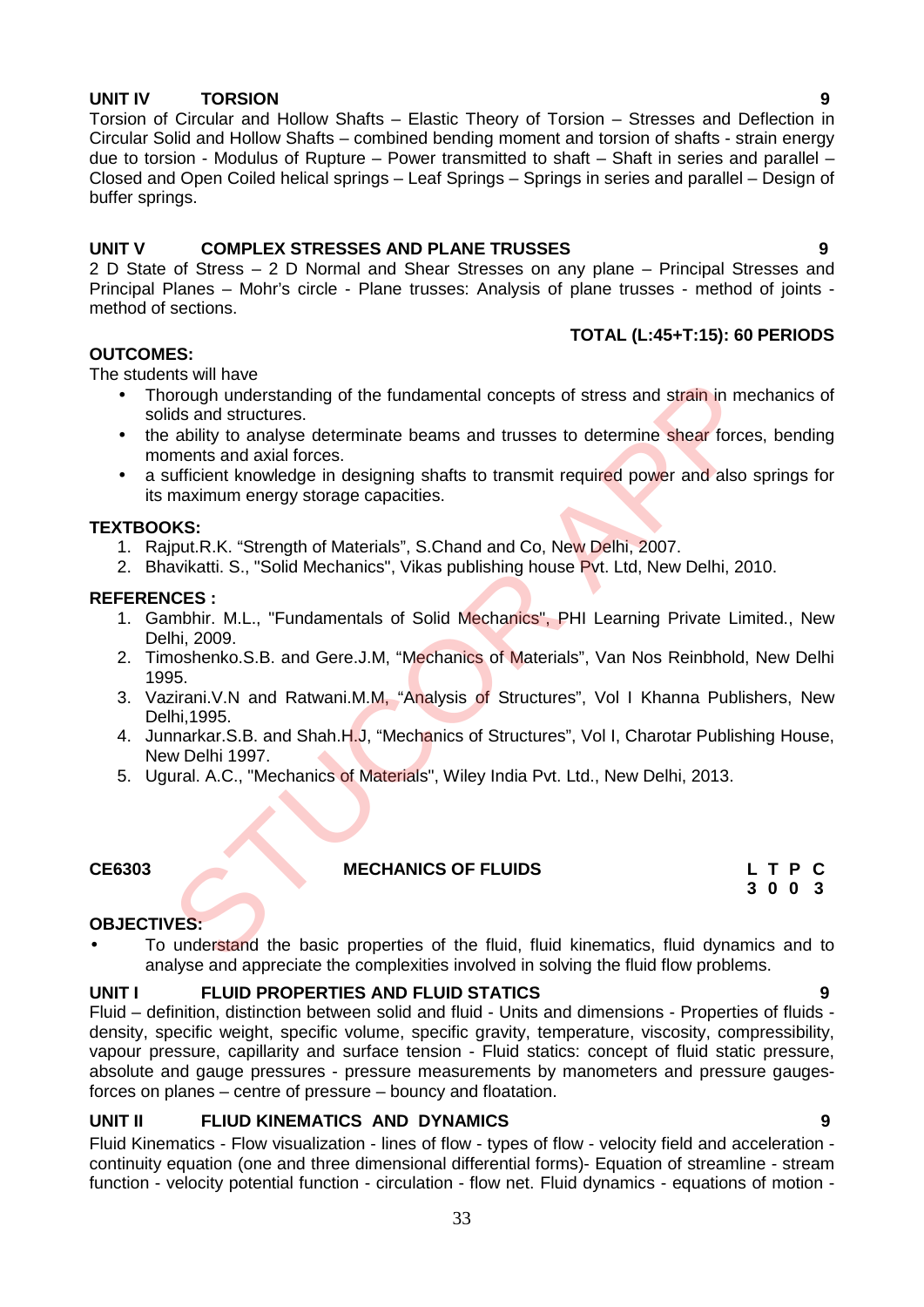Euler's equation along a streamline - Bernoulli's equation – applications - Venturi meter, Orifice meter and Pitot tube. Linear momentum equation and its application.

#### **UNIT III FLOW THROUGH PIPES 9**

Viscous flow - Shear stress, pressure gradient relationship - laminar flow between parallel plates - Laminar flow through circular tubes (Hagen poiseulle's) - Hydraulic and energy gradient - flow through pipes - Darcy -Weisbach's equation - pipe roughness -friction factor- Moody's diagram- Major and minor losses of flow in pipes - Pipes in series and in parallel.

#### **UNIT IV BOUNDARY LAYER 9**

Boundary layer – definition- boundary layer on a flat plate – thickness and classification – displacement , energy and momentum thickness – Boundary layer separation and control – drag in flat plate – drag and lift coefficients.

#### **UNIT V DIMENSIONAL ANALYSIS AND MODEL STUDIES 9**

Fundamental dimensions - dimensional homogeneity - Rayleigh's method and Buckingham Pi- Theorem - Dimensionless parameters - Similitude and model studies - Distorted Models.

#### **OUTCOMES:**

- The students will be able to get a basic knowledge of fluids in static, kinematic and dynamic equilibrium.
- They will also gain the knowledge of the applicability of physical laws in addressing problems in hydraulics.

#### **TEXT BOOKS***:*

- 1. Modi P.N and Seth " Hydraulics and Fluid Mechanics including Hydraulic Machines", Standard Book House New Delhi. 2003
- 2. Ramamirtham, S., "Fluid Mechanics and Hydraulics and Fluid Machines", Dhanpat Rai and Sons, Delhi, 2001.
- 3. Bansal, R.K., "Fluid Mechanics and Hydraulics Machines", 5<sup>th</sup> edition, Laxmi Publications Pvt. Ltd, New Delhi, 2008.

#### **REFERENCES:**

- 1. Streeter, V.L., and Wylie, E.B., "Fluid Mechanics", McGraw Hill, 2000.
- 2. Fox W.R. and McDonald A.T., Introduction to Fluid Mechanics John-Wiley and Sons, Singapore, 1995.
- 3. Jain A. K. "Fluid Mechanics", Khanna Publishers, 2010
- 4. Roberson J.A and Crowe C.T., " Engineering Fluid Mechanics", Jaico Books Mumbai, 2000. Dimensionless parameters - Similitude and model studies - Distorted Models.<br> **ES:**<br>
STOTAL: 45 I<br>
STOTAL: 45 I<br>
STOTAL: 45 I<br>
STOTAL: 45 I<br>
STOTAL: 45 I<br>
STOTAL: 45 I<br>
STOTAL: 45 I<br>
STOTAL: 45 I<br>
STOTAL: 45 I<br>
STOTAL: 45 I
- 5. White, F.M., "Fluid Mechanics", Tata McGraw Hill, 5<sup>th</sup> Edition, New Delhi, 2003.

#### **CE6304 SURVEYING I L T P C**

**3 0 0 3**

#### **OBJECTIVES:**

 To introduce the principles of various surveying methods and applications to Civil Engineering projects

#### **UNIT I FUNDAMENTALS AND CHAIN SURVEYING 9**

Definition- Classifications - Basic principles-Equipment and accessories for ranging and chaining – Methods of ranging - well conditioned triangles – Errors in linear measurement and their corrections - Obstacles - Traversing – Plotting – applications- enlarging the reducing the figures – Areas enclosed by straight line irregular figures- digital planimetre.

**TOTAL: 45 PERIODS**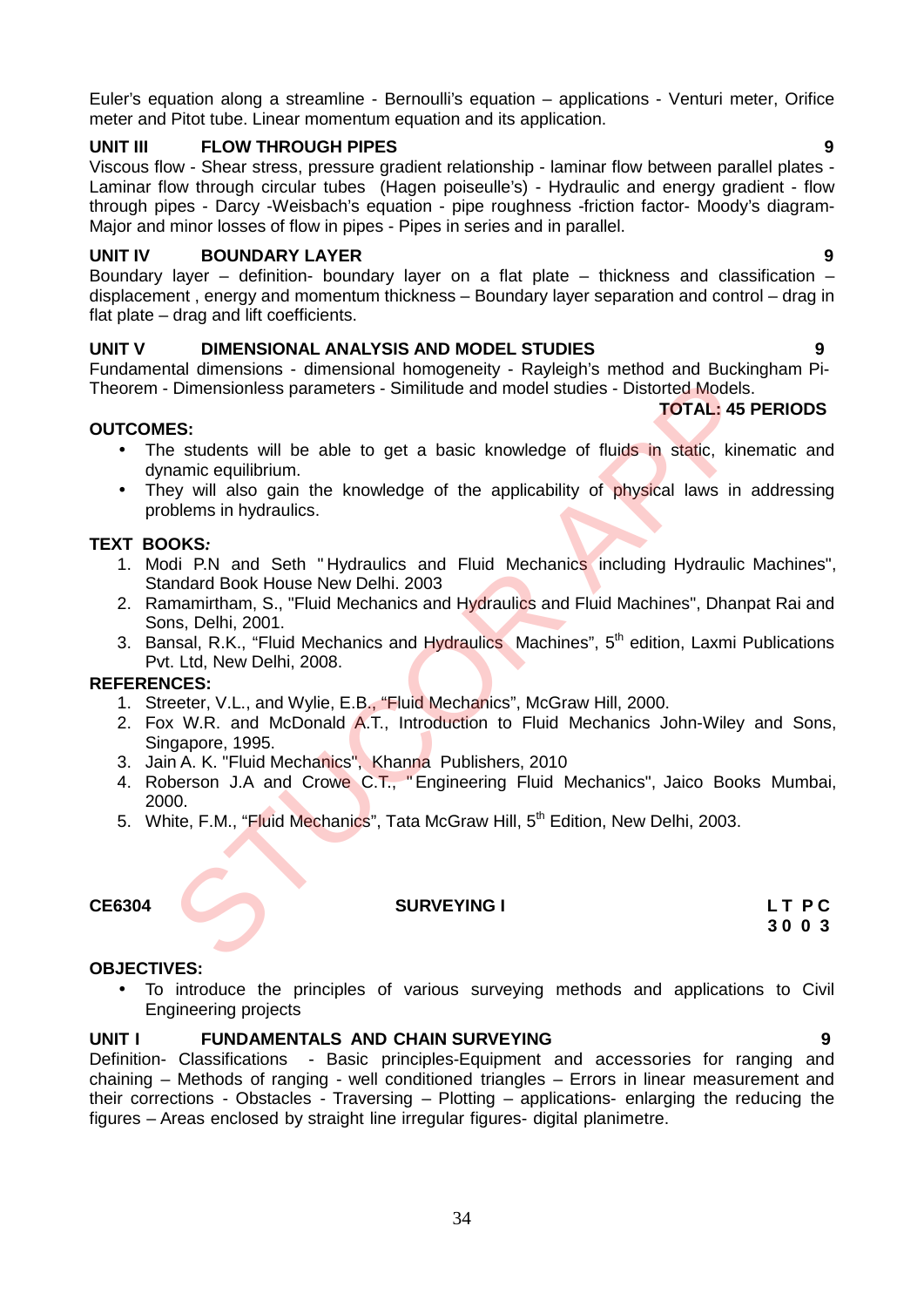#### **OUTCOMES:**

• Students are expected to use all surveying equipments, prepare LS & CS, contour maps and carryout surveying works related to land and civil engineering projects.

### **TEXT BOOKS:**

- 1. Chandra A.M., "Plane Surveying", New Age International Publishers, 2002.
- 2. Alak De, "Plane Surveying", S. Chand & Company Ltd., 2000.

### **REFERENCES:**

- 1. James M. Anderson and Edward M. Mikhail, "Surveying, Theory and Practice",7<sup>th</sup> Edition, McGraw Hill, 2001.
- 2. Bannister and S. Raymond, "Surveying", 7<sup>th</sup> Edition, Longman 2004.
- 3. Roy S.K., "Fundamentals of Surveying", 2<sup>nd</sup> Edition, Prentice Hall of India, 2004.
- 4. Arora K.R., "Surveying Vol I & II", Standard Book house, 10<sup>th</sup> Edition 2008

#### **CE6311 SURVEY PRACTICAL I L T P C**

#### **OBJECTIVES:**

• At the end of the course the student will posses knowledge about Survey field techniques

#### **LIST OF EXPERIMENTS:**

- 1. Study of chains and its accessories
- 2. Aligning, Ranging and Chaining
- 3. Chain Traversing
- 4. Compass Traversing
- 5. Plane table surveying: Radiation
- 6. Plane table surveying: Intersection
- 7. Plane table surveying: Traversing
- 8. Plane table surveying: Resection Three point problem
- 9. Plane table surveying: Resection Two point problem
- 10. Study of levels and leveling staff
- 11. Fly leveling using Dumpy level
- 12. Fly leveling using tilting level

#### **UNIT II COMPASS AND PLANE TABLE SURVEYING 9**

Compass – Basic principles - Types - Bearing - Systems and conversions- Sources of errors - Local attraction - Magnetic declination-Dip-Traversing - Plotting - Adjustment of closing error – applications - Plane table and its accessories - Merits and demerits - Radiation - Intersection - Resection – Traversing- sources of errors – applications.

### **UNIT III LEVELLING 9**

Level line - Horizontal line - Datum - Bench marks -Levels and staves - temporary and permanent adjustments – Methods of levelling - Fly levelling - Check levelling - Procedure in levelling - Booking -Reduction - Curvature and refraction - Reciprocal levelling – Sources of Errors in levelling- Precise levelling - Types of instruments - Adjustments - Field procedure

#### **UNIT IV LEVELLING APPLICATIONS 9**

Longitudinal and Cross-section-Plotting - Contouring - Methods - Characteristics and uses of contours – Plotting – Methods of interpolating contours – Computations of cross sectional areas and volumes - Earthwork calculations - Capacity of reservoirs - Mass haul diagrams.

#### **UNIT V THEODOLITE SURVEYING 9**

Theodolite - Types - Description - Horizontal and vertical angles - Temporary and permanent adjustments – Heights and distances– Tangential and Stadia Tacheometry – Subtense method - Stadia constants - Anallactic lens. es - Earthwork calculations - Capacity of reservoirs - Mass haul diagrams.<br>
THEODOLITE SURVEYING<br>
- Types - Description - Horizontal and vertical angles - Temporary and<br>
ts - Heights and distances- Tangential and Stadia Ta

#### **TOTAL: 45 PERIODS**

**0 0 4 2**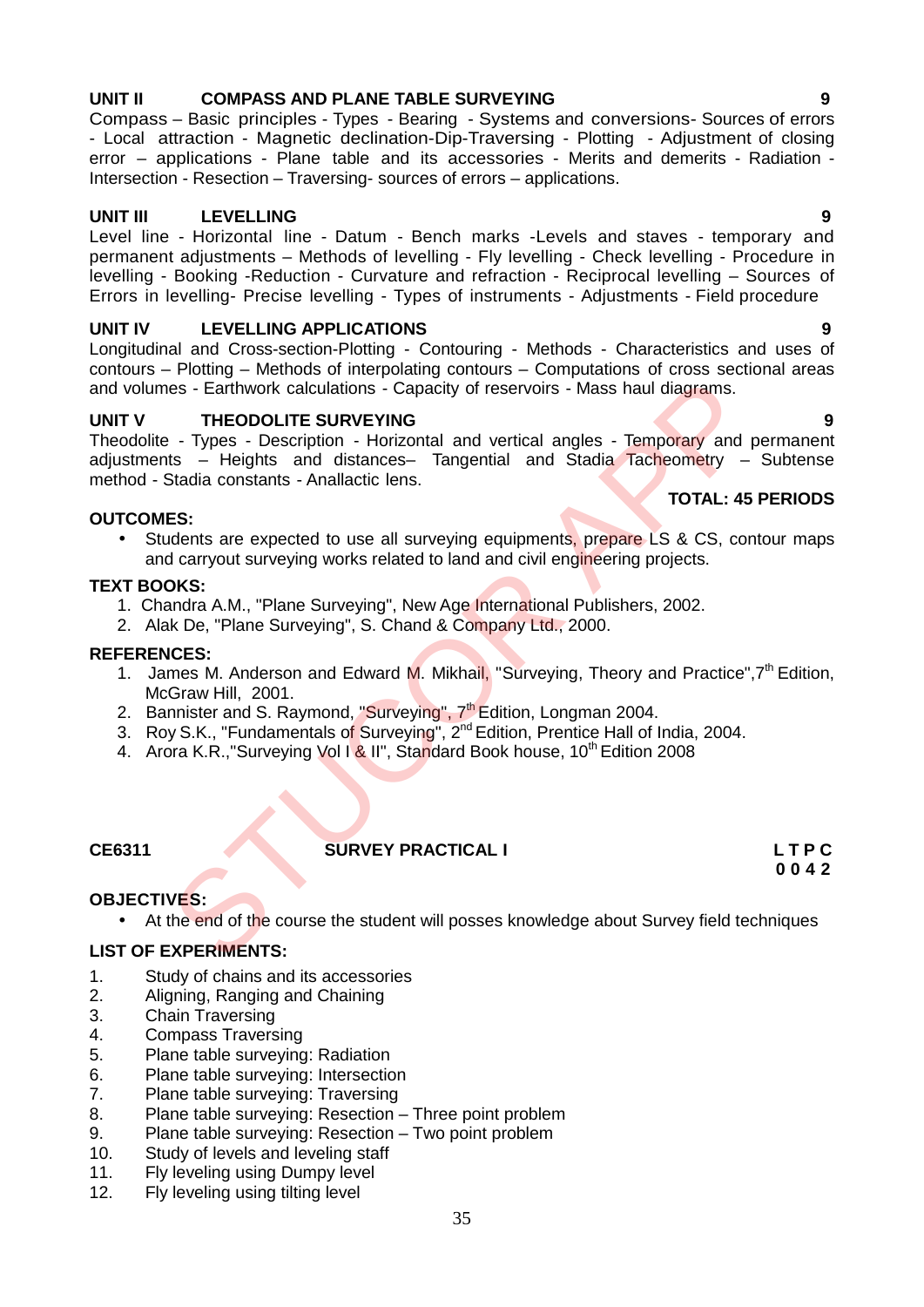- 13. Check leveling<br>14. IS and CS
- 1.S and CS
- 15. Contouring
- 16. Study of Theodolite

#### **OUTCOMES:**

### **TOTAL: 60 PERIODS**

**TOTAL: 60 PERIODS**

• Students completing this course would have acquired practical knowledge on handling basic survey instruments including leveling and development of contour map of given area.

#### **REFERENCES:**

- 1. James M. Anderson and Edward M. Mikhail, Surveying, Theory and Practice,  $7<sup>th</sup>$  Edition, McGraw Hill, 2001.
- 2. Bannister and S. Raymond, "Surveying", 7<sup>th</sup> Edition, Longman 2004.
- 3. Roy S.K., "Fundamentals of Surveying", 2<sup>nd</sup> Edition, Prentice' Hall of India, 2004.
- 4. Arora K.R., Surveying Vol I & II, Standard Book house, 10<sup>th</sup> Edition 2008

#### **LIST OF EQUIPMENT FOR A BATCH OF 30 STUDENTS**

| 3 Nos<br>Atleast 1 for every 5 students<br>Atleast 1 for every 5 students<br>Atleast 1 for every 5 students<br>1 for a set of 5 students<br>3 Nos. |
|----------------------------------------------------------------------------------------------------------------------------------------------------|
|                                                                                                                                                    |
|                                                                                                                                                    |
|                                                                                                                                                    |
|                                                                                                                                                    |
|                                                                                                                                                    |
|                                                                                                                                                    |
|                                                                                                                                                    |
|                                                                                                                                                    |
|                                                                                                                                                    |
|                                                                                                                                                    |
|                                                                                                                                                    |
|                                                                                                                                                    |
| 1 No.                                                                                                                                              |
| <b>COMPUTER AIDED BUILDING DRAWING</b><br>LTPC<br>0042                                                                                             |
|                                                                                                                                                    |
|                                                                                                                                                    |
| To introduce the students to draft the plan, elevation and sectional views of buildings in                                                         |
| accordance with development and control rules satisfying orientation and functional                                                                |

#### **CE6312 COMPUTER AIDED BUILDING DRAWING L T P C 0 0 4 2**

#### **OBJECTIVES:**

#### **LIST OF EXPERIMENTS:**

- 1. Principles of planning, orientation and complete joinery details (Paneled and Glazed Doors and Windows)
- 2. Buildings with load bearing walls<br>3. Buildings with sloping roof
- 3. Buildings with sloping roof<br>4. R.C.C. framed structures.
- R.C.C. framed structures.
- 5. Industrial buildings North light roof structures
- 6. Building Information Modeling

#### **OUTCOMES:**

 The students will be able to draft the plan, elevation and sectional views of the buildings, industrial structures, framed buildings using computer softwares.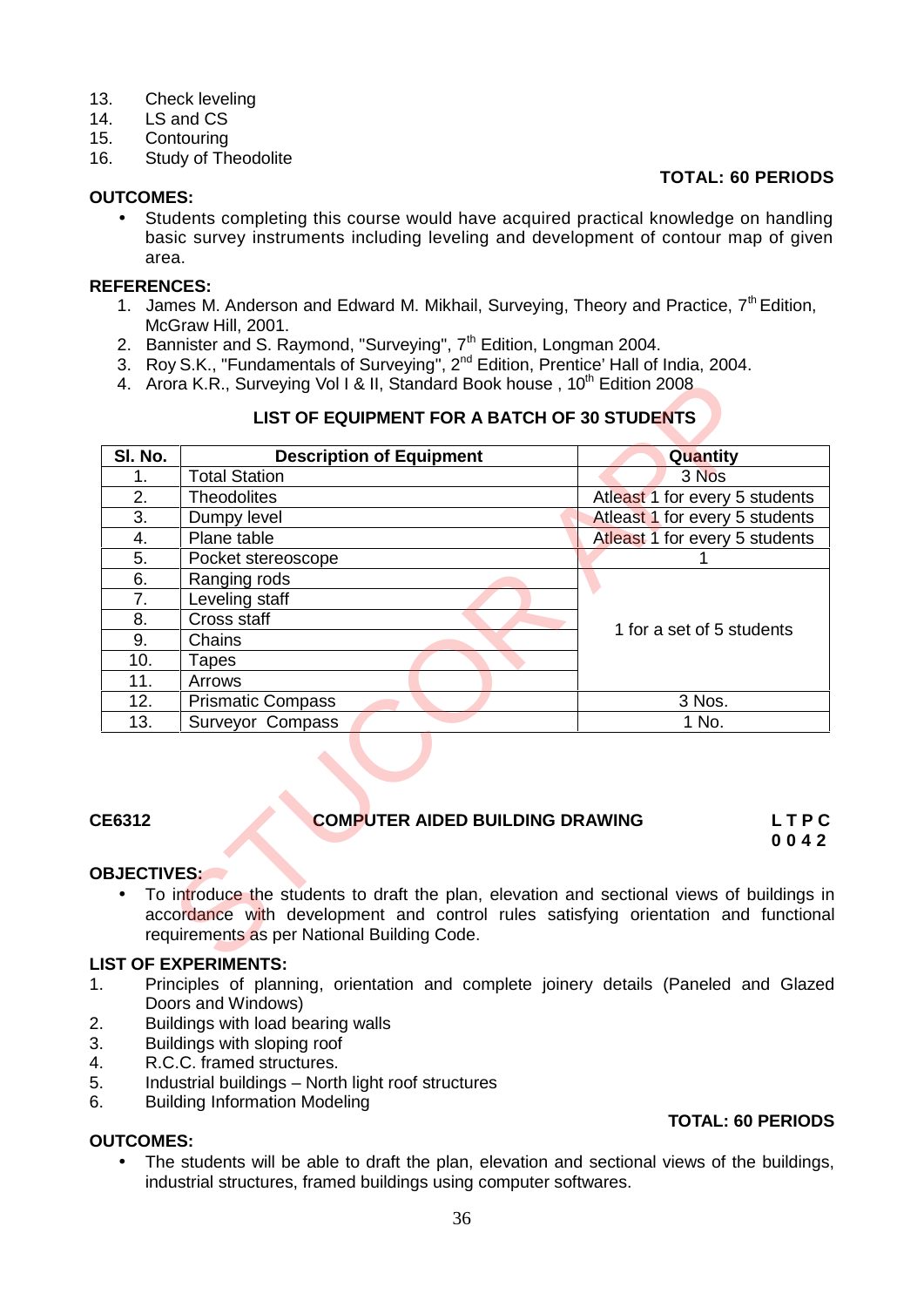## **TEXTBOOKS:**

- 1. Sikka V. B., A Course in Civil Engineering Drawing, 4<sup>th</sup> Edition, S.K. Kataria and Sons, 1998.
- 2. George Omura, "Mastering in AUTOCAD 2002", BPB Publications, 2002

## **REFERENCES:**

- 1. Shah.M.G., Kale. C.M. and Patki. S.Y., "Building Drawing with an Integrated Approach to Built Environment", Tata McGraw Hill Publishers Limited, 2004.
- 2. Verma.B.P., "Civil Engineering Drawing and House Planning", Khanna Publishers, 1989.
- 3. Marimuthu V.M., Murugesan R. and Padmini S., "Civil Engineering Drawing-I", Pratheeba Publishers, 2008.
- 4. A Guide to building information modeling for Owners, Managers, Designers, Engineers, and Contractors, John Wiley and Sons. Inc., 2008.

## **NOTE TO QUESTION PAPER SETTER:**

30% weightage for planning, while the rest 70% for drafting skill.

## **LIST OF EQUIPMENT FOR A BATCH OF 30 STUDENTS**

| SI. No.    | <b>Description of Equipment</b>             | <b>Quantity</b>                |
|------------|---------------------------------------------|--------------------------------|
|            | Computer system of Pentium IV or equivalent | 1 for each student             |
| <u>.</u> . | AUTOCAD                                     | 1 copy for a set of 3 students |

## **MA6459 NUMERICAL METHODS L T P C**

# **3 1 0 4**

## **OBJECTIVES:**

This course aims at providing the necessary basic concepts of a few numerical methods and give procedures for solving numerically different kinds of problems occurring in engineering and technology

## **UNIT I SOLUTION OF EQUATIONS AND EIGENVALUE PROBLEMS 10+3**

Solution of algebraic and transcendental equations - Fixed point iteration method – Newton Raphson method- Solution of linear system of equations - Gauss elimination method – Pivoting - Gauss Jordan method – Iterative methods of Gauss Jacobi and Gauss Seidel - Matrix Inversion by Gauss Jordan method - Eigen values of a matrix by Power method. The method Solution of linear system of equations - Representation - Newton's Gradient Computer system of Pentium IV or equivalent<br>
MUTOCAD<br>
Sumption of Equipment<br>
Computer system of Pentium IV or equivalent<br>
AUTOCAD<br>
NUME

## **UNIT II INTERPOLATION AND APPROXIMATION 8+3**

Interpolation with unequal intervals - Lagrange's interpolation – Newton's divided difference interpolation – Cubic Splines - Interpolation with equal intervals - Newton's forward and backward difference formulae.

## **UNIT III NUMERICAL DIFFERENTIATION AND INTEGRATION 9+3**

Approximation of derivatives using interpolation polynomials - Numerical integration using Trapezoidal, Simpson's 1/3 rule – Romberg's method - Two point and three point Gaussian quadrature formulae – Evaluation of double integrals by Trapezoidal and Simpson's 1/3 rules.

## **UNIT IV INITIAL VALUE PROBLEMS FOR ORDINARY DIFFERENTIAL EQUATIONS 9+3**

Single Step methods - Taylor's series method - Euler's method - Modified Euler's method - Fourth order Runge-Kutta method for solving first order equations - Multi step methods - Milne's and Adams-Bash forth predictor corrector methods for solving first order equations.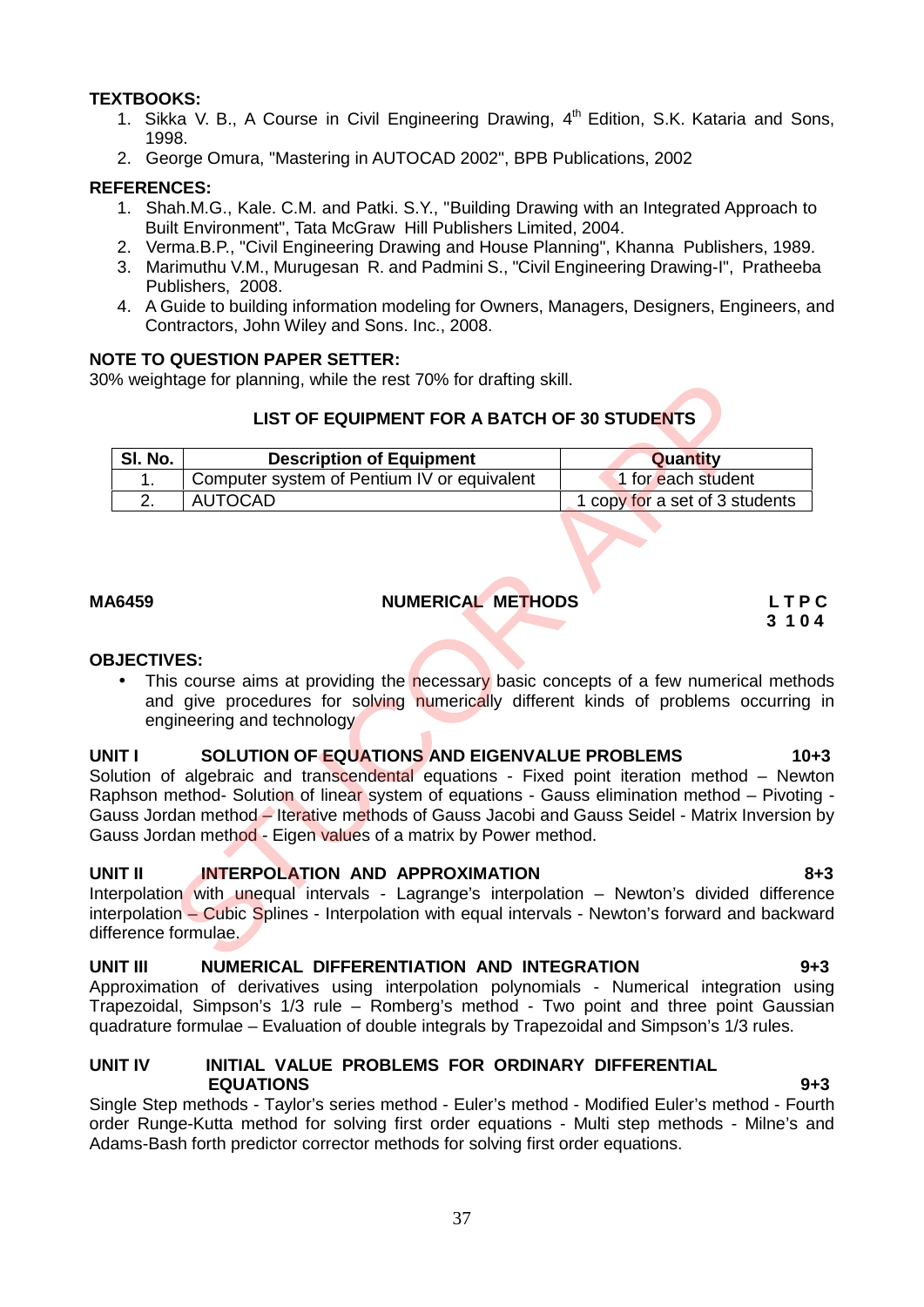## **UNIT V BOUNDARY VALUE PROBLEMS IN ORDINARY AND PARTIAL DIFFERENTIAL EQUATIONS 9+3**

Finite difference methods for solving two-point linear boundary value problems - Finite difference techniques for the solution of two dimensional Laplace's and Poisson's equations on rectangular domain – One dimensional heat flow equation by explicit and implicit (Crank Nicholson) methods – One dimensional wave equation by explicit method.

## **TOTAL (L:45+T:15): 60 PERIODS**

## **OUTCOMES:**

 The students will have a clear perception of the power of numerical techniques, ideas and would be able to demonstrate the applications of these techniques to problems drawn from industry, management and other engineering fields.

## **TEXTBOOKS:**

- 1. Grewal. B.S., and Grewal. J.S.,"Numerical methods in Engineering and Science", Khanna Publishers, 9<sup>th</sup> Edition, New Delhi, 2007.
- 2. Gerald. C. F., and Wheatley. P. O., "Applied Numerical Analysis", Pearson Education, Asia, 6<sup>th</sup> Edition, New Delhi, 2006.

## **REFERENCES:**

- 1. Chapra. S.C., and Canale.R.P., "Numerical Methods for Engineers, Tata McGraw Hill, 5<sup>th</sup> Edition, New Delhi, 2007.
- 2. Brian Bradie. "A friendly introduction to Numerical analysis", Pearson Education, Asia, New Delhi, 2007.
- 3. Sankara Rao. K., "Numerical methods for Scientists and Engineers", Prentice Hall of India Private, 3<sup>rd</sup> Edition, New Delhi, 2007.

## **CE6401 CONSTRUCTION MATERIALS L T P C**

**3 0 0 3**

## **OBJECTIVES:**

• To introduce students to various materials commonly used in civil engineering construction and their properties.

## **UNIT I STONES – BRICKS –CONCRETE BLOCKS 9**

Stone as building material – Criteria for selection – Tests on stones – Deterioration and Preservation of stone work – Bricks – Classification – Manufacturing of clay bricks – Tests on bricks – Compressive Strength – Water Absorption – Efflorescence – Bricks for special use – Refractory bricks – Cement, Concrete blocks – Light weight concrete blocks. blishers, 9<sup>th</sup> Edition, New Delhi, 2007.<br>
Trail, C. F., and Wheatley. P. O., "Applied Numerical Analysis", Pearson<br>
16. 6th Edition, New Delhi, 2006.<br>
16. 6th Edition, New Delhi, 2007.<br>
16. 6th Edition, New Delhi, 2007.<br>

## **UNIT II LIME –CEMENT – AGGREGATES –MORTAR 9**

Lime – Preparation of lime mortar – Cement – Ingredients – Manufacturing process – Types and Grades – Properties of cement and Cement mortar – Hydration – Compressive strength – Tensile strength – Fineness– Soundness and consistency – Setting time – Industrial byproducts – Fly ash – Aggregates – Natural stone aggregates – Crushing strength – Impact strength – Flakiness Index – Elongation Index – Abrasion Resistance – Grading – Sand Bulking.

## **UNIT III CONCRETE 9**

Concrete – Ingredients – Manufacturing Process – Batching plants – RMC – Properties of fresh concrete – Slump – Flow and compaction Factor – Properties of hardened concrete – Compressive, Tensile and shear strength – Modulus of rupture – Tests – Mix specification – Mix proportioning – BIS method – High Strength Concrete and HPC – Self compacting Concrete – Other types of Concrete – Durability of Concrete.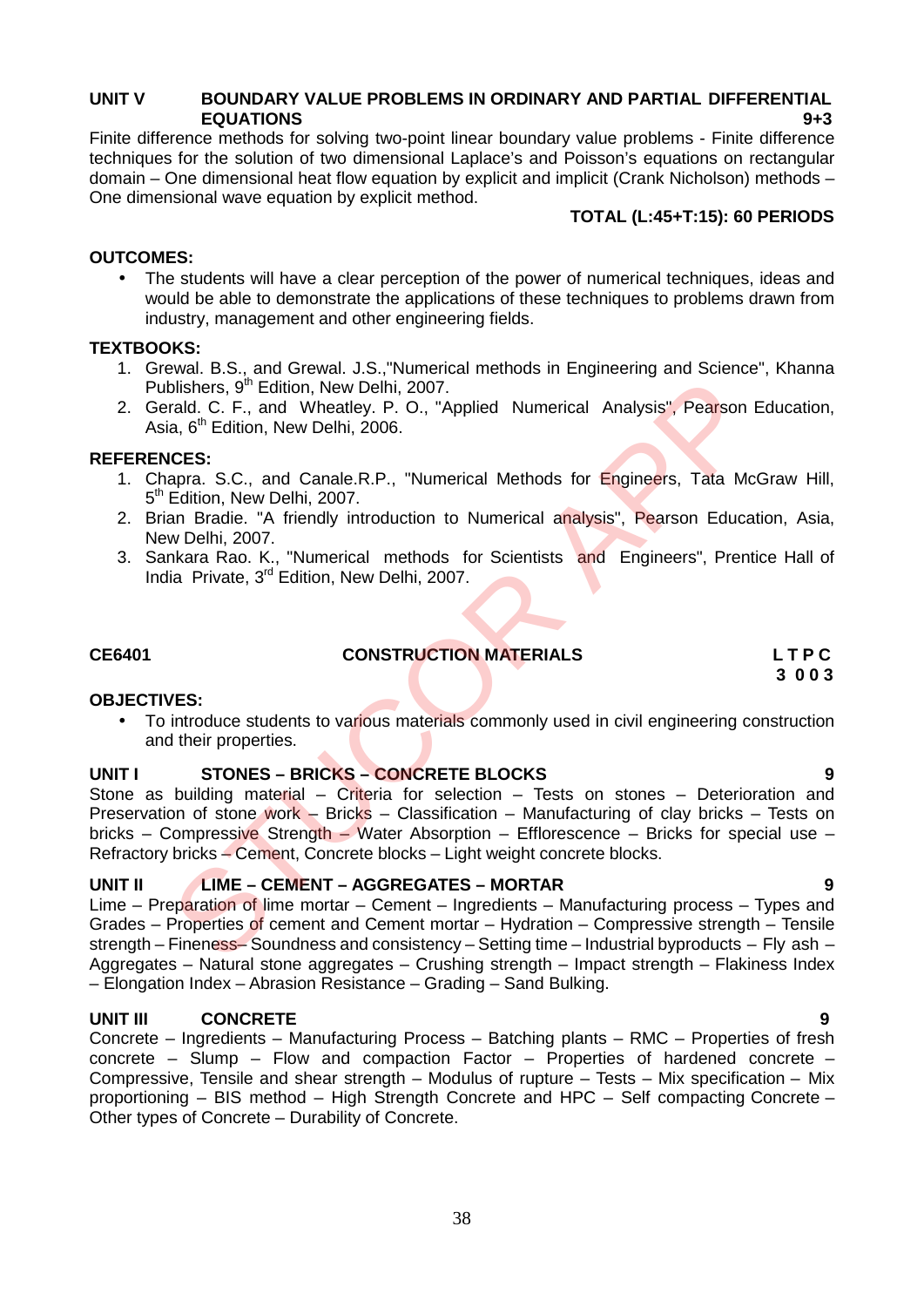## **UNIT IV TIMBER AND OTHER MATERIALS 9**

Timber – Market forms – Industrial timber– Plywood – Veneer – Thermacole – Panels of laminates – Steel – Aluminum and Other Metallic Materials – Composition – Aluminium composite panel – Uses – Market forms – Mechanical treatment – Paints – Varnishes – Distempers – Bitumens.

## **UNIT V MODERN MATERIALS 9**

Glass – Ceramics – Sealants for joints – Fibre glass reinforced plastic – Clay products – Refractories – Composite materials – Types – Applications of laminar composites – Fibre textiles – Geomembranes and Geotextiles for earth reinforcement.

## **TOTAL: 45 PERIODS**

**3 1 0 4**

## **OUTCOMES:**

## **On completion of this course the students will be able to**

- compare the properties of most common and advanced building materials.
- understand the typical and potential applications of these materials
- understand the relationship between material properties and structural form
- understand the importance of experimental verification of material properties.

## **TEXT BOOKS:**

- 1. Varghese.P.C, "Building Materials", PHI Learning Pvt. Ltd, New Delhi, 2012.
- 2. Rajput. R.K., "Engineering Materials", S. Chand and Company Ltd., 2008.
- 3. Shetty.M.S., "Concrete Technology (Theory and Practice)", S. Chand and Company Ltd.,2008. derstand the typical and potential applications of these materials<br>derstand the indicionship between material properties and structural form<br>derstand the importance of experimental verification of material properties.<br>
DKS
- 4. Gambhir.M.L., "Concrete Technology", 3<sup>rd</sup> Edition, Tata McGraw Hill Education, 2004
- 5. Duggal.S.K., "Building Materials", 4<sup>th</sup> Edition, New Age International , 2008.

## **REFERENCES:**

- 1. Jagadish.K.S, "Alternative Building Materials Technology", New Age International, 2007.
- 2. Gambhir. M.L., & Neha Jamwal., "Building Materials, products, properties and systems", Tata McGraw Hill Educations Pvt. Ltd, New Delhi, 2012.
- 3. IS456 2000: Indian Standard specification for plain and reinforced concrete, 2011
- 4. IS4926–2003 : Indian Standard specification for ready–mixed concrete, 2012
- 5. IS383–1970: Indian Standard specification for coarse and fine aggregate from natural Sources for concrete, 2011
- 6. IS1542–1992: Indian standard specification for sand for plaster, 2009

## **CE6402 STRENGTH OF MATERIALS LT P C**

## **OBJECTIVES:**

- To know the method of finding slope and deflection of beams and trusses using energy theorems and to know the concept of analysing indeterminate beam
- To estimate the load carrying capacity of columns, stresses due to unsymmetrical bending and various theories for failure of material.

## **UNIT I ENERGY PRINCIPLES 9**

Strain energy and strain energy density – strain energy due to axial load, shear, flexure and torsion – Castigliano's theorems – Maxwell's reciprocal theorems - Principle of virtual work – application of energy theorems for computing deflections in beams and trusses - Williot Mohr's Diagram.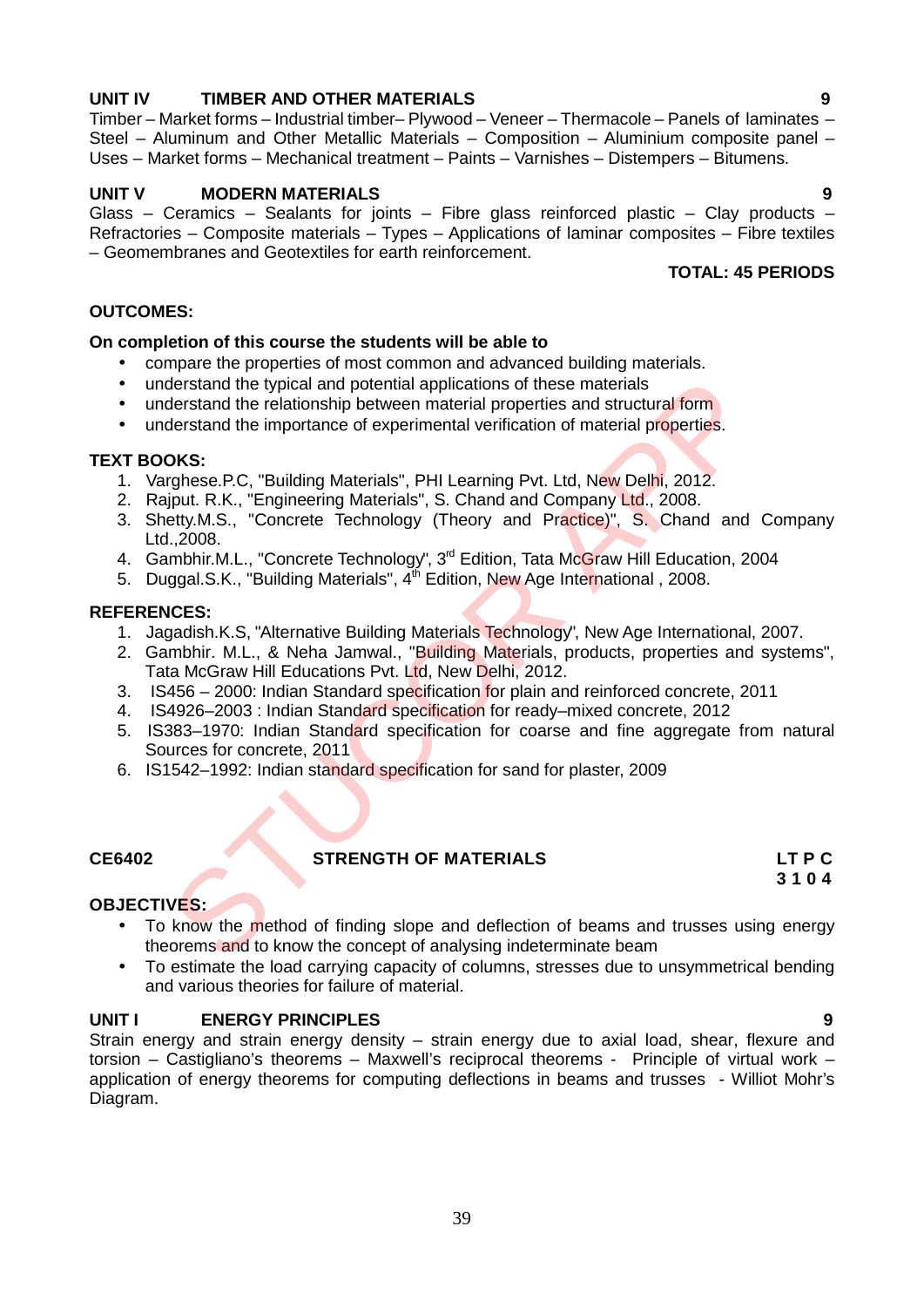## **UNIT II INDETERMINATE BEAMS 9**

Concept of Analysis - Propped cantilever and fixed beams-fixed end moments and reactions – Theorem of three moments – analysis of continuous beams – shear force and bending moment diagrams.

## **UNIT III COLUMNS AND CYLINDER 9**

Euler's theory of long columns – critical loads for prismatic columns with different end conditions; Rankine-Gordon formula for eccentrically loaded columns – Eccentrically loaded short columns – middle third rule – core section – Thick cylinders – Compound cylinders.

## **UNIT IV STATE OF STRESS IN THREE DIMENSIONS 9**

Determination of principal stresses and principal planes – Volumetric strain –Theories of failure – Principal stress - Principal strain – shear stress – Strain energy and distortion energy theories – application in analysis of stress, load carrying capacity.

## **UNIT V ADVANCED TOPICS IN BENDING OF BEAMS 9**

Unsymmetrical bending of beams of symmetrical and unsymmetrical sections – Shear Centre curved beams – Winkler Bach formula**.**

## **TOTAL (L:45+T:15): 60 PERIODS**

## **OUTCOMES:**

- students will have through knowledge in analysis of indeterminate beams and use of energy method for estimating the slope and deflections of beams and trusses.
- they will be in a position to assess the behaviour of columns, beams and failure of materials.

## **TEXT BOOKS:**

- 1. Rajput R.K. "Strength of Materials (Mechanics of Solids)", S.Chand & company Ltd., New Delhi, 2010.
- 2. Egor P Popov, "Engineering Mechanics of Solids", 2<sup>nd</sup> edition, PHI Learning Pvt. Ltd., New Delhi, 2012

## **REFERENCES:**

- 1. Kazimi S.M.A, "Solid Mechanics", Tata McGraw-Hill Publishing Co., New Delhi, 2003
- 2. William A .Nash, "Theory and Problems of Strength of Materials", Schaum's Outline Series, Tata McGraw Hill Publishing company, 2007. Notice of the priority in Fig. 10.1 The MPLIED HYDRAULIC ENGINEERING<br>
ES:<br>
STUCK IN THE APPLIED HYDRAULIC ENGINEERING<br>
ES:<br>
STUCK IN THE APPLIED MOVED AND MOVE THE APPLIED AND MOVE THE APPLIED AND NOT CONDUCT SUPPORT THE A
- 3. Punmia B.C."Theory of Structures" (SMTS) Vol 1&II, Laxmi Publishing Pvt Ltd, New Delhi 2004.
- 4. Rattan.S.S., "Strength of Materials", Tata McGraw Hill Education Pvt. Ltd., New Delhi, 2011.

## **CE6403 APPLIED HYDRAULIC ENGINEERING L T P C**

# **3 1 0 4**

## **OBJECTIVES:**

• To introduce the students to various hydraulic engineering problems like open channel flows and hydraulic machines. At the completion of the course, the student should be able to relate the theory and practice of problems in hydraulic engineering.

## **UNIT I UNIFORM FLOW 9**

Definition and differences between pipe flow and open channel flow - Types of Flow - Properties of open channel - Fundamental equations - Velocity distribution in open channel - Steady uniform flow: Chezy equation, Manning equation - Best hydraulic sections for uniform flow - Computation in Uniform Flow - Specific energy and specific force - Critical depth and velocity.

## **UNIT II GRADUALLY V ARIED FLOW 9**

Dynamic equations of gradually varied and spatially varied flows - Water surface flow profile classifications: Hydraulic Slope, Hydraulic Curve - Profile determination by Numerical method: Direct step method and Standard step method, Graphical method - Applications.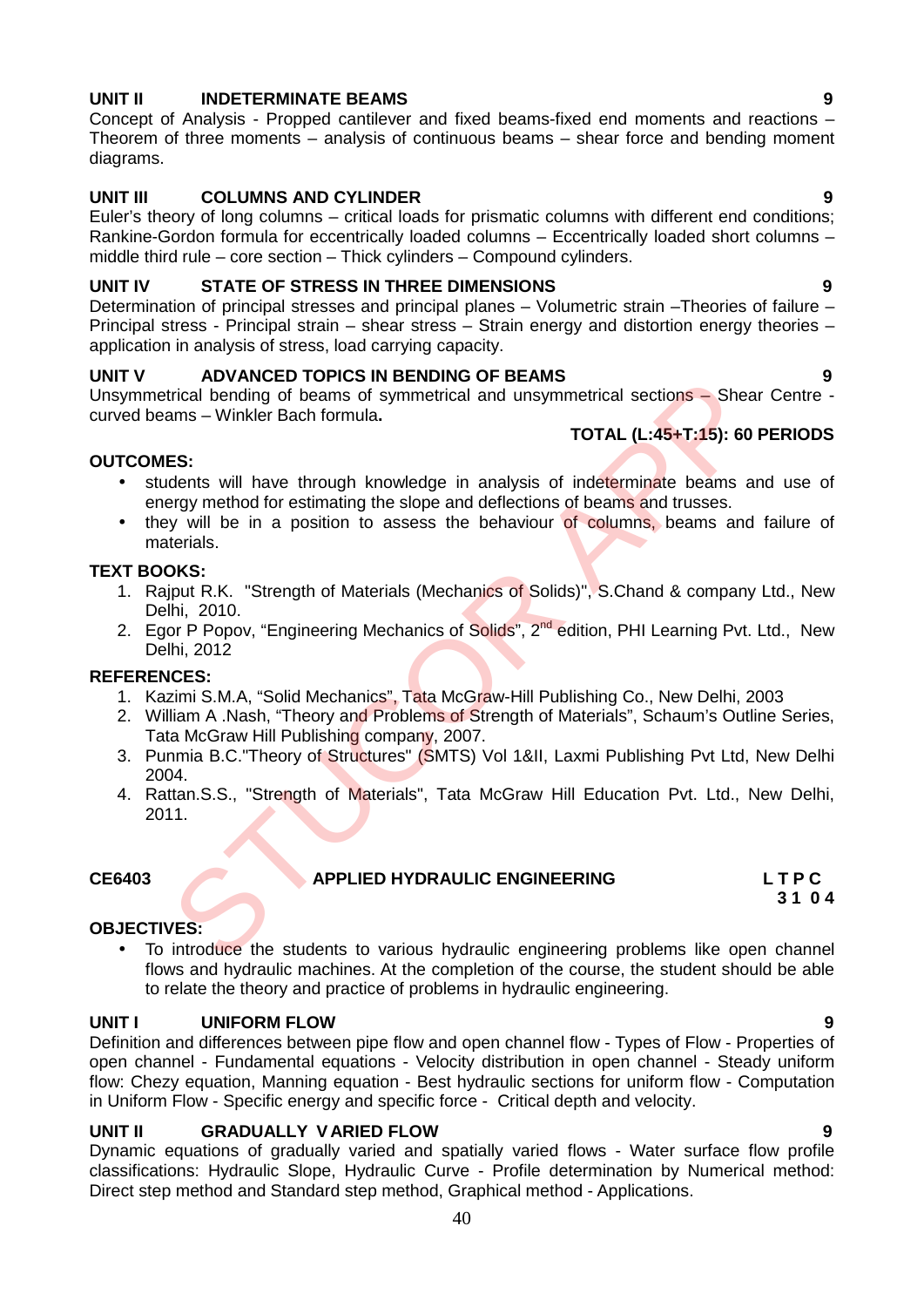## **UNIT III RAPIDLY VARIED FLOW 9**

Application of the energy equation for RVF - Critical depth and velocity - Critical, Sub-critical and Super-critical flow - Application of the momentum equation forRVF - Hydraulic jumps - Types - Energy dissipation - Surges and surge through channel transitions.

## **UNIT IV TURBINES 9**

Impact of Jet on vanes - Turbines - Classification - Reaction turbines - Francis turbine, Radial flow turbines, draft tube and cavitation - Propeller and Kaplan turbines - Impulse turbine - Performance of turbine - Specific speed - Runaway speed - Similarity laws.

## **UNIT V PUMPS 9**

Centrifugal pumps - Minimum speed to start the pump - NPSH - Cavitations in pumps - Operating characteristics - Multistage pumps - Reciprocating pumps - Negative slip - Flow separation conditions - Air vessels, indicator diagrams and its variations - Savings in work done - Rotary pumps: Gear pump.

## **OUTCOMES:**

## **TOTAL (L:45+T:15): 60 PERIODS**

- The students will be able to apply their knowledge of fluid mechanics in addressing problems in open channels.
- They will possess the skills to solve problems in uniform, gradually and rapidly varied flows in steady state conditions. TOTAL (L:45+T:15): 60<br>
SES:<br>
TOTAL (L:45+T:15): 60<br>
beloms in open channels.<br>
beloms in open channels.<br>
beloms in open channels in signal mechanics in signal mechanics in signal<br>
below will possess the skills to solve prob
- They will have knowledge in hydraulic machineries (pumps and turbines).

## **TEXTBOOKS:**

- 1. Jain. A.K., "Fluid Mechanics", Khanna Publishers, Delhi, 2010.
- 2. Modi P.N. and Seth S.M., "Hydraulics and Fluid Mechanics", Standard Book House, NewDelhi, 2002.
- 3. Subramanya K., "Flow in open channels", Tata McGraw Hill, New Delhi, 2000.

## **REFERENCES:**

- 1. Ven Te Chow, "Open Channel Hydraulics", McGraw Hill, New York, 2009.
- 2. Rajesh Srivastava, "Flow through open channels", Oxford University Press, New Delhi, 2008.
- 3. Bansal, "Fluid Mechanics and Hydraulic Machines", Laxmi Publications, New Delhi, 2008.
- 4. Mays L. W., "Water Resources Engineering", John Wiley and Sons (WSE), New York, 2005

## **CE6404 SURVEYING II L T P C**

# **3 0 0 3**

## **OBJECTIVES:**

• This subject deals with geodetic measurements and Control Survey methodology and its adjustments. The student is also exposed to the Modern Surveying.

## **UNIT I CONTROL SURVEYING 9**

Horizontal and vertical control – Methods – specifications – triangulation- baseline – instruments and accessories – corrections – satellite stations – reduction to centre- trigonometrical levelling – single and reciprocal observations – traversing – Gale's table.

## **UNIT II SURVEY ADJUSTMENT 9**

Errors Sources- precautions and corrections – classification of errors – true and most probable values- weighed observations – method of equal shifts –principle of least squares -0 normal equation – correlates- level nets- adjustment of simple triangulation networks.

## **UNIT III TOTAL STATION SURVEYING 9**

Basic Principle – Classifications -Electro-optical system: Measuring principle, Working principle, Sources of Error, Infrared and Laser Total Station instruments. Microwave system: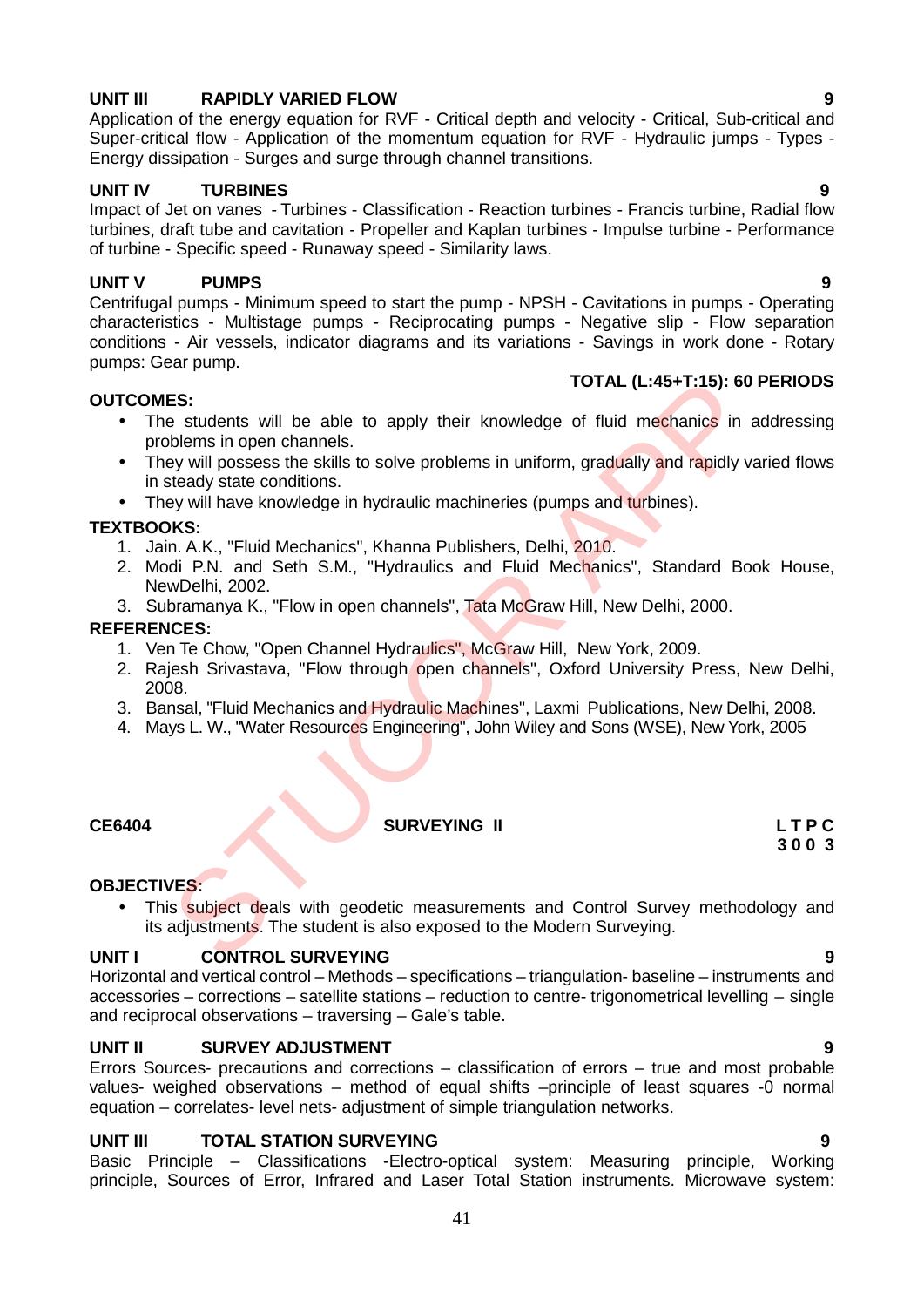Measuring principle, working principle, Sources of Error, Microwave Total Station instruments. Comparis on between Electro-optical and Microwave system. Care and maintenance of Total Station instruments. Modern positioning systems – Traversing and Trilateration.

## **UNIT IV GPS SURVEYING 9**

Basic Concepts - Different segments - space, control and user segments - satellite configuration signal structure - Orbit determination and representation - Anti Spoofing and Selective Availability - Task of control segment – Hand Held and Geodetic receivers –data processing - Traversing and triangulation.

## **UNIT V ADVANCED TOPICS IN SURVEYING 9**

Route Surveying - Reconnaissance - Route surveys for highways, railways and waterways - Simple curves – Compound and reverse curves - Setting out Methods – Transition curves - Functions and requirements - Setting out by offsets and angles - Vertical curves - Sight distances hydrographic surveying – Tides - MSL - Sounding methods - Three-point problem - Strength of fix - Sextants and station pointer- Astronomical Surveying – field observations and determination of Azimuth by altitude and hour angle methods – fundamentals of Photogrammetry and Remote Sensing and station pointer-Astronomical Surveying – field observations and determ<br>they alitude and hour angle methods – fundamentals of Photogram<br>ensing<br>ensity<br>and the advantages of electronic surveying over conventional surveyin

## **OUTCOMES:**

On completion of this course students shall be able to

- Understand the advantages of electronic surveying over conventional surveying methods
- Understand the working principle of GPS, its components, signal structure, and error sources
- Understand various GPS surveying methods and processing techniques used in GPS
- observations

## **TEXTBOOKS:**

- 1. James M. Anderson and Edward M. Mikhail, "Surveying, Theory and Practice", 7<sup>th</sup> Edition, McGraw Hill, 2001.
- 2. Bannister and S. Raymond, "Surve<mark>y</mark>ing", 7<sup>th</sup> Edition, Longman 2004.
- 3. Laurila, S.H. "Electronic Surveying in Practice", John Wiley and Sons Inc, 1993

## **REFERENCES:**

- 1. Alfred Leick, "GPS satellite surveying", John Wiley & Sons Inc., 3<sup>rd</sup> Edition, 2004.
- 2. Guocheng Xu, "GPS Theory, Algorithms and Applications", Springer Berlin, 2003.
- 3. Satheesh Gopi, rasathishkumar, N. madhu, "Advanced Surveying, Total Station GPS and Remote Sensing" Pearson education , 2007

## **CE6405 SOIL MECHANICS L T P C**

## **OBJECTIVES:**

 To impart knowledge on behavior and the performance of saturated soil. At the end of this course student attains adequate knowledge in assessing both physical and engineering behaviour of soils, mechanism of stress transfer in two-phase systems and stability analysis of slopes.

## **UNIT I SOIL CLASSIFICATION AND COMPACTION 9**

Nature of soil – phase relationships – Soil description and classification for engineering purposes, their significance – Index properties of soils - BIS Classification system – Soil compaction – Theory, comparison of laboratory and field compaction methods – Factors influencing compaction behaviour of soils.

## **UNIT II SOIL WATER AND WATER FLOW 9**

Soil water – static pressure in water - Effective stress concepts in soils – capillary stress – Permeability measurement in the laboratory and field pumping in pumping out tests – factors influencing permeability of soils – Seepage – introduction to flow nets – Simple problems. (sheet pile and weir).

**TOTAL: 45 PERIODS**

# **3 0 0 3**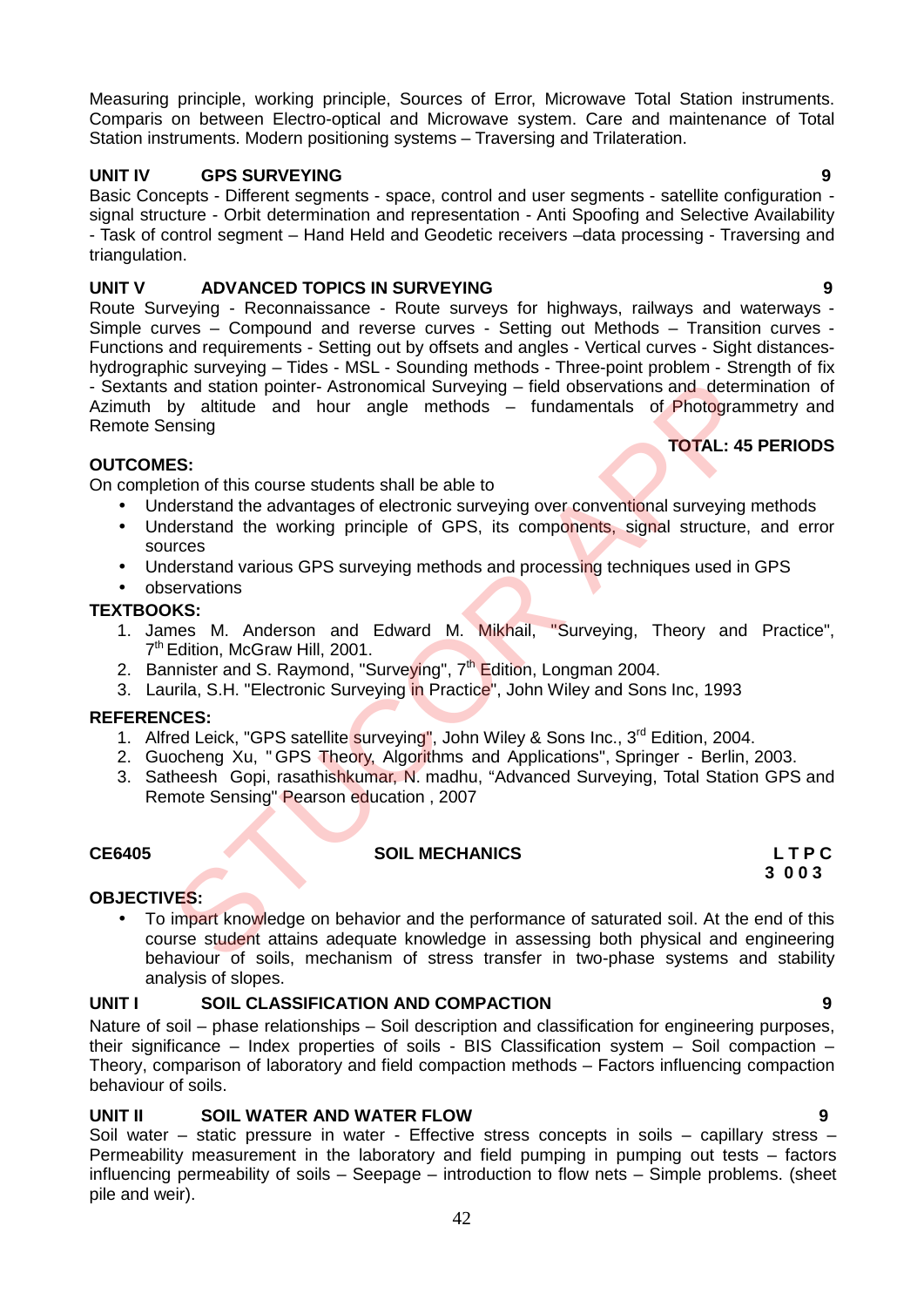## 2. Gopal Ranjan and Rao A.S.R. "Basic and Applied soil mechanics", Wiley Eastern Ltd, New

Delhi (India), 2000. 3. Arora K.R. "Soil Mechanics and Foundation Engineering", Standard Publishers and Distributors, New Delhi, 2002. **ES:**<br> **ES:**<br> **ES:**<br> **ES:**<br> **EDENDIGENT INTERT INTERT CONDENDING THE SOLUTION OF CONDENDATION IN A INDEX POPERTIES.<br>
In MeChanics and Foundation Engineering", CBS Publishers I<br>
<b>ANO DENDIE 2007**<br> **ENET INTERT INTERT INTERT** 

## **REFERENCES:**

**OUTCOMES:**

**TEXTBOOKS:**

- 1. McCarthy D.F. "Essentials of Soil Mechanics and Foundations". Prentice-Hall, 2002.
- 2. Coduto, D.P. "Geotechnical Engineering Principles and Practices", Prentice Hall of IndiaPvt.Ltd, New Delhi, 2002.
- 3. Das, B.M. "Principles of Geotechnical Engineering". Thompson Brooks / Coles Learning Singapore, 5<sup>th</sup> Edition, 2002.
- 4. Punmia, B.C. "Soil Mechanics and Foundations", Laxmi Publications Pvt. Ltd., New Delhi, 2005.
- 5. Palanikumar. M, "Soil Mechanics", Prentice Hall of India Pvt. Ltd, Leaning Private Limited, Delhi, 2013.
- 6. Craig. R.F., "Soil Mechanics". E & FN Spon, London and New York, 2007
- 7. Purushothama Raj. P., "Soil Mechanics and Foundation Engineering", 2<sup>nd</sup> Edition, Pearson Education, 2013

## **CE6411 STRENGTH OF MATERIALS LABORATORY L T P C**

**0 0 3 2**

### **OBJECTIVES:**

 To expose the students to the testing of different materials under the action of various forces and determination of their characteristics experimentally.

### **LIST OF EXPERIMENTS**

- 1. Tension test on mild steel rod
- 2. Compression test on wood
- 3. Double shear test on metal
- 4. Torsion test on mild steel rod
- 5. Impact test on metal specimen (Izod and Charpy)
- 6. Hardness test on metals (Rockwell and Brinell Hardness Tests)

## **UNIT III STRESS DISTRIBUTION AND SETTLEMENT 9**

Stress distribution - soil media – Boussinesq theory - Use of Newmarks influence chart – Components of settlement — immediate and consolidation settlement – Terzaghi's onedimensional consolidation theory – computation of rate of settlement. - t and log t methods– e-log p relationship - Factors influencing compression behaviour of soils.

## **UNIT IV SHEAR STRENGTH 9**

Shear strength of cohesive and cohesionless soils  $-$  Mohr  $-$  Coulomb failure theory  $-$ Measurement of shear strength, direct shear – Triaxial compression, UCC and Vane shear tests – Pore pressure parameters – cyclic mobility – Liquefaction.

### **UNIT V SLOPE STABILITY 9**

with index properties.

Ltd., New Delhi. 2007

Slope failure mechanisms – Types - infinite slopes – finite slopes – Total stress analysis for saturated clay – Fellenius method - Friction circle method – Use of stability number - slope protection measures.

• Students have the ability to determine Index properties and classify the soil. They can also know to determine engineering properties through standard tests and empirical correction

1. Murthy, V.N.S., "Soil Mechanics and Foundation Engineering", CBS Publishers Distribution

## **TOTAL: 45 PERIODS**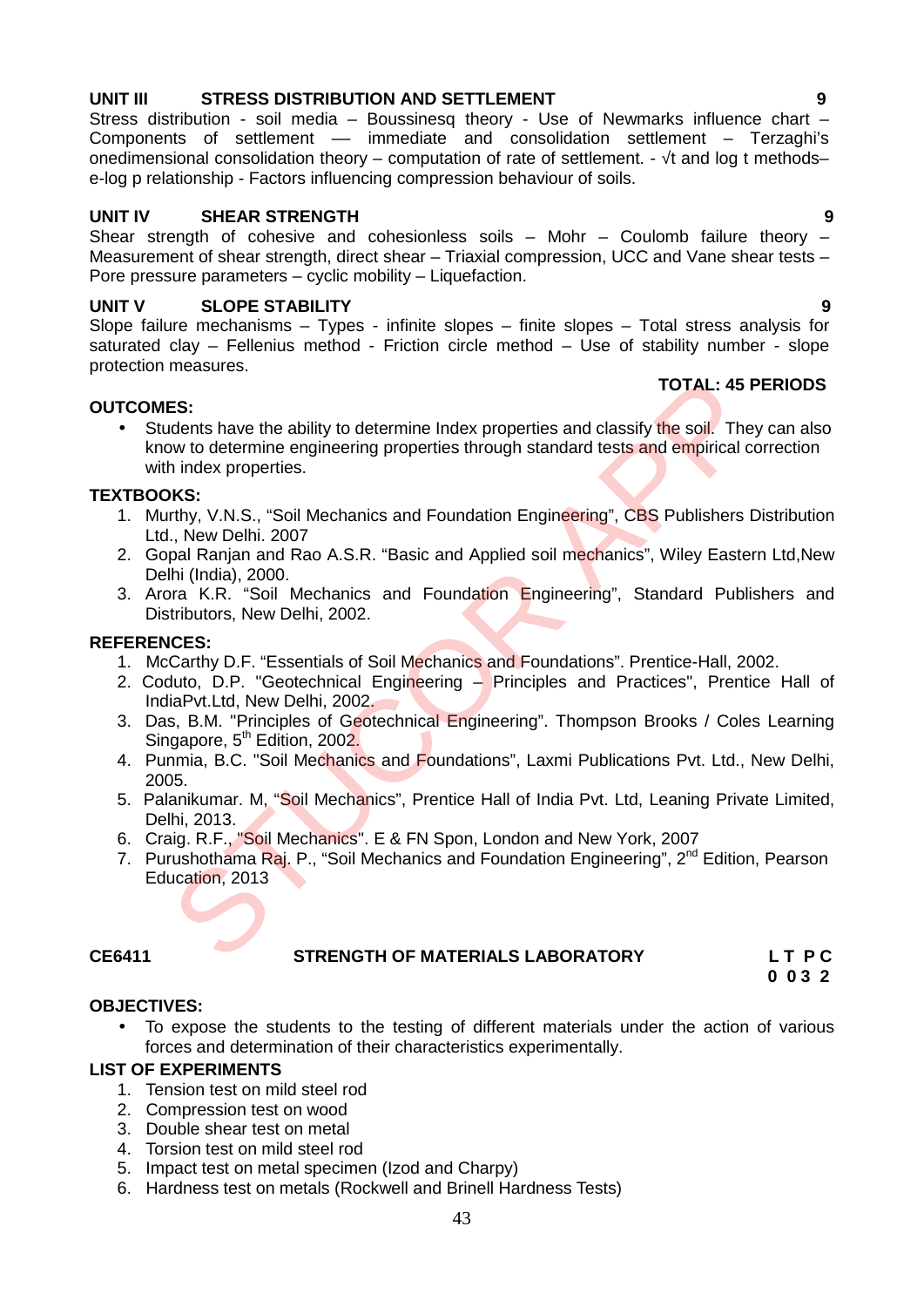- 7. Deflection test on metal beam
- 8. Compression test on helical spring
- 9. Deflection test on carriage spring
- 10. Test on Cement

## **TOTAL: 45 PERIODS**

## **OUTCOMES:**

 The students will have the required knowledge in the area of testing of materials and components of structural elements experimentally.

## **REFERENCES:**

- 1. Strength of Materials Laboratory Manual, Anna University, Chennai 600 025.
- 2 IS1786-2008, Specification for cold worked steel high strength deformed bars for concrete reinforcement, 2008

| SI.<br>No.             | <b>Description of Equipment</b>                                                                             | Quantity       |
|------------------------|-------------------------------------------------------------------------------------------------------------|----------------|
| 1.                     | UTM of minimum 400 kN capacity                                                                              |                |
| 2.                     | Torsion testing machine for steel rods                                                                      |                |
| $\overline{3}$ .       | Izod impact testing machine                                                                                 |                |
| 4.                     | Hardness testing machine<br>Rockwell<br>Vicker's<br>(any 2)<br><b>Brinnel</b>                               | 1 each         |
| 5.                     | Beam deflection test apparatus                                                                              | 1              |
| 6.                     | Extensometer                                                                                                |                |
| 7.                     | Compressometer                                                                                              |                |
| 8.                     | Dial gauges                                                                                                 | Few            |
| 9                      | Le Chatelier's apparatus                                                                                    | $\overline{2}$ |
| 10                     | Vicat's apparatus                                                                                           | $\overline{2}$ |
| 11                     | Mortar cube moulds                                                                                          | 10             |
| 412<br><b>ECTIVES:</b> | <b>HYDRAULIC ENGINEERING LABORATORY</b>                                                                     | LT PC<br>0032  |
|                        | Students should be able to verify the principles studied in theory by performing the<br>experiments in lab. |                |
|                        | <b>T OF EXPERIMENTS</b>                                                                                     | 17             |
|                        | <b>Flow Measurement</b><br>Oallenation of Datama                                                            |                |

## **LIST OF EQUIPMENT FOR A BATCH OF 30 STUDENTS**

## **CE6412 HYDRAULIC ENGINEERING LABORATORY L T P C**

## **OBJECTIVES:**

## **LIST OF EXPERIMENTS 17**

- **A. Flow Measurement**
- **1.** Calibration of Rotometer
- **2.** Flow through Venturimeter Orificemeter
- **3.** Flow through variable duct area Bernoulli's Experiment
- **4.** Flow through Orifice, Mouthpiece and Notches
- **B.** Losses in Pipes<br>5. Determination of
- **<sup>5</sup>**. **Losses in Pipes <sup>4</sup>** Determination of friction coefficient in pipes
- **6.** Determination of loss coefficients for pipe fittings **4**

### **C. Pumps 12**

- **7.** Characteristics of Centrifugal pumps
- **8.** Characteristics of Gear pump<br>**9.** Characteristics of Submersible
- **9.** Characteristics of Submersible pump
- **10.** Characteristics of Reciprocating pump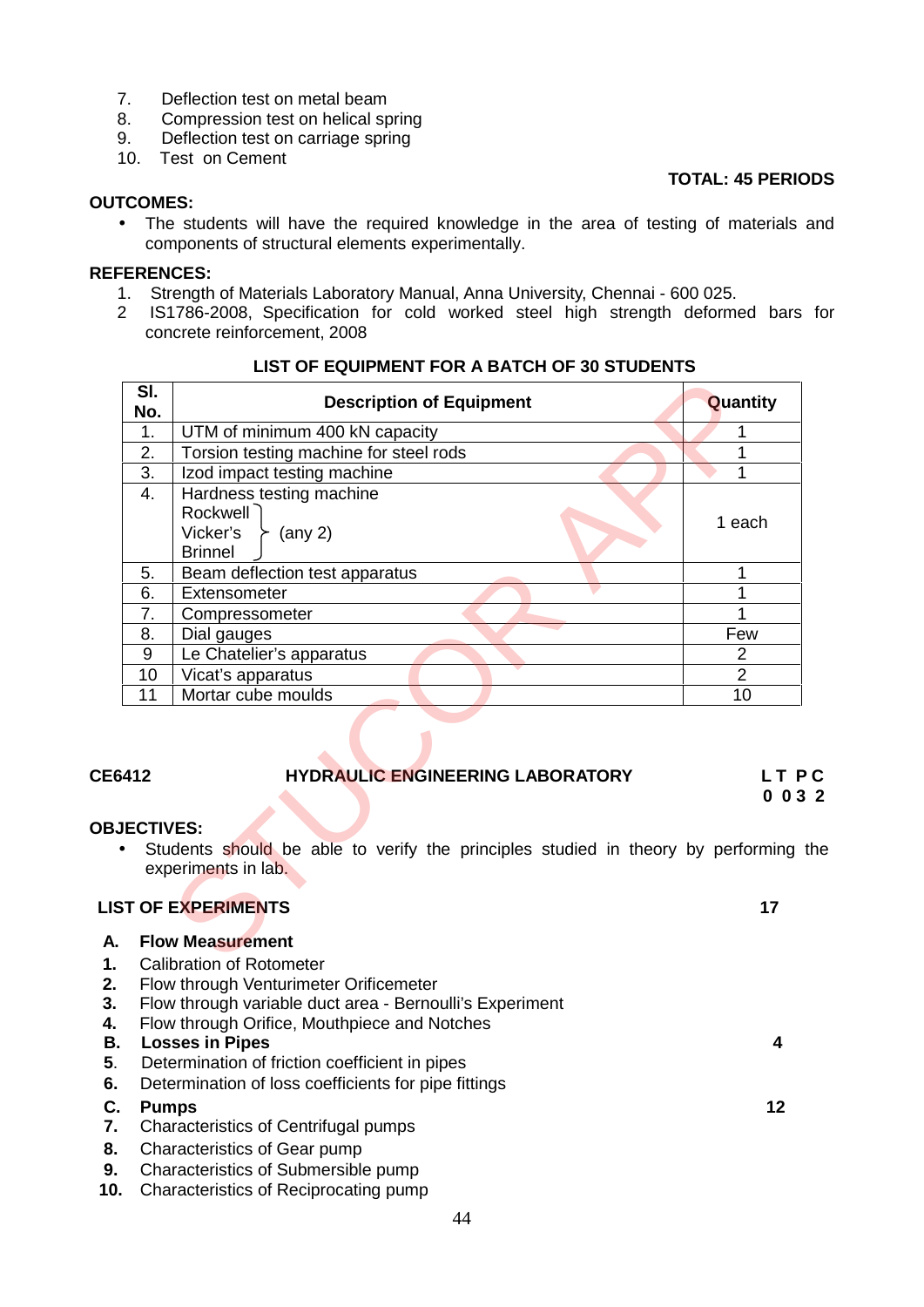### **D. Turbines 9**

- **11.** Characteristics of Pelton wheel turbine
- **12.** Characteristics of Francis turbine
- **13.** Characteristics of Kaplan turbine

### **E. Determination of Metacentric height 3** 3

**14.** Determination of Metacentric height (Demonstration)

## **OUTCOMES:**

- The students will be able to measure flow in pipes and determine frictional losses.
- The students will be able to develop characteristics of pumps and turbines.

## **REFERENCES:**

- 1. Sarbjit Singh."Experiments in Fluid Mechanics", Prentice Hall of India Pvt. Ltd, Learning Private Limited, Delhi, 2009.
- 2. "Hydraulic Laboratory Manual", Centre for Water Resources, Anna University, 2004.
- 3. Modi P.N. and Seth S.M., "Hydraulics and Fluid Mechanics", Standard Book House, New Delhi, 2000.
- 4. Subramanya K. "Flow in open channels", Tata McGraw Hill Publishing. Company, 2001.

## **LIST OF EQUIPMENT FOR A BATCH OF 30 STUDENTS**

| 2.      | "Hydraulic Laboratory Manual", Centre for Water Resources, Anna University, 2004.<br>3. Modi P.N. and Seth S.M., "Hydraulics and Fluid Mechanics", Standard Book House, |          |
|---------|-------------------------------------------------------------------------------------------------------------------------------------------------------------------------|----------|
|         | New Delhi, 2000.<br>4. Subramanya K. "Flow in open channels", Tata McGraw Hill Publishing. Company, 2001.                                                               |          |
|         |                                                                                                                                                                         |          |
|         | LIST OF EQUIPMENT FOR A BATCH OF 30 STUDENTS                                                                                                                            |          |
| SI. No. | <b>Description of Equipment</b>                                                                                                                                         | Quantity |
| 1.      | Bernoulli's theorem - Verification Apparatus                                                                                                                            | 1 No.    |
| 2.      | Calculation of Metacentric height<br>water tank Ship model with accessories                                                                                             | 1 No.    |
| 3.      | Measurement of velocity<br>Pitot tube assembly                                                                                                                          | 1 No.    |
| 4.      | <b>Flow measurement</b><br>open channel flow<br>(i) Channel with provision for fixing notches (rectangular, triangular &                                                | 1 Unit   |
|         | trapezoidal forms)<br>(ii) Flume assembly with provisions for conducting experiments on<br>Hydraulic jumps, generation of surges etc.                                   | 1 Unit   |
| 5.      | Flow measurement in pipes<br>Venturimeter, U tube manometer fixtures like Valves, collecting tank<br>(i)                                                                | 1 Unit   |
|         | Orifice meter, with all necessary<br>fittings in pipe lines of different<br>(ii)<br>diameters                                                                           | 1 Unit   |
|         | (iii) Calibration of flow through orifice tank with Provisions for fixing<br>orifices of different shapes, collecting tank                                              | 1 Unit   |
|         | (iv) Calibration of flow through mouth piece Tank with provisions for fixing<br>mouth pieces Viz external mouth pieces & internal mouth piece<br>Borda's mouth piece    | 1 Unit   |
| 6.      | <b>Losses in Pipes</b><br><b>Major loss - Friction loss</b><br>Pipe lengths (min. 3m) of different<br>diameters with Valves and<br>pressure rapping & collecting tank   | 1 Unit   |
| 7.      | <b>Minor Losses</b><br>Pipe line assembly with provisions for having Sudden contractions in<br>diameter, expansions Bends, elbow fitting, etc.                          | 1 Unit   |
| 8.      | <b>Pumps</b>                                                                                                                                                            |          |
|         | Centrifugal pump assembly with accessories (single stage)<br>(i)                                                                                                        | 1 Unit   |
|         | (ii)<br>Centrifugal pump assembly with accessories (multi stage)                                                                                                        | 1 Unit   |
|         | (iii)<br>Reciprocating pump assembly with accessories                                                                                                                   | 1 Unit   |
|         | Deep well pump assembly set with accessories<br>(iv)                                                                                                                    | 1 Unit   |
|         |                                                                                                                                                                         |          |

## **TOTAL: 45 PERIODS**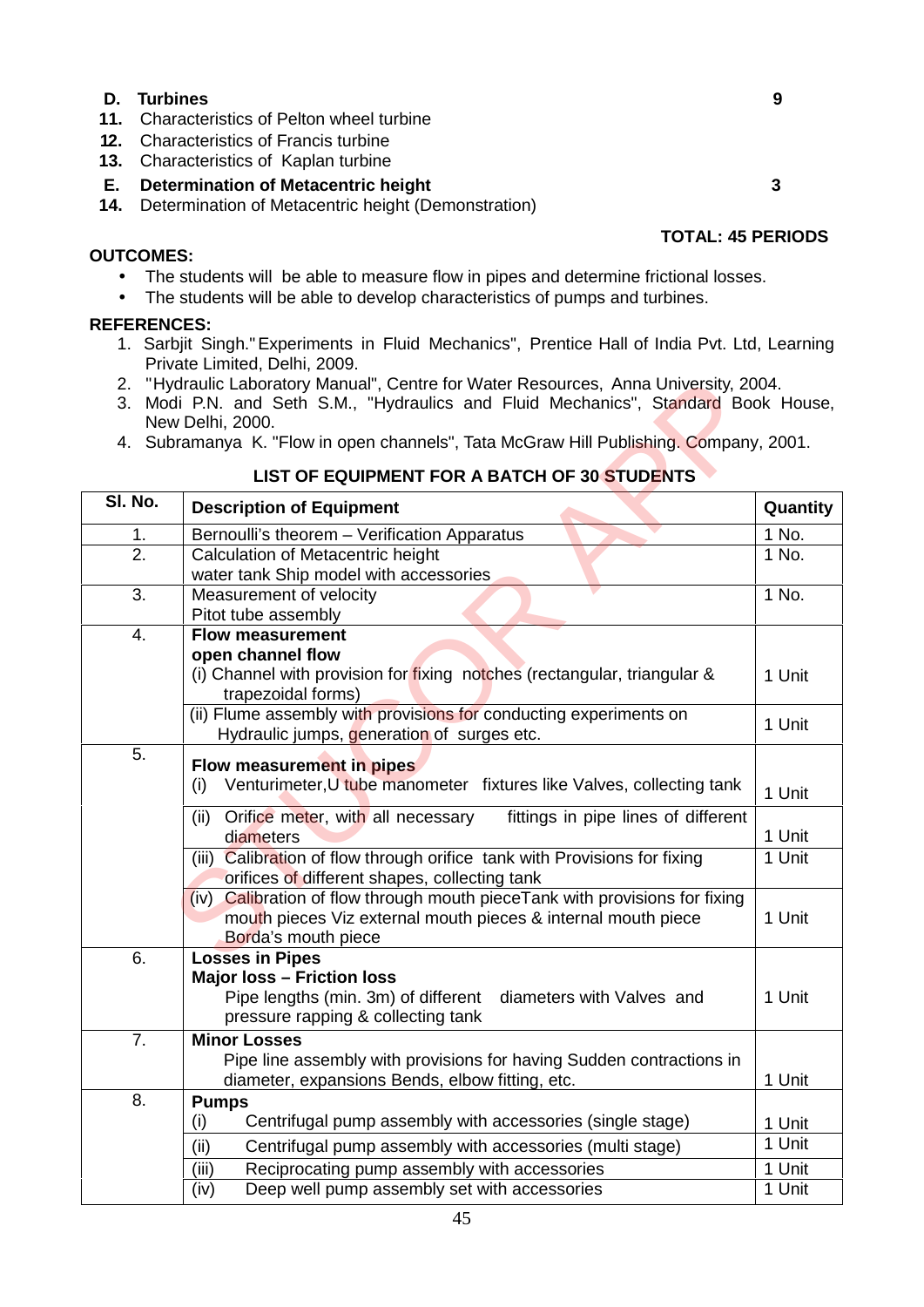| 9. | <b>Turbine</b>                                               |        |
|----|--------------------------------------------------------------|--------|
|    | (i)<br>Impulse turbine assembly with fittings & accessories  | 1 Unit |
|    | (ii)<br>Francis turbine assembly with fittings & accessories | 1 Unit |
|    | (iii)<br>Kaplan turbine assembly with fittings & accessories | 1 Unit |

## **CE6413 SURVEY PRACTICAL II L T P C**

**0 0 4 2**

## **OBJECTIVES:**

At the end of the course the student will posses knowledge about Survey field techniques.

## **LIST OF EXPERIMENTS:**

- 1. Study of theodolite
- 2. Measurement of horizontal angles by reiteration and repetition and vertical angles
- 3. Theodolite survey traverse
- 4. Heights and distances Triangulation Single plane method.
- 5. Tacheometry Tangential system Stadia system Subtense system.
- 6. Setting out works Foundation marking Simple curve (right/left-handed) Transition curve.
- 7. Field observation for and Calculation of azimuth
- 8. Field work using Total Station.

## **OUTCOMES:**

## **TOTAL: 60 PERIODS**

## **REFERENCES:**

- 1. James M. Anderson and Edward M. Mikhail, Surveying, Theory and Practice, 7<sup>th</sup> Edition, McGraw Hill, 2001.
- 2. Bannister and S. Raymond<mark>, "</mark>Surveying", 7<sup>th</sup> Edition, Longman, 2004.
- 3. Roy S.K., "Fundamentals of Surveying", 2<sup>nd</sup> Edition, Prentice Hall of India, 2004.
- 4. Arora K.R., Surveying Vol 1 & II, Standard Book house, 10<sup>th</sup> Edition, 2008

## **LIST OF EQUIPMENT FOR A BATCH OF 30 STUDENTS**

|           | 2. Measurement of horizontal angles by reiteration and repetition and vertical angles                |                                |  |
|-----------|------------------------------------------------------------------------------------------------------|--------------------------------|--|
|           | 3. Theodolite survey traverse                                                                        |                                |  |
|           | 4. Heights and distances - Triangulation - Single plane method.                                      |                                |  |
|           | 5. Tacheometry - Tangential system - Stadia system - Subtense system.                                |                                |  |
|           | 6. Setting out works - Foundation marking - Simple curve (right/left-handed) - Transition            |                                |  |
|           | curve.                                                                                               |                                |  |
|           | 7. Field observation for and Calculation of azimuth                                                  |                                |  |
|           | 8. Field work using Total Station.                                                                   |                                |  |
|           | <b>OUTCOMES:</b>                                                                                     | <b>TOTAL: 60 PERIODS</b>       |  |
| $\bullet$ | Students completing this course would have acquired practical knowledge on handling                  |                                |  |
|           | survey instruments like Theodolite, Tacheometery and Total station and have                          |                                |  |
|           | adequate knowledge to carryout Triangulation and Astronomical surveying including                    |                                |  |
|           | general field marking for various engineering projects and curves setting.                           |                                |  |
|           | <b>REFERENCES:</b>                                                                                   |                                |  |
|           | 1. James M. Anderson and Edward M. Mikhail, Surveying, Theory and Practice, 7 <sup>th</sup> Edition, |                                |  |
|           | McGraw Hill, 2001.                                                                                   |                                |  |
|           | 2. Bannister and S. Raymond, "Surveying", 7 <sup>th</sup> Edition, Longman, 2004.                    |                                |  |
|           | 3. Roy S.K., "Fundamentals of Surveying", 2 <sup>nd</sup> Edition, Prentice Hall of India, 2004.     |                                |  |
|           | 4. Arora K.R., Surveying Vol 1 & II, Standard Book house, 10 <sup>th</sup> Edition, 2008             |                                |  |
|           |                                                                                                      |                                |  |
|           | <b>LIST OF EQUIPMENT FOR A BATCH OF 30 STUDENTS</b>                                                  |                                |  |
|           |                                                                                                      |                                |  |
| SI.       | <b>Description of Equipment</b>                                                                      | Quantity                       |  |
| No.       |                                                                                                      |                                |  |
| 1.        | <b>Total Station</b>                                                                                 | 3 Nos                          |  |
| 2.        | Theodolites                                                                                          | Atleast 1 for every 5 students |  |
| 3.        | Dumpy level                                                                                          | Atleast 1 for every 5 students |  |
| 4.        | Plane table                                                                                          | Atleast 1 for every 5 students |  |
| 5.        | Pocket stereoscope                                                                                   | 1                              |  |
| 6.        | Ranging rods                                                                                         |                                |  |
| 7.        | Levelling staff                                                                                      |                                |  |
| 8.        | Cross staff                                                                                          |                                |  |
| 9.        | Chains                                                                                               | 1 for a set of 5 students      |  |
| 10.       | Tapes                                                                                                |                                |  |
| 11.       | Arrows                                                                                               |                                |  |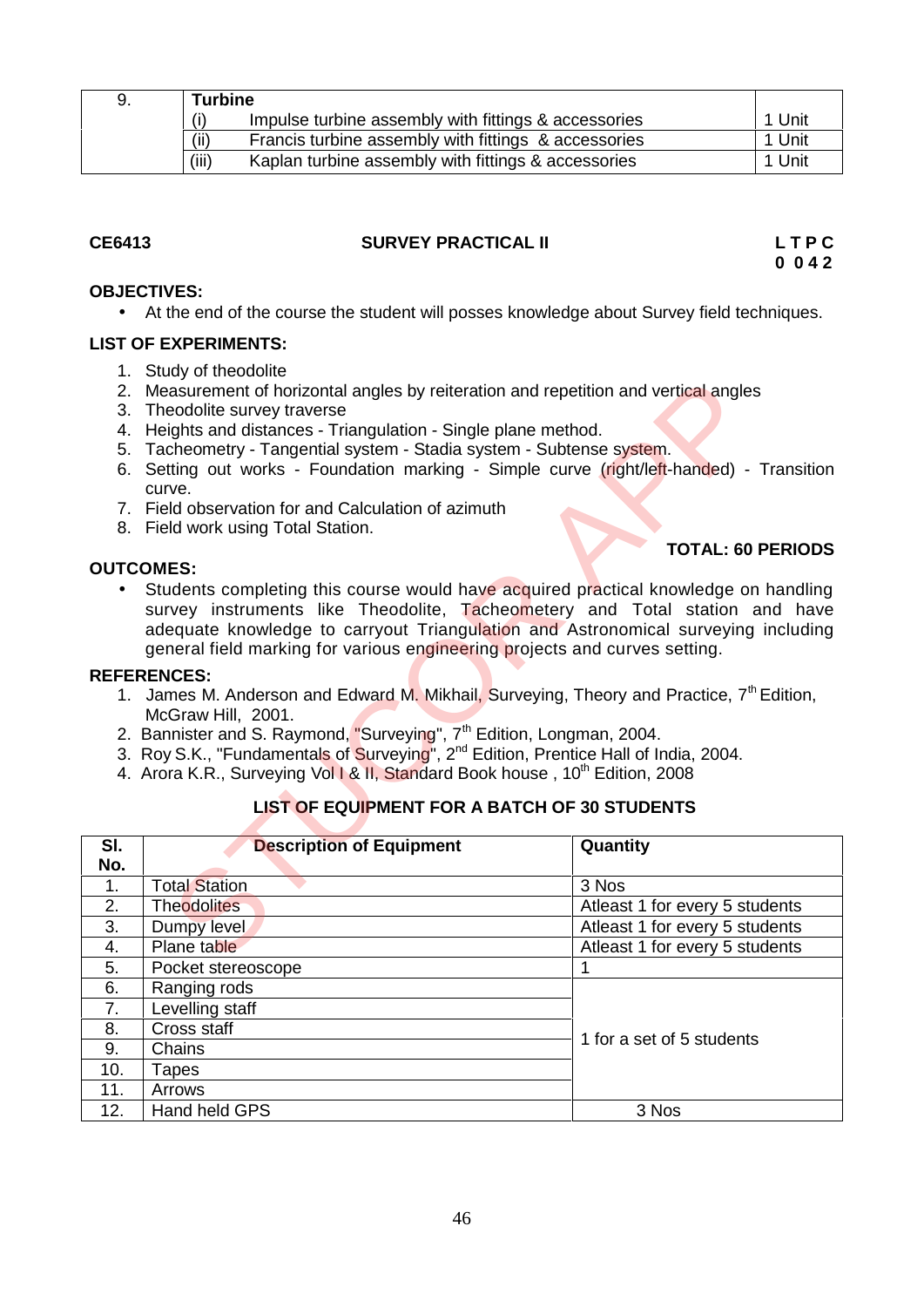## **OBJECTIVES:**

 To introduce the students to basic theory and concepts of structural analysis and the classical methods for the analysis of buildings.

## **UNIT I INDETERMINATE FRAMES 9**

Degree of static and kinematic indeterminacies for plane frames - analysis of indeterminate pin-jointed frames - rigid frames (Degree of statical indeterminacy up to two) - Energy and consistent deformation methods.

## **UNIT II MOVING LOADS AND INFLUENCE LINES 9**

Influence lines for reactions in statically determinate structures – influence lines for member forces in pin-jointed frames – Influence lines for shear force and bending moment in beam sections – Calculation of critical stress resultants due to concentrated and distributed moving loads.

Muller Breslau's principle – Influence lines for continuous beams and single storey rigid frames – Indirect model analysis for influence lines of indeterminate structures – Beggs deformeter

## **UNIT III ARCHES 9**

Arches as structural forms – Examples of arch structures – Types of arches – Analysis of three hinged, two hinged and fixed arches, parabolic and circular arches - Settlement and temperature effects. Sau's principle – Influence lines for continuous beams and single storey rigical<br>
STUCTUS CORES TO interact and the structures – Beggs deformed<br>
STUCTUS – Examples of arch structures – Types of arches – Analys<br>
STUCTUS MET

## **UNIT IV SLOPE DEFLECTION METHOD 9**

Continuous beams and rigid frames (with and without sway) – Symmetry and antisymmetry – Simplification for hinged end – Support displacements

## **UNIT V MOMENT DISTRIBUTION METHOD 9**

Distribution and carryover of moments – Stiffness and carry over factors – Analysis of continuous beams – Plane rigid frames with and without sway – Neylor's simplification.

## **TOTAL (L:45+T:15): 60 PERIODS**

## **OUTCOMES:**

Students will be able to

- analysis trusses, frames and arches
- analyse structures for moving loads and
- will be conversant with classical methods of analysis.

## **TEXTBOOKS:**

- 1. Vaidyanadhan, R and Perumal, P, "Comprehensive Structural Analysis Vol. 1 & Vol. 2", Laxmi Publications Pvt. Ltd, New Delhi, 2003.
- 2. L.S. Negi & R.S. Jangid, "Structural Analysis", Tata McGraw Hill Publications, New Delhi, 6<sup>th</sup> Edition, 2003.
- 3. Punmia.B.C, Ashok Kumar Jain and Arun Kumar Jain, "Theory of structures", Laxmi Publications Pvt. Ltd., New Delhi, 2004
- 4. Reddy. C.S., "Basic Structural Analysis", Tata McGraw Hill Education Pvt. Ltd., New Delhi, 2013.
- 5. BhavaiKatti, S.S, "Structural Analysis Vol. 1 & Vol. 2", Vikas Publishing Pvt Ltd., New Delhi, 2008

## **REFERENCES:**

- 1. Wang C.K. , "Indeterminate Structural Analysis", Tata McGraw Hill Education Pvt. Ltd., New Delhi, 2010
- 2. Devadas Menon, "Structural Analysis", Narosa Publishing House, 2008
- 3. Ghali.A., Nebille and Brown. T.G., "Structural Analysis A unified classical and matrix approach" Sixth Edition, SPON press, New York, 2013.
- 4. Gambhir. M.L., "Fundamentals of Structural Mechanics and Analysis"., PHI Learning Pvt. Ltd., New Delhi, 2011.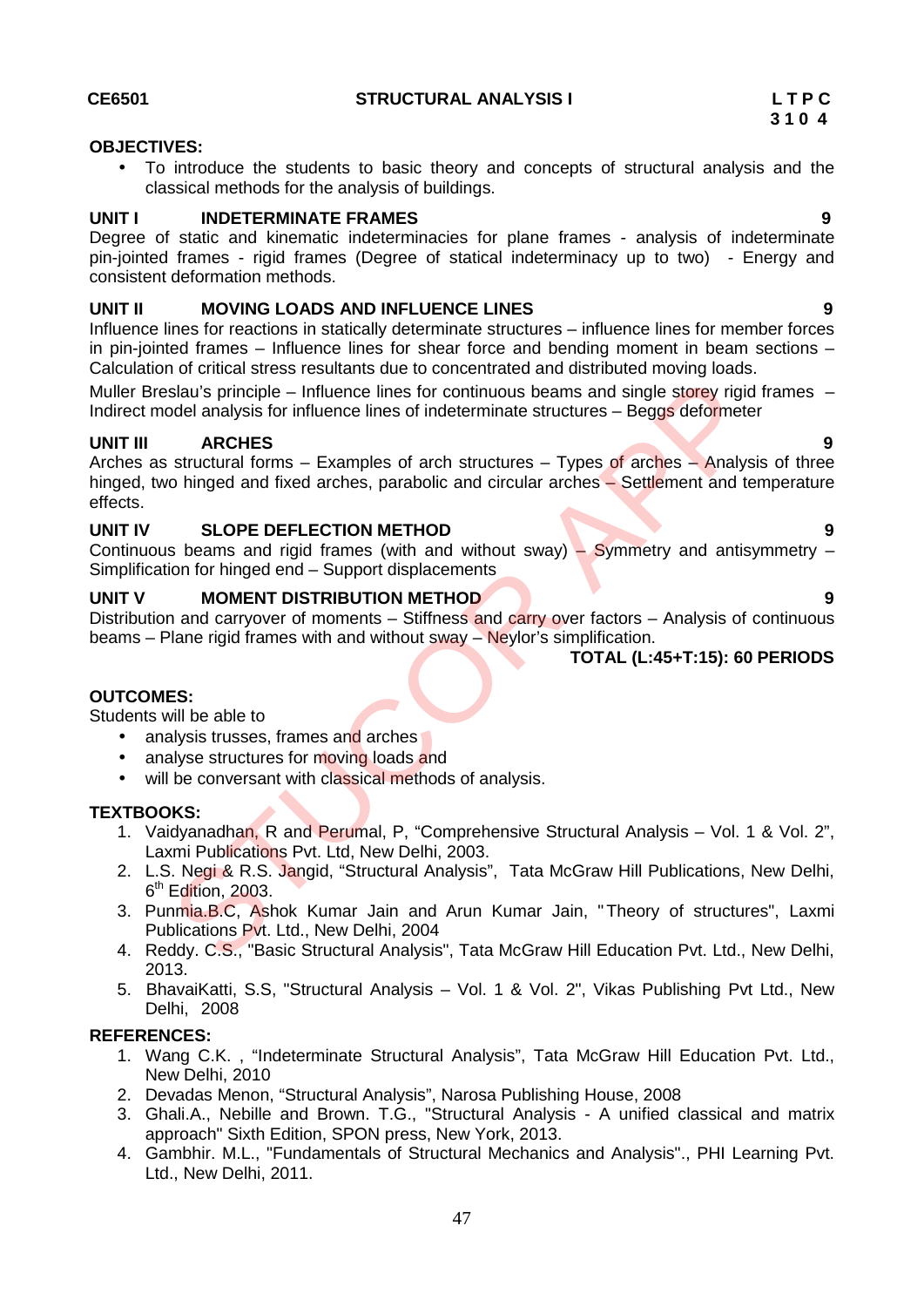## **CE6502 FOUNDATION ENGINEERING L T P C**

## **OBJECTIVES:**

 To impart knowledge on common method of sub soil investigation and design of foundation. At the end of this course student acquires the capacity to investigate the soil condition and to select and design a suitable foundation.

## **UNIT I SITE INVESTIGATION AND SELECTION OF FOUNDATION 9**

Scope and objectives – Methods of exploration – auguring and boring – Wash boring and rotary drilling – Depth of boring – Spacing of bore hole – Sampling techniques – Representative and undisturbed sampling – methods - Split spoon sampler, Thin wall sampler, Stationery piston sampler – Penetration tests (SPT and SCPT) - Bore log report – Data interpretation - strength parameters and Liquefaction potential - Selection of foundation based on soil condition.

## **UNIT II SHALLOW FOUNDATION 9**

Introduction – Location and depth of foundation – Codal provisions – bearing capacity of shallow foundation on homogeneous deposits – Terzaghi's formula and BIS formula – factors affecting bearing capacity – problems – Bearing capacity from in-situ tests  $(SPT, SCPT$  and plate load)Allowable bearing pressure – Seismic considerations in bearing capacity evaluation. Determination of Settlement of foundations on granular and clay deposits – Total and differential settlement – Allowable settlements – Codal provision – Methods of minimizing total and differential settlements. n – Location and depth of foundation – Codal provisions – bearing capacity<br>on homogeneous deposits – Terzaghis' formula and BIS formula<br>operative problems – Bearing capacity from in-situ tests (SPT, SCPT<br>able bearing press

## **UNIT III FOOTINGS AND RAFTS 9**

Types of footings – Contact pressure distribution: Isolated footing – Combined footings – Types and proportioning – Mat foundation – Types and applications – Proportioning – Floating foundation – Seismic force consideration – Codal Provision.

## **UNIT IV PILE FOUNDATION 9**

Types of piles and their function – Factors influencing the selection of pile – Carrying capacity of single pile in granular and cohesive soil  $-$  static formula – dynamic formulae (Engineering news and Hileys) – Capacity from insitu tests (SPT and SCPT) – Negative skin friction – uplift capacity-Group capacity by different methods (Feld's rule, Converse – Labarra formula and block failure criterion) – Settlement of pile groups – Interpretation of pile load test (routine test only) – Under reamed piles – Capacity under compression and uplift.

## **UNIT V RETAINING WALLS 9**

Plastic equilibrium in soils – active and passive states – Rankine's theory – cohesionless and cohesive soil – Coulomb's wedge theory – Condition for critical failure plane – Earth pressure on retaining walls of simple configurations – Culmann Graphical method – pressure on the wall due to line load – Stability analysis of retaining walls.

## **TOTAL : 45 PERIODS**

## **OUTCOMES:**

• Students will have the ability to select type of foundation required for the soil at a place and able to design shallow, foundation, deep foundation and retaining structures.

## **TEXTBOOKS:**

- 1. Murthy, V.N.S., "Soil Mechanics and Foundation Engineering", CBS Publishers and Distributers Ltd., New Delhi, 2007.
- 2. Gopal Ranjan and Rao A.S.R. "Basic and Applied soil mechanics", New Age InternationalPvt. Ltd, New Delhi, 2005.
- 3. Purushothama Raj. P., "Soil Mechanics and Foundation Engineering", 2<sup>nd</sup> Edition, Pearson Education, 2013
- 4. Varghese, P.C., "Foundation Engineering", Prentice Hall of India Private Limited, New Delhi, 2005.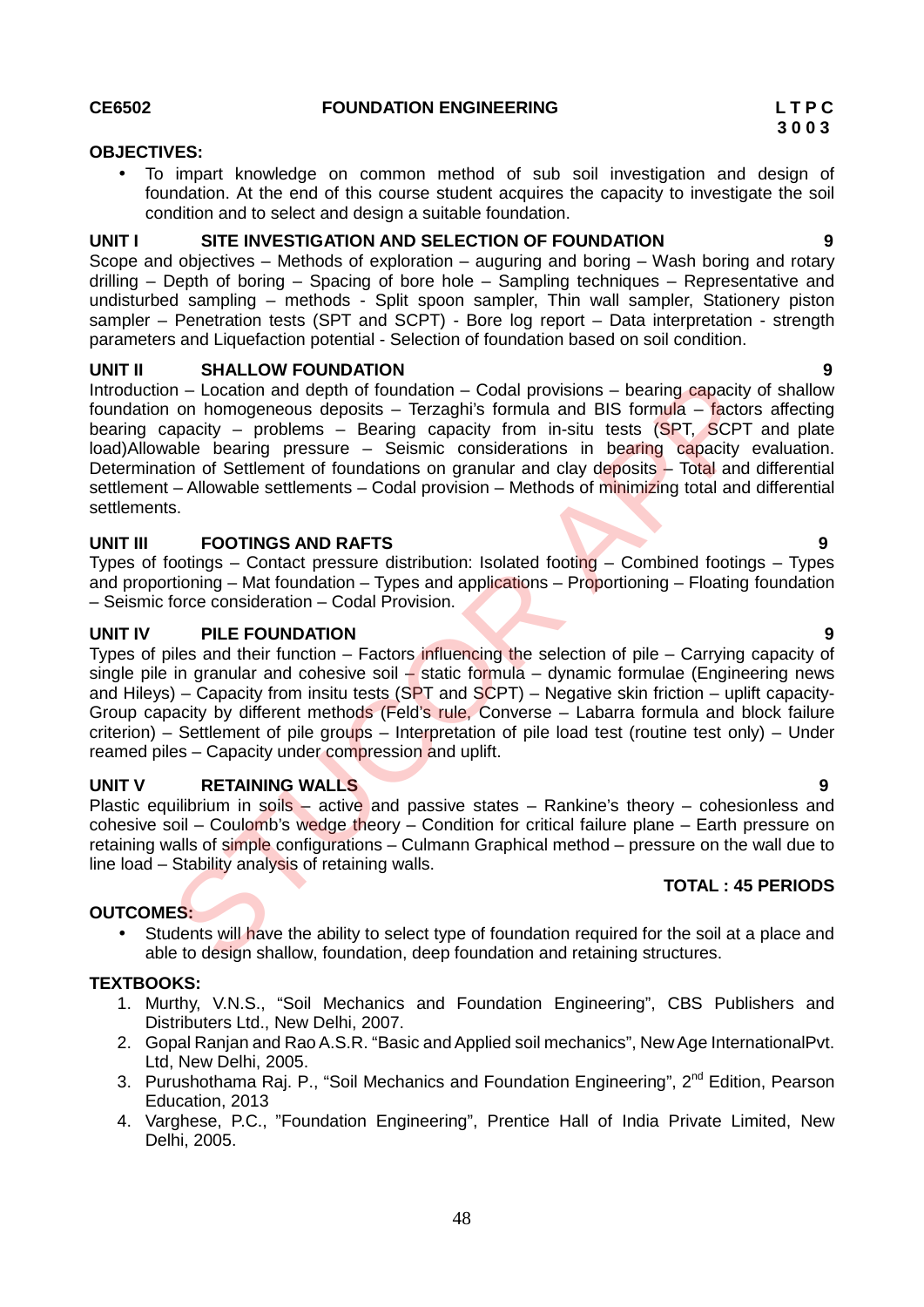## **REFERENCES:**

- 1. Das, B.M. "Principles of Foundation Engineering" 5<sup>th</sup> edition, Thompson Asia Pvt. Ltd., Singapore, 2003.
- 2. Kaniraj, S.R. "Design aids in Soil Mechanics and Foundation Engineering", Tata McGrawHill Publishing company Ltd., New Delhi, 2002.
- 3. Punmia, B.C. "Soil Mechanics and Foundations", Laxmi Publications Pvt.Ltd., New Delhi,2005
- 4. Venkatramaiah, C. "Geotechnical Engineering", New Age International Publishers, New Delhi, 2007 (Reprint)
- 5. Arora K.R. "Soil Mechanics and Foundation Engineering", Standard Publishers and Distributors, New Delhi, 2005.
- 6. IS 6403 : 1981 (Reaffirmed 1997) "Breaking capacity of shallow foundation", Bureau of Indian Standards, New Delhi, 1998
- 7. IS8009 (Part1):1976 (Reaffirmed 1998) "Shallow foundations subjected to symmetrical static vertical loads", Bureau of Indian Standards, New Delhi, 1999
- 8. IS8009 (Part2):1980 (Reaffirmed 1995) "Deep foundations subjected to symmetrical static vertical loading", Bureau of Indian Standards, New Delhi, 1992
- 9. IS2911(Part1):1979 (Reaffirmed 1997) "Concrete Piles" Bureau of Indian Standards, New Delhi, 1994
- 10. IS2911(Part2):1979 (Reaffirmed 1997) "Timber Piles",Bureau of Indian Standards, New Delhi, 2007
- 11. IS2911(Part 3) :1979 (Reaffirmed 1997) "Under Reamed Piles",Bureau of Indian Standards, New Delhi, 1998
- 12. IS2911 (Part 4) :1979 (Reaffirmed 1997) "Load Test on Piles", Bureau of Indian Standards, New Delhi, 1997

## **CE6503 ENVIRONMENTAL ENGINEERING I L T P C**

# **3 0 0 3**

## **OBJECTIVES:**

• To make the students conversant with principles of water supply, treatment and distribution

## **UNIT I PLANNING FOR WATER SUPPLY SYSTEM 8**

Public water supply system -Planning - Objectives -Design period - Population forecasting -Water demand -Sources of water and their characteristics -Surface and Groundwater- Impounding Reservoir Well hydraulics -Development and selection of source - Water quality - Characterization and standards-Impact of climate change. Intervention Conservation Conservation Conservation School (Part2):1980 (Reaffirmed 1995) "Deep foundations subjected to symmetrical loading", Bureau of Indian Standards, New Delhi, 1992<br>2911(Part2):1980 (Reaffirmed 1997)

## **UNIT II CONVEYANCE SYSTEM 7**

Water supply -intake structures -Functions and drawings -Pipes and conduits for water- Pipe materials - Hydraulics of flow in pipes -Transmission main design -Laying, jointing and testing of pipes - Drawings appurtenances - Types and capacity of pumps -Selection of pumps and pipe materials.

## **UNIT III WATER TREATMENT 12**

Objectives - Unit operations and processes - Principles, functions design and drawing of Chemical feeding, Flash mixers, flocculators, sedimentation tanks and sand filters - Disinfection- Residue Management - Construction and Operation & Maintenance aspects of Water Treatment Plants.

## **UNIT IV ADVANCED WATER TREATMENT 9**

Principles and functions of Aeration - Iron and manganese removal, Defluoridation and demineralization -Water softening - Desalination - Membrane Systems - Recent advances.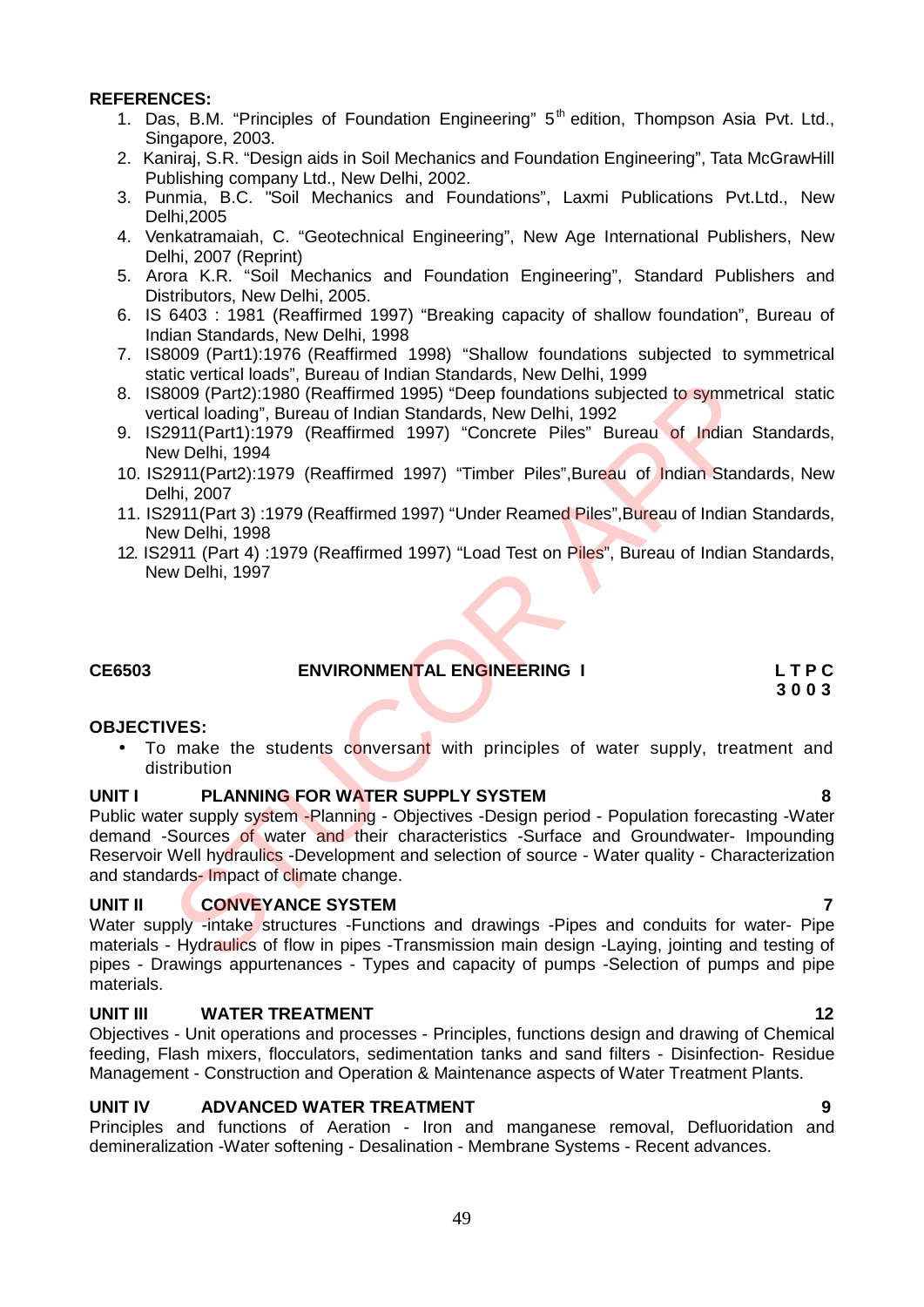## **UNITV WATER DISTRIBUTION AND SUPPLY TO BUILDINGS 9**

Requirements of water distribution -Components -Service reservoirs -Functions and drawings - Network design -Economics -Computer applications -Analysis of distribution networks -<br>Appurtenances -operation and maintenance -Leak detection, Methods. Principles of design of water supply in buildings -House service connection -Fixtures and fittings -Systems of plumbing and drawings of types of plumbing. **TOTAL: 45 PERIODS**

## **OUTCOMES:**

The students completing the course will have

- an insight into the structure of drinking water supply systems, including water transport, treatment and distribution
- an understanding of water quality criteria and standards, and their relation to public health,
- the ability to design and evaluate water supply project alternatives on basis of chosen selection criteria

## **TEXTBOOKS:**

- 1. Garg, S.K., "Environmental Engineering", Vol.1 Khanna Publishers, New Delhi, 2005.
- 2. Modi, P.N. "Water Supply Engineering", Vol. I Standard Book House, New Delhi, 2005.
- 3. Punmia, B.C., Ashok K Jain and Arun K Jain, "Water Supply Engineering", Laxmi Publications Pvt. Ltd., New Delhi, 2005

## **REFERENCES:**

- 1. Government of India, "Manual on Water Supply and Treatment", CPHEEO, Ministry of Urban Development, New Delhi, 2003
- 2. Syed R. Qasim and Edward M. Motley Guang Zhu, "Water Works Engineering Planning", Design and Operation, Prentice Hall of India Private Limited, New Delhi, 2006.

## **CE6504 HIGHWAY ENGINEERING L T P C**

## **OBJECTIVES:**

• To give an overview about the highway engineering with respect to, planning, design, construction and maintenance of highways as per IRC standards, specifications and methods.

## **UNIT I HIGHWAY PLANNING AND ALIGNMENT 8**

Significance of highway planning – Modal limitations towards sustainability - History of road development in India – Classification of highways – Locations and functions – Factors influencing highway alignment – Soil suitability analysis - Road ecology - Engineering surveys for alignment, objectives, conventional and modern methods. **ISC**:<br>
ISC, S.K., "Environmental Engineering", Vol.1 Khanna Publishers, New Delhi, 2<br>
Idi, P.N. "Water Supply Engineering", Vol.1 Standard Book House, New Delhi,<br>
Idi, P.N. "Water Supply Engineering", Vol.1 Standard Book

## **UNIT II GEOMETRIC DESIGN OF HIGHWAYS 12**

Typical cross sections of Urban and Rural roads –– Cross sectional elements - Sight distances – Horizontal curves, Super elevation, transition curves, widening at curves – Vertical curves -Gradients, Special consideration for hill roads - Hairpin bends – Lateral and vertical clearance at underpasses.

## **UNIT III DESIGN OF FLEXIBLE AND RIGID PAVEMENTS 9**

Design principles – pavement components and their role - Design practice for flexible and rigid Pavements (IRC methods only) - Embankments .

## **UNIT IV HIGHWAY CONSTRUCTION MATERIALS AND PRACTICE 8**

Highway construction materials, properties, testing methods – CBR Test for subgrade - tests on aggregate & bitumen – Construction practice including modern materials and methods, Bituminous and Concrete road construction, Polymer modified bitumen, Recycling, Different materials – Glass, Fiber, Plastic, Geo-Textiles, Geo-Membrane (problem not included) - Quality control measures - Highway drainage –– Construction machineries.

**3 0 0 3**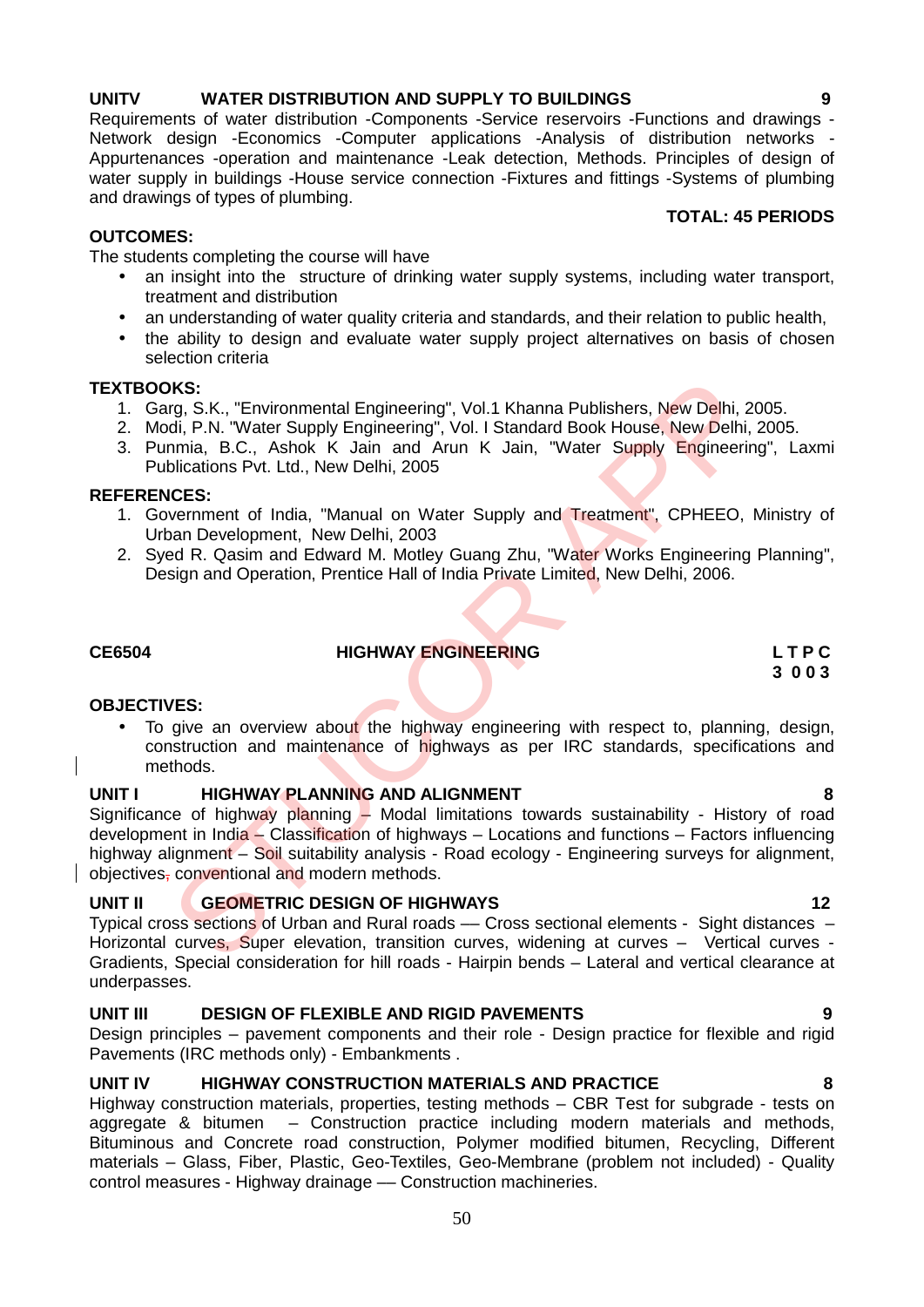## **UNIT V EVALUATION AND MAINTENANCE OF PAVEMENTS 8**

Pavement distress in flexible and rigid pavements - Pavement Management Systems -Pavement evaluation, roughness, present serviceability index, skid resistance, structural evaluation, evaluation by deflection measurements – Strengthening of pavements –Types of maintenance – Highway Project formulation.

## **TOTAL: 45 PERIODS**

## **OUTCOMES:**

 The students completing this course would have acquired knowledge on planning, design, construction and maintenance of highways as per IRC standards and other methods.

## **TEXTBOOKS:**

- 1. Khanna.S. K., Justo.C.E.G and Veeraragavan A. "Highway Engineering", Nemchand Publishers, 2014.
- 2. Subramanian K.P., "Highways, Railways, Airport and Harbour Engineering", Scitech Publications (India), Chennai, 2010
- 3. Indian Road Congress (IRC), Guidelines and Special Publications of Planning and Design.

## **REFERENCES:**

- 1. Kadiyali.L.R. "Principles and Practice of Highway Engineering", Khanna Technical Publications, 8<sup>th</sup> edition Delhi, 2013.
- 2. Yang H. Huang, "Pavement Analysis and Design", Pearson Education Inc, Nineth Impression, South Asia, 2012
- 3. Ian D. Walsh, "ICE manual of highway design and management", ICE Publishers, I<sup>st</sup> Edition, USA, 2011
- 4. Fred L. Mannering, Scott S. Washburn and Walter P.Kilareski, "Principles of Highway Engineering and Traffic Analysis", Wiley India Pvt. Ltd., New Delhi, 2011
- 5. Garber and Hoel, "Principles of Traffic and Highway Engineering", CENGAGE Learning, New Delhi, 2010
- 6. O'Flaherty.C.A "Highways, Butterworth Heinemann, Oxford, 2006

### **CE6505 DESIGN OF REINFORCED CONCRETE ELEMENTS L T P C 3 0 0 3**

## **OBJECTIVES:**

• To introduce the different types of philosophies related to design of basic structural elements such as slab, beam, column and footing which form part of any structural system with reference to Indian standard code of practice. lian Road Congress (IRC), Guidelines and Special Publications of Pla<br>
islan Road Congress (IRC), Guidelines and Special Publications of Pla<br>
ICES:<br>
Idivali.L.R. "Principles and Practice of Highway Engineering", Khanna<br>
bli

## **UNIT I METHODS OF DESIGN OF CONCRETE STRUCTURES 9**

Concept of Elastic method, ultimate load method and limit state method – Advantages of Limit State Method over other methods – Design codes and specification – Limit State philosophy as detailed in IS code – Design of beams and slabs by working stress method.

## **UNIT II LIMIT STATE DESIGN FOR FLEXURE 9**

Analysis and design of singly and doubly reinforced rectangular and flanged beams - Analysis and design of one way, two way and continuous slabs subjected to uniformly distributed load for various boundary conditions.

## **UNIT III LIMIT STATE DESIGN FOR BOND, ANCHORAGE SHEAR & TORSION 9**

Behaviour of RC members in bond and Anchorage - Design requirements as per current code - Behaviour of RC beams in shear and torsion - Design of RC members for combined bending shear and torsion.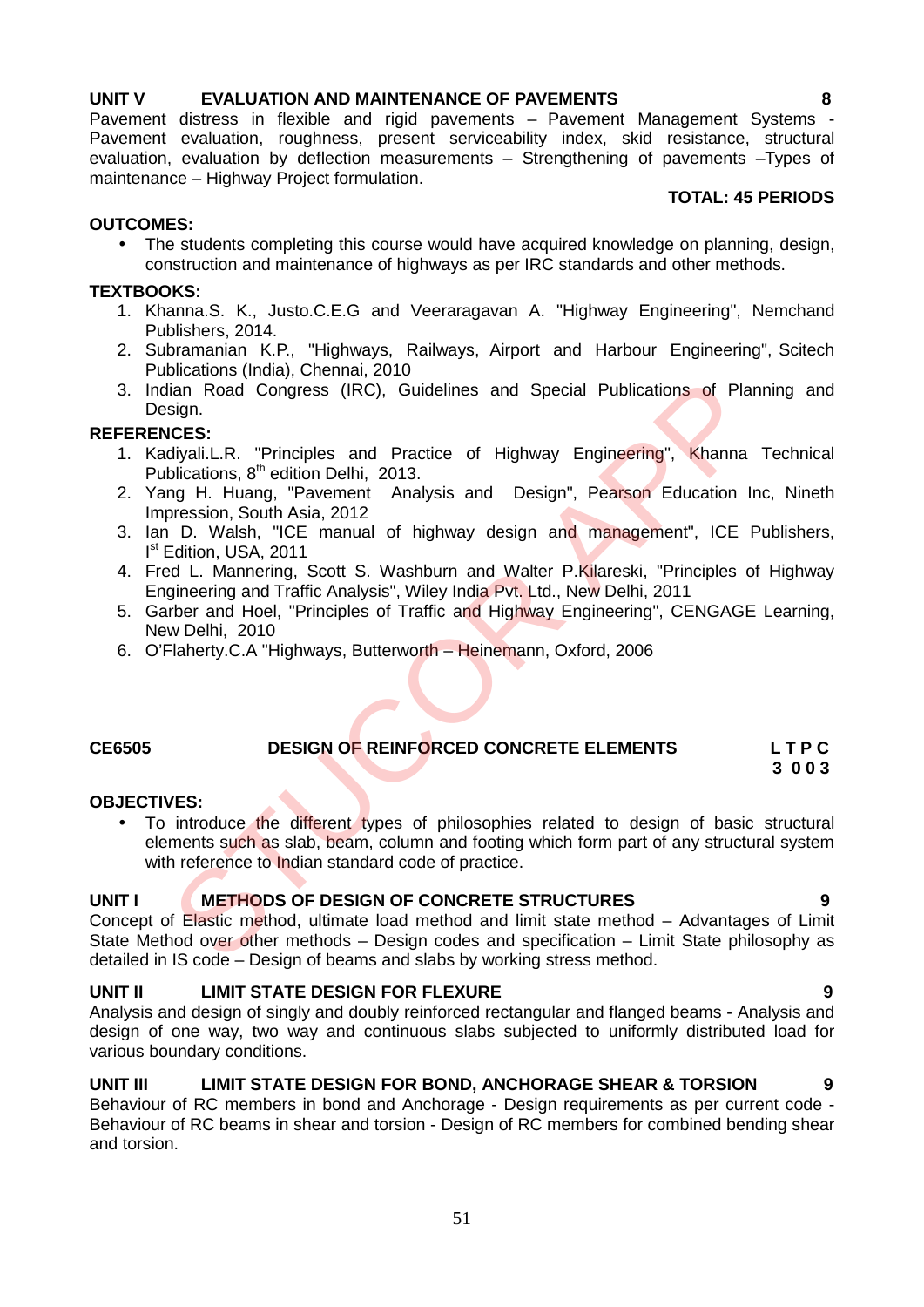## **UNIT IV LIMIT STATE DESIGN OF COLUMNS 9**

Types of columns – Braced and unbraced columns – Design of short Rectangular and circular columns for axial, uniaxial and biaxial bending.

## **UNIT V LIMIT STATE DESIGN OF FOOTING 9**

Design of wall footing – Design of axially and eccentrically loaded rectangular pad and sloped footings – Design of combined rectangular footing for two columns only. **TOTAL: 45 PERIODS**

## **OUTCOMES:**

• The student shall be in a position to design the basic elements of reinforced concrete structures.

## **TEXTBOOKS:**

- 1. Varghese, P.C., "Limit State Design of Reinforced Concrete", Prentice Hall of India, Pvt. Ltd., New Delhi, 2002.
- 2. Gambhir.M.L., "Fundamentals of Reinforced Concrete Design", Prentice Hall of India Private Limited, New Delhi, 2006.
- 3. Subramanian,N.,"Design of Reinforced Concrete Structures",Oxford University Press, New Delhi, 2013. mbhir.M.L., "Fundamentals of Reinforced Concrete Design", Prentice Havate Limited, New Delhi, 2006.<br>
Limited, New Delhi, 2006.<br>
Limited, New Delhi, 2006.<br>
Ihi, 2013.<br>
ICES:<br>
In. 2013.<br>
ICES:<br>
ICES: Trait State Design of RC

## **REFERENCES:**

- 1. Jain, A.K., "Limit State Design of RC Structures", Nemchand Publications, Roorkee, 1998
- 2. Sinha, S.N., "Reinforced Concrete Design", Tata McGraw Hill Publishing Company Ltd., New Delhi, 2002
- 3. Unnikrishna Pillai, S., Devdas Menon, "Reinforced Concrete Design", Tata McGraw Hill Publishing Company Ltd., 2009
- 4. Punmia.B.C., Ashok Kumar Jain, Arun Kumar Jain, "Limit State Design of Reinforced Concrete",Laxmi Publication Pvt. Ltd., New Delhi, 2007.
- 5. Bandyopadhyay. J.N., "Design of Concrete Structures"., Prentice Hall of India Pvt. Ltd., New Delhi, 2008.
- 6. IS456:2000, Code of practice for Plain and Reinforced Concrete, Bureau of Indian Standards, New Delhi, 2000
- 7. SP16, IS456:1978 "Design Aids for Reinforced Concrete to Bureau of Indian Standards, New Delhi, 1999
- 8. Shah V L Karve S R., "Limit State Theory and Design of Reinforced Concrete", Structures Publilcations, Pune, 2013

## **CE6506 CONSTRUCTION TECHNIQUES, EQUIPMENT AND PRACTICE L T P C**

## **3 0 0 3**

## **OBJECTIVES:**

The main objective of this course is to make the student aware of the various construction techniques, practices and the equipment needed for different types of construction activities. At the end of this course the student shall have a reasonable knowledge about the various construction procedures for sub to super structure and also the equipment needed for construction of various types of structures from foundation to super structure.

## **UNIT I CONCRETE TECHNOLOGY 9**

Cements – Grade of cements - concrete chemicals and Applications – Grade of concrete manufacturing of concrete – Batching – mixing – transporting – placing – compaction of concrete – curing and finishing - Testing of fresh and hardened concrete – quality of concrete – Extreme Weather Concreting - Ready Mix Concrete - Non-destructive testing.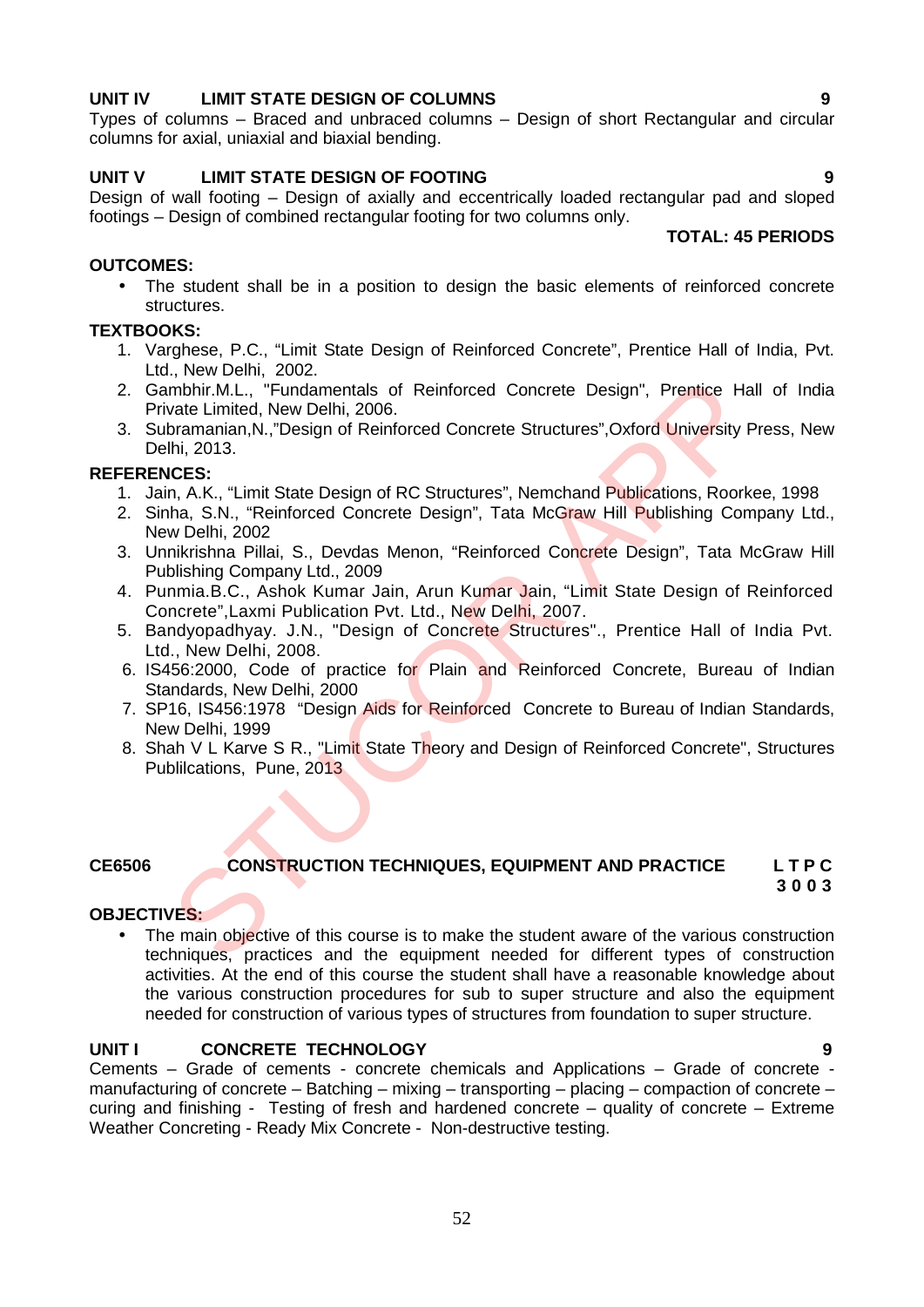## **UNIT II CONSTRUCTION PRACTICES 9**

Specifications, details and sequence of activities and construction co-ordination – Site Clearance – Marking – Earthwork - masonry – stone masonry – Bond in masonry - concrete hollow block masonry – flooring – damp proof courses – construction joints – movement and expansion joints – pre cast pavements – Building foundations – basements – temporary shed – centering and shuttering – slip forms – scaffoldings – de-shuttering forms – Fabrication and erection of steel trusses – frames – braced domes – laying brick –– weather and water proof – roof finishes – acoustic and fire protection.

## **UNIT III SUB STRUCTURE CONSTRUCTION 9**

Techniques of Box jacking – Pipe Jacking -under water construction of diaphragm walls and basement-Tunneling techniques – Piling techniques - well and caisson - sinking cofferdam - cable anchoring and grouting-driving diaphragm walls, sheet piles - shoring for deep cutting - well points -Dewatering and stand by Plant equipment for underground open excavation.

## **UNIT IV SUPER STRUCTURE CONSTRUCTION 9**

Launching girders, bridge decks, off shore platforms – special forms for shells - techniques for heavy decks – in-situ pre-stressing in high rise structures, Material handling - erecting light weight components on tall structures - Support structure for heavy Equipment and conveyors -Erection of articulated structures, braced domes and space decks. SUPER STRUCTURE CONSTRUCTION<br>
girdens, bridge decks, off shore platforms – special forms for shells - tect<br>
ts – in-situ pre-stressing in high rise structures, Material handling - erecting I<br>
sts on tall structures - Suppo

## **UNIT V CONSTRUCTION EQUIPMENT 9**

Selection of equipment for earth work - earth moving operations - types of earthwork equipment tractors, motor graders, scrapers, front end waders, earth movers – Equipment for foundation and pile driving. Equipment for compaction, batching and mixing and concreting - Equipment for material handling and erection of structures - Equipment for dredging, trenching, tunneling,

## **TOTAL: 45 PERIODS**

## **OUTCOMES:**

• Students completing the course will have understanding of different construction techniques, practices and equipments. They will be able to plan the requirements for substructure and superstructure a construction.

## **TEXTBOOKS :**

- 1. Peurifoy, R.L., Ledbetter, W.B. and Schexnayder, C., "Construction Planning, Equipment and Methods", 5<sup>th</sup> Edition, McGraw Hill, Singapore, 1995.
- 2. Arora S.P. and Bindra S.P., "Building Construction, Planning Techniques and Method of Construction", Dhanpat Rai and Sons, 1997.
- 3. Varghese, P.C. "Building construction", Prentice Hall of India Pvt. Ltd, New Delhi, 2007.
- 4. Shetty, M.S, "Concrete Technology, Theory and Practice", S. Chand and Company Ltd, New Delhi, 2008.

## **REFERENCES:**

- 1. Jha J and Sinha S.K., "Construction and Foundation Engineering", Khanna Publishers, 1999.
- 2. Sharma S.C. "Construction Equipment and Management", Khanna Publishers New Delhi, 2002.
- 3. Deodhar, S.V. "Construction Equipment and Job Planning", Khanna Publishers, New Delhi, 2012.
- 4. Dr. Mahesh Varma, "Construction Equipment and its Planning and Application", Metropolitan Book Company, New Delhi, 1983.
- 5. Gambhir, M.L, "Concrete Technology", Tata McGraw Hill Publishing Company Ltd, New Delhi, 2004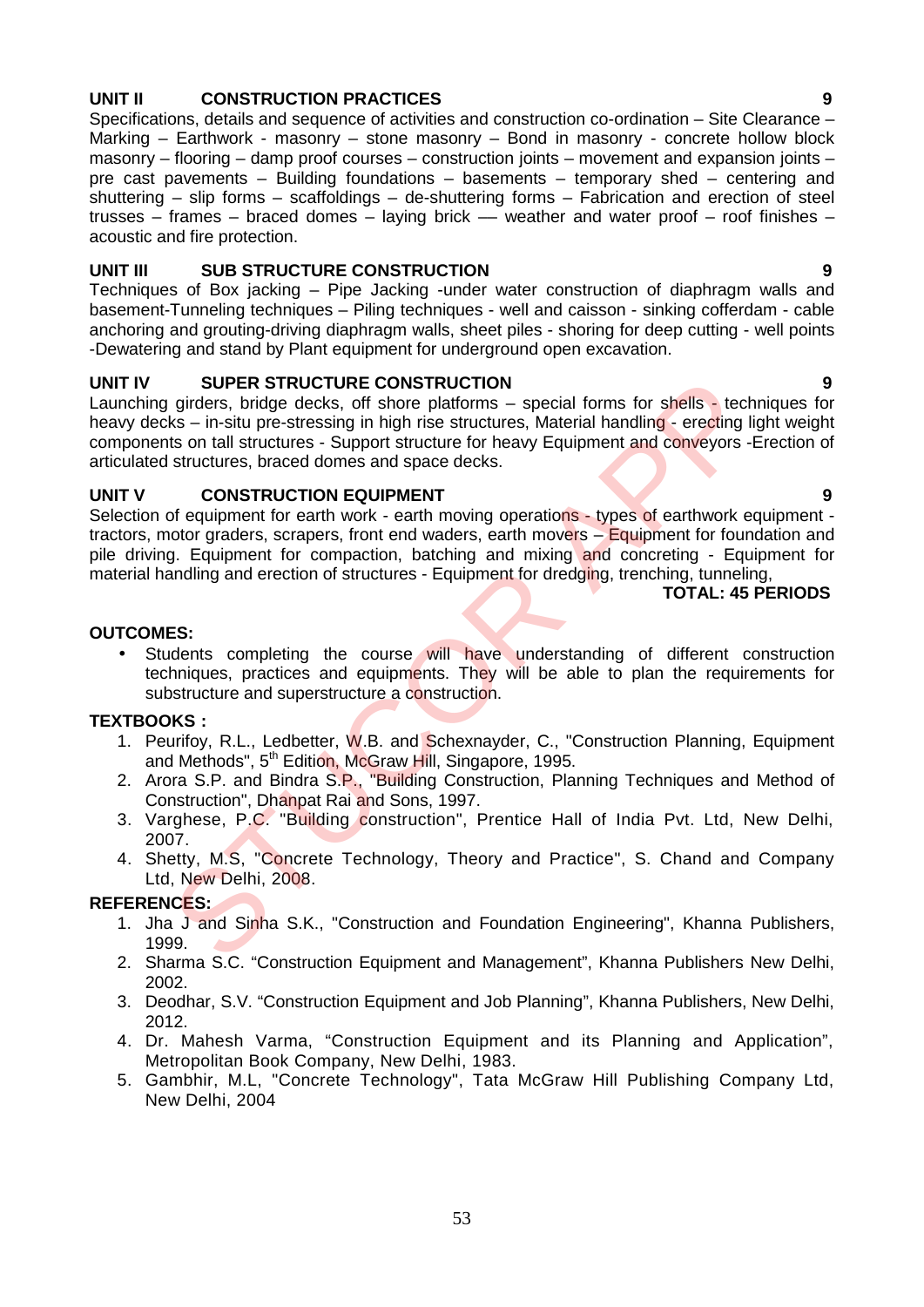# **0 0 4 2**

## **OBJECTIVES:**

To enable learners to,

- Develop their communicative competence in English with specific reference to speaking and listening
- Enhance their ability to communicate effectively in interviews.
- Strengthen their prospects of success in competitive examinations.

## **UNIT I LISTENING AND SPEAKING SKILLS 12**

Conversational skills (formal and informal)- group discussion- making effective presentations using computers, listening/watching interviews conversations, documentaries. Listening to lectures, discussions from TV/ Radio/ Podcast.

## **UNIT II READING AND WRITING SKILLS 12**

Reading different genres of tests ranging from newspapers to creative writing. Writing job applications- cover letter- resume- emails- letters- memos- reports. Writing abstracts- summariesinterpreting visual texts. is from TV/Radio/Podcast.<br>
Representing interviews conversations, documentaries. Listening to<br>
from TV/Radio/Podcast.<br>
REPOING AND INTERNETING SKILLS<br>
STEPHENTE STRIPT (FOR NATIONAL AND INTERNATIONAL EXAMINATIONS AT<br>
ENGLI

## **UNIT III ENGLISH FOR NATIONAL AND INTERNATIONAL EXAMINATIONS AND PLACEMENTS 12**

International English Language Testing System (IELTS) - Test of English as a Foreign Language (TOEFL) - Civil Service(Language related)- Verbal Ability.

## **UNIT IV INTERVIEW SKILLS 12**

Different types of Interview format- answering questions- offering information- mock interviewsbody language( paralinguistic features)- articulation of sounds- intonation.

## **UNIT V SOFT SKILLS 12**

**Motivation- emotional intelligence-**Multiple intelligences- emotional intelligence- managing changes-time management-stress management-leadership straits-team work- career planning intercultural communication- creative and critical thinking

## **TOTAL: 60 PERIODS**

## **Teaching Methods:**

- 1. To be totally learner-centric with minimum teacher intervention as the course revolves around practice.
- 2. Suitable audio/video samples from Podcast/YouTube to be used for illustrative purposes.
- 3. Portfolio approach for writing to be followed. Learners are to be encouraged to blog, tweet, text and email employing appropriate language.
- 4. GD/Interview/Role Play/Debate could be conducted off the laboratory (in a regular classroom) but learners are to be exposed to telephonic interview and video conferencing.
- 5. Learners are to be assigned to read/write/listen/view materials outside the classroom as well for graining proficiency and better participation in the class.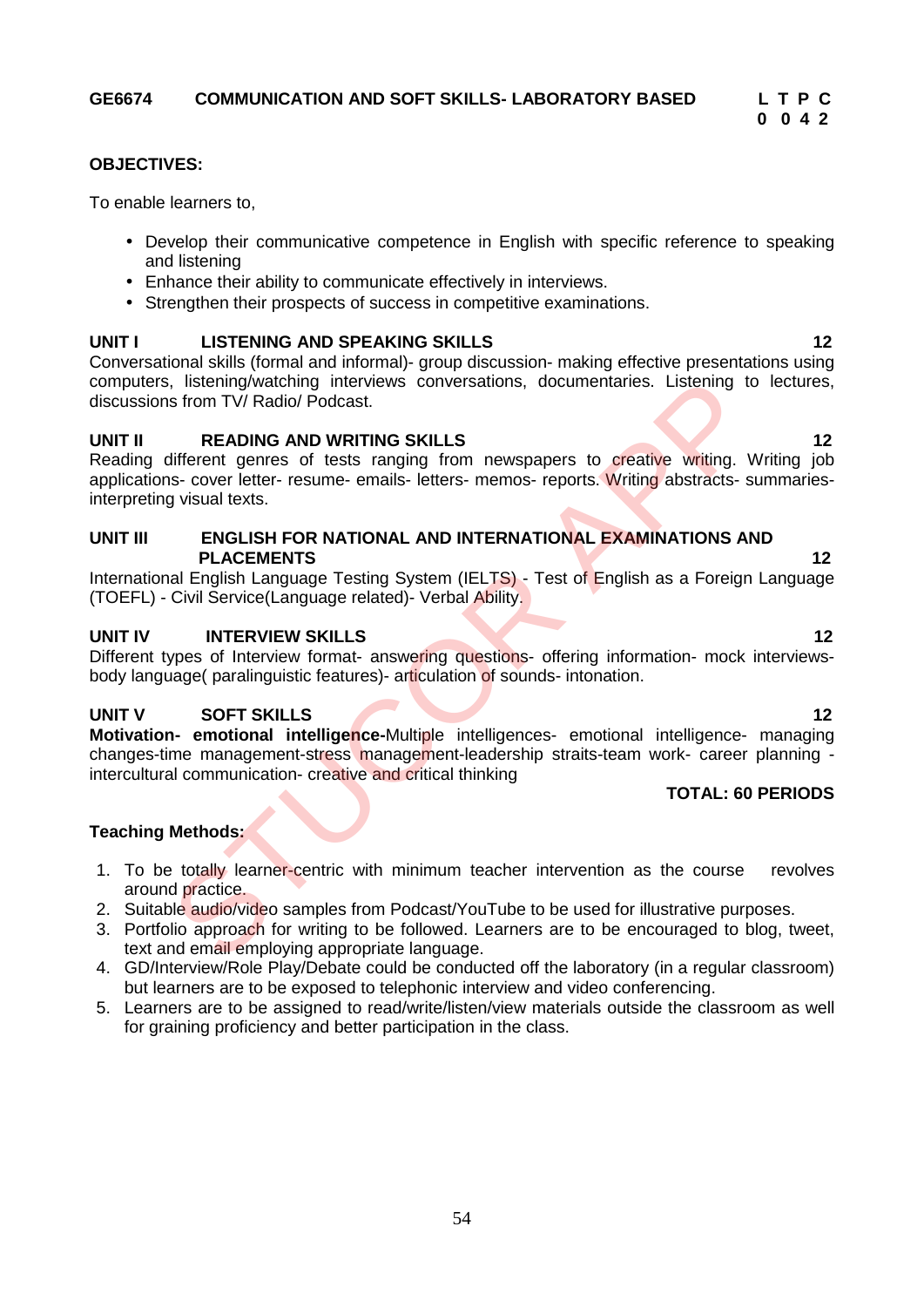## **Lab Infrastructure:**

| <b>S. No.</b>                       | <b>Description of Equipment (minimum configuration)</b>                                                                                                                                                                                                                          | <b>Qty Required</b> |
|-------------------------------------|----------------------------------------------------------------------------------------------------------------------------------------------------------------------------------------------------------------------------------------------------------------------------------|---------------------|
| 1                                   | <b>Server</b>                                                                                                                                                                                                                                                                    | 1 No.               |
|                                     | <b>PIV System</b><br>٠                                                                                                                                                                                                                                                           |                     |
|                                     | 1 GB RAM / 40 GB HDD<br>$\bullet$                                                                                                                                                                                                                                                |                     |
|                                     | OS: Win 2000 server                                                                                                                                                                                                                                                              |                     |
|                                     | Audio card with headphones                                                                                                                                                                                                                                                       |                     |
|                                     | <b>JRE 1.3</b>                                                                                                                                                                                                                                                                   |                     |
| $\overline{2}$                      | <b>Client Systems</b>                                                                                                                                                                                                                                                            | 60 Nos.             |
|                                     | PIII or above<br>$\bullet$                                                                                                                                                                                                                                                       |                     |
|                                     | 256 or 512 MB RAM / 40 GB HDD<br>$\bullet$                                                                                                                                                                                                                                       |                     |
|                                     | OS: Win 2000<br>$\bullet$                                                                                                                                                                                                                                                        |                     |
|                                     | Audio card with headphones                                                                                                                                                                                                                                                       |                     |
|                                     | <b>JRE 1.3</b>                                                                                                                                                                                                                                                                   |                     |
| 3                                   | Handicam                                                                                                                                                                                                                                                                         | 1 No.               |
| 4                                   | Television 46"                                                                                                                                                                                                                                                                   | 1 No.               |
| 5                                   | Collar mike                                                                                                                                                                                                                                                                      | 1 No.               |
| 6                                   | Cordless mike                                                                                                                                                                                                                                                                    | 1 No.               |
| $\overline{7}$                      | <b>Audio Mixer</b>                                                                                                                                                                                                                                                               | 1 No.               |
| 8                                   | DVD recorder/player                                                                                                                                                                                                                                                              | 1 No.               |
| 9                                   | <b>LCD</b><br>Projector<br>MP3/CD/DVD<br>provision<br>with<br>for<br>Audio/video facility                                                                                                                                                                                        | 1 No.               |
| ation:<br>al: 20 marks<br>20 marks. | Record maintenance: Students should write a report on a regular basis on the activities<br>conducted, focusing on the details such as the description of the activity, ideas emerged,<br>learning outcomes and so on. At the end of the semester records can be evaluated out of |                     |
| nal: 80 marks                       |                                                                                                                                                                                                                                                                                  |                     |
| <b>Online Test</b>                  | - 35 marks                                                                                                                                                                                                                                                                       |                     |
| Interview                           | - 15 marks                                                                                                                                                                                                                                                                       |                     |
| Presentation                        | - 15 marks                                                                                                                                                                                                                                                                       |                     |
|                                     | <b>Group Discussion</b><br>- 15 marks                                                                                                                                                                                                                                            |                     |
|                                     | on Internal and External Evaluation:                                                                                                                                                                                                                                             |                     |
|                                     |                                                                                                                                                                                                                                                                                  |                     |

## **Evaluation:**

## **Internal: 20 marks**

## **External: 80 marks**

| <b>Online Test</b>      | $-35$ marks |
|-------------------------|-------------|
| Interview               | - 15 marks  |
| Presentation            | - 15 marks  |
| <b>Group Discussion</b> | - 15 marks  |

## **Note on Internal and External Evaluation:**

- 1. Interview mock interview can be conducted on one-on-one basis.
- 2. Speaking **–** example for role play:
	- a. Marketing engineer convincing a customer to buy his product.
	- b. Telephonic conversation- fixing an official appointment / placing an order / enquiring and so on.
- 3. Presentation should be extempore on simple topics.
- 4. Discussion topics of different kinds; general topics, and case studies.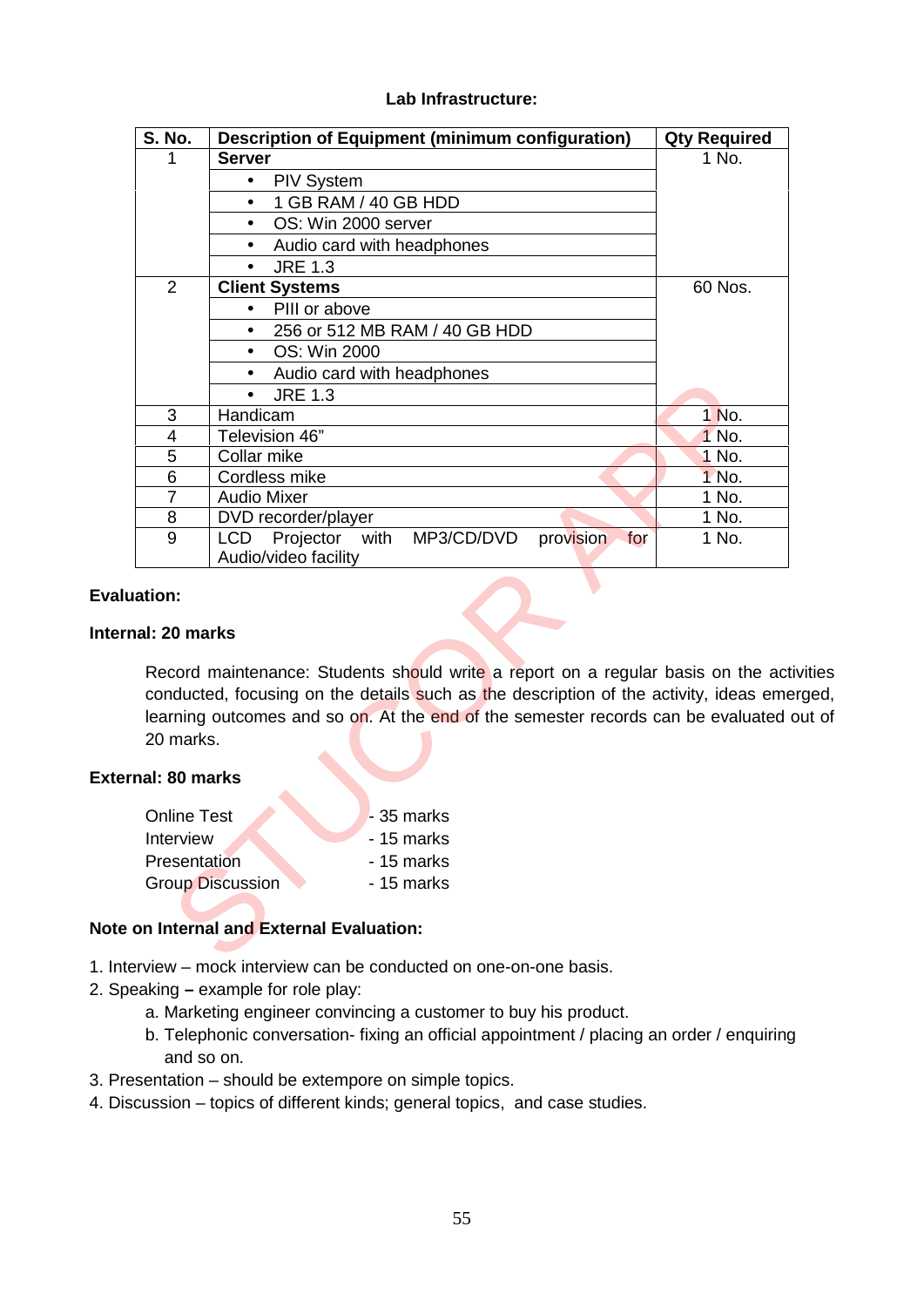## **OUTCOMES:**

## **At the end of the course, learners should be able to**

- Take international examination such as IELTS and TOEFL
- Make presentations and Participate in Group Discussions.
- Successfully answer questions in interviews**.**

## **REFERENCES:**

- 1. **Business English Certificate Materials,** Cambridge University Press.
- 2. **Graded Examinations in Spoken English and Spoken English for Work** downloadable materials from Trinity College, London.
- 3. **International English Language Testing System** Practice Tests, Cambridge University Press.
- 4. Interactive Multimedia Programs on **Managing Time and Stress.**
- 5. **Personality Development** (CD-ROM), Times Multimedia, Mumbai.
- 6. Robert M Sherfield and et al. **"Developing Soft Skills"** 4th edition, New Delhi: Pearson Education, 2009.

## **Web Sources:**

http://www.slideshare.net/rohitjsh/presentation-on-group-discussion

http://www.washington.edu/doit/TeamN/present\_tips.html

http://www.oxforddictionaries.com/words/writing-job-applications

http://www.kent.ac.uk/careers/cv/coveringletters.htm

http://www.mindtools.com/pages/article/newCDV\_34.htm

## **CE6511 SOIL MECHANICS LABORATORY L T P C**

**0 0 4 2**

## **OBJECTIVES:**

• At the end of the course student attains adequate knowledge in assessing both Physical and Engineering behaviour of soils through laboratory testing procedures. citive Multimedia Programs on Managing Time and Stress.<br>
The Multimedia Aronsoin (CD-ROM), Times Multimedia, Mumbai.<br>
The Multimedia and et al. "Developing Soft Skills" 4th edition, New Delh<br>
ation, 2009.<br>
Stateshare.net/r

## **LIST OF EXPERIMENTS :**

## **1. DETERMINATION OF INDEX PROPERTIES 22**

- a. Special gravity of soil solids
- b. Grain size distribution Sieve analysis
- c. Grain size distribution Hydrometer analysis
- d. Liquid limit and Plastic limit tests
- e. Shrinkage limit and Differential free swell tests

## **2. DETERMINATION OF INSITU DENSITY AND COMPACTION CHARACTERISTICS 8**

- a. Field density Test (Sand replacement method)
- b. Determination of moisture density relationship using standard Proctor compaction test.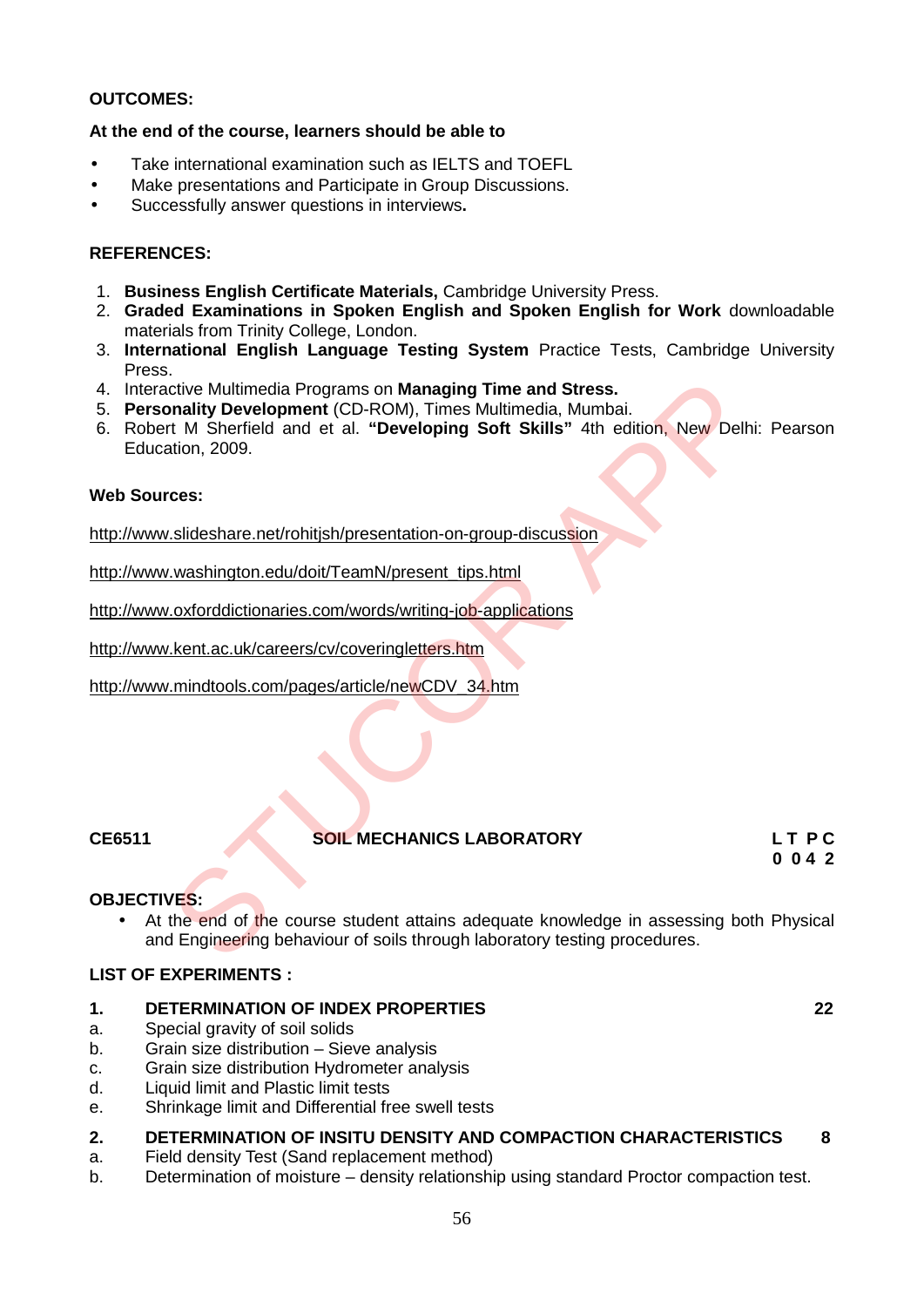# **3. DETERMINATION OF ENGINEERING PROPERTIES 30**

- Permeability determination (constant head and falling head methods)
- b. One dimensional consolidation test (Determination of co-efficient of consolidation only)
- c. Direct shear test in cohesion-less soil
- d. Unconfined compression test in cohesive soil
- e. Laboratory vane Shear test in cohesive soil
- f. Tri-axial compression test in cohesion-less soil (Demonstration only)
- g. California Bearing Ratio Test

## **OUTCOMES:**

## **TOTAL: 60 PERIODS**

 Students know the techniques to determine index properties and engineering properties such as shear strength, compressibility and permeability by conducting appropriate tests.

## **REFERENCES:**

- 1. "Soil Engineering Laboratory Instruction Manual" published by Engineering College Co operative Society, Anna University, Chennai, 1996.
- 2. Saibaba Reddy, E. Ramasastri, K. "Measurement of Engineering Properties of Soils", New age International (P) Limited Publishers, New Delhi, 2002.
- 3. Lambe T.W., "Soil Testing for Engineers", John Wiley and Sons, New York, 1990.

|        | Lambe T.W., "Soil Testing for Engineers", John Wiley and Sons, New York, 1990.<br><b>LIST OF EQUIPMENT FOR A BATCH OF 30 STUDENTS</b> |                |
|--------|---------------------------------------------------------------------------------------------------------------------------------------|----------------|
| SI.No. | <b>Description of Equipment</b>                                                                                                       | Quantity       |
| 1.     | <b>Sieves</b>                                                                                                                         | 2 sets         |
| 2.     | Hydrometer                                                                                                                            | 2 sets         |
| 3.     | Liquid and plastic limit apparatus                                                                                                    | 2 sets         |
| 4.     | Shinkage limit apparatus                                                                                                              | 3 sets         |
| 5.     | Proctor compaction apparatus                                                                                                          | 2 sets         |
| 6.     | UTM of minimum of 20KN capacity                                                                                                       | 1              |
| 7.     | Direct shear apparatus                                                                                                                | 1              |
| 8.     | Thermeometer                                                                                                                          | $\overline{2}$ |
| 9.     | Field density measuring device                                                                                                        | $\overline{2}$ |
| 10.    | Triaxial shear apparatus                                                                                                              | 1              |
| 11.    | Three gang consolidation test device                                                                                                  | 1              |
|        | <b>SURVEY CAMP</b>                                                                                                                    | LTPC           |

## **LIST OF EQUIPMENT FOR A BATCH OF 30 STUDENTS**

## **CE6512 SURVEY CAMP L T P C**

## **(During IV Semester Summer Vacation) (2 Weeks) - - - 1**

Two weeks Survey Camp will be conducted during summer vacation in the following activities:

- 1. Triangulation
- 2. Trilateration and
- 3. Rectangulation

## **CE6601 DESIGN OF REINFORCED CONCRETE & BRICK LT P C MASONRY STRUCTURES 3 0 0 3**

## **OBJECTIVES:**

 To give an exposure to the design of continuous beams, slabs, staircases, walls and brick masonry structures and to introduce yield line theory.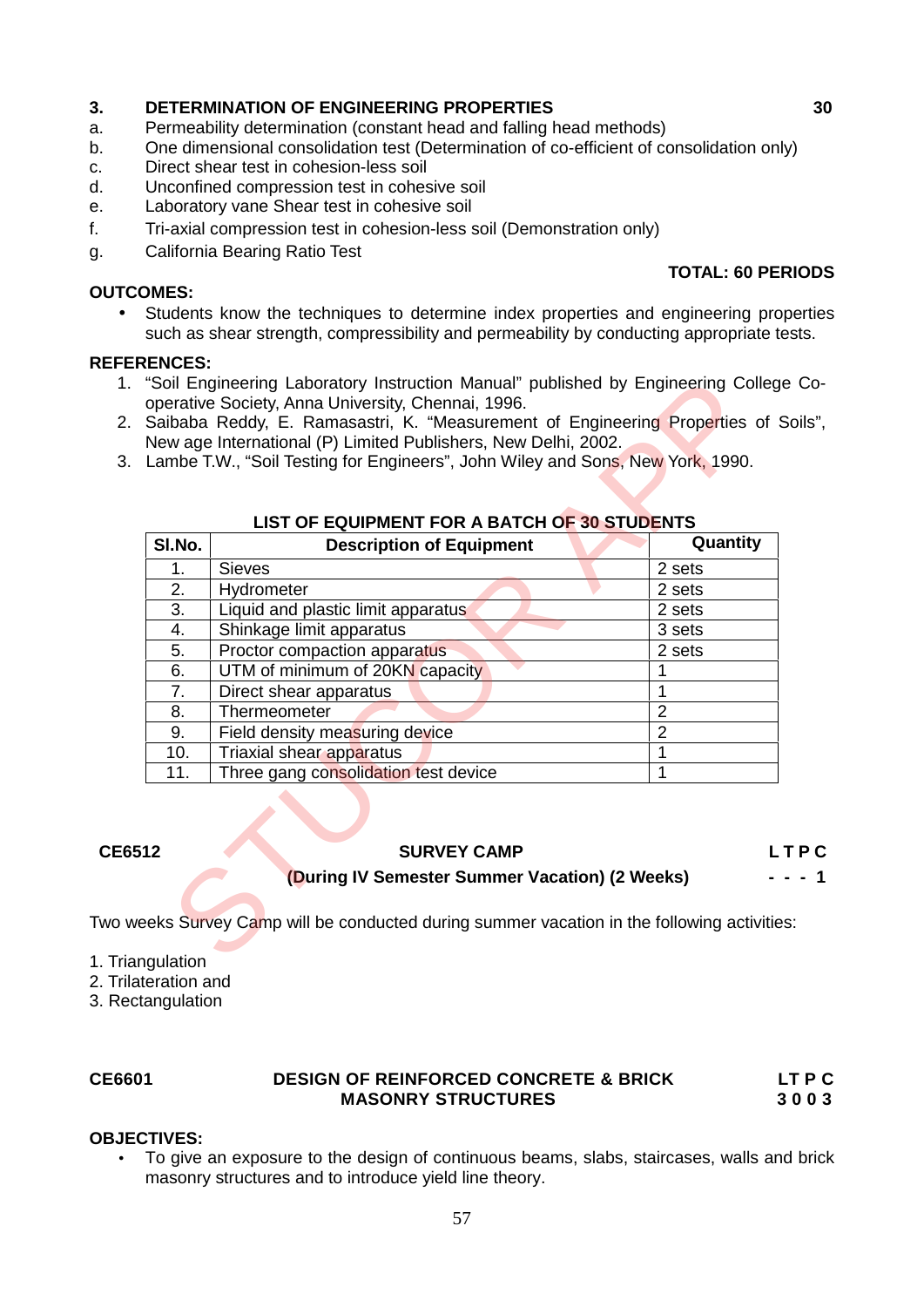## **UNIT I RETAINING WALLS 9**

Design of Cantilever and Counterfort Retaining walls

## **UNIT II WATER TANKS 9**

Design of rectangular and circular water tanks both below and above ground level - Design of circular slab.

## **UNIT III SELECTED TOPICS 9**

Design of staircases (ordinary and doglegged) – Design of flat slabs – Principles of design of mat foundation, box culvert and road bridges

## **UNIT IV YIELD LINE THEORY 9**

Assumptions - Characteristics of yield line - Determination of collapse load / plastic moment - Application of virtual work method - square, rectangular, circular and triangular slabs - Design problems

## **UNIT V BRICK MASONRY 9**

Introduction, Classification of walls, Lateral supports and stability, effective height of wall and columns, effective length of walls, design loads, load dispersion, permissible stresses, design of axially and eccentrically loaded brick walls **BRICK MASONRY**<br>
In, Classification of walls, Lateral supports and stability, effective height of<br>
efective length of walls, design loads, load dispersion, permissible stresses<br>
ES:<br>
STOTAL: 45<br>
estudent shall have a compr

## **OUTCOMES:**

• The student shall have a comprehensive design knowledge related to various structural systems.

## **TEXTBOOKS:**

- 1. Gambhir.M.L., "Design of Reinforced Concrete Structures", Prentice Hall of India Private Limited, 2012.
- 2. Dayaratnam, P., "Brick and Reinforced Brick Structures", Oxford & IBH Publishing House, 1997
- 3. Punmia B.C, Ashok Kumar Jain, Arun K.Jain, "R.C.C. Designs Reinforced Concrete Structures", Laxmi Publications Pvt. Ltd., New Delhi, 2006.
- 4. Varghese.P.C., "Advanced Reinforced Concrete Design", Prentice Hall of India Pvt. Ltd., New Delhi, 2012.

## **REFERENCES**:

- 1. Mallick, D.K. and Gupta A.P., "Reinforced Concrete", Oxford and IBH Publishing Company,1997
- 2. Syal, I.C. and Goel, A.K., "Reinforced Concrete Structures", A.H. Wheelers & Co. Pvt. Ltd., 1998
- 3. Ram Chandra.N. and Virendra Gehlot, "Limit State Design", Standard Book House, 2004.
- 4. Subramanian. N., "Design of Reinforced Concrete Structures", Oxford University, New Delhi, 2013.
- 5. IS456:2000, Code of practice for Plain and Reinforced Concrete, Bureau of Indian Standards, New Delhi, 2007
- 6. IS1905:1987, Code of Practice for Structural use of Unreinforced Masonry Bureau of Indian Standards, New Delhi, 2002

## **CE6602 STRUCTURAL ANALYSIS II L T P C**

**3 1 0 4**

## **OBJECTIVES:**

 To introduce the students to advanced methods of analysis like matrix methods, Plastic analysis and FE method and also analysis of space structures.

**TOTAL: 45 PERIODS**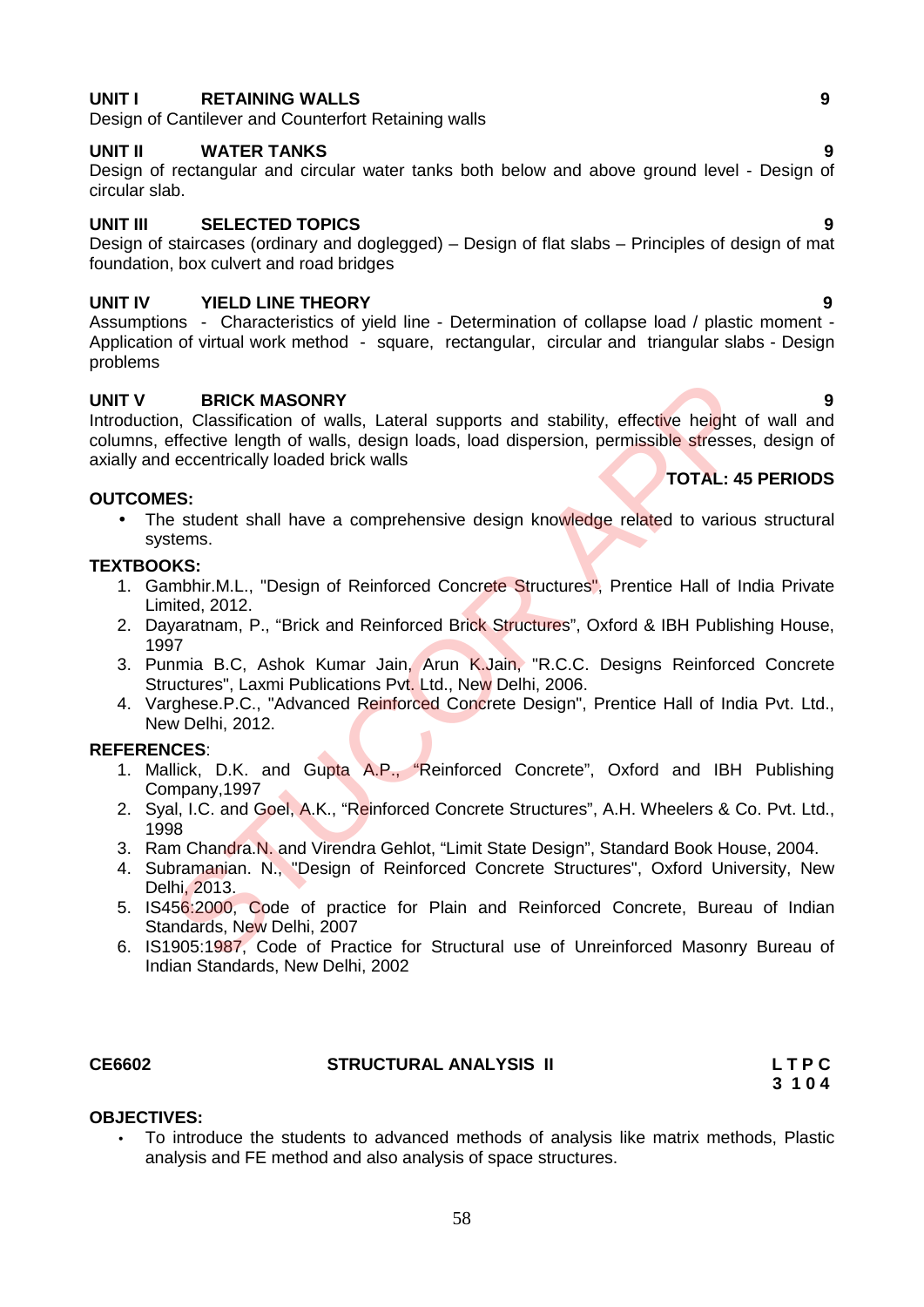## **UNIT I FLEXIBILITY METHOD 9**

Equilibrium and compatibility – Determinate vs Indeterminate structures – Indeterminacy - Primary structure – Compatibility conditions – Analysis of indeterminate pin-jointed plane frames, continuous beams, rigid jointed plane frames (with redundancy restricted to two).

## **UNIT II STIFFNESS MATRIX METHOD 9**

Element and global stiffness matrices – Analysis of continuous beams – Co-ordinate transformations – Rotation matrix – Transformations of stiffness matrices, load vectors and displacements vectors – Analysis of pin-jointed plane frames and rigid frames (with redundancy limited to two)

## **UNIT III FINITE ELEMENT METHOD 9**

Introduction – Discretisation of a structure – Displacement functions – Truss element – Beam element – Plane stress and plane strain - Triangular elements

## **UNIT IV PLASTIC ANALYSIS OF STRUCTURES 9**

Statically indeterminate axial problems – Beams in pure bending – Plastic moment of resistance – Plastic modulus – Shape factor – Load factor – Plastic hinge and mechanism – Plastic analysis of indeterminate beams and frames – Upper and lower bound theorems PLASTIC MALYSIS OF STRUCTURES<br>
The method and moderninate axial problems – Beams in pure bending – Plastic moment of red<br>
didlus – Shape factor – Load factor – Plastic hinge and mechanism – Plastic<br>
atte beams and frames –

## **UNIT V SPACE AND CABLE STRUCTURES 9**

Analysis of Space trusses using method of tension coefficients – Beams curved in plan Suspension cables – suspension bridges with two and three hinged stiffening girders

**TOTAL (L:45+T:15): 60 PERIODS**

## **OUTCOMES:**

• The student will have the knowledge on advanced methods of analysis of structures including space and cable structures.

## **TEXTBOOKS:**

- 1. Punmia.B.C., Ashok Kumar Jain and Arun Kumar Jain, "Theory of Structures", Laxmi Publications, 2004.
- 2. Vaidyanathan, R. and Perumal, P., "Comprehensive structural Analysis Vol. I & II", Laxmi Publications, New Delhi, 2003
- 3. Negi L.S. & Jangid R.S., "Structural Analysis", Tata McGraw Hill Publications, New Delhi, 2003.
- 4. BhavaiKatti, S.S, "Structural Analysis Vol. 1 Vol. 2", Vikas Publishing House Pvt. Ltd., New Delhi, 2008

## **REFERENCES:**

- 1. Ghali.A, Nebille,A.M. and Brown,T.G. "Structural Analysis" A unified classical and Matrix approach" 6<sup>th</sup> edition. Spon Press, London and New York, 2013.
- 2. Coates R.C, Coutie M.G. and Kong F.K., "Structural Analysis", ELBS and Nelson, 1990
- 3. Pandit G.S. & Gupta S.P. "Structural Analysis A Matrix Approach", Tata McGraw Hill 2004.
- 4. William Weaver Jr. & James M. Gere, "Matrix Analysis of Framed Structures", CBS Publishers and Distributors, Delhi, 2004
- 5. Gambhir. M.L., "Fundamentals of Structural Mechanics and Analysis"., PHI Learning Pvt. Ltd., New Delhi, 2011.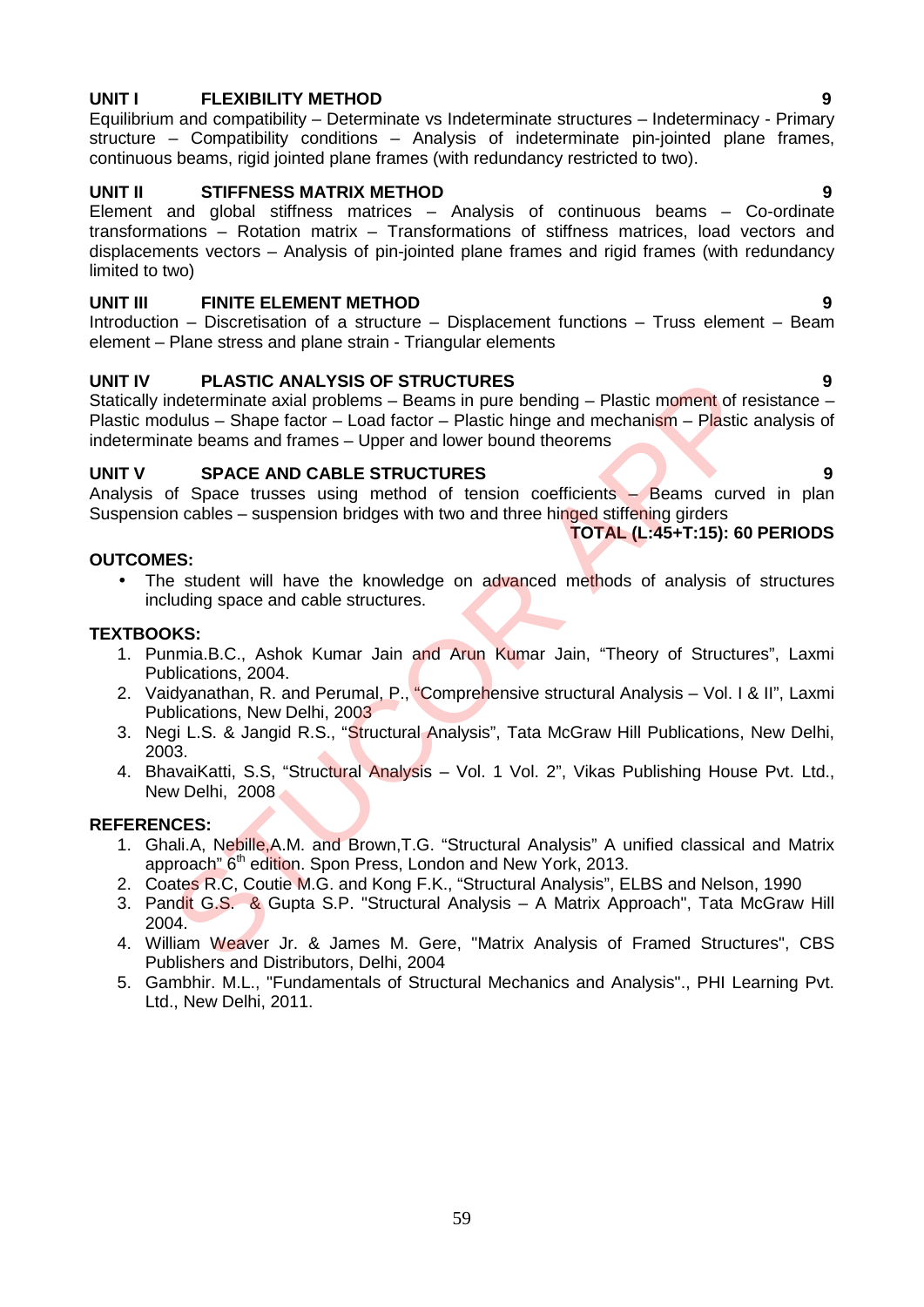## **OBJECTIVES:**

 To introduce the students to limit state design of structural steel members subjected to compressive, tensile and bending loads, including connections. Design of structural systems such as roof trusses, gantry girders as per provisions of current code (IS 800 - 2007) of practice.

## **UNIT I INTRODUCTION 9**

Properties of steel – Structural steel sections – Limit State Design Concepts – Loads on Structures – Connections using rivets, welding, bolting – Design of bolted and welded joints – Eccentric connections - Efficiency of joints.

## **UNIT II TENSION MEMBERS 6**

Types of sections – Net area – Net effective sections for angles and Tee in tension – Design of connections in tension members – Use of lug angles – Design of tension splice – Concept of shear lag

## **UNIT III COMPRESSION MEMBERS 12**

Types of compression members – Theory of columns – Basis of current codal provision for compression member design – Slenderness ratio – Design of single section and compound section compression members – Design of laced and battened type columns – Design of column bases – Gusseted base Sections – thet are net reflective sections for angles and Tee In tension<br>
sin tension members – Use of lug angles – Design of tension splice – Conce<br>
COMPRESSION MEMBERS<br>
compression member design – Shenderness ratio – De

## **UNIT IV BEAMS 9**

Design of laterally supported and unsupported beams – Built up beams – Beams subjected to uniaxial and biaxial bending  $-$  Design of plate girders - Intermediate and bearing stiffeners  $-$ Flange and web splices.

## **UNIT V ROOF TRUSSES AND INDUSTRIAL STRUCTURES 9**

Roof trusses – Roof and side coverings – Design of purlin and elements of truss; end bearing – Design of gantry girder. **TOTAL (L:45+T:15): 60 PERIODS**

## **OUTCOMES:**

• The students would have knowledge on the design of structural steel members subjected to compressive, tensile and bending forces, as per current code and also know to design structural systems such as roof trusses and gantry girders.

## **TEXTBOOKS:**

- 1. Gambhir. M.L., "Fundamentals of Structural Steel Design", McGraw Hill Education India Pvt. Ltd., 2013
- 2. Shiyekar. M.R., "Limit State Design in Structural Steel", Prentice Hall of India Pvt. Ltd, Lear<mark>ning Pvt. Lt</mark>d., 2<sup>nd</sup> Edition, 2013.
- 3. Subramanian.N, "Design of Steel Structures", Oxford University Press, New Delhi, 2013.

## **REFERENCES:**

- 1. Narayanan.R.et.al. "Teaching Resource on Structural Steel Design", INSDAG, Ministry of Steel Publications, 2002
- 2. Duggal. S.K, "Limit State Design of Steel Structures", Tata McGraw Hill Publishing Company, 2005
- 3. Bhavikatti.S.S, "Design of Steel Structures" By Limit State Method as per IS:800–2007, IK International Publishing House Pvt. Ltd., 2009
- 4. Shah.V.L. and Veena Gore, "Limit State Design of Steel Structures", IS 800–2007 Structures Publications, 2009.
- 5. IS800 :2007, General Construction In Steel Code of Practice, (Third Revision), Bureau of Indian Standards, New Delhi, 2007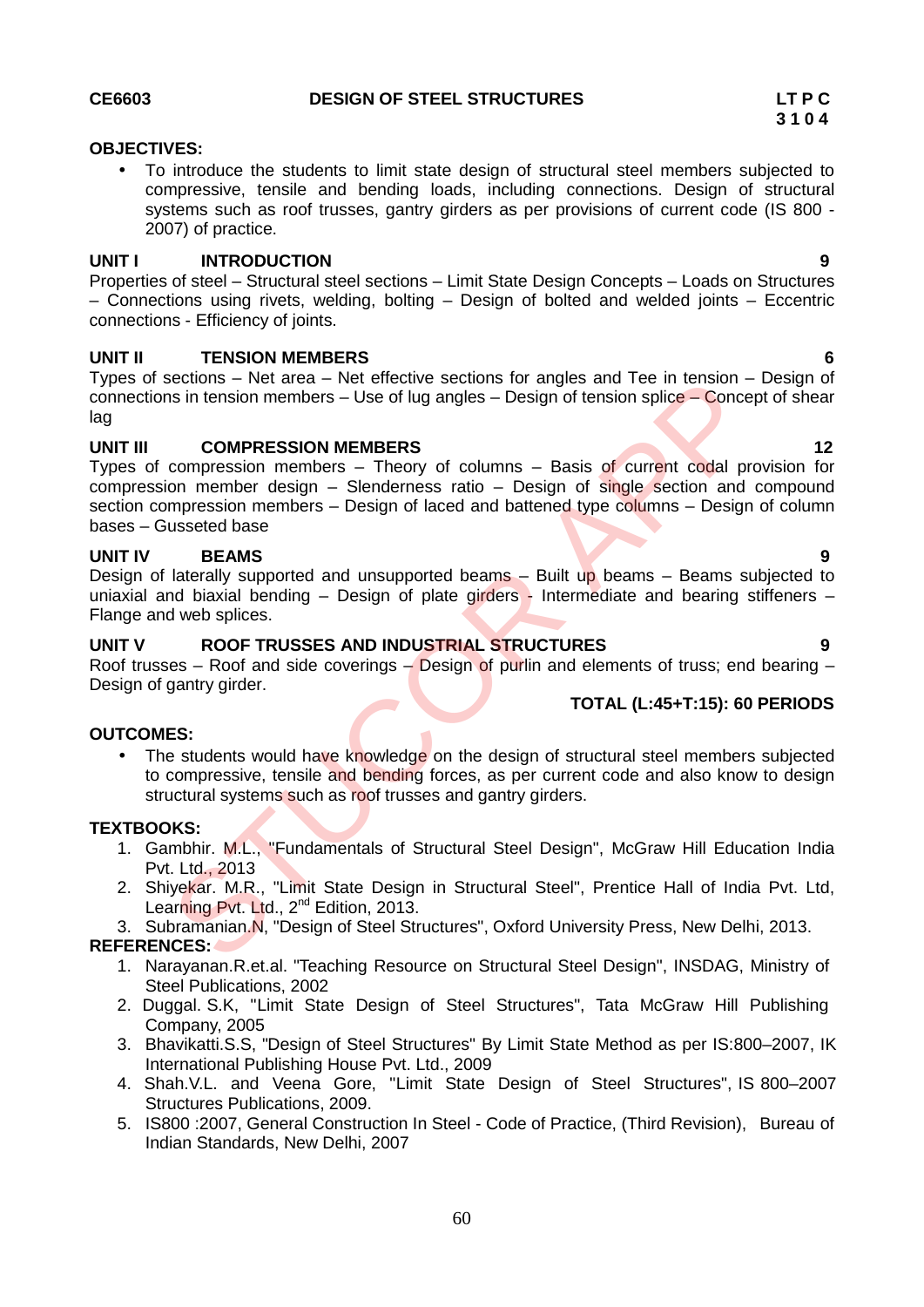## **CE6604 RAILWAYS, AIRPORTS AND HARBOUR ENGINEERING L T P C**

## **OBJECTIVES:**

 To expose the students to Railway planning, design, construction and maintenance and planning and design principles of Airports and Harbours.

## **UNIT I RAILWAY PLANNING 10**

Significance of Road, Rail, Air and Water transports - Coordination of all modes to achieve sustainability - Elements of permanent way - Rails, Sleepers, Ballast, rail fixtures and fastenings. -Track Stress, coning of wheels, creep in rails, defects in rails – Route alignment surveys, conventional and modern methods- - Soil suitability analysis - Geometric design of railways, gradient, super elevation, widening of gauge on curves- Points and Crossings.

## **UNIT II RAILWAY CONSTRUCTION AND MAINTENANCE 9**

Earthwork – Stabilization of track on poor soil – Tunneling Methods, drainage and ventilation – Calculation of Materials required for track laying - Construction and maintenance of tracks  $-$ Modern methods of construction & maintenance - Railway stations and vards and passenger amenities- Urban rail – Infrastructure for Metro, Mono and underground railways.

### **UNIT III AIRPORT PLANNING 8**

Air transport characteristics-airport classification-air port planning: objectives, components, layout characteristics, socio-economic characteristics of the Catchment area, criteria for airport site selection and ICAO stipulations, Typical airport layouts, Case studies, Parking and circulation area.

### **UNIT IV AIRPORT DESIGN 8**

Runway Design: Orientation, Wind Rose Diagram - Runway length - Problems on basic and Actual Length, Geometric design of runways, Configuration and Pavement Design Principles – Elements of Taxiway Design – Airport Zones – Passenger Facilities and Services – Runway and Taxiway Markings and lighting.

## **UNIT V HARBOUR ENGINEERING 10**

Definition of Basic Terms: Harbor, Port, Satellite Port, Docks, Waves and Tides – Planning and Design of Harbours: Requirements, Classification, Location and Design Principles - Harbour Layout and Terminal Facilities - Coastal Structures: Piers, Break waters, Wharves, Jetties, Quays, Spring Fenders, Dolphins and Floating Landing Stage – Inland Water Transport – Wave action on Coastal Structures and Coastal Protection Works – Environmental concern of Port Operations – Coastal Regulation Zone, 2011. **Example the Control of The Control Amelian Control Control Control Control Control Control Control Control Control Control Control Control Control Control Control Control Control Control Control Control Control Control Co** 

### **OUTCOMES:**

• On completing the course, the students will have the ability to Plan and Design various civil Engineering aspects of Railways, Airports and Harbour.

### **TEXTBOOKS:**

- 1. Saxena Subhash C and Satyapal Arora, "A Course in Railway Engineering", Dhanpat Rai and Sons, Delhi, 2003
- 2. Satish Chandra and Agarwal M.M, "Railway Engineering", 2<sup>nd</sup> Edition, Oxford University Press, New Delhi, 2013.
- 3. Khanna S K, Arora M G and Jain S S, "Airport Planning and Design", Nemchand and Brothers, Roorkee, 2012.
- 4. Bindra S P, "A Course in Docks and Harbour Engineering", Dhanpat Rai and Sons, New Delhi, 2013

## **REFERENCES:**

- 1. Rangwala, "Railway Engineering", Charotar Publishing House, 2013.
- 2. Rangwala, "Airport Engineering", Charotar Publishing House, 2013.
- 3. Rangwala, "Harbor Engineering", Charotar Publishing House, 2013.

## **TOTAL: 45 PERIODS**

**3 0 0 3**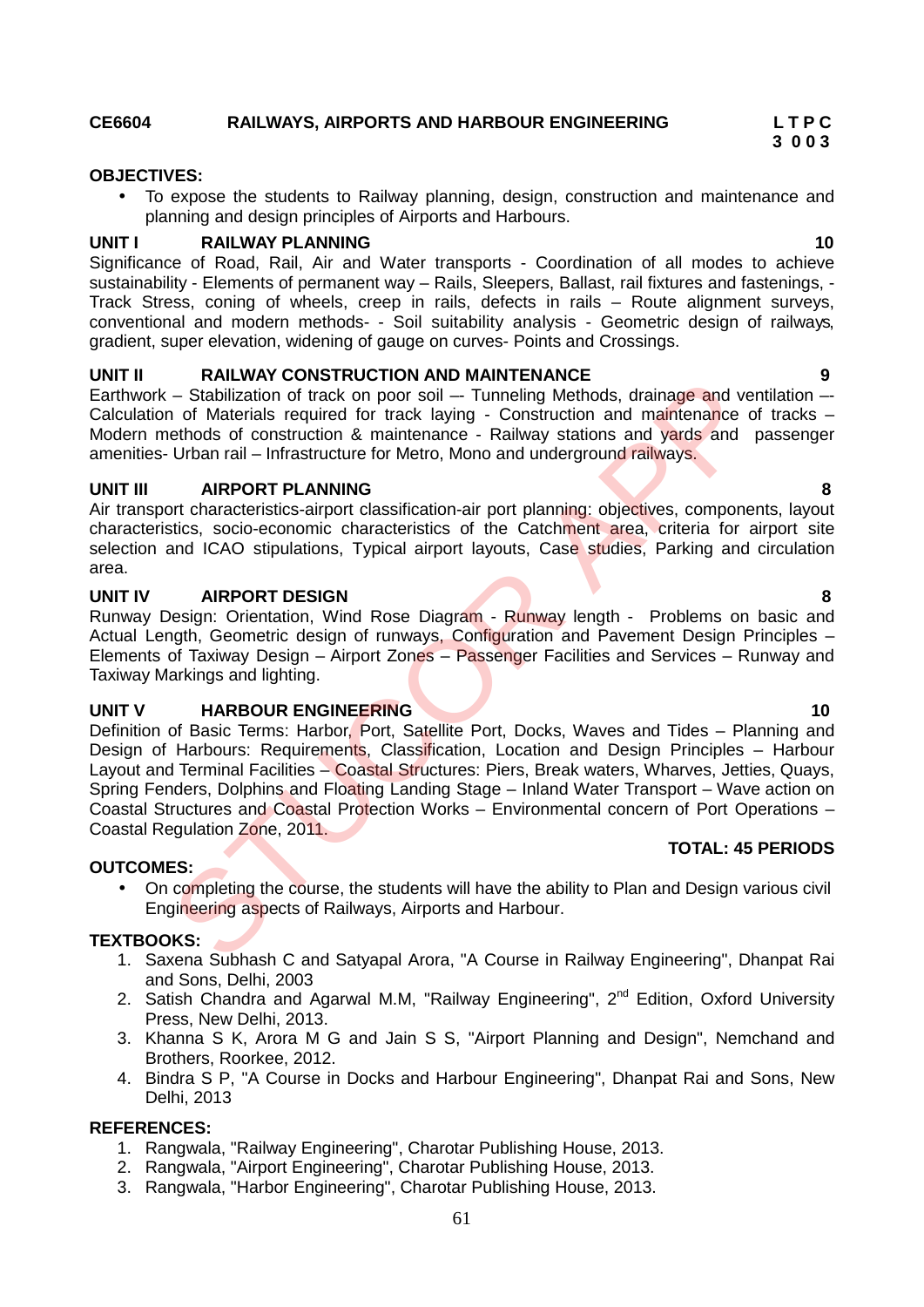- 4. Oza.H.P. and Oza.G.H., "A course in Docks & Harbour Engineering". Charotar Publishing Co., 2013
- 5. Mundrey J.S. "A course in Railway Track Engineering". Tata McGraw Hill, 2007.
- 6. Srinivasan R. Harbour, "Dock and Tunnel Engineering", 26<sup>th</sup> Edition 2013

| CE6605 | <b>ENVIRONMENTAL ENGINEERING II</b> | LTPC |
|--------|-------------------------------------|------|
|        |                                     | 3003 |

## **OBJECTIVES:**

 To educate the students on the principles and design of Sewage Collection, Conveyance, treatment and disposal.

## **UNIT I PLANNING FOR SEWERAGE SYSTEMS 7**

Sources of wastewater generation – Effects – Estimation of sanitary sewage flow – Estimation of storm runoff – Factors affecting Characteristics and composition of sewage and their significance – Effluent standards – Legislation requirements.

## **UNIT II SEWER DESIGN 8**

Sewerage – Hydraulics of flow in sewers – Objectives – Design period - Design of sanitary and storm sewers – Small bore systems - Computer applications – Laying, joining & testing of sewers – appurtenances – Pumps – selection of pumps and pipe Drainage -. Plumbing System for Buildings – One pipe and two pipe system.

## **UNIT III PRIMARY TREATMENT OF SEWAGE 9**

Objective – Selection of treatment processes – Principles, Functions, Design and Drawing of Units - Onsite sanitation - Septic tank with dispersion - Grey water harvesting – Primary treatment – Principles, functions design and drawing of screen, grit chambers and primary sedimentation tanks – Construction, operation and Maintenance aspects.

## **UNIT IV SECONDARY TREATMENT OF SEWAGE 12**

Objective – Selection of Treatment Methods – Principles, Functions, Design and Drawing of Units - Activated Sludge Process and Trickling filter – Oxidation ditches, UASB – Waste Stabilization Ponds – Reclamation and Reuse of sewage - sewage recycle in residential complex - Recent Advances in Sewage Treatment - Construction and Operation & Maintenance of Sewage Treatment Plants. It was two reperation – Election – Election Finance Constrained Tow – Estimation of sanateristics and composition of sewage and their signal<br>andards – Legislation requirements.<br>
SEWER DESIGN<br>
— Hydraulics of flow in sewers

## **UNIT V DISPOSAL OF SEWAGE AND SLUDGE MANAGEMENT 9**

Standards for Disposal - Methods – dilution – Self purification of surface water bodies – Oxygen sag curve – Land disposal – Sludge characterization – Thickening – Sludge digestion – Biogas recovery – Sludge Conditioning and Dewatering – disposal – Advances in Sludge Treatment and disposal.

## **OUTCOMES:**

The students completing the course will have

- ability to estimate sewage generation and design sewer system including sewage pumping stations
- required understanding on the characteristics and composition of sewage, self purification of streams
- ability to perform basic design of the unit operations and processes that are used in sewage treatment

### **TEXTBOOKS:**

- 1. Garg, S.K., "Environmental Engineering" Vol. II, Khanna Publishers, New Delhi, 2003.
- 2. Punmia, B.C., Jain, A.K., and Jain. A., "Environmental Engineering", Vol.II, Lakshmi Publications, News letter, 2005.

## **TOTAL: 45 PERIODS**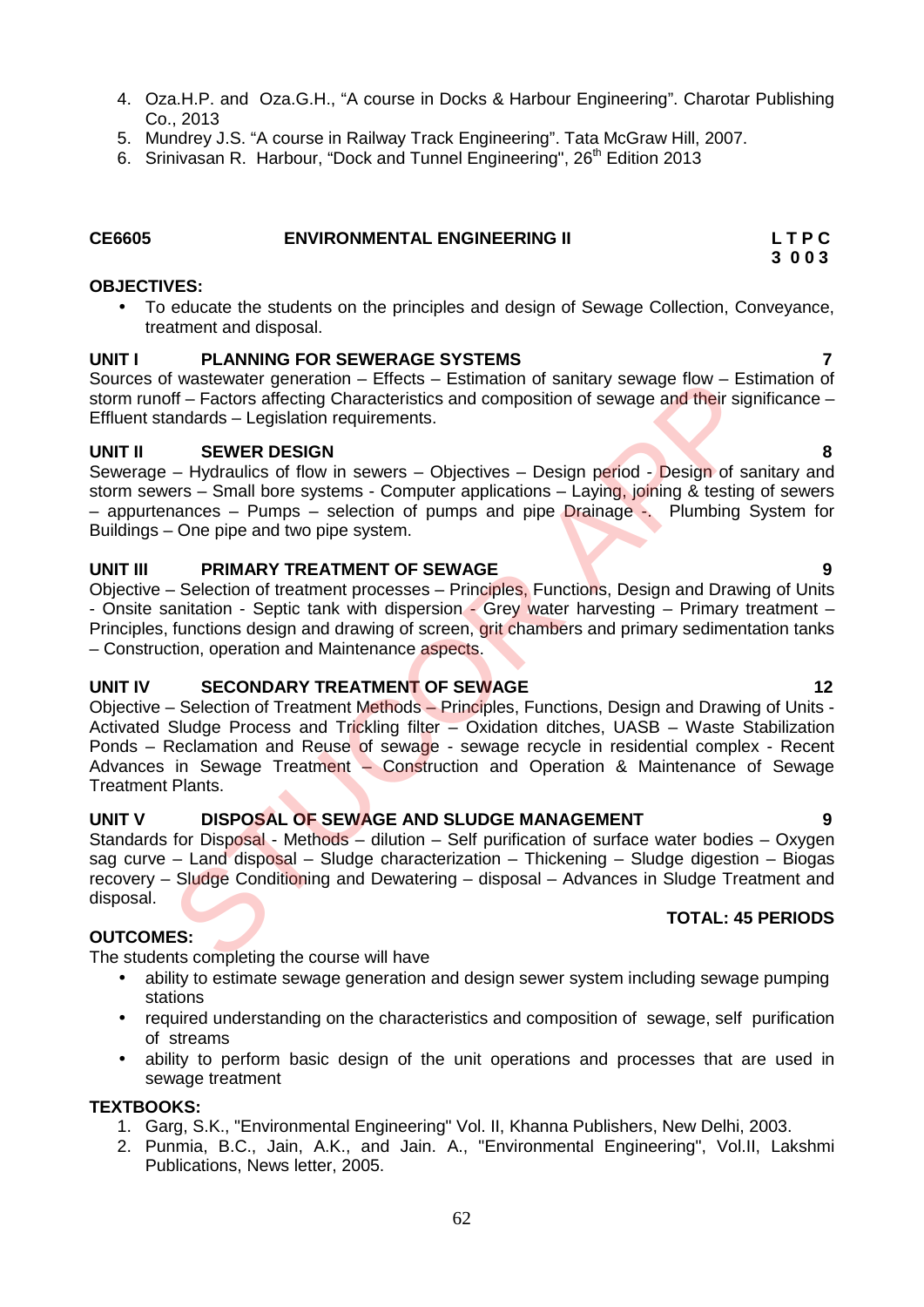## **REFERENCES:**

- 1. "Manual on Sewerage and Sewage Treatment", CPHEEO, Ministry of Urban Development, Government of India, New Delhi, 1997.
- 2. Metcalf & Eddy, "Wastewater Engineering" Treatment and Reuse, Tata McGraw Hill Company, New Delhi, 2003.
- 3. Karia G L & Christian R A, "Wastewater Treatment", Prentice Hall of India, New Delhi, 2013.

## **CE6611 ENVIRONMENTAL ENGINEERING LABORATORY L T P C**

## **0 0 3 2**

## **OBJECTIVES:**

• To understand the sampling and preservation methods and significance of characterization of wastewater.

## **LIST OF EXPERIMENTS:**

- 1. Determination of Ammonia Nitrogen in wastewater.
- 2. Coagulation and Precipitation process for treating waste water
- 3. Determination of suspended, volatile, fixed and settleable solids in wastewater.
- 4. B.O.D. test
- 5. C.O.D. test
- 6. Nitrate in wastewater.
- 7. Phosphate in wastewater.
- 8. Determination of Calcium, Potassium and Sodium.
- 9. Heavy metals determination Chromium, Lead and Zinc. (Demonstration only)

## **TOTAL: 45 PERIODS**

## **OUTCOMES:**

• The students completing the course will be able to characterize wastewater and conduct treatability studies.

## **REFERENCE**:

1. Standards Methods for the Examination of Water and Wastewater,  $17<sup>th</sup>$  Edition, WPCF, APHA and AWWA, USA, 1989.

## **LIST OF EQUIPMENT FOR A BATCH OF 30 STUDENTS**

| <b>TIVES:</b><br>of wastewater. | o understand the sampling and preservation methods and significance of characterization                                                                                                                                                                                                                                                                                                                               |                          |  |
|---------------------------------|-----------------------------------------------------------------------------------------------------------------------------------------------------------------------------------------------------------------------------------------------------------------------------------------------------------------------------------------------------------------------------------------------------------------------|--------------------------|--|
| 3.O.D. test<br>C.O.D. test      | <b>EXPERIMENTS:</b><br>Determination of Ammonia Nitrogen in wastewater.<br>Coagulation and Precipitation process for treating waste water<br>Determination of suspended, volatile, fixed and settleable solids in wastewater.<br>Vitrate in wastewater.<br>hosphate in wastewater.<br>Determination of Calcium, Potassium and Sodium.<br>leavy metals determination - Chromium, Lead and Zinc.<br>Demonstration only) |                          |  |
| <b>MES:</b>                     |                                                                                                                                                                                                                                                                                                                                                                                                                       | <b>TOTAL: 45 PERIOD:</b> |  |
| ENCE:                           | The students completing the course will be able to characterize wastewater and condu-<br>reatability studies.<br>Standards Methods for the Examination of Water and Wastewater, 17 <sup>th</sup> Edition, WPCI<br><b>PHA and AWWA, USA, 1989.</b>                                                                                                                                                                     |                          |  |
|                                 | <b>LIST OF EQUIPMENT FOR A BATCH OF 30 STUDENTS</b>                                                                                                                                                                                                                                                                                                                                                                   |                          |  |
| SI.<br>No.                      | <b>Description of Equipment</b>                                                                                                                                                                                                                                                                                                                                                                                       | Quantity                 |  |
| 1.                              | Oxygen analyzer                                                                                                                                                                                                                                                                                                                                                                                                       | 1                        |  |
| 2.                              | Spectrophotometer                                                                                                                                                                                                                                                                                                                                                                                                     | 1                        |  |
| 3.                              | Ion - selective electrode                                                                                                                                                                                                                                                                                                                                                                                             | 1                        |  |
| 4.                              | Sodium Potassium Analyzer - Flame Photometer                                                                                                                                                                                                                                                                                                                                                                          | 1                        |  |
| 5.                              | Gas Chromatography                                                                                                                                                                                                                                                                                                                                                                                                    | 1                        |  |
| 6.                              | Atomic absorption spectroscopy (Ni, Zn, Pb)                                                                                                                                                                                                                                                                                                                                                                           | 1                        |  |
| 7.                              | Nephlo - turbidity meter                                                                                                                                                                                                                                                                                                                                                                                              | 1                        |  |
| 8.                              | <b>BOD Analyser</b>                                                                                                                                                                                                                                                                                                                                                                                                   | 1                        |  |
| 9.                              | <b>COD Analyser</b>                                                                                                                                                                                                                                                                                                                                                                                                   | 1                        |  |
| 10.                             | <b>Jar Test Apparatus</b>                                                                                                                                                                                                                                                                                                                                                                                             | 1                        |  |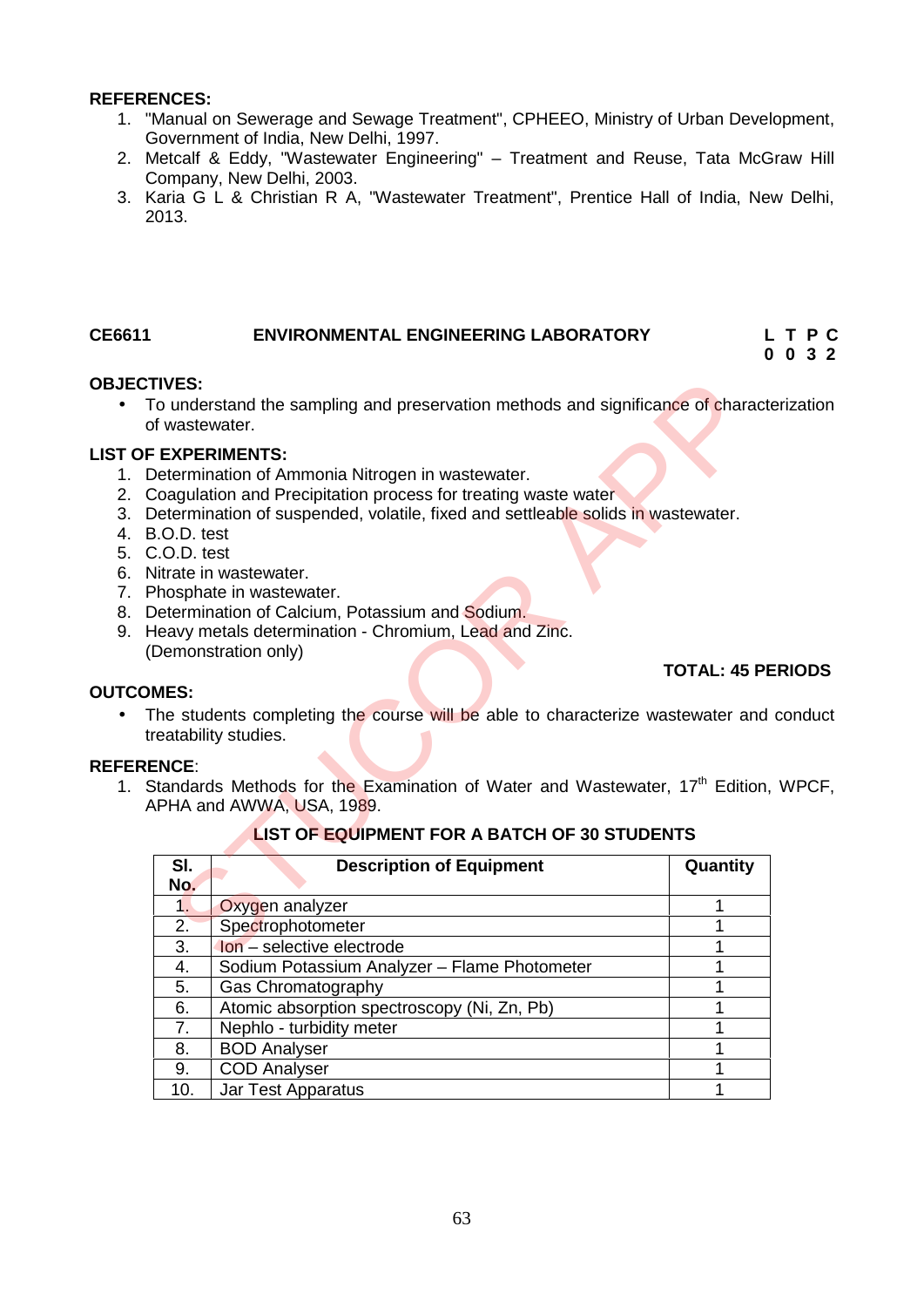## **CE6612 CONCRETE AND HIGHWAY ENGINEERING LABORATORY L T P C**

# **0 0 3 2**

## **OBJECTIVES:**

 To learn the principles and procedures of testing Concrete and Highway materials and to get hands on experience by conducting the tests and evolving inferences.

## **LIST OF EXPERIMENTS**

## **I. TESTS ON FRESH CONCRETE**

- 1. Slump cone test
- 2. Flow table
- 3. Compaction factor
- 4. Vee bee test.

## **II. TESTS ON HARDENED CONCRETE**

- 1. Compressive strength Cube & Cylinder
- 2. Flexure test
- 3. Modulus of Elasticity

## **III. TESTS ON AGGREGATES**

- 1. Specific Gravity
- 2. Gradation of Aggregate
- 3. Crushing Strength
- 4. Abrasion Value
- 5. Impact Value
- 6. Water Absorption
- 7. Flakiness and Elongation Indices
- **IV. TESTS ON BITUMEN**
	- 1. Penetration
	- 2. Softening Point
	- 3. Ductility
	- 4. Flash and fire points.
	- 5. Viscosity

## **V. TESTS ON BITUMINOUS MIXES**

- 1. Determination of Binder Content
- 2. Marshall Stability and Flow values
- 3. Density

## **OUTCOMES:**

• Student knows the techniques to characterize various pavement materials through relevant tests.

| Flexure test        | Modulus of Elasticity                                                                |          |
|---------------------|--------------------------------------------------------------------------------------|----------|
|                     |                                                                                      |          |
|                     | <b>ESTS ON AGGREGATES</b>                                                            |          |
|                     | <b>Specific Gravity</b>                                                              |          |
|                     | <b>Gradation of Aggregate</b>                                                        |          |
|                     | <b>Crushing Strength</b><br>Abrasion Value                                           |          |
| <b>Impact Value</b> |                                                                                      |          |
|                     | <b>Water Absorption</b>                                                              |          |
|                     | <b>Flakiness and Elongation Indices</b>                                              |          |
|                     |                                                                                      |          |
|                     | <b>ESTS ON BITUMEN</b>                                                               |          |
| Penetration         |                                                                                      |          |
|                     | <b>Softening Point</b>                                                               |          |
| <b>Ductility</b>    | Flash and fire points.                                                               |          |
| Viscosity           |                                                                                      |          |
|                     | <b>ESTS ON BITUMINOUS MIXES</b>                                                      |          |
|                     | Determination of Binder Content                                                      |          |
|                     | Marshall Stability and Flow values                                                   |          |
| Density             |                                                                                      |          |
|                     |                                                                                      |          |
| IES:                |                                                                                      |          |
|                     | tudent knows the techniques to characterize various pavement materials through relev |          |
| sts.                |                                                                                      |          |
|                     |                                                                                      |          |
|                     | <b>LIST OF EQUIPMENT FOR A BATCH OF 30 STUDENTS</b>                                  |          |
| <b>SI.No</b>        | <b>Description of Equipment</b>                                                      | Quantity |
| 1.                  | Concrete cube moulds                                                                 | 6        |
| 2.                  | Concrete cylinder moulds                                                             | 3        |
| 3.                  | <b>Concrete Prism moulds</b>                                                         | 3        |
| 4.                  | <b>Sieves</b>                                                                        | 1set     |
| 5.                  | <b>Concrete Mixer</b>                                                                | 1        |
| 6.                  | Slump cone                                                                           | 3        |
| 7.                  | Flow table                                                                           | 1        |
| 8.                  | Vibrator                                                                             | 1        |
| 9.                  | Trovels and planers                                                                  | 1 set    |
| 10.                 | UTM - 400 kN capacity                                                                | 1        |
| 11.                 | Vee Bee Consistometer                                                                | 1        |
| 12.                 | Aggregate impact testing machine                                                     | 1        |
|                     |                                                                                      |          |
| 13.                 | <b>CBR Apparatus</b>                                                                 | 1        |

## **LIST OF EQUIPMENT FOR A BATCH OF 30 STUDENTS**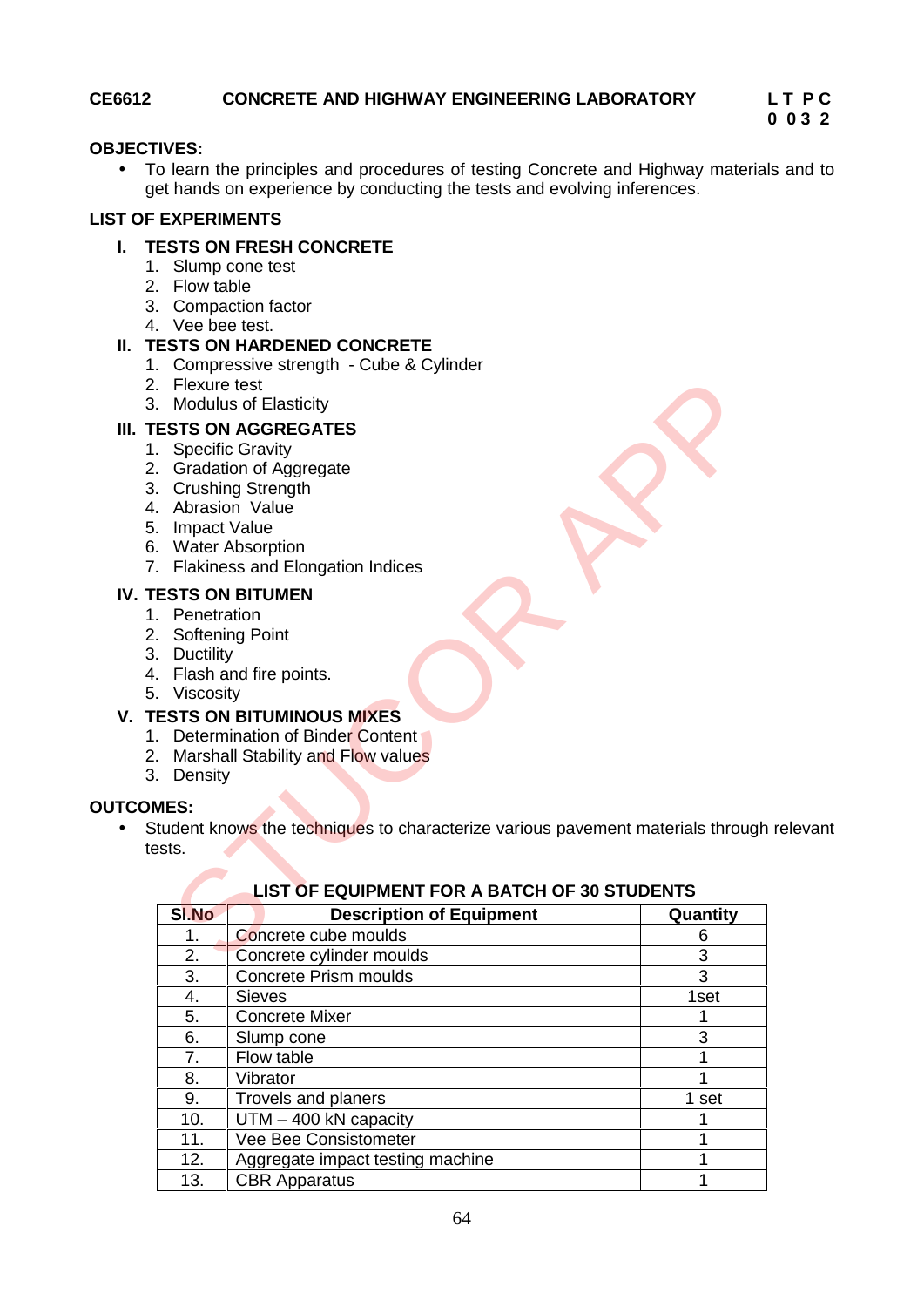|     | <b>Blains Apparatus</b>                |  |
|-----|----------------------------------------|--|
|     | Los - Angeles abrasion testing machine |  |
| 16. | <b>Marshall Stability Apparatus</b>    |  |

## **CE6701 STRUCTURAL DYNAMICS AND EARTHQUAKE ENGINEERING L T P C**

## **OBJECTIVES:**

 The main objective of the course is to introduce dynamic loading and the dynamic performance of the structures to the students. Different types of dynamic loading also to be discussed. The detailed study on the performance of structures under earthquake loading is also one of the focus of the course.

## **UNIT I THEORY OF VIBRATIONS 9**

Difference between static loading and dynamic loading – Degree of freedom – idealisation of structure as single degree of freedom system  $-$  Formulation of Equations of motion of SDOF system - D'Alemberts principles – effect of damping – free and forced vibration of damped and undamped structures – Response to harmonic and periodic forces. ding is also one of the focus of the course.<br> **STEEORY OF VIBRATIONS**<br>
between static loading and dynamic loading – Degree of freedom – ideas<br>
as single degree of freedom system – Formulation of Equations of motion<br>
D'Alem

## **UNIT II MULTIPLE DEGREE OF FREEDOM SYSTEM 9**

Two degree of freedom system – modes of vibrations – formulation of equations of motion of multi degree of freedom (MDOF) system - Eigen values and Eigen vectors - Response to free and forced vibrations - damped and undamped MDOF system – Modal superposition methods.

## **UNIT III ELEMENTS OF SEISMOLOGY 9**

Elements of Engineering Seismology - Causes of Earthquake – Plate Tectonic theory – Elastic rebound Theory – Characteristic of earthquake – Estimation of earthquake parameters -Magnitude and intensity of earthquakes – Spectral Acceleration.

## **UNIT IV RESPONSE OF STRUCTURES TO EARTHQUAKE 9**

Effect of earthquake on different type of structures – Behaviour of Reinforced Cement Concrete, Steel and Prestressed Concrete Structure under earthquake loading – Pinching effect – Bouchinger Effects – Evaluation of earthquake forces as per IS:1893 – 2002 - Response Spectra – Lessons learnt from past earthquakes.

## **UNIT V DESIGN METHODOLOGY 9**

Causes of damage – Planning considerations / Architectural concepts as per IS:4326 – 1993 – Guidelines for Earthquake resistant design – Earthquake resistant design for masonry and Reinforced Cement Concrete buildings – Later load analysis – Design and detailing as per IS:13920 – 1993.

## **OUTCOMES:**

 At the end of the course, student will have the knowledge to analyse structures subjected to dynamic loading and to design the structures for seismic loading as per code provisions.

## **TEXTBOOKS:**

- 1. Chopra, A.K., "Dynamics of Structures Theory and Applications to Earthquake Engineering", 4<sup>th</sup> Edition, Pearson Education, 2011.
- 2. Agarwal. P and Shrikhande. M., "Earthquake Resistant Design of Structures", Prentice Hall of India Pvt. Ltd. 2007

## **REFERENCES:**

- 1. Biggs, J.M., "Introduction to Structural Dynamics", McGraw Hill Book Co., New York, 1964
- 2. Dowrick, D.J., "Earthquake Resistant Design", John Wiley & Sons, London, 2009
- 3. Paz, M. and Leigh.W. "Structural Dynamics Theory & Computation",  $4<sup>th</sup>$  Edition, CBS Publishers & Distributors, Shahdara, Delhi, 2006.

## **TOTAL: 45 PERIODS**

**3 0 0 3**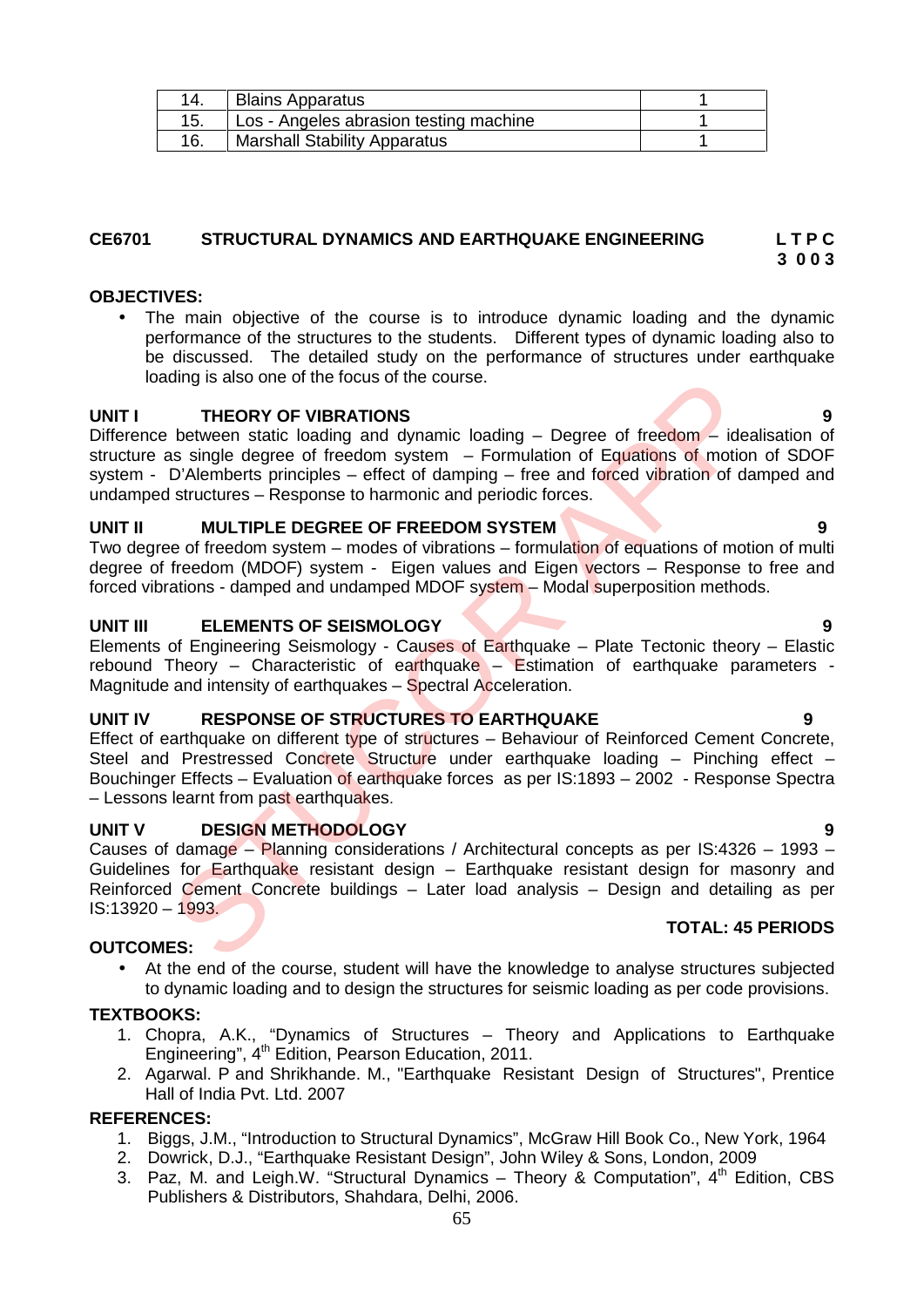**TOTAL: 45 PERIODS**

## **OBJECTIVES:**

 To introduce the need for prestressing as well as the methods, types and advantages of prestressing to the students. Students will be introduced to the design of prestressed concrete structures subjected to flexure and shear.

## **UNIT I INTRODUCTION – THEORY AND BEHAVIOUR 9**

Basic concepts – Advantages – Materials required – Systems and methods of prestressing – Analysis of sections – Stress concept – Strength concept – Load balancing concept – Effect of loading on the tensile stresses in tendons – Effect of tendon profile on deflections – Factors influencing deflections – Calculation of deflections – Short term and long term deflections - Losses of prestress – Estimation of crack width.

## **UNIT II DESIGN FOR FLEXURE AND SHEAR 9**

Basic assumptions for calculating flexural stresses – Permissible stresses in steel and concrete as per I.S.1343 Code – Design of sections of Type I and Type II post-tensioned and pre-tensioned beams – Check for strength limit based on I.S. 1343 Code – Layout of cables in post-tensioned beams – Location of wires in pre-tensioned beams – Design for shear based on I.S. 1343 Code.

## **UNIT III DEFLECTION AND DESIGN OF ANCHORAGE ZONE 9**

Factors influencing deflections – Short term deflections of uncracked members – Prediction of long term deflections due to creep and shrinkage – Check for serviceability limit state of deflection. Determination of anchorage zone stresses in post-tensioned beams by Magnel's method, Guyon's method and IS1343 code – design of anchorage zone reinforcement – Check for transfer bond length in pre-tensioned beams. mptions for calculating flexural stresses – Permissible stresses in steel and d<br>
43 Code – Design of sections of Type I and Type II post-tensioned and pre-<br>
Check for strength limit based on I.S. 1343 Code – Layout of cabl

## **UNIT IV COMPOSITE BEAMS AND CONTINUOUS BEAMS 9**

Analysis and design of composite beams – Methods of achieving continuity in continuous beams – Analysis for secondary moments – Concordant cable and linear transformation – Calculation of stresses – Principles of design.

## **UNIT V MISCELLANEOUS STRUCTURES 9**

Design of tension and compression members – Tanks, pipes and poles – Partial prestressing – Definition, methods of achieving partial prestressing, merits and demerits of partial prestressing.

## **OUTCOMES:**

• Student shall have a knowledge on methods of prestressing and able to design various prestressed concrete structural elements.

## **TEXTBOOKS:**

- 1. Krishna Raju N., "Prestressed concrete", 5<sup>th</sup> Edition, Tata McGraw Hill Company, New Delhi, 2012
- 2. Pandit.G.S. and Gupta.S.P., "Prestressed Concrete", CBS Publishers and Distributers Pvt. Ltd, 2012.

## **REFERENCES:**

- 1. Rajagopalan.N, "Prestressed Concrete", Narosa Publishing House, 2002.
- 2. Dayaratnam.P., "Prestressed Concrete Structures", Oxford and IBH, 2013
- 3. Lin T.Y. and Ned.H.Burns, "Design of prestressed Concrete Structures", Third Edition, Wiley India Pvt. Ltd., New Delhi, 2013.
- 4. IS1343:1980, Code of Practice for Prestressed Concrete, Bureau of Indian Standards, New Delhi, 2012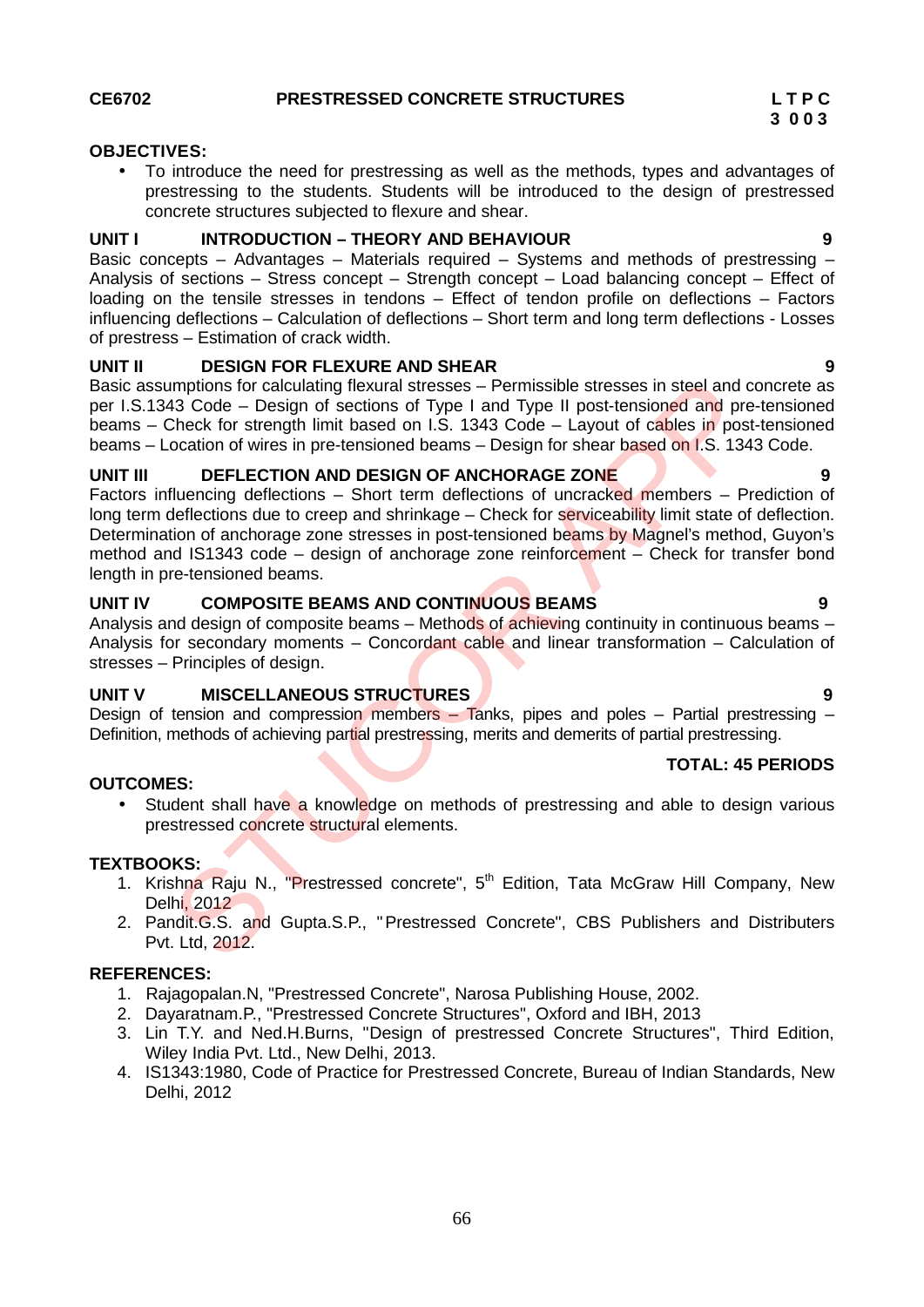## **CE6703 WATER RESOURCES AND IRRIGATION ENGINEERING LT P C**

## **OBJECTIVES:**

 The student is exposed to different phases in Water Resources Management and National Water Policy. Further they will be imparted required knowledge on Reservoir planning, management and economic analysis including Irrigation and Irrigation management practices.

## **UNIT I WATER RESOURCES 9**

Water resources survey – Water resources of India and Tamilnadu – Description of water resources planning – Estimation of water requirements for irrigation and drinking- Single and multipurpose reservoir – Multi objective - Fixation of Storage capacity -Strategies for reservoir operation - Design flood-levees and flood walls.

## **UNIT II WATER RESOURCE MANAGEMENT 9**

Economics of water resources planning; – National Water Policy – Consumptive and non consumptive water use - Water quality - Scope and aims of master plan - Concept of basin as a unit for development - Water budget- Conjunctive use of surface and ground water

## **UNIT III IRRIGATION ENGINEERING 9**

Need – Merits and Demerits – Duty, Delta and Base period – Irrigation efficiencies – Crops and Seasons - Crop water Requirement – Estimation of Consumptive use of water.

## **UNIT IV CANAL IRRIGATION 9**

Types of Impounding structures: Gravity dam – Diversion Head works - Canal drop – Cross drainage works – Canal regulations – Canal outlets – Canal lining - Kennady's and Lacey's Regime theory

## **UNIT V IRRIGATION METHODS AND MANAGEMENT 9**

Lift irrigation – Tank irrigation – Well irrigation – Irrigation methods: Surface and Sub-Surface and Micro Irrigation - Merits and demerits - Irrigation scheduling - Water distribution - Participatory irrigation management with a case study Softwater resources planning: - National Water Policy - Consumptive<br>
Softwater resources planning: - National Water Policy - Consumptive<br>
Severe use of surface and ground water<br>
velopment - Water quality - Scope and alms o

## **OUT COMES:**

- The students will have knowledge and skills on Planning, design, operation and management of reservoir system.
- The student will gain knowledge on different methods of irrigation including canal irrigation.

## **TEXTBOOKS:**

- 1. Linsley R.K. and Franzini J.B, "Water Resources Engineering", McGraw-Hill Inc, 2000.
- 2. Punmia B.C., et. al; Irrigation and water power Engineering, Laxmi Publications, 16<sup>th</sup> Edition, New Delhi, 2009
- 3. Garg S. K., "Irrigation Engineering and Hydraulic structures", Khanna Publishers, 23<sup>rd</sup> Revised Edition, New Delhi, 2009

## **REFERENCES:**

- 1. Duggal, K.N. and Soni, J.P., "Elements of Water Resources Engineering", New Age International Publishers, 2005
- 2. Chaturvedi M.C., "Water Resources Systems Planning and Management", Tata McGraw- Hill Inc., New Delhi, 1997.
- 3. Michael A.M., Irrigation Theory and Practice, 2<sup>nd</sup> Edition, Vikas Publishing House Pvt. Ltd., Noida, Up, 2008
- 4. Dilip Kumar Majumdar, "Irrigation Water Management", Prentice-Hall of India, New Delhi, 2008.
- 5. Asawa, G.L., "Irrigation Engineering", New Age International Publishers, New Delhi, 2000.

### **TOTAL :45 PERIODS**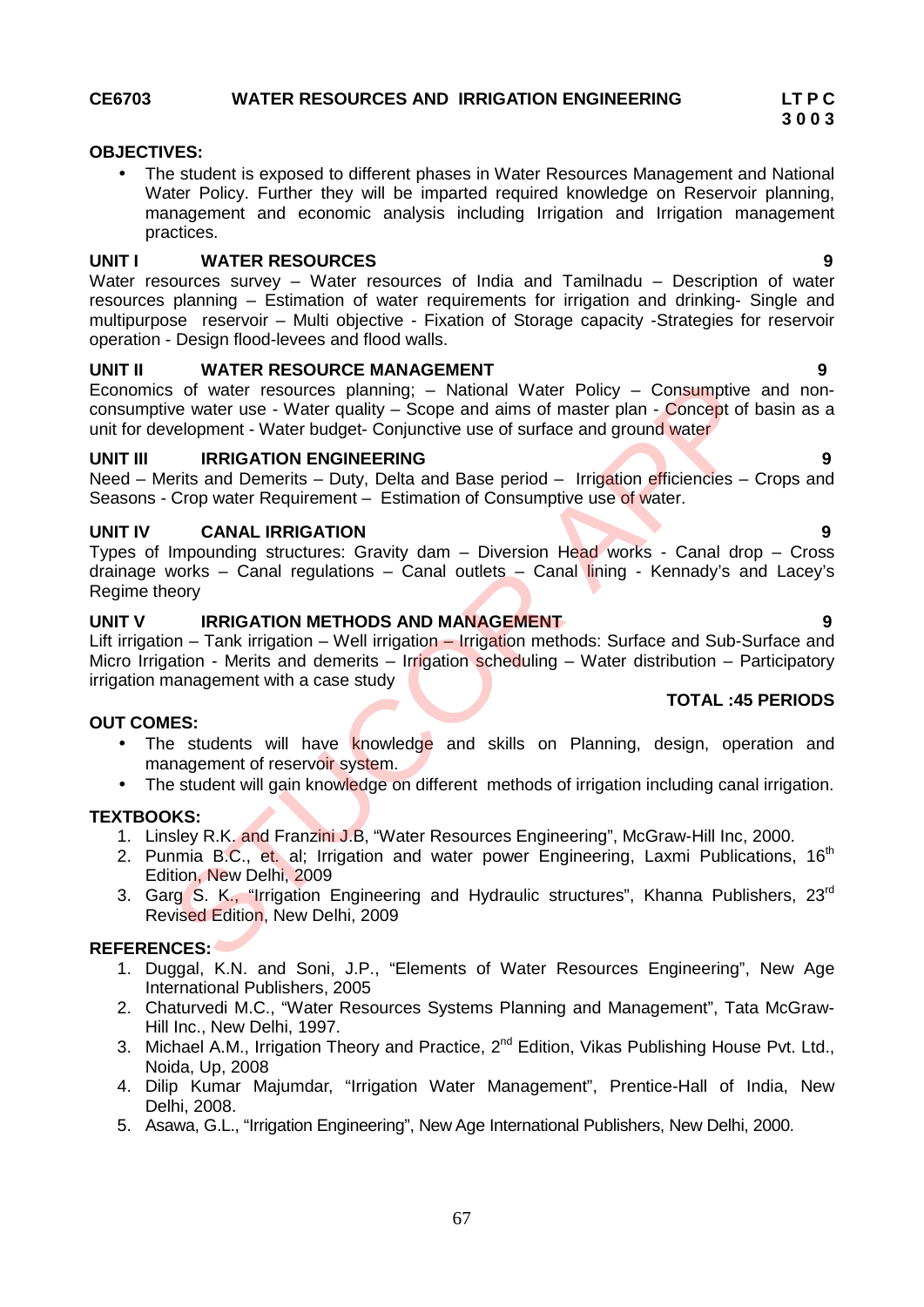## **OBJECTIVES:**

 To provide the student with the ability to estimate the quantities of item of works involved in buildings, water supply and sanitary works, road works and irrigation works, and also to equip the student with the ability to do rate analysis, valuation of properties and preparation of reports for estimation of various items.

## **UNIT I ESTIMATE OF BUILDINGS 11**

Load bearing and framed structures – Calculation of quantities of brick work, RCC, PCC, Plastering, white washing, colour washing and painting / varnishing for shops, rooms, residential building with flat and pitched roof – Various types of arches – Calculation of brick work and RCC works in arches – Estimate of joineries for panelled and glazed doors, windows, ventilators, handrails etc.

## **UNIT II ESTIMATE OF OTHER STRUCTURES 10**

Estimating of septic tank, soak pit – sanitary and water supply installations – water supply pipe line – sewer line – tube well – open well – estimate of bituminous and cement concrete roads – estimate of retaining walls – culverts – estimating of irrigation works – aqueduct, syphon, fall.

## **UNIT III SPECIFICATION AND TENDERS 8**

Data – Schedule of rates – Analysis of rates – Specifications – sources – Preparation of detailed and general specifications  $-$  Tenders  $-$  TTT Act  $-$  e-tender  $-$  Preparation of Tender Notice and Document – Contracts – Types of contracts – Drafting of contract documents – Arbitration and legal requirements. **ESTIMATE OF OTHER STRUCTURES**<br>
Information of septic tank, soak pit – sanitary and water supply installations – water supple<br>
In – tube well – open well – estimate of bituminous and cennent concrete<br>
Intertaining walls –

## **UNIT IV VALUATION 8**

Necessity – Basics of value engineering – Capitalised value – Depreciation – Escalation – Value of building – Calculation of Standard rent – Mortgage – Lease

## **UNIT V REPORT PREPARATION 8**

Principles for report preparation – report on estimate of residential building – Culvert – Roads – Water supply and sanitary installations – Tube wells – Open wells.

## **OUTCOMES:**

 The student shall be able to estimate the material quantities, prepare a bill of quantities, make specifications and prepare tender documents. Student shall be able to prepare value estimates.

## **TEXTBOOKS:**

- 1. Dutta, B.N., "Estimating and Costing in Civil Engineering", UBS Publishers & Distributors Pvt. Ltd., 2003
- 2. Kohli, D.D and Kohli, R.C., "A Text Book of Estimating and Costing (Civil)", S.Chand & Company Ltd., 2004

## **REFERENCES:**

- 1. PWD Data Book.
- 2. Tamilnadu Transparencies in Tender Act, 1998
- 3. Arbitration and Conciliation Act, 1996
- 4. Standard Bid Evaluation Form, Procurement of Goods or Works, The World Bank, April 1996.

**TOTAL : 45 PERIODS**

**3 0 0 3**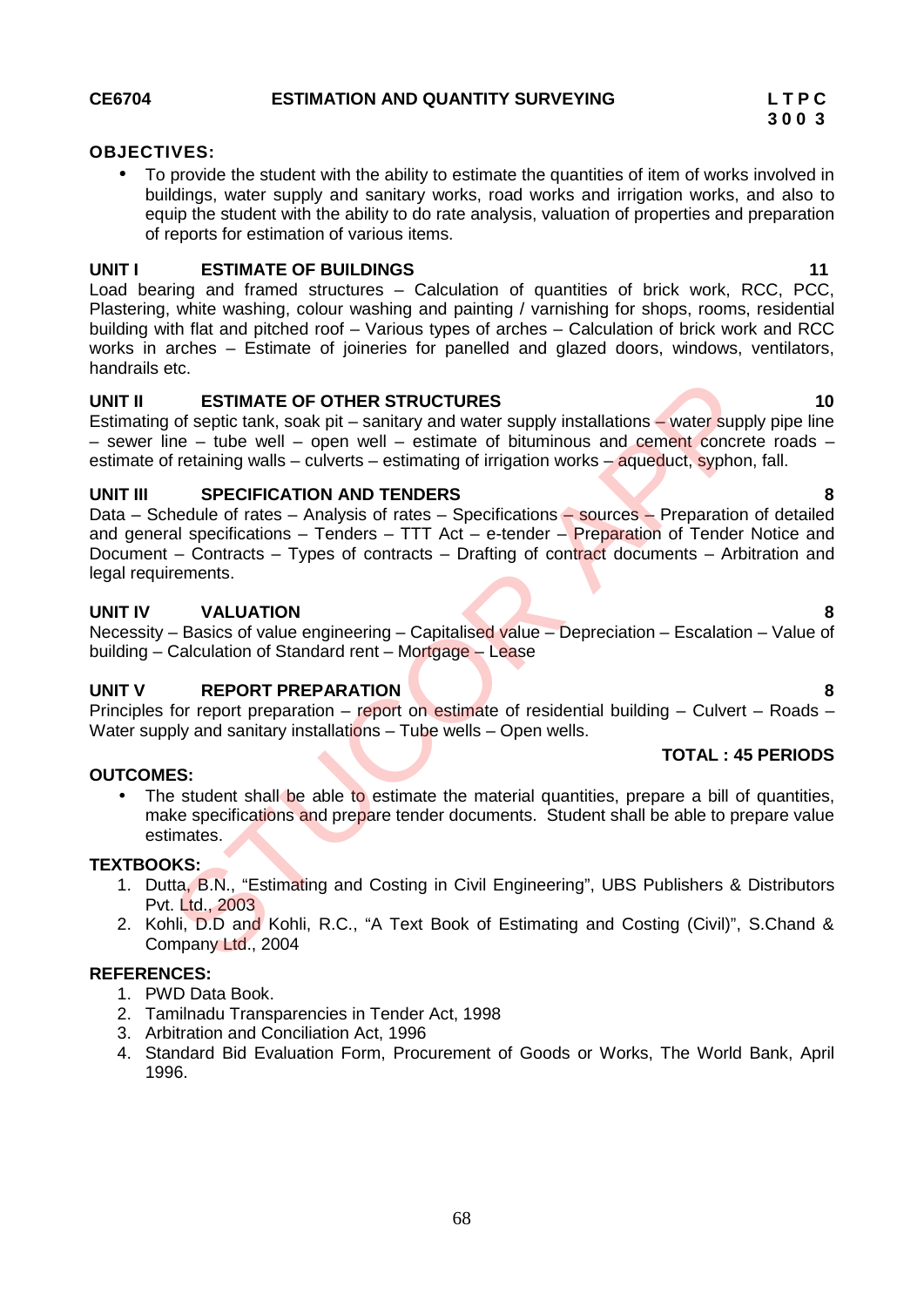## **CE6711 COMPUTER AIDED DESIGN AND DRAFTING LABORATORY L T P C**

## **OBJECTIVES:**

 To acquire hands on experience in design and preparation of structural drawings for concrete / steel structures normally encountered in Civil Engineering practice.

## **LIST OF EXPERIMENTS**:

- 1. Design and drawing of RCC cantilever and counter fort type retaining walls with reinforcement details
- 2. Design of solid slab and RCC Tee beam bridges for IRC loading and reinforcement details
- 3. Design and drafting of circular and rectangular RCC water tanks
- 4. Design of plate Girder Bridge Truss Girder bridges Detailed Drawings including connections
- 5. Design of hemispherical bottomed steel tank

## **TOTAL: 60 PERIODS**

## **TEXTBOOKS:**

**OUTCOMES:**

- 1. Krishnaraju,N. "Structural Design & Drawing, Universities Press, 2009.
- 2. Punmia, B.C., Ashok Kumar Jain, Arun Kumar Jain, "Comprehensive Design of Steel Structures, Laxmi Publications Pvt. Ltd., 2003.

## **REFERENCES:**

- 1. Krishnamurthy, D., "Structural Design & Drawing Vol. II and III, CBS Publishers, 2010.
- 2. Shah V L and Veena Gore, "Limit State Design of Steel Structures" IS800-2007, Structures Publications, 2009.

## **EXAMINATION DURATION:3 HOURS**

## **LIST OF EQUIPMENT FOR A BATCH OF 30 STUDENTS**

|                             |                                                                                                                                                                                                                  | <b>TOTAL: 60 PERIO</b>             |
|-----------------------------|------------------------------------------------------------------------------------------------------------------------------------------------------------------------------------------------------------------|------------------------------------|
| <b>TCOMES:</b><br>$\bullet$ | At the end of the course the student acquires hands on experience in design a<br>preparation of structural drawings for concrete / steel structures normally encountered<br>Civil Engineering practice.          |                                    |
| <b>XTBOOKS:</b>             | 1. Krishnaraju, N. "Structural Design & Drawing, Universities Press, 2009.<br>2. Punmia, B.C., Ashok Kumar Jain, Arun Kumar Jain, "Comprehensive Design of St<br>Structures, Laxmi Publications Pvt. Ltd., 2003. |                                    |
| <b>FERENCES:</b>            | 1. Krishnamurthy, D., "Structural Design & Drawing - Vol. II and III, CBS Publishers, 2010.<br>2. Shah V L and Veena Gore, "Limit State Design of Steel Structures" IS800-2007, Structu<br>Publications, 2009.   |                                    |
|                             | LIST OF EQUIPMENT FOR A BATCH OF 30 STUDENTS                                                                                                                                                                     | <b>EXAMINATION DURATION:3 HOUR</b> |
| SI.                         | <b>Description of Equipment</b>                                                                                                                                                                                  | Quantity                           |
| No.                         |                                                                                                                                                                                                                  |                                    |
| 1.                          | <b>Models of Structures</b>                                                                                                                                                                                      | 1 each                             |
| 2.<br>3.                    | <b>Computers Pentium IV</b><br>Analysis and Design Software - Minimum 5 use License                                                                                                                              | 30 Nos<br>1 No                     |

## **CE6712 DESIGN PROJECT L T P C**

**0 0 4 2**

## **OBJECTIVES:**

 The objective of this course is to impart and improve the design capability of the student. This course conceives purely a design problem in any one of the disciplines of Civil Engineering; e.g., Design of an RC structure, Design of a waste water treatment plant, Design of a foundation system, Design of traffic intersection etc. The design problem can be allotted to either an individual student or a group of students comprising of not more than four. At the end of the course the group should submit a complete report on the design problem consisting of the data given, the design calculations, specifications if any and complete set of drawings which follow the design.

## **TOTAL: 60 PERIODS**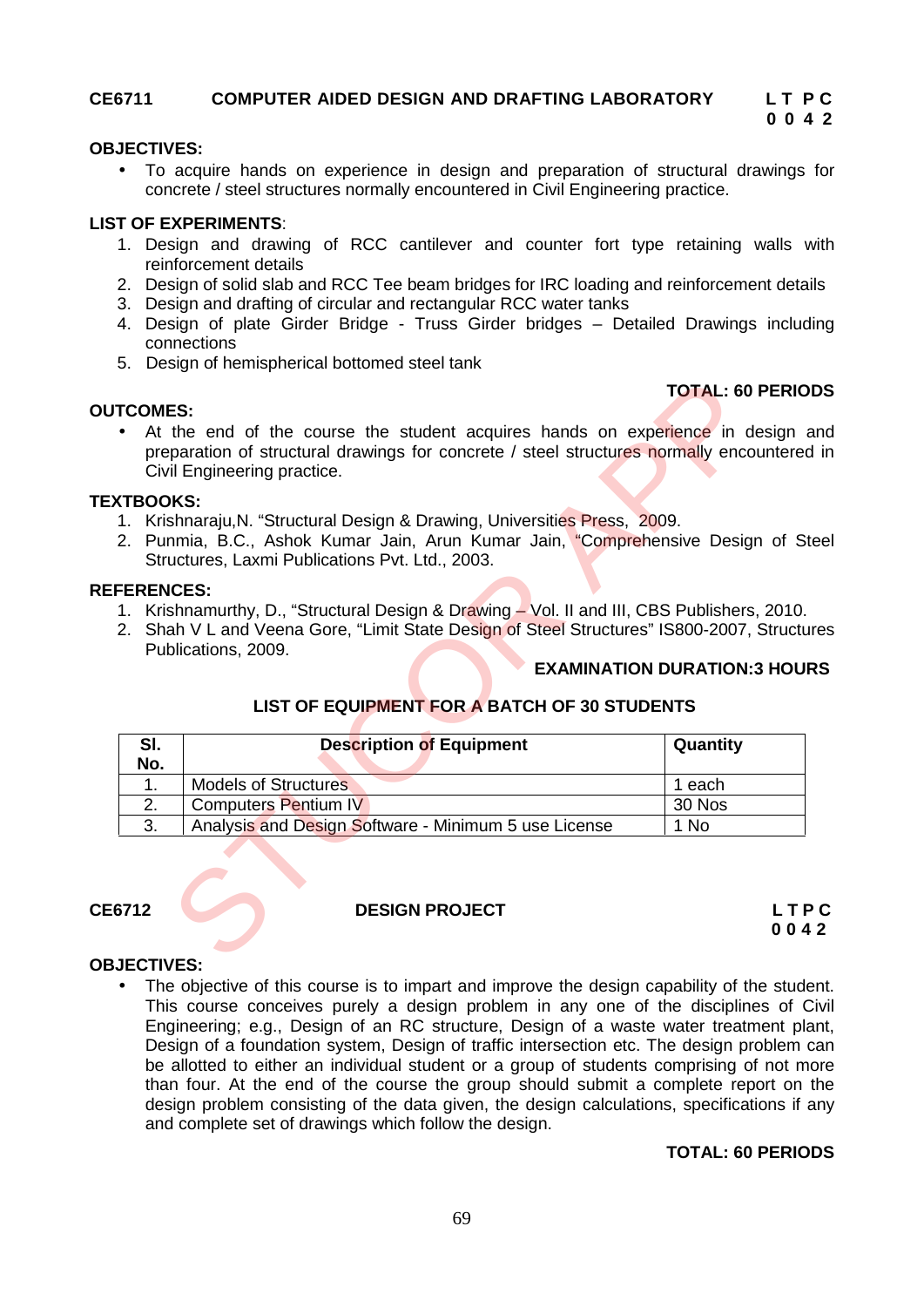## **EVALUATION PROCEDURE**

## **The method of evaluation will be as follows:** 1. Internal Marks : 20 marks (Decided by conducting 3 reviews by the guide appointed by the Institution) 2. Evaluation of Project Report : 30 marks (Evaluated by the external examiner appointed the University). Every student belonging to the same group gets the same mark 3. Viva voce examination : 50 marks (Evaluated by the internal examiner appointed by the HOD with the approval of HOI, external examiner appointed by the University and Guide of the course – with equal Weightage)

## **OUTCOMES:**

• On completion of the design project students will have a better experience in designing various design problems related to Civil Engineering.

## **MG6851 PRINCIPLES OF MANAGEMENT LT P C**

## **OBJECTIVES:**

• To enable the students to study the evolution of Management, to study the functions and principles of management and to learn the application of the principles in an organization .

## **UNIT I INTRODUCTION TO MANAGEMENT AND ORGANIZATIONS 9**

Definition of Management – Science or Art – Manager Vs Entrepreneur - types of managers managerial roles and skills – Evolution of Management – Scientific, human relations , system and contingency approaches – Types of Business organization - Sole proprietorship, partnership, company-public and private sector enterprises - Organization culture and Environment – Current trends and issues in Management. Completion of the design project students will have a better experience in<br>completion of the design problems related to Civil Engineering.<br> **PRINCIPLES OF MANAGEMENT**<br> **PRINCIPLES OF MANAGEMENT**<br> **PRINCIPLES OF MANAGEMENT** 

## **UNIT II PLANNING 9**

Nature and purpose of planning – planning process – types of planning – objectives – setting objectives – policies – Planning premises – Strategic Management – Planning Tools and Techniques – Decision making steps and process.

## **UNIT III ORGANISING 9**

Nature and purpose – Formal and informal organization – organization chart – organization structure – types – Line and staff authority – departmentalization – delegation of authority – centralization and decentralization – Job Design - Human Resource Management – HR Planning, Recruitment, selection, Training and Development, Performance Management , Career planning and management.

## **UNIT IV DIRECTING 9**

Foundations of individual and group behaviour – motivation – motivation theories – motivational techniques – job satisfaction – job enrichment – leadership – types and theories of leadership – communication – process of communication – barrier in communication – effective communication –communication and IT.

## **Total: 100 marks**

# **3 0 0 3**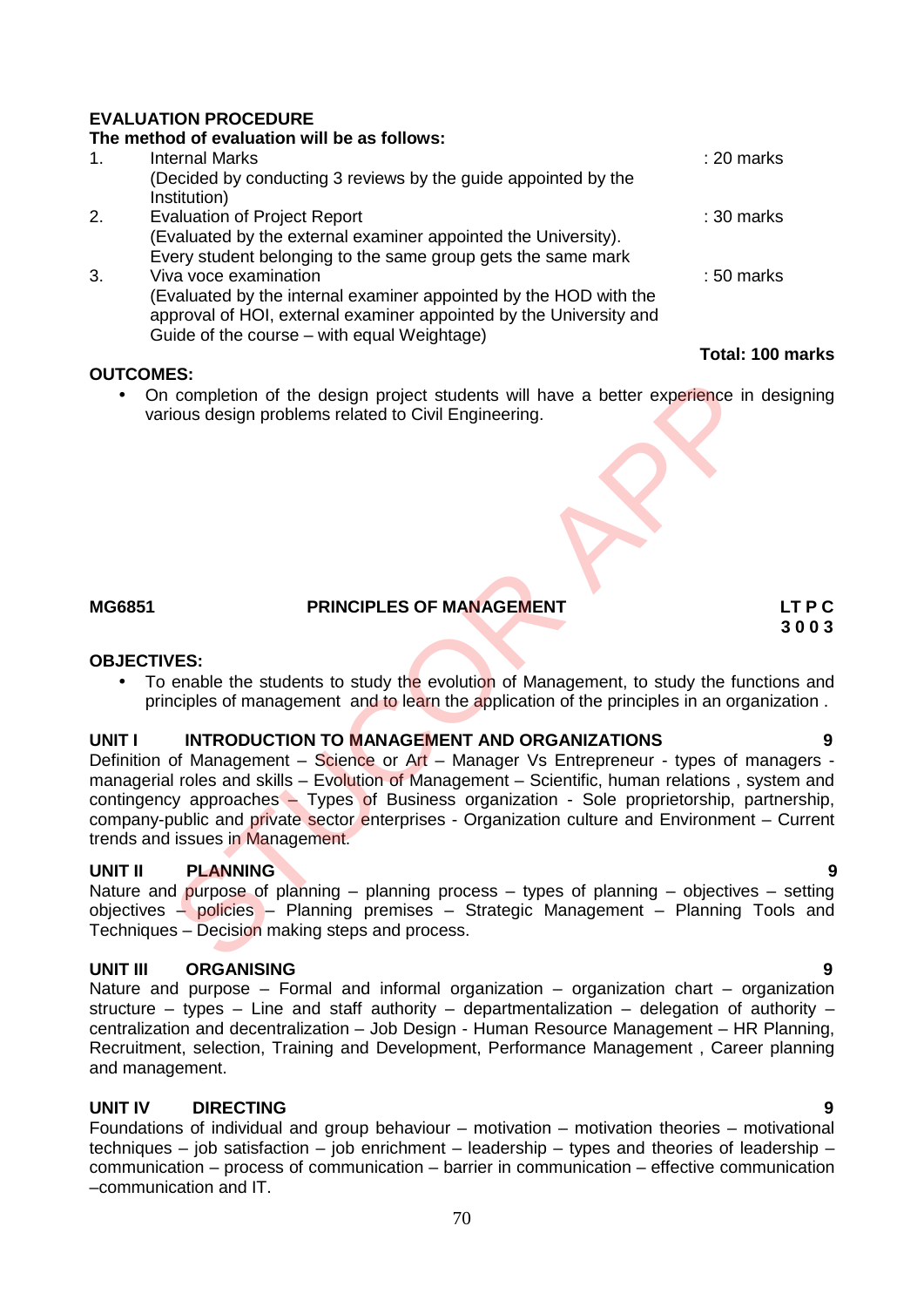## **UNIT V CONTROLLING 9**

System and process of controlling – budgetary and non-budgetary control techniques – use of computers and IT in Management control – Productivity problems and management – control and performance – direct and preventive control – reporting.

## **TOTAL: 45 PERIODS**

## **OUTCOMES:**

 Upon completion of the course, students will be able to have clear understanding of managerial functions like planning, organizing, staffing, leading & controlling and have same basic knowledge on international aspect of management

## **TEXTBOOKS:**

- 1. Stephen P. Robbins & Mary Coulter, "Management", 10<sup>th</sup> Edition, Prentice Hall (India) Pvt. Ltd., 2009.
- 2. JAF Stoner, Freeman R.E and Daniel R Gilbert "Management", 6<sup>th</sup> Edition, Pearson Education, 2004.

## **REFERENCES:**

- 1. Stephen A. Robbins & David A. Decenzo & Mary Coulter, "Fundamentals of Management" 7<sup>th</sup> Edition, Pearson Education, 2011.
- 2. Robert Kreitner & Mamata Mohapatra, "Management", Biztantra, 2008.
- 3. Harold Koontz & Heinz Weihrich "Essentials of management" Tata McGraw Hill,1998.
- 4. Tripathy PC & Reddy PN, "Principles of Management", Tata McGraw Hill, 1999

**CE6811 PROJECT WORK L T P C**

**0 0 12 6**

## **OBJECTIVES:**

**OUTCOMES:**

• To develop the ability to solve a specific problem right from its identification and literature review till the successful solution of the same. To train the students in preparing project reports and to face reviews and viva voce examination.

The students in a group of 3 to 4 works on a topic approved by the head of the department under the quidance of a faculty member and prepares a comprehensive project report after completing the work to the satisfaction of the supervisor. The progress of the project is evaluated based on a minimum of three reviews. The review committee may be constituted by the Head of the Department. A project report is required at the end of the semester. The project work is evaluated based on oral presentation and the project report jointly by external and internal examiners constituted by the Head of the Department. ucation, 2004.<br>
UCES:<br>
SERENCES:<br>
SERENCE ARO BOWING A Decenzo & Mary Coulter, "Fundamentals of Ma<br>
Edition, Pearson Education, 2011.<br>
Dent Kreiner & Mamata Mohapata, "Management", Biztantra, 2008.<br>
Include Kontz & Heinz W

## **TOTAL: 180 PERIODS**

• On Completion of the project work students will be in a position to take up any challenging practical problems and find solution by formulating proper methodology.

**CE6001 HYDROLOGY L T P C**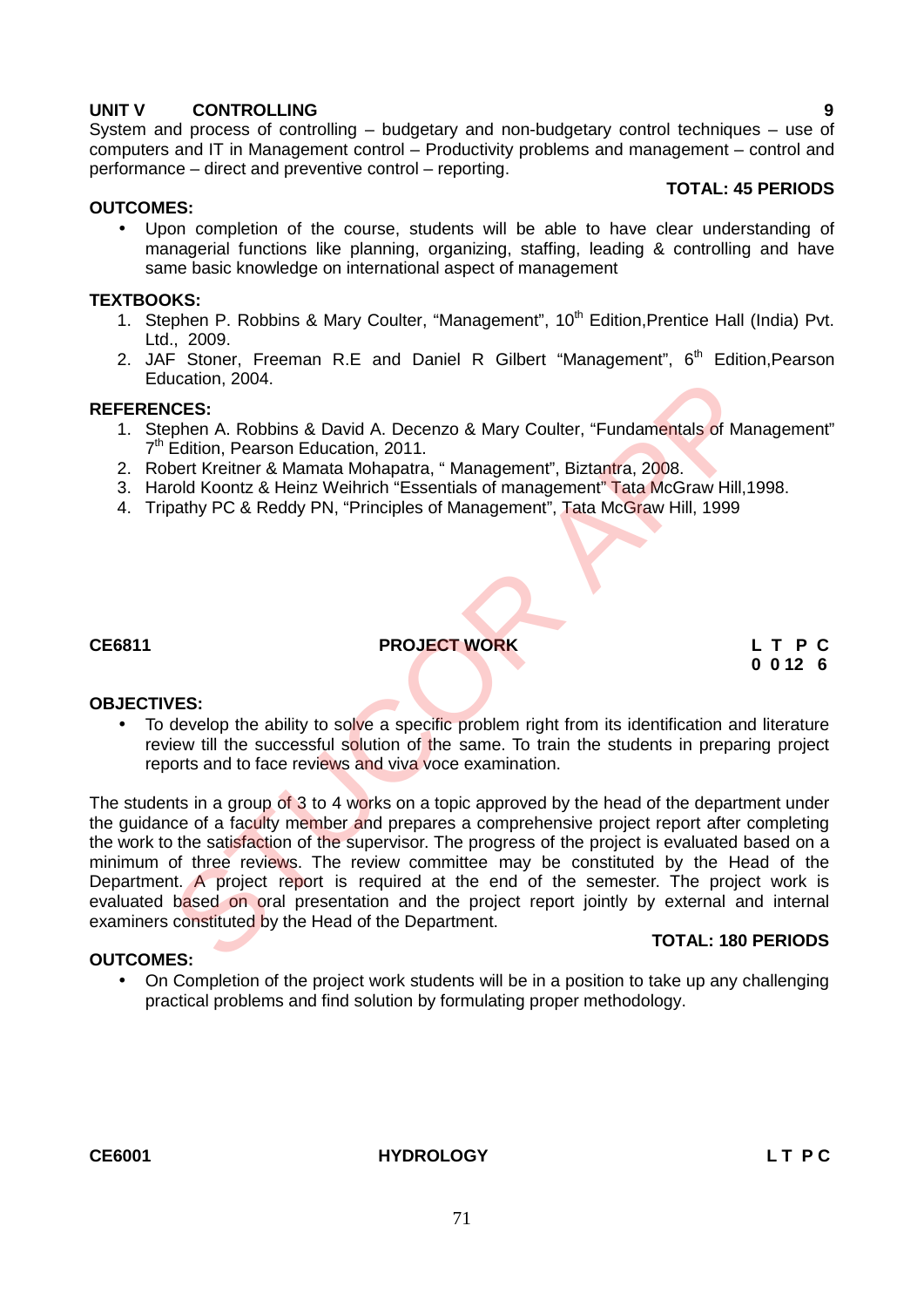## **OBJECTIVES:**

 To impart knowledge on hydrological cycle, spatial and temporal measurement and analysis of rainfall and their applications including flood routing and ground water hydrology.

## **UNIT I PRECIPITATION 9**

Hydrologic cycle – Types of precipitation – Forms of precipitation – Measurement of Rainfall – Spatial measurement methods – Temporal measurement methods – Frequency analysis of point rainfall – Intensity, duration, frequency relationship – Probable maximum precipitation.

## **UNIT II ABSTRACTION FROM PRECIPITATION 9**

Losses from precipitation – Evaporation process – Reservoir evaporation – Infiltration process – Infiltration capacity – Measurement of infiltration – Infiltration indices – Effective rainfall.

## **UNIT III HYDROGRAPHS 9**

Factors affecting Hydrograph – Baseflow separation – Unit hydrograph – Derivation of unit hydrograph – S curve hydrograph – Unit hydrograph of different deviations - Synthetic Unit Hydrograph **HYDROGRAPHS**<br>
ffecting Hydrograph – Baseflow separation – Unit hydrograph – Derivations - Syn<br>
h – S curve hydrograph – Unit hydrograph of different deviations - Syn<br>
h – S curve hydrograph – Unit hydrograph of different

## **UNIT IV FLOODS AND FLOOD ROUTING 9**

Flood frequency studies – Recurrence interval – Gumbel's method – Flood routing – Reservoir flood routing – Muskingum's Channel Routing – Flood control

## **UNIT V GROUND WATER HYDROLOGY 9**

Types of aquifers – Darcy's law – Dupuit's assumptions – Confined Aquifer – Unconfined Aquifer – Recuperation test – Transmissibility – Specific capacity – Pumping test – Steady flow analysis only. **TOTAL: 45 PERIODS**

## **OUTCOMES:**

- The students gain the knowledge needed on hydrologic cycle, hydrometeorology and formation of precipitation.
- The students are able to apply the various methods of field measurements and empirical formulae for estimating the various losses of precipitation, stream flow, flood and flood routing.
- The students will know the basics of groundwater and hydraulics of subsurface flows.

## **TEXTBOOKS:**

- 1. Subramanya, K., "Engineering Hydrology", Tata McGraw Hill Publishing Co., Ltd., 2000
- 2. Raghunath, H.M., "Hydrology", Wiley Eastern Ltd., 2000
- 3. Jayarami Reddy .P. Hydrology, Tata McGraw Hill, 2008.
- 4. Madan Mohan das and Mimi Das Saikia, Hydrology, Prentice Hall of India, 2013.

## **REFERENCES:**

- 1. Chow, V.T. and Maidment D.R. , "Hydrology for Engineers", McGraw-Hill Inc., Ltd., 2000
- 2. Singh, V.P., "Hydrology", McGraw Hill Inc., Ltd., 2000.

## **CE6002 CONCRETE TECHNOLOGY L T P C**

## **OBJECTIVES:**

 To impart knowledge to the students on the properties of materials for concrete by suitable tests, mix design for concrete and special concretes.

## **UNIT I CONSTITUENT MATERIALS 9**

# **3 0 0 3**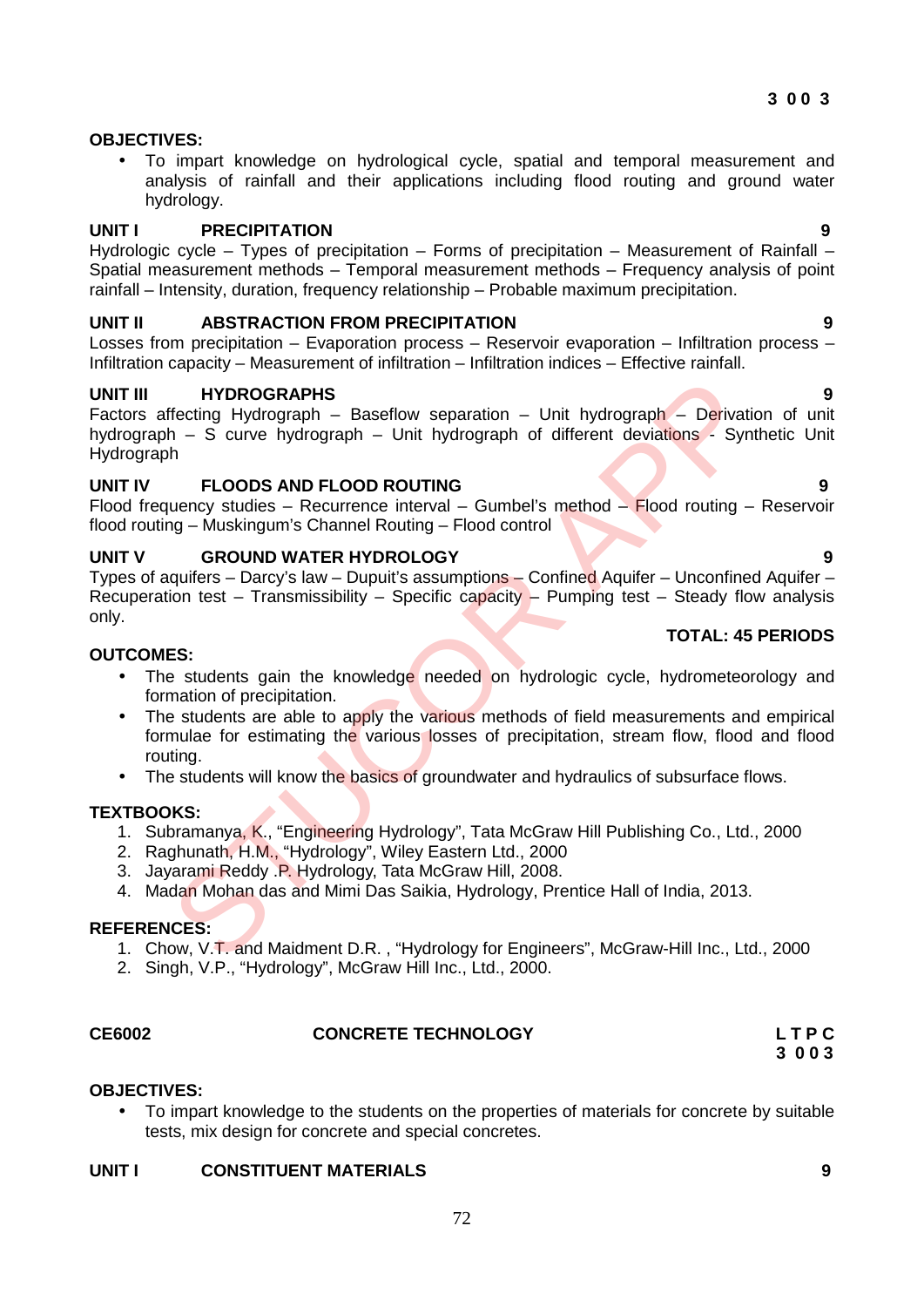Cement-Different types-Chemical composition and Properties -Tests on cement-IS Specifications- Aggregates-Classification-Mechanical properties and tests as per BIS Grading requirements- Water- Quality of water for use in concrete.

# **UNIT II CHEMICAL AND MINERAL ADMIXTURES 9**

Accelerators-Retarders- Plasticisers- Super plasticizers- Water proofers - Mineral Admixtures like Fly Ash, Silica Fume, Ground Granulated Blast Furnace Slag and Metakaoline -Their effects on concrete properties<br> **UNIT III** PRO

# **PROPORTIONING OF CONCRETE MIX 19 9**

Principles of Mix Proportioning-Properties of concrete related to Mix Design-Physical properties of materials required for Mix Design - Design Mix and Nominal Mix-BIS Method of Mix Design - Mix Design Examples

# **UNIT IV FRESH AND HARDENED PROPERTIES OF CONCRETE 9**

Workability-Tests for workability of concrete-Slump Test and Compacting factor Test-Segregation and Bleeding-Determination of Compressive and Flexural strength as per BIS - Properties of Hardened concrete-Determination of Compressive and Flexural strength-Stress-strain curve for concrete-Determination of Young's Modulus. Franchischer Contents and Flexural sterigth as per BIS - Production of Compressive and Flexural sterigth as per BIS - Proceed-Determination of Compressive and Flexural sterigth as per BIS - Proceed-Determination of Young's

# **UNIT V SPECIAL CONCRETES 9**

Light weight concretes - High strength concrete - Fibre reinforced concrete – Ferrocement - Ready mix concrete - SIFCON-Shotcrete – Polymer concrete - High performance concrete- Geopolymer Concrete

# **OUTCOMES:**

• The student will possess the knowledge on properties of materials required for concrete tests on those materials and design procedures for making conventional and special concretes.

# **TEXTBOOKS:**

- 1. Gupta.B.L., Amit Gupta, "Concrete Technology", Jain Book Agency, 2010.
- 2. Shetty, M.S, "Concrete Technology", S.Chand and Company Ltd, New Delhi, 2003

# **REFERENCES:**

- 1. Santhakumar, A.R; "Concrete Technology", Oxford University Press, New Delhi, 2007
- 2. Neville, A.M; "Properties of Concrete", Pitman Publishing Limited, London, 1995
- 3. Gambir, M.L; "Concrete Technology", 3<sup>rd</sup> Edition, Tata McGraw Hill Publishing Co Ltd, New Delhi, 2007
- 4. IS10262-1982 Recommended Guidelines for Concrete Mix Design, Bureau of Indian Standards, New Delhi, 1998

# **CE6003 REMOTE SENSING TECHNIQUES AND GIS L T P C**

#### **OBJECTIVES:** To introduce the students to the basic concepts and principles of various components of remote sensing.

To provide an exposure to GIS and its practical applications in civil engineering.

# **UNIT I EMR AND ITS INTERACTION WITH ATMOSPHERE & EARTH MATERIAL 9**

Definition of remote sensing and its components – Electromagnetic spectrum – wavelength regions important to remote sensing – Wave theory, Particle theory, Stefan-Boltzman and Wein's

# **TOTAL : 45 PERIODS**

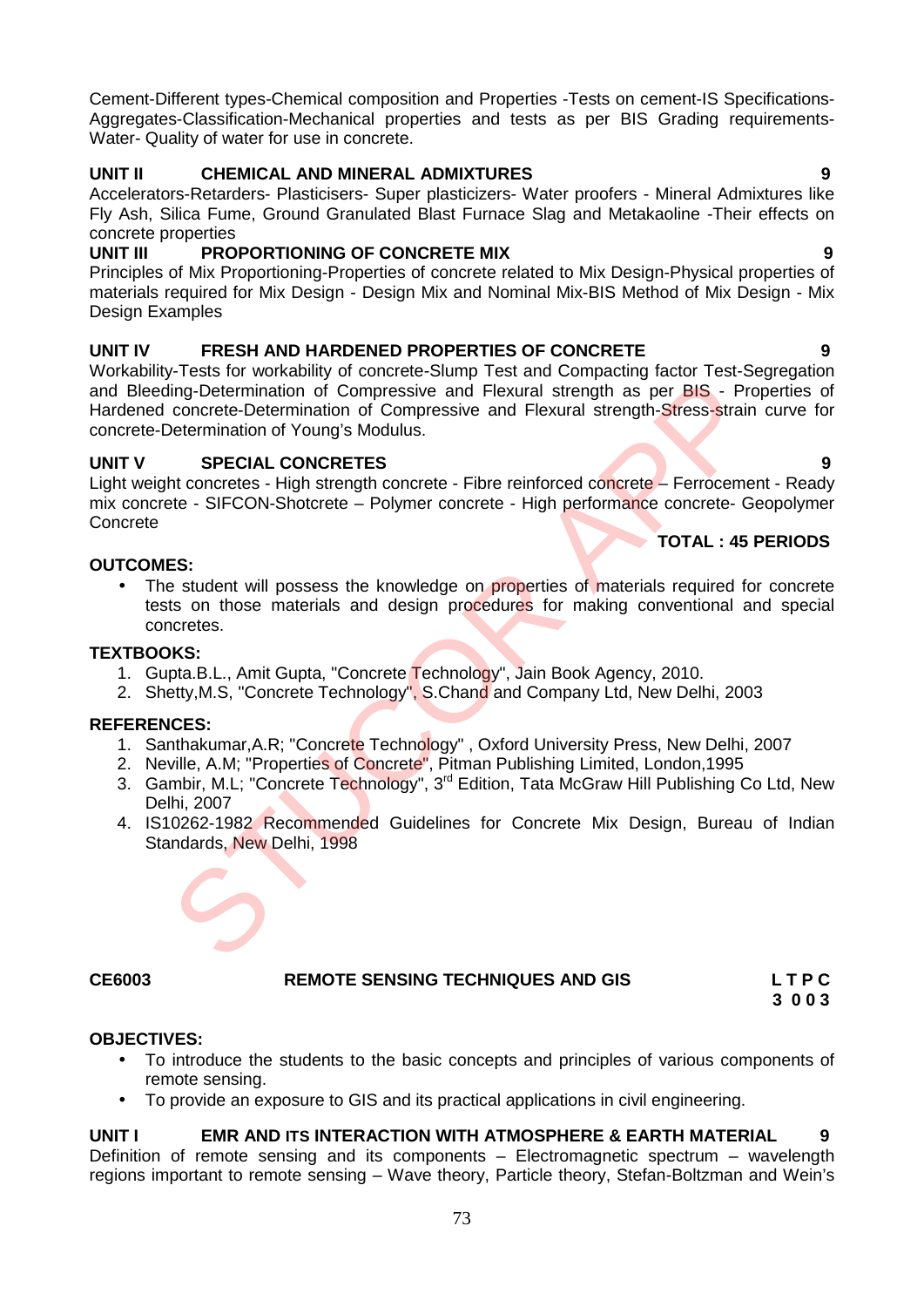Displacement Law – Atmospheric scattering, absorption – Atmospheric windows – spectral signature concepts – typical spectral reflective characteristics of water, vegetation and soil.

# **UNIT II PLATFORMS AND SENSORS 9**

Types of platforms – orbit types, Sun-synchronous and Geosynchronous – Passive and Active sensors – resolution concept – Pay load description of important Earth Resources and Meteorological satellites – Airborne and spaceborne TIR and microwave sensors.

# **UNIT III IMAGE INTERPRETATION AND ANALYSIS 9**

Types of Data Products – types of image interpretation – basic elements of image interpretation visual interpretation keys – Digital Image Processing – Pre-processing – image enhancement techniques – multispectral image classification – Supervised and unsupervised.

# **UNIT IV GEOGRAPHIC INFORMATION SYSTEM 9**

Introduction – Maps – Definitions – Map projections – types of map projections – map analysis – GIS definition – basic components of GIS – standard GIS softwares – Data type – Spatial and nonspatial (attribute) data – measurement scales – Data Base Management Systems (DBMS).

# **UNIT V DATA ENTRY, STORAGE AND ANALYSIS 9**

Data models – vector and raster data – data compression – data input by digitization and scanning – attribute data analysis – integrated data analysis – Modeling in GIS Highway alignment studies – Land Information System. **TOTAL: 45 PERIODS** Inchess Components of GIS – standard GIS softwares – they soft map projections – map<br>
inchute) data – measurement scales – Data Base Management Systems (DBM<br>
Inchess components of GIS – standard GIS softwares – Data Data<br>

# **OUTCOMES:**

On completion of the course the students will have knowledge on

- Principles of Remote Sensing and GIS
- Analysis of RS and GIS data and interpreting the data for modeling applications

# **TEXTBOOKS:**

- 1. Lillesand,T.M., Kiefer, R.W. and J.W.Chipman. "Remote Sensing and Image Interpretation" 5<sup>th</sup> Edition., John Willey and Sons Asia Pvt. Ltd., New Delhi, 2004.
- 2. Anii Reddy. M. "Textbook of Remote Sensing and Geographical Information System" 2<sup>nd</sup> edition. BS Publications, Hyderabad, 2001.

# **REFERENCES:**

- 1. Lo. C.P.and A.K.W.Yeung, "Concepts and Techniques of Geographic Information Systems",Prentice Hall of India Pvt. Ltd., New Delhi, 2002
- 2. Peter A.Burrough, Rachael A. McDonnell, " Principles of GIS", Oxford University Press, 2000
- 3. Ian Heywood "An Introduction to GIS", Pearson Education Asia, 2000

# **OBJECTIVES:**

 To provide the basic knowledge on the principles and functional design of buildings relating to the environment and climate.

# **UNIT I ARCHITECTURAL DESIGN 8**

Architectural Design – an analysis – integration of function and aesthetics – Introduction to basic elements and principles of design.

# **UNIT II SITE PLANNING 9**

Surveys – Site analysis – Development Control – Layout regulations- Layout design concepts.

**CE6004 ARCHITECTURE L T P C 3 0 0 3**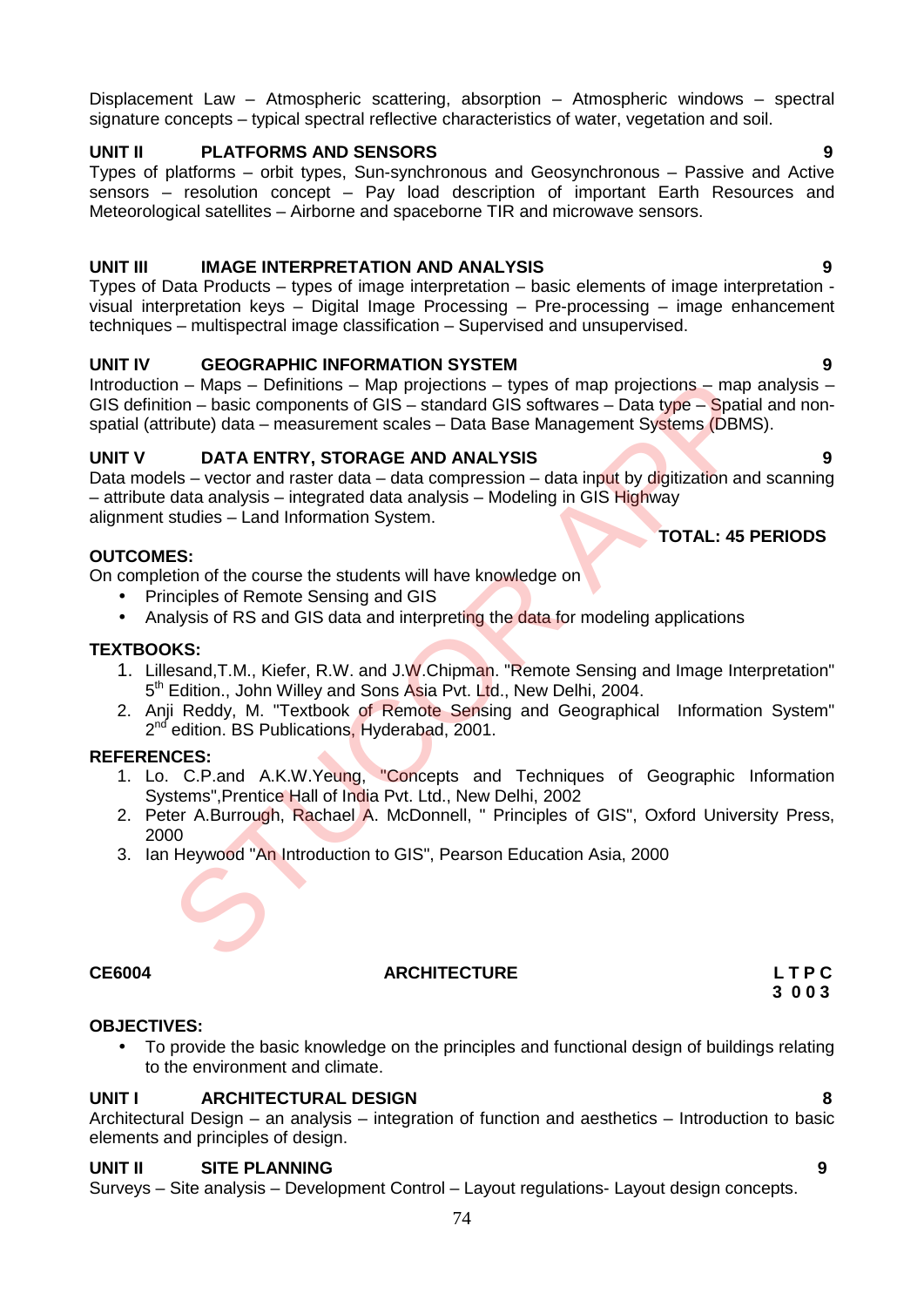# **UNIT III BUILDING TYPES 12**

Residential, institutional, commercial and Industrial – Application of anthropometry and space standards-Inter relationships of functions – Safety standards – Building rules and regulations – Integration of building services – Interior design

# **UNIT IV CLIMATE AND ENVIRONMENTAL RESPONSIVE DESIGN 8**

Man and environment interaction- Factors that determine climate – Characteristics of climate types – Design for various climate types – Passive and active energy controls – Green building concept

### **UNIT V TOWN PLANNING 8**

Planning – Definition, concepts and processes- Urban planning standards and zoning regulations- Urban renewal – Conservation – Principles of Landscape design

#### **TOTAL: 45 PERIODS**

### **OUTCOMES:**

 Students will have the ability to plan any civil engineering project by incorporating various aspect of environment and climate of the project area. Further they know various rules and regulation of town planning and development authorities.

#### **REFERENCES:**

- 1. Pramar. V.S. "Design fundamental in Architecture", Somaiya Publications Pvt. Ltd., New Delhi, 1997.
- 2. Muthu Shoba Mohan.G.,"Principles of Architecture"., Oxford University Press., New Delhi, 2006.
- 3. Rangwala. S.C. "Town Planning" Charotar Publishing House., Anand, 2005.
- 4. De Chiara.J., Michael. J. Crosbie.,"Time Saver Standards for Building Types", McGraw Hill Publishing Company, New York, 2001.
- 5. Arvind Krishnan, Nick Baker, Simos Yannas, Szokolay.S.V., "Climate Responsive Architecture"., A Design Hand Book for Energy Efficient Building, Tata McGraw Hill Publishing Company Ltd., New Delhi, 2007. ment will have the ability to plan any civil enpineering project by incorporations will have the ability to plan any civil enpineering project by incorporation<br>of the minimum of the project area. Further they know various<br>
- 6. National Building Code of India., SP7 (Group 1) Bureau of Indian Standards, New Delhi, 2005.

# **GE6075 PROFESSIONAL ETHICS IN ENGINEERING L T P C**

# **3 0 0 3**

#### **OBJECTIVES:**

• To enable the students to create an awareness on Engineering Ethics and Human Values, to instill Moral and Social Values and Loyalty and to appreciate the rights of others.

# **UNIT I HUMAN VALUES 10**

Morals, values and Ethics – Integrity – Work ethic – Service learning – Civic virtue – Respect for others – Living peacefully – Caring – Sharing – Honesty – Courage – Valuing time – Cooperation – Commitment – Empathy – Self confidence – Character – Spirituality – Introduction to Yoga and meditation for professional excellence and stress management.

# **UNIT II ENGINEERING ETHICS 9**

Senses of 'Engineering Ethics' – Variety of moral issues – Types of inquiry – Moral dilemmas – Moral Autonomy – Kohlberg's theory – Gilligan's theory – Consensus and Controversy – Models of professional roles - Theories about right action – Self-interest – Customs and Religion – Uses of Ethical Theories

75

# **UNIT III ENGINEERING AS SOCIAL EXPERIMENTATION 9**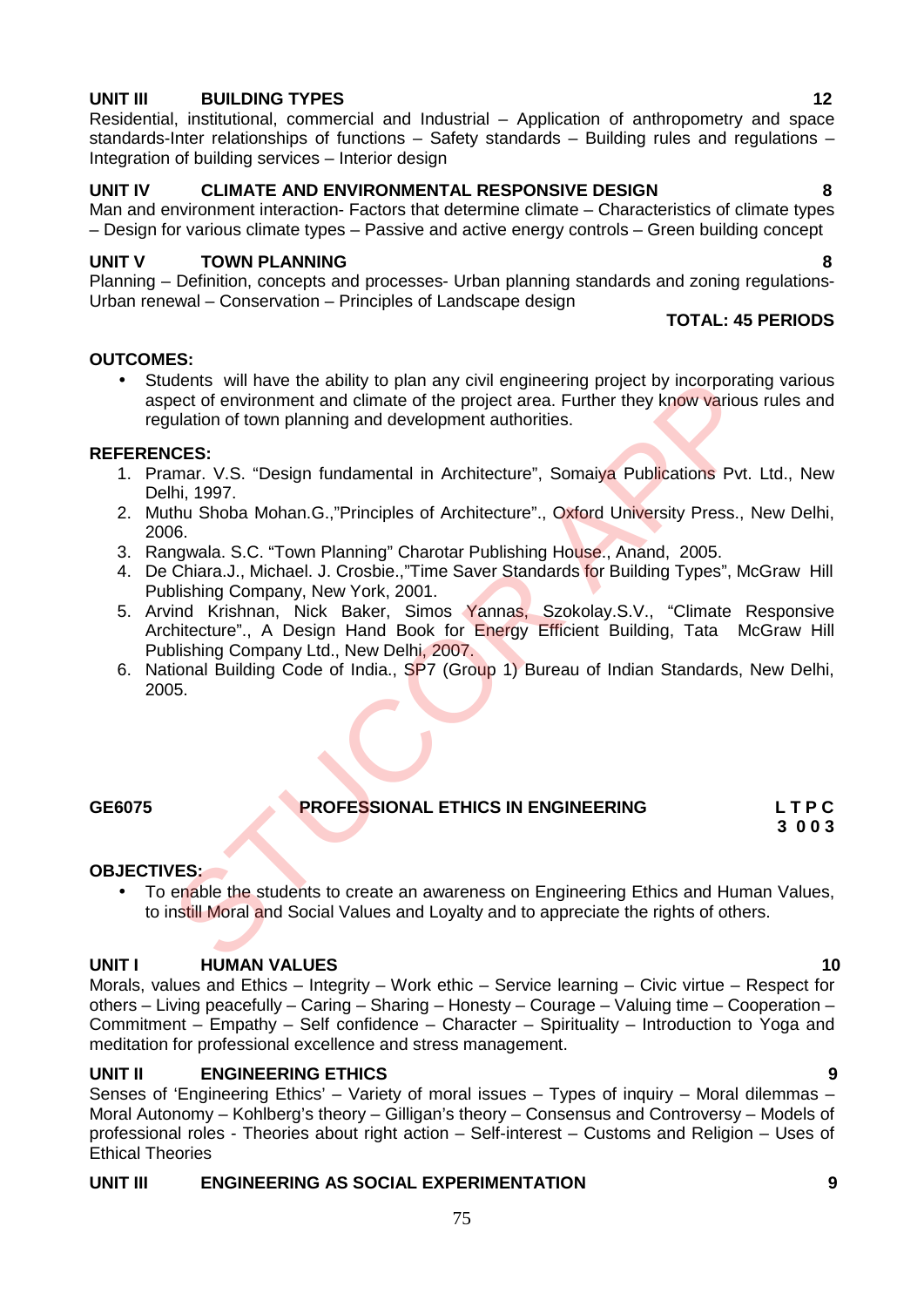Engineering as Experimentation – Engineers as responsible Experimenters – Codes of Ethics – A Balanced Outlook on Law.

# **UNIT IV SAFETY, RESPONSIBILITIES AND RIGHTS 9**

Safety and Risk – Assessment of Safety and Risk – Risk Benefit Analysis and Reducing Risk - Respect for Authority – Collective Bargaining – Confidentiality – Conflicts of Interest – Occupational Crime – Professional Rights – Employee Rights – Intellectual Property Rights (IPR) – Discrimination

# **UNIT V GLOBAL ISSUES 8**

Multinational Corporations – Environmental Ethics – Computer Ethics – Weapons Development – Engineers as Managers – Consulting Engineers – Engineers as Expert Witnesses and Advisors – Moral Leadership –Code of Conduct – Corporate Social Responsibility **TOTAL: 45 PERIODS**

# **OUTCOMES:**

 Upon completion of the course, the student should be able to apply ethics in society, discuss the ethical issues related to engineering and realize the responsibilities and rights in the society. on completion of the course, the student should be able to apply ethics<br>cuss the ethical issues related to engineering and realize the responsibilities<br>te. W. Martin and Roland Schinzinger, "Ethics in Engineering", Tata Mc

# **TEXTBOOKS:**

- 1. Mike W. Martin and Roland Schinzinger, "Ethics in Engineering", Tata McGraw Hill, New Delhi, 2003.
- 2. Govindarajan M, Natarajan S, Senthil Kumar V. S, "Engineering Ethics", Prentice Hall of India, New Delhi, 2004.

# **REFERENCES:**

- 1. Charles B. Fleddermann, "Engineering Ethics", Pearson Prentice Hall, New Jersey, 2004.
- 2. Charles E. Harris, Michael S. Pritchard and Michael J. Rabins, "Engineering Ethics Concepts and Cases", Cengage Learning, 2009
- 3. John R Boatright, "Ethics and the Conduct of Business", Pearson Education, New Delhi, 2003
- 4. Edmund G Seebauer and Robert L Barry, "Fundamentals of Ethics for Scientists and Engineers", Oxford University Press, Oxford, 2001
- 5. Laura P. Hartman and Joe Desjardins, "Business Ethics: Decision Making for Personal Integrity and Social Responsibility" McGraw Hill education, India Pvt. Ltd., New Delhi 2013
- 6. World Community Service Centre, 'Value Education', Vethathiri publications, Erode, 2011

# **Web sources:**

- 1. www.onlineethics.org
- 2. www.nspe.org
- 3. www.globalethics.org
- 4. www.ethics.org

# **CE6005 CONSTRUCTION PLANNING AND SCHEDULING L T P C**

**3 0 0 3**

# **OBJECTIVES:**

 To make the students to learn about planning of construction projects, scheduling procedures and techniques, cost and qualilty control projects and use of project information as decision making tool.

# **UNIT I CONSTRUCTION PLANNING 6**

Basic concepts in the development of construction plans-choice of Technology and Construction method-Defining Work Tasks- Definition- Precedence relationships among activities-Estimating Activity Durations-Estimating Resource Requirements for work activities-coding systems.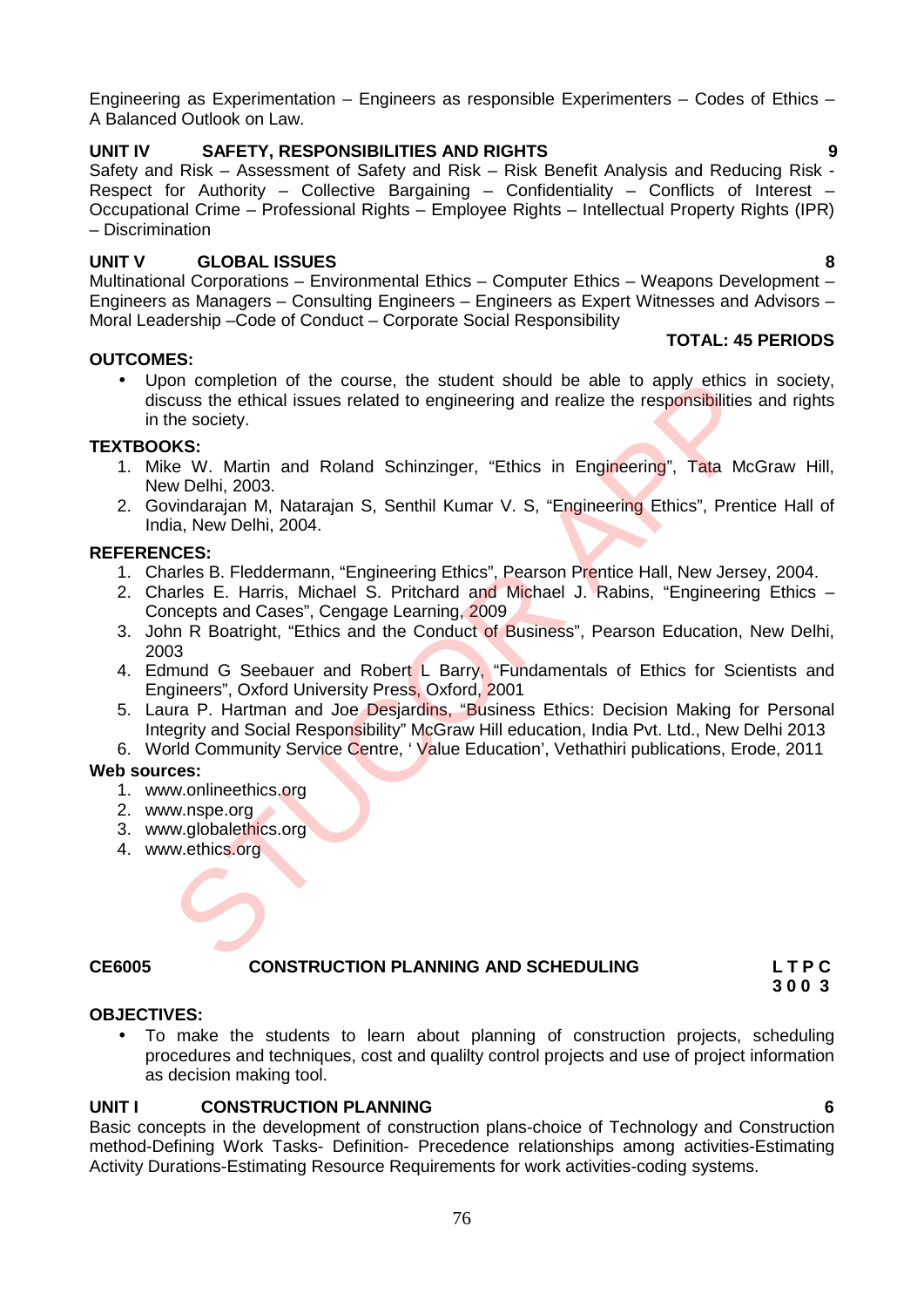# **UNIT II SCHEDULING PROCEDURES AND TECHNIQUES 12**

Relevance of construction schedules-Bar charts - The critical path method-Calculations for critical path scheduling-Activity float and schedules-Presenting project schedules-Critical path scheduling for Activity-on-node and with leads, Lags and Windows-Calculations for scheduling with leads, lags and windows-Resource oriented scheduling-Scheduling with resource constraints and precedences -Use of Advanced Scheduling Techniques-Scheduling with uncertain durations- Crashing and time/cost trade offs -Improving the Scheduling process – Introduction to application software.

# **UNIT III COST CONTROL MONITORING AND ACCOUNTING 9**

The cost control problem-The project Budget-Forecasting for Activity cost control - financial accounting systems and cost accounts-Control of project cash flows-Schedule control-Schedule and Budget updates-Relating cost and schedule information.

# **UNIT IV QUALITY CONTROL AND SAFETY DURING CONSTRUCTION 9**

Quality and safety Concerns in Construction-Organizing for Quality and Safety-Work and Material Specifications-Total Quality control-Quality control by statistical methods -Statistical Quality control with Sampling by Attributes-Statistical Quality control by Sampling and Variables-Safety.

# **UNIT V ORGANIZATION AND USE OF PROJECT INFORMATION 9**

Types of project information-Accuracy and Use of Information-Computerized organization and use of Information -Organizing information in databases-relational model of Data bases-Other conceptual Models of Databases-Centralized database Management systems-Databases and application programs-Information transfer and Flow.

# **OUTCOMES:**

• The student should be able to plan construction projects, schedule the activities using network diagrams, determine the cost of the project, control the cost of the project by creating cash flows and budgeting and to use the project information as decision making tool. d safety Concerns in Construction-Organizing for Quality and Safety-Work and<br>ons-Total Quality control-Quality control by statistical methods -Statistical Quality<br>ontrol-Quality control by statistical methods -Statistical

# **TEXTBOOKS:**

- 1. Chitkara, K.K. "Construction Project Management Planning", Scheduling and Control,Tata McGraw Hill Publishing Co., New Delhi, 2005
- 2. Srinath, L.S., "Pert and CPM Principles and Applications", Affiliated East West Press, 2001

# **REFERENCES:**

- 1. Chris Hendrickson and Tung Au, "Project Management for Construction Fundamentals Concepts for Owners", Engineers, Architects and Builders, Prentice Hall, Pitsburgh, 2000.
- 2. Moder.J., Phillips. C. and Davis E. "Project Management with CPM", PERT and Precedence Diagramming, Van Nostrand Reinhold Co., 3<sup>rd</sup> Edition, 1985.
- 3. Willis., E.M., "Scheduling Construction projects", John Wiley and Sons, 1986.
- 4. Halpin, D.W., "Financial and Cost Concepts for Construction Management", John Wiley and Sons, New York, 1985.

# **CE6006 TRAFFIC ENGINEERING AND MANAGEMENT L T P C**

**3 0 0 3**

# **OBJECTIVES:**

 To give an overview of Traffic engineering, traffic regulation, management and traffic safety with integrated approach in traffic planning as well.

# **UNIT I TRAFFIC PLANNING AND CHARACTERISTICS 9**

Road Characteristics – Road user characteristics – PIEV theory – Vehicle – Performance characteristics – Fundamentals of Traffic Flow – Urban Traffic problems in India – Integrated planning of town ,country ,regional and all urban infrastructure – Towards Sustainable approach. – land use & transport and modal integration.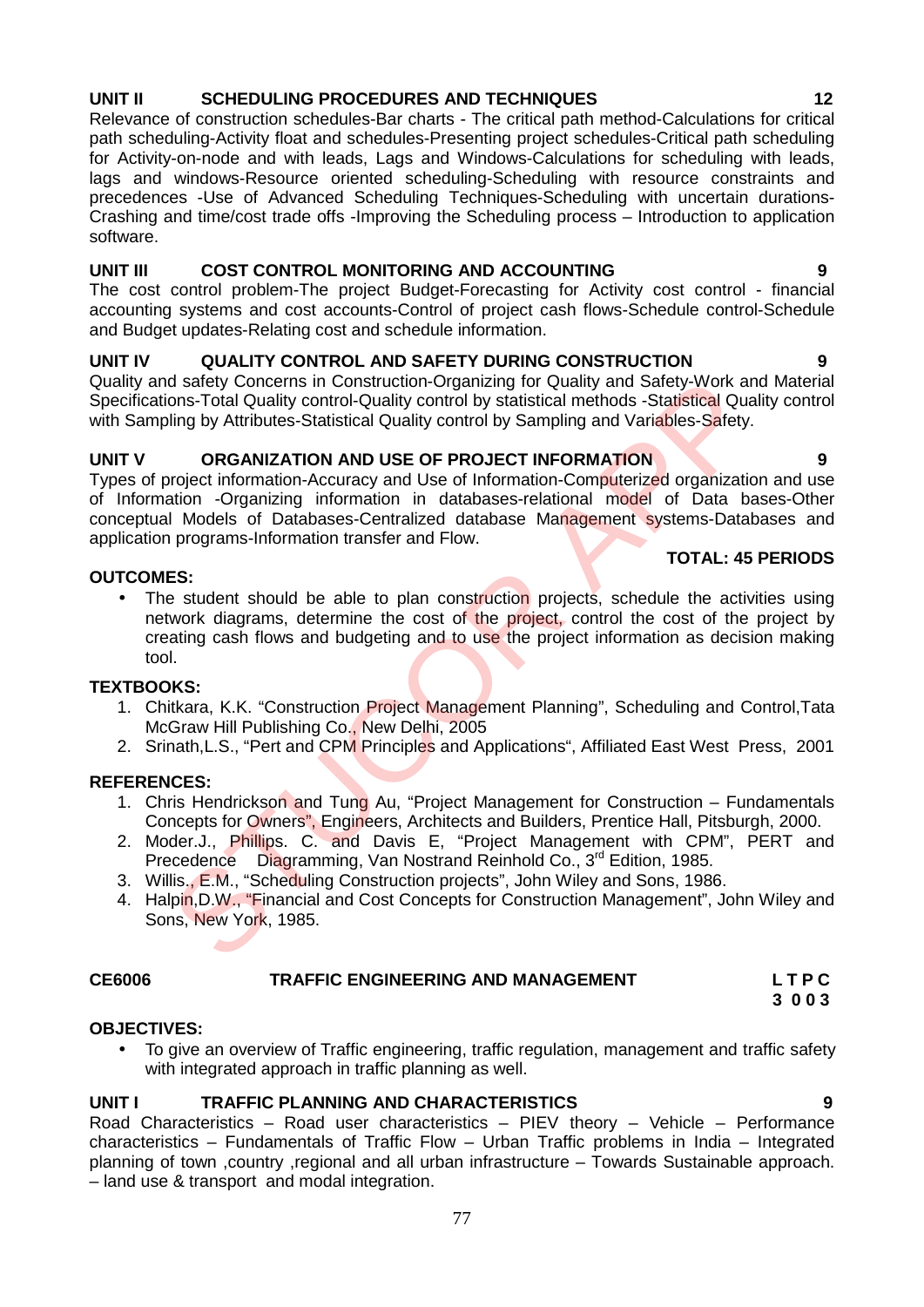# **UNIT II TRAFFIC SURVEYS 10**

Traffic Surveys – Speed, journey time and delay surveys – Vehicles Volume Survey including non motorized transports – Methods and interpretation – Origin Destination Survey – Methods and presentation – Parking Survey – Accident analyses -Methods, interpretation and presentation – Statistical applications in traffic studies and traffic forecasting – Level of service – Concept, applications and significance.

# **UNIT III TRAFFIC DESIGN AND VISUAL AIDS 10**

Intersection Design - channelization, Rotary intersection design – Signal design – Coordination of signals –– Grade separation - Traffic signs including VMS and road markings – Significant roles of traffic control personnel - Networking pedestrian facilities & cycle tracks.

# **UNIT IV TRAFFIC SAFETY AND ENVIRONMENT 8**

Road accidents – Causes, effect, prevention, and cost – Street lighting – Traffic and environment hazards – Air and Noise Pollution, causes, abatement measures – Promotion and integration of public transportation – Promotion of non-motorized transport.

# **UNIT V TRAFFIC MANAGEMENT 8**

Area Traffic Management System - Traffic System Management (TSM) with IRC standards -Traffic Regulatory Measures-Travel Demand Management (TDM) – Direct and indirect methods – Congestion and parking pricing – All segregation methods- Coordination among different agencies – Intelligent Transport System for traffic management, enforcement and education. dents – Causes, enect, prevention, and cost – Street ignining – Irance and<br>
Air and Noise Pollution, causes, abatement measures – Promotion and int<br>
sportation – Promotion of non-motorized transport.<br>
TRAFFIC MANAGEMENT<br>
T

**TOTAL: 45 PERIODS**

# **OUTCOMES:**

On completing this course, the Students will be able to

- Analyse traffic problems and plan for traffic systems various uses
- Design Channels, Intersections, signals and parking arrangements
- Develop Traffic management Systems

# **TEXTBOOKS:**

- 1. Kadiyali.L.R. "Traffic Engineering and Transport Planning", Khanna Publishers, Delhi, 2013
- 2. Indian Roads Congress (IRC) Specifications: Guidelines and Special Publications on Traffic Planning and Management.
- 3. Salter. R.I and Hounsell N.B, " Highway Traffic Analysis and design", Macmillan Press Ltd.1996.

- 1. Fred L. Mannering, Scott S. Washburn and Walter P.Kilareski, Principles of Highway Engineering and Traffic Analysis, Wiley India Pvt. Ltd., New Delhi, 2011
- 2. Garber and Hoel, "Principles of Traffic and Highway Engineering", CENGAGE Learning, New Delhi, 2010
- 3. SP:43-1994, IRC Specification, "Guidelines on Low-cost Traffic Management Techniques" for Urban Areas, 1994
- 4. John E Tyworth, "Traffic Management Planning, Operations and control", Addison Wesly Publishing Company, 1996
- 5. Hobbs.F.D. "Traffic Planning and Engineering", University of Brimingham, Peragamon Press Ltd, 2005
- 6. Taylor MAP and Young W, "Traffic Analysis New Technology and New Solutions", Hargreen Publishing Company, 1998.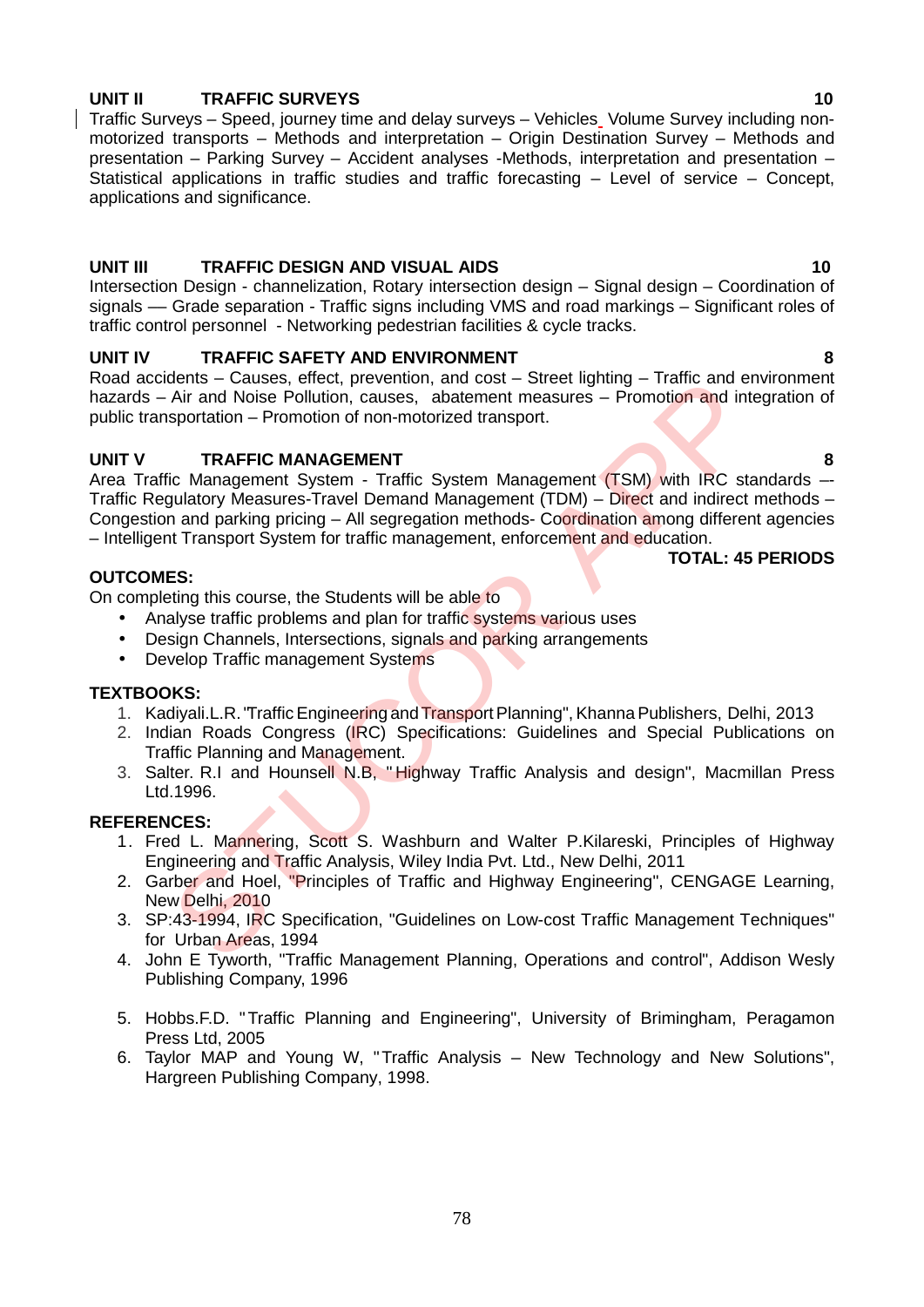### **OBJECTIVES:**

 The objective of the course is to train the students to have a comprehensive knowledge of planning, design, evaluation, construction and financing of housing projects. The course focuses on cost effective construction materials and methods. Emphasis is given on the principles of sustainable housing policies and programmes.

# **UNIT I INTRODUCTION TO HOUSING 10**

Definition of Basic Terms – House, Home, Household, Apartments, Multi storied Buildings, Special Buildings, Objectives and Strategies of National Housing Policies including Slum Housing Policy, Principle of Sustainable Housing – Integrated approach on arriving holding capacity and density norms - All basic infrastructure consideration - Institutions for Housing at National, State and Local levels.

### **UNIT II HOUSING PROGRAMMES 10**

Basic Concepts, Contents and Standards for Housing Programmes - Sites and Services, Neighborhoods- Plotted land development programs, Open Development Plots, Apartments, Gated communities, Townships, Rental Housing, Co-operative Housing, Slum Housing Programmes – Slum improvement – Slum redevelopment and Relocation – Use of GIS and MIS in Slum Housing Projects., Role of Public housing agencies, and Private sector in supply, quality, infrastructure and pricing – Role of Non-Government Organizations in slum housing. **HOUSING PROGRAMMES**<br>
HOUSING PROGRAMMES<br>
Concents: Contents and Standards for Housing Programmes - Sites and<br>
cloods- Plotted land development programs, Open Development Plots, A<br>
Summunities, Townships, Rental Housing, C

# **UNIT III PLANNING AND DESIGN OF HOUSING PROJECTS 9**

Formulation of Housing Projects – Land Use and Soil suitability analysis -Building Byelaws and Rules and Development Control Regulations - Site Analysis, Layout Design, Design of Housing Units (Design Problems) – Housing Project Formulation.

# **UNIT IV CONSTRUCTION TECHNIQUES AND COST-EFFECTIVE MATERIALS 8**

New Constructions Techniques – Cost Effective Modern Materials and methods of Construction-Green building concept- Building Centers – Concept, Functions and Performance Evaluation.

# **UNIT V HOUSING FINANCE AND PROJECT APPRAISAL 8**

Evaluation of Housing Projects for sustainable principles – Housing Finance, Cost Recovery – Cash Flow Analysis, Subsidy and Cross Subsidy- Public Private Partnership Projects - Viability Gap Funding - Pricing o f Housing Units (Problems).

# **TOTAL: 45 PERIODS**

# **OUTCOMES:**

• The students should have a comprehensive knowledge of planning, design, evaluation, construction and financing of housing projects.

#### **TEXTBOOKS:**

- 1. Meera Mehta and Dinesh Mehta, "Metropolitan Housing Markets", Sage Publications Pvt. Ltd., New Delhi, 1999.
- 2. Francis Cherunilam and Odeyar D Heggade, "Housing in India", Himalaya Publishing House, Bombay, 1997.

- 1. Wiley- Blackwell, "Neufert Architects" Data, 4<sup>th</sup> Edition, Blackwell Publishing Ltd, 2012
- 2. Donald Watson and Michael J.Crosbie, "Time Saver Standards for Architectural Design", 8<sup>th</sup> Edition, Tata McGraw Hill Edition, 2011
- 3. Walter Martin Hosack, "Land Development Calculations", McGraw Hill 2<sup>nd</sup> Edition, USA 2010
- 4. Development Control Rules for Chennai Metropolitan Area, CMA, Chennai, 2004.
- 5. UNCHS, National Experiences with Shelter Delivery for the Poorest Groups, UNCHS Habitat, Nairobi, 1994
- 6. Government of India, National Housing Policy, 1994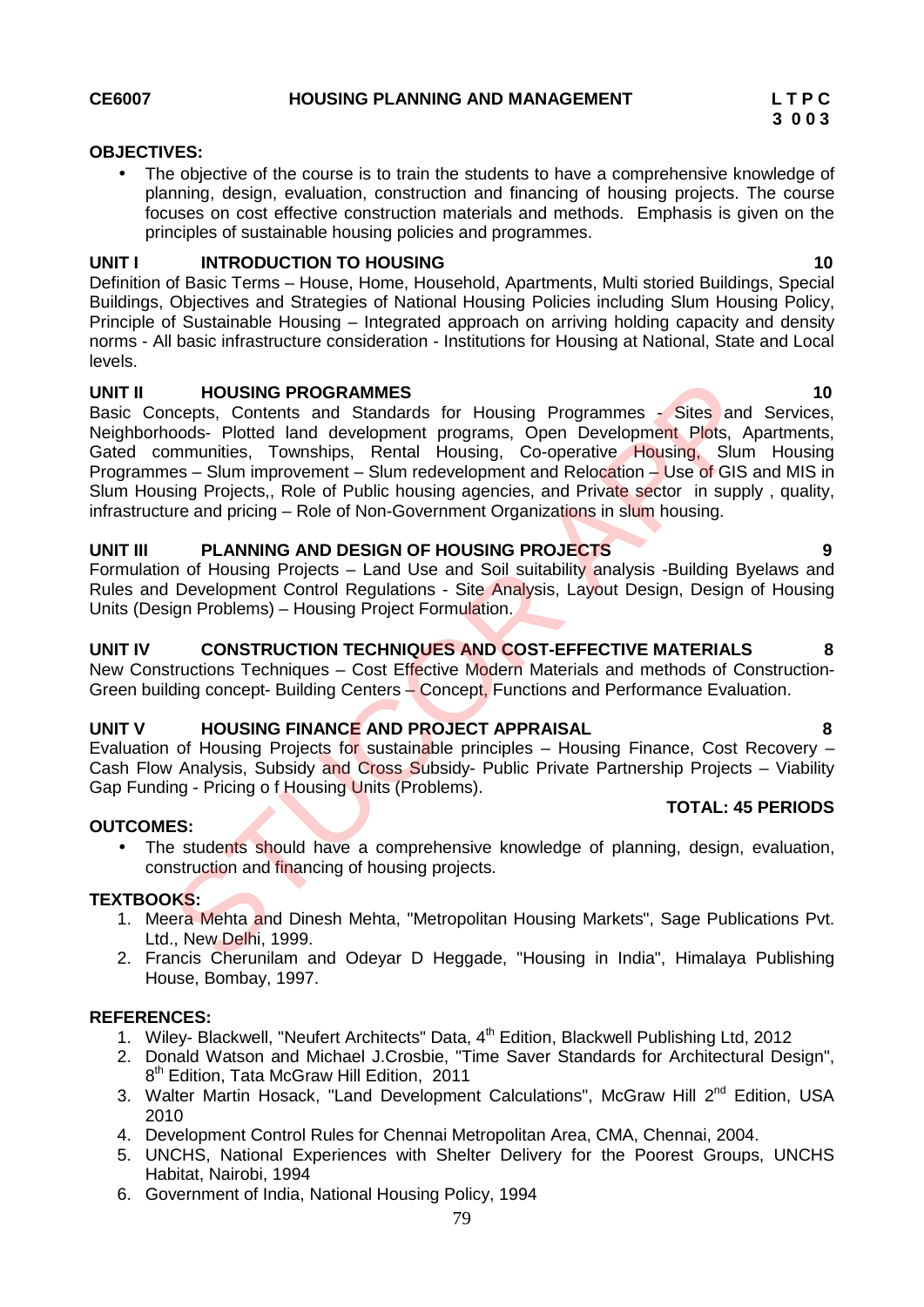# **CE6008 GROUNDWATER ENGINEERING L T P C**

### **OBJECTIVES:**

- To introduce the student to the principles of Groundwater governing Equations and Characteristics of different aquifers,
- To understand the techniques of development and management of groundwater.

# **UNIT I HYDROGEOLOGICAL PARAMETERS 9**

Introduction – Water bearing Properties of Rock – Type of aquifers - Aquifer properties – permeability, specific yield, transmissivity and storage coefficient - Methods of Estimation-Ground water table fluctuation and its interpretations – Groundwater development and Potential in India – GEC norms. HYDROGEOLOGICAL PARAMETERS<br>
In - Water bearing Properties of Rock - Type of aquifers - Aquifer pro<br>
In - Water bearing Properties of Rock - Type of aquifers - Aquifer pro<br>
tyl, specific yield, transmissivity and storage co

### **UNIT II WELL HYDRAULICS 9**

Objectives of Groundwater hydraulics – Darcy's Law - Groundwater equation – steady state flow - Dupuit Forchheimer assumption - Unsteady state flow - Theis method - Jacob method - Slug tests - Image well theory – Partial penetrations of wells.

### **UNIT III GROUNDWATER MANAGEMENT 9**

Need for Management Model - Database for groundwater management -groundwater balance study – Introduction to Mathematical model – Conjunctive use – Collector well and Infiltration gallery.

# **UNIT IV GROUNDWATER QUALITY 9**

Ground water chemistry - Origin, movement and quality - Water quality standards – Health and aesthetic aspects of water quality - Saline intrusion – Environmental concern and Regulatory requirements

# **UNIT V GROUNDWATER CONSERVATION 9**

Artificial recharge techniques – Remediation of Saline intrusion– Ground water management studies – Protection zone delineation, Contamination source inventory, remediation schemes - Ground water Pollution and legislation.

# **OUTCOMES:**

- Students will be able to understand aquifer properties and its dynamics after the completion of the course. It gives an exposure towards well design and practical problems of groundwater aquifers.
- Students will be able to understand the importance of artificial recharge and groundwater quality concepts.

# **TEXTBOOKS:**

- 1. Raghunath H.M., "Ground Water Hydrology", New Age International (P) Limited, New Delhi, 2010.
- 2. Todd D.K., "Ground Water Hydrology", John Wiley and Sons, New York, 2000.

# **REFERENCES:**

- 1. Fitts R Charles, "Groundwater Science". Elsevier, Academic Press, 2002.
- 2. Ramakrishnan, S, Ground Water, K.J. Graph arts, Chennai, 1998.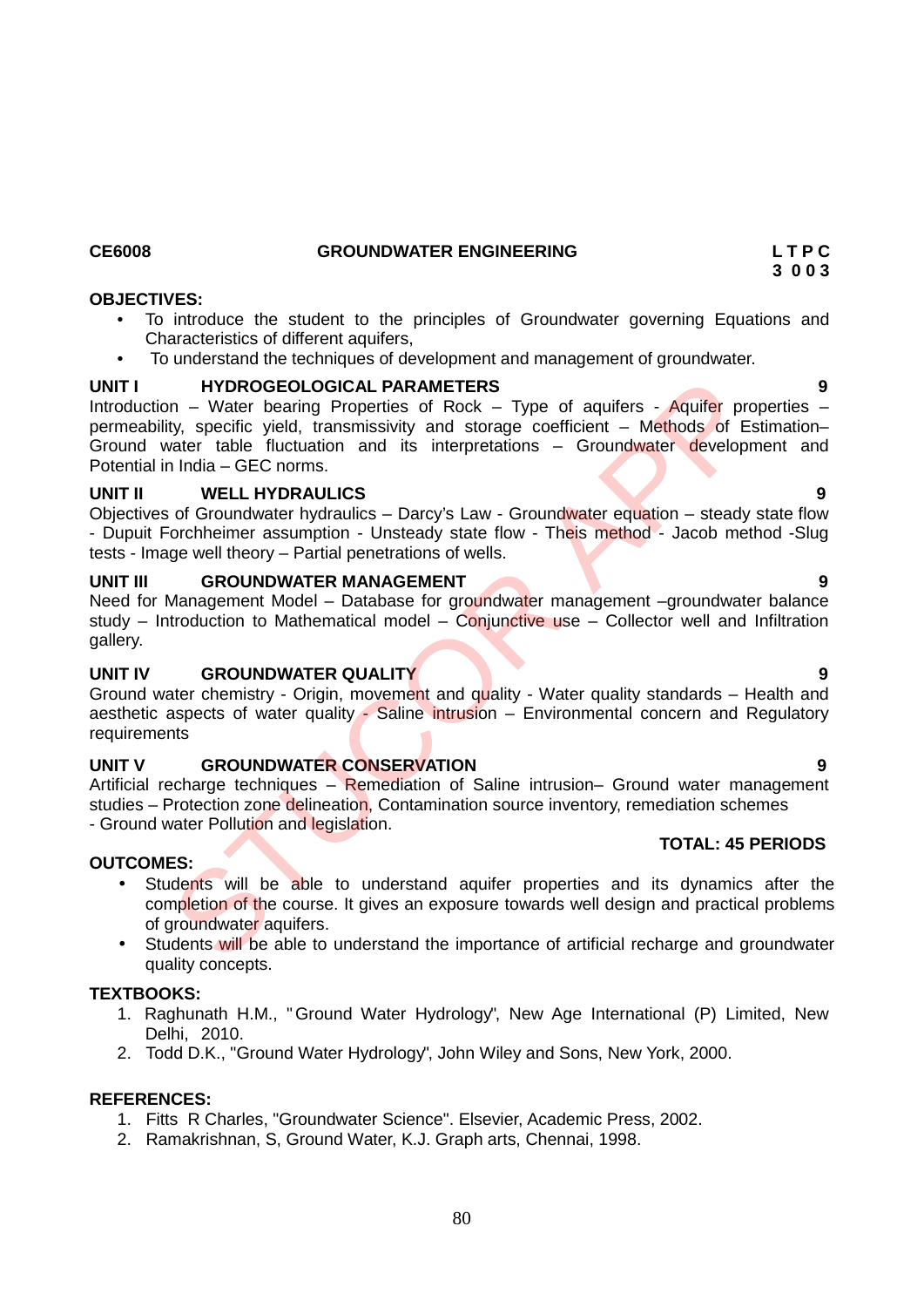# **CE6009 WATER RESOURCES SYSTEMS ANALYSIS L T P C**

# **OBJECTIVES:**

- To introduce the student to the concept of Mathematical approaches for managing the water resources system.
- To make the students apply an appropriate system approach to optimally operate a water resource system.

# **UNIT I SYSTEM APPROACH 7**

Philosophy of modelling – Goals and Objectives – Basics of system analysis concept – scopes and steps in systems engineering.

# **UNIT II PHYSICAL AND SOCIO - ECONOMIC DATA 6**

Collection, evaluation and processing  $-$  project appraisal  $-$  public involvement, master Comprehensive and integrated planning of water resources project.

### **UNIT III LINEAR PROGRAMMING 10**

Operation research - introduction - Problem Formulation-graphical solution- Simplex method – Sensitivity analysis - simple applications

# **UNIT IV DYNAMIC PROGRAMMING 11**

Optimality criteria Stage coach problem – Bellman's optimality criteria Problem formulation and Solution - simple applications

# **UNIT V SIMULATION 11**

Basic principles – Methodology and Philosophy – Model development – input and outputs – Deterministic simulation - simple applications

# **OUTCOMES:**

- The students will be exposed to the economical aspects and analysis of water resources systems by which they will get an idea of comprehensive and integrated planning of a water resources project. **SYSTEM APPROACH**<br>
SYSTEM APPROACH<br>
of modelling – Goals and Objectives – Basics of system analysis concept – st<br>
stems engineering.<br>
PHYSICAL AND SOCIO - ECONOMIC DATA<br>
evaluation and processing – project appraisal – publ
- The students will develop skills in solving problems in operations research through LP, DP and Simulation techniques.

#### **TEXTBOOK:**

1. Vedula, S., and Majumdar, P.P. "Water Resources Systems" – Modeling Techniques and Analysis Tata McGraw Hill, 5<sup>th</sup> reprint, New Delhi, 2010.

### **REFERENCES:**

- 1. Hall Warren, A. and John A. Dracup., " Water Resources System Engineering", Tata McGraw Hill Publishing Company Ltd., New Delhi, 1998
- 2. Chadurvedi M.C., "Water resource Systems Planning and Management", Tata McGraw Hill inc., New Delhi,1997
- 3. Taha H.A., "Operation Research", McMillan Publication Co., New York, 1995.
- 4. Maass A., Husfchimidt M.M., ,Dorfman R., ThomasH A., Marglin S.A and Fair G. M., "Design of Water Resources System", Hardward University Press, Cambridge, Mass.,1995.
- 5. Goodman Aluvin S., "Principles of Water Resources Planning", Prentice Hall of India, 1984

# **3 0 0 3**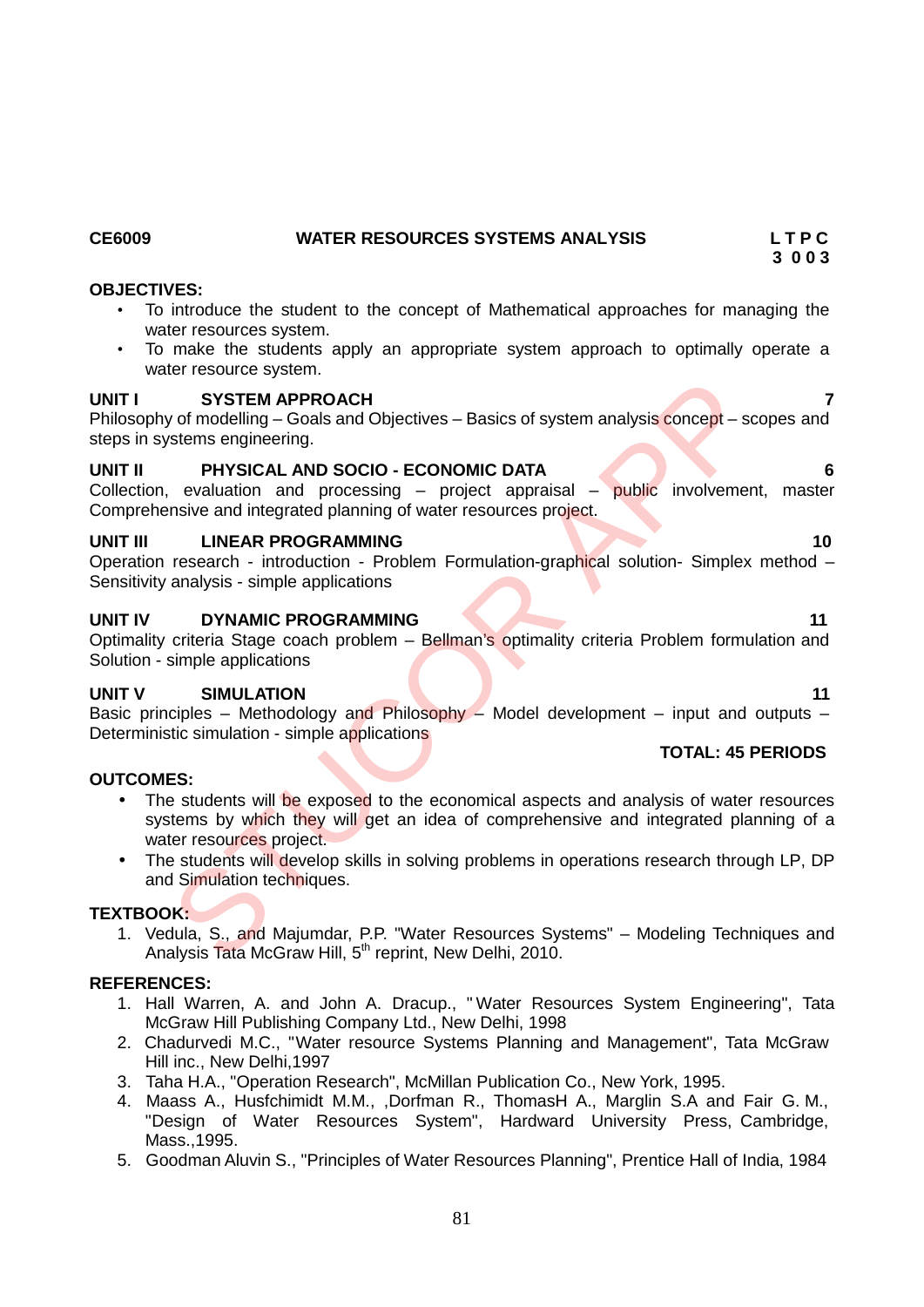#### **CE6010 PAVEMENT ENGINEERING LT P C**

### **OBJECTIVES:**

 Student gains knowledge on various IRC guidelines for designing rigid and flexible pavements. Further, he/she will be in a position to assess quality and serviceability conditions of roads.

**UNIT I TYPE OF PAVEMENT AND STRESS DISTRIBUTION ON LAYERED SYSTEM 8** Introduction – Pavement as layered structure – Pavement types rigid and flexible. Resilient modulus - Stress and deflections in pavements under repeated loading.

#### **UNIT II DESIGN OF FLEXIBLE PAVEMENTS 10**

Flexible pavement design factors influencing design of flexible pavement, Empirical - Semi empirical and theoretical methods – Design procedure as per IRC guidelines – Design and specification of rural roads.

### **UNIT III DESIGN OF RIGID PAVEMENTS 9**

Cement concrete pavements factors influencing CC pavements – Modified Westergaard approach – Design procedure as per IRC guidelines – Concrete roads and their scope in India.

#### **UNIT IV PERFORMANCE EVALUATION AND MAINTENANCE 10**

Pavement Evaluation - causes of distress in rigid and flexible pavements – Evaluation based on Surface Appearance, Cracks, Patches and Pot Holes, Undulations, Raveling, Roughness, Skid Resistance. Structural Evaluation by Deflection Measurements - Pavement Serviceability index. -Pavement maintenance (IRC Recommendations only). and theoretical methods – Design procedure as per IRC guidelines – Diversion of rural roads.<br>
DESIGN OF RIGID PAVEMENTS<br>
CORCORE PAVEMENTS<br>
CORCORE PAVEMENTS<br>
CORCORE PAVEMENTS<br>
CORCORE PAVEMENTS<br>
CORCORE PAVEMENTS<br>
CORCOR

### **UNIT V STABILIZATION OF PAVEMENTS 8**

Stabilisation with special reference book to highway pavements – Choice of stabilizers – Testing and field control Stabilisation for rural roads in India - use of Geosynthetics in roads.

#### **TOTAL : 45 PERIODS**

• Students will have adequate knowledge to design flexible and rigid pavements based on IRC guidelines. Further they know various techniques to evaluate performance of pavements.

# **TEXTBOOKS:**

**OUTCOMES:**

- 1. Wright P.H. "Highway Engineers", John Wiley and Sons, Inc., New York, 1996.
- 2. Khanna, S.K., Justo C.E.G. and Veeraragavan. A., "Highway Engineering", Nem Chand and Brothers, 10<sup>th</sup> Edition, Roorkee, 2014.
- 3. Kadiyali, L.R. 'Principles and Practice of Highway Engineering", Khanna tech.Publications, New Delhi, 1989.

#### **REFERENCES:**

- 1. Yoder, R.J. and Witchak M.W. "Principles of Pavement Design", John Wiley 2000.
- 2. IRC-37–001,The Indian roads Congress, Guidelines for the Design of Flexible Pavements, New Delhi, 2001
- 3. IRC 58-1998. The Indian Road Congress, Guideline for the Design of Rigid Pavements for Highways, New Delhi, 1991
- 4. Rajib B.Mallick, Tahar El-Korchi, "Pavement Engineering: Principles and Practice, 2<sup>nd</sup> Edition, CRC Press, 2013.

# **EN6801 ENVIRONMENTAL IMPACT ASSESSMENT L T P C**

**OBJECTIVES:**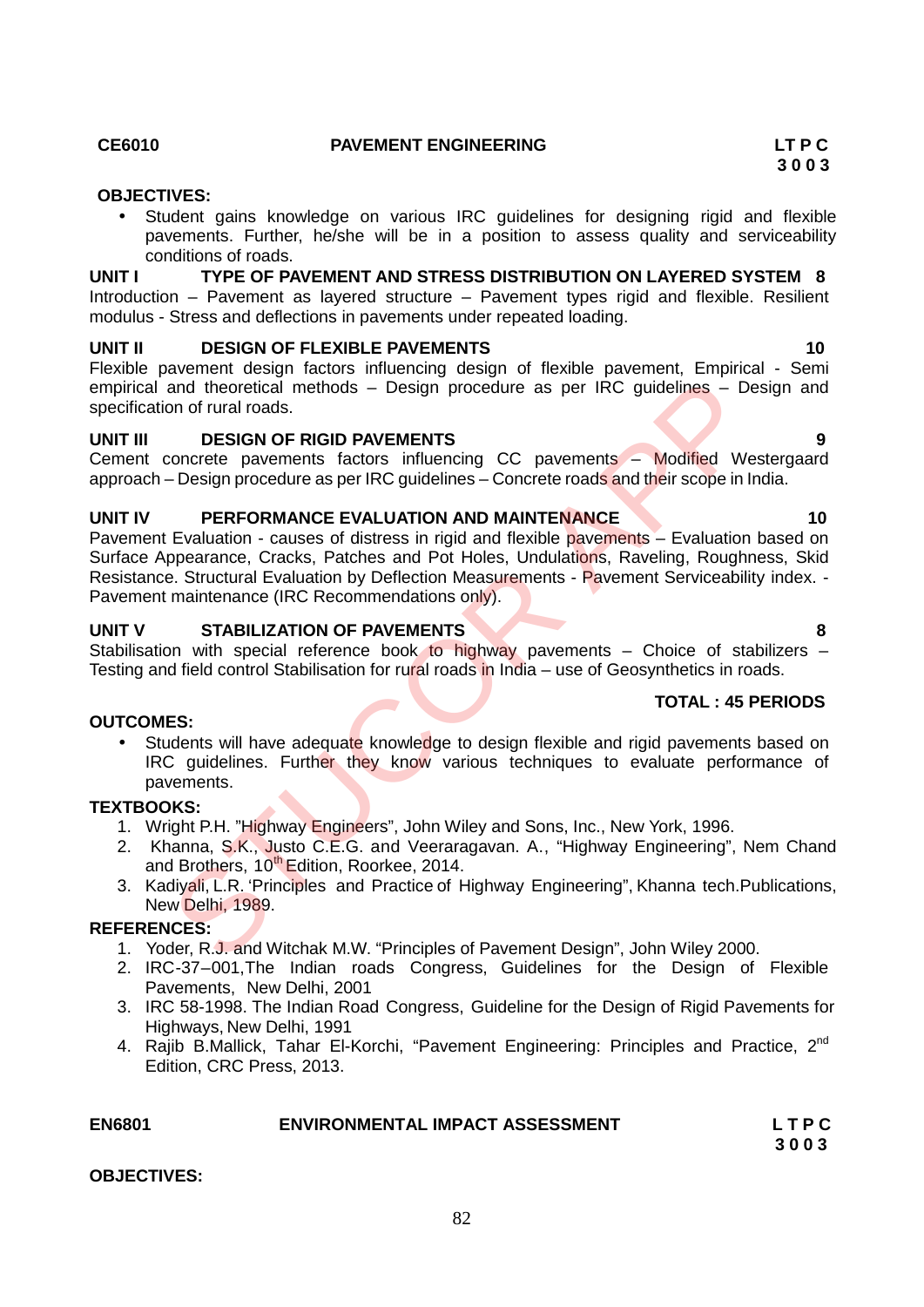To impart knowledge on Environmental management and Environmental Impact Assessment.

# **UNIT I INTRODUCTION 8**

Impact of development projects – Sustainable development- Need for Environmental Impact Assessment (EIA) - Environmental Impact Statement (EIS) – EIA capability and limitations – Legal provisions on EIA-Stages of EIA, Types of EIA

# **UNIT II METHODOLOGIES 9**

Methods of EIA – Check lists – Matrices – Networks – Cost-benefit analysis – Analysis of alternatives

# **UNIT III PREDICTION AND ASSESSMENT 9**

Assessment of Impact on land, water, air, social & cultural activities and on flora & fauna- Mathematical models- Public participation

# **UNIT IV ENVIRONMENTAL MANAGEMENT PLAN 9**

Plan for mitigation of adverse impact on environment – Options for mitigation of impact on water, air, land and on flora & fauna - Addressing the issues related to the Project Affected People. Post project monitoring itingation of adverse impact on environment – Options for mitigation of impact<br>
midd on fora & fauna - Addressing the issues related to the Project Affected Pe<br>
initioning<br>
CASE STUDIES<br>
Frastructure projects – Dams – High

# **UNIT V CASE STUDIES 10**

EIA for infrastructure projects – Dams – Highways – Multi-storey Buildings – Water Supply and Drainage Projects – Waste water treatment plants, STP.

### **OUTCOMES:**

The students completing the course will have ability to

- carry out scoping and screening of developmental projects for environmental and social assessments
- explain different methodologies for environmental impact prediction and assessment
- plan environmental impact assessments and environmental management plans
- evaluate environmental impact assessment reports

#### **TEXTBOOKS:**

- 1. Canter, R.L., "Environmental Impact Assessment", McGraw Hill Inc., New Delhi, 1996.
- 2. Shukla, S.K. and Srivastava, P.R., "Concepts in Environmental Impact Analysis", Common Wealth Publishers, New Delhi, 1992.

#### **REFERENCES:**

- 1. John G. Rau and David C Hooten "Environmental Impact Analysis Handbook", McGraw Hill Book Company, 1990.
- 2. "Environmental Assessment Source book", Vol. I, II & III. The World Bank, Washington, D.C., 1991.
- 3. Judith Petts, "Handbook of Environmental Impact Assessment Vol. I & II", Blackwell Science, 1999.

#### **CE6023 INDUSTRIAL WASTE MANAGEMENT LT P C**

#### **OBJECTIVES:**

 To impart knowledge on sources and characteristics of various industrial wastes and strategies for its prevention and control

#### **UNIT I INTRODUCTION 8**

Types of industries and industrial pollution – Characteristics of industrial wastes – Population equivalent – Bioassay studies – effects of industrial effluents on streams, sewer, land, sewage

### **TOTAL : 45 PERIODS**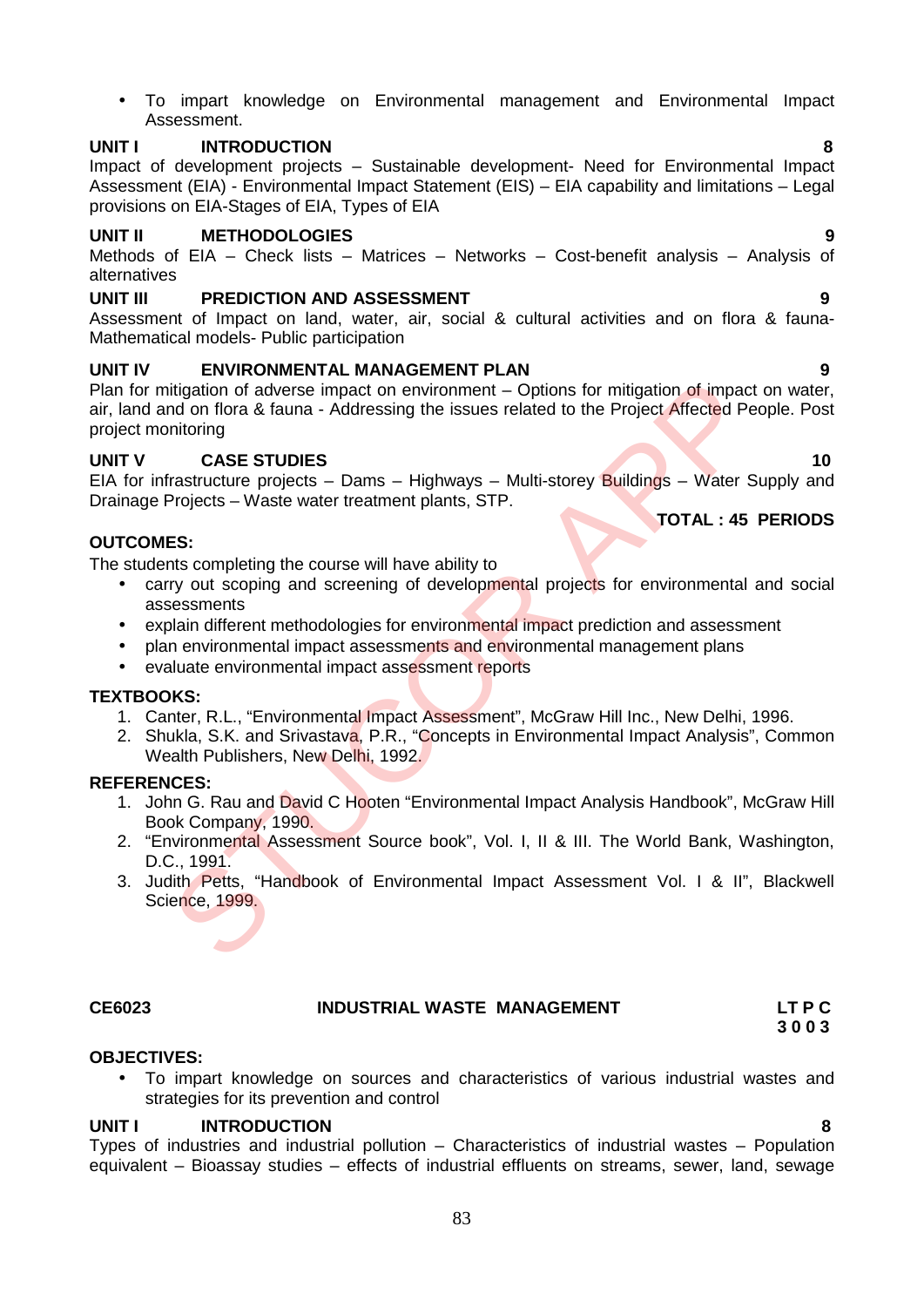treatment plants and human health – Environmental legislations related to prevention and control of industrial effluents and hazardous wastes

# **UNIT II CLEANER PRODUCTION 8**

Waste management Approach – Waste Audit – Volume and strength reduction – Material and process modifications – Recycle, reuse and byproduct recovery – Applications.

# **UNIT III POLLUTION FROM MAJOR INDUSTRIES 9**

Sources, Characteristics, waste treatment flow sheets for selected industries such as Textiles, Tanneries, Pharmaceuticals, Electroplating industries, Dairy, Sugar, Paper, distilleries, Steel plants, Refineries, fertilizer, thermal power plants – Wastewater reclamation concepts

# **UNIT IV TREATMENT TECHNOLOGIES 11**

Equalisation – Neutralisation – Removal of suspended and dissolved organic solids - Chemical oxidation – Adsorption - Removal of dissolved inorganics – Combined treatment of industrial and municipal wastes – Residue management – Dewatering – Disposal

# **UNIT V HAZARDOUS WASTE MANAGEMENT 9**

Hazardous wastes - Physico chemical treatment – solidification – incineration – Secure land fills **TOTAL: 45 PERIODS**

# **OUTCOMES:**

The students completing the course will have

- an insight into the pollution from major industries including the sources and characteristics of pollutants wastes – Residue management – Dewatering – Disposal<br>
HAZARDOUS WASTE MANAGEMENT<br>
SINGLE WASHEM (TOTAL: 45<br>
TOTAL: 45<br>
ES:<br>
Interpreting the course will have<br>
insight into the pollution from major industries including the s
- ability to plan minimization of industrial wastes
- ability to design facilities for the processing and reclamation of industrial waste water

# **TEXTBOOKS:**

- 1. Rao M. N. & Dutta A. K. , "Wastewater Treatment", Oxford IBH Publication, 1995.
- 2. Eckenfelder W.W. Jr., "Industrial Water Pollution Control", McGraw Hill Book Company, New Delhi, 2000.
- 3. Patwardhan. A.D., Industrial Wastewater Treatment", Prentice Hall of India, New Delhi 2010.

# **REFERENCES:**

- 1. Shen T.T., "Industrial Pollution Prevention", Springer, 1999.
- 2. Stephenson R.L. and Blackburn J.B., Jr., "Industrial Wastewater Systems Hand book", Lewis Publisher, New York, 1998
- 3. Freeman H.M., "Industrial Pollution Prevention Hand Book", McGraw Hill Inc., New Delhi, 1995.
- 4. Bishop, P.L., "Pollution Prevention: Fundamental & Practice", McGraw Hill, 2000.
- 5. Pandey, "Environmental Management" Vikas Publications, 2010.
- 6. Industrial Wastewater Management, Treatment and Disposal",(WEF MOP FD3) McGraw Hill, 2008.

#### **CE6011 AIR POLLUTION MANAGEMENT L T P C**

**3 0 0 3**

# **OBJECTIVES:**

 This subject covers the sources, characteristics and effects of air and noise pollution and the methods of controlling the same. The student is expected to know about source inventory and control mechanism.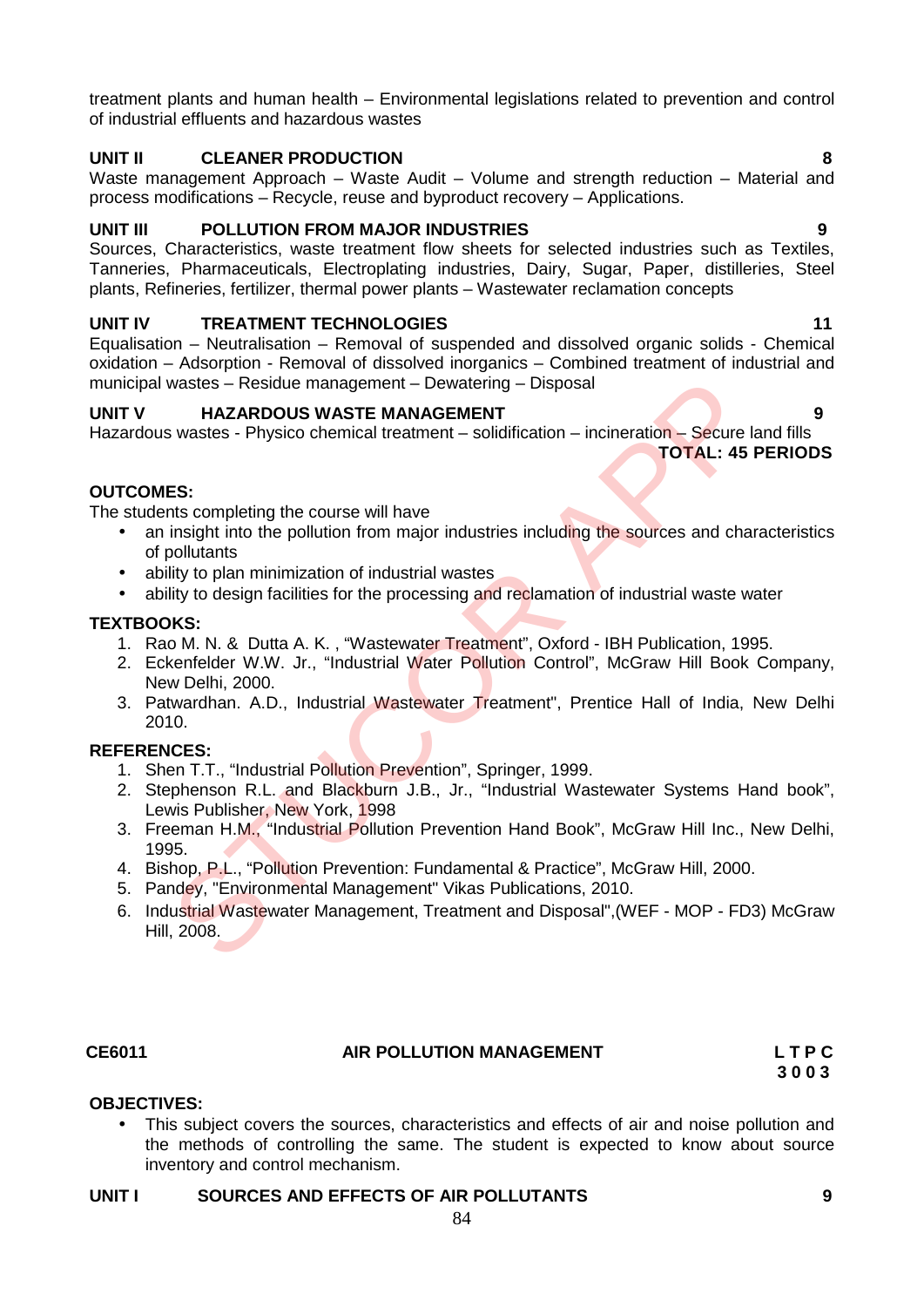Classification of air pollutants – Particulates and gaseous pollutants – Sources of air pollution – Source inventory – Effects of air pollution on human beings, materials, vegetation, animals – global warming-ozone layer depletion, Sampling and Analysis – Basic Principles of Sampling – Source and ambient sampling – Analysis of pollutants – Principles.

### **UNIT II DISPERSION OF POLLUTANTS 9**

Elements of atmosphere – Meteorological factors – Wind roses – Lapse rate - Atmospheric stability and turbulence – Plume rise – Dispersion of pollutants – Dispersion models – Applications.

### **UNIT III AIR POLLUTION CONTROL 12**

Concepts of control – Principles and design of control measures – Particulates control by gravitational, centrifugal, filtration, scrubbing, electrostatic precipitation – Selection criteria for equipment - gaseous pollutant control by adsorption, absorption, condensation, combustion – Pollution control for specific major industries.

#### **UNIT IV AIR QUALITY MANAGEMENT 8**

Air quality standards – Air quality monitoring – Preventive measures - Air pollution control efforts – Zoning – Town planning regulation of new industries – Legislation and enforcement – Environmental Impact Assessment and Air quality Control of specific major industries.<br>
MR QUALITY MANAGEMENT<br>
STAR QUALITY MANAGEMEST<br>
STAR QUALITY MANAGEMENT<br>
STAR QUALITY MANAGEMENT<br>
STAR COUNTERNATION<br>
Town planning regulation of new industries – Legislation and enfo

# **UNIT V NOISE POLLUTION 7**

Sources of noise pollution – Effects – Assessment - Standards – Control methods – Prevention **TOTAL: 45 PERIODS**

# **OUTCOMES:**

The students completing the course will have

- an understanding of the nature and characteristics of air pollutants, noise pollution and basic concepts of air quality management
- ability to identify, formulate and solve air and noise pollution problems
- ability to design stacks and particulate air pollution control devices to meet applicable standards.

#### **TEXTBOOKS:**

- 1. Anjaneyulu, D., "Air Pollution and Control Technologies", Allied Publishers, Mumbai, 2002.
- 2. Rao, C.S. Environmental Pollution Control Engineering, Wiley Eastern Ltd., New Delhi, 1996.
- 3. Rao M.N., and Rao H. V. N., Air Pollution Control, Tata McGraw Hill, New Delhi, 1996.

# **REFERENCES:**

- 1. Heumann. W.L., "Industrial Air Pollution Control Systems", McGraw Hill, New Yark, 1997.
- 2. Mahajan S.P., "Pollution Control in Process Industries", Tata McGraw Hill Publishing Company, New Delhi, 1991.
- 3. Peavy S.W., Rowe D.R. and Tchobanoglous G. "Environmental Engineering", McGraw Hill, New Delhi, 1985.
- 4. Garg, S.K., "Environmental Engineering Vol. II", Khanna Publishers, New Delhi, 1998
- 5. Mahajan, S.P., "Pollution Control in Process Industries", Tata McGraw Hill, New Delhi, 1991.
- 6. Thod Godesh, "Air Quality, Lewis India Edition, 2013.

# **EN6501 MUNICIPAL SOLID WASTE MANAGEMENT L T P C**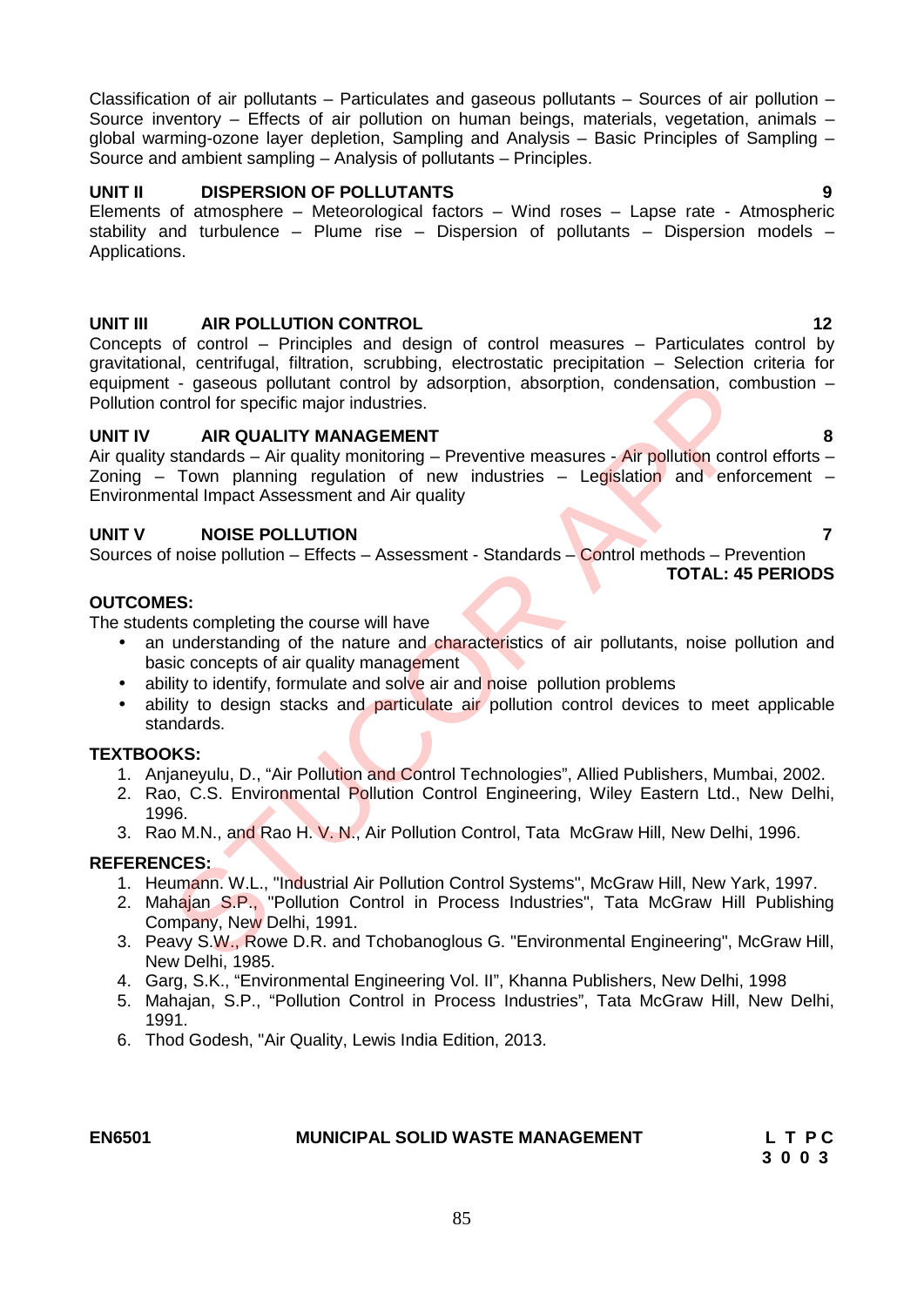# **OBJECTIVES:**

 To make the students conversant with different aspects of the types, sources, generation, storage, collection, transport, processing and disposal of municipal solid waste.

# **UNIT I SOURCES AND TYPES 8**

Sources and types of municipal solid wastes-waste generation rates-factors affecting generation, characteristics-methods of sampling and characterization; Effects of improper disposal of solid wastes-Public health and environmental effects. Elements of solid waste management –Social and Financial aspects – Municipal solid waste (M&H) rules – integrated management-Public awareness; Role of NGO's.

# **UNIT II ON-SITE STORAGE AND PROCESSING 8**

On-site storage methods – Effect of storage, materials used for containers – segregation of solid wastes – Public health and economic aspects of open storage – waste segregation and storage – case studies under Indian conditions – source reduction of waste – Reduction, Reuse and Recycling.

# **UNIT III COLLECTION AND TRANSFER 8**

Methods of Residential and commercial waste collection – Collection vehicles – Manpower– Collection routes – Analysis of collection systems; Transfer stations – Selection of location, operation & maintenance; options under Indian conditions – Field problems- solving.

# **UNIT IV OFF-SITE PROCESSING 12**

Objectives of waste processing – Physical Processing techniques and Equipments; Resource recovery from solid waste composting and biomethanation; Thermal processing options – case studies under Indian conditions.

# **UNIT V DISPOSAL 9**

Land disposal of solid waste; Sanitary landfills – site selection, design and operation of sanitary landfills – Landfill liners – Management of leachate and landfill gas- Landfill bioreactor– Dumpsite Rehabilitation The United States and Management Issues". McGraw Hill, New York, 1993.<br>
Inter Hotal Management Issues: A many of the United States and Management Contess and Management Contess and Commercial waste collection – Collection

# **OUTCOMES:**

The students completing the course will have

- an understanding of the nature and characteristics of municipal solid wastes and the regulatory requirements regarding municipal solid waste management
- ability to plan waste minimisation and design storage, collection, transport, processing and disposal of municipal solid waste

# **TEXTBOOKS:**

- 1. Tchobanoglous, G., Theisen, H. M., and Eliassen, R. "Solid. Wastes: Engineering Principles and Management Issues". McGraw Hill, New York, 1993.
- 2. Vesilind, P.A. and Rimer, A.E., "Unit Operations in Resource Recovery Engineering", Prentice Hall, Inc., 1981
- 3. Paul T Willams, "Waste Treatment and Disposal", John Wiley and Sons, 2000

# **REFERENCES:**

- 1. Government of India, "Manual on MunicipalSolid Waste Management", CPHEEO, Ministry of UrbanDevelopment, New Delhi, 2000.
- 2. Bhide A.D. and Sundaresan, B.B. "Solid Waste Management Collection", Processing and Disposal, 2001
- 3. Manser A.G.R. and Keeling A.A.," Practical Handbook of Processing and Recycling of Municipal solid Wastes", Lewis Publishers, CRC Press, 1996
- 4. George Tchobanoglous and Frank Kreith"Handbook of Solidwaste Management", McGraw Hill, New York, 2002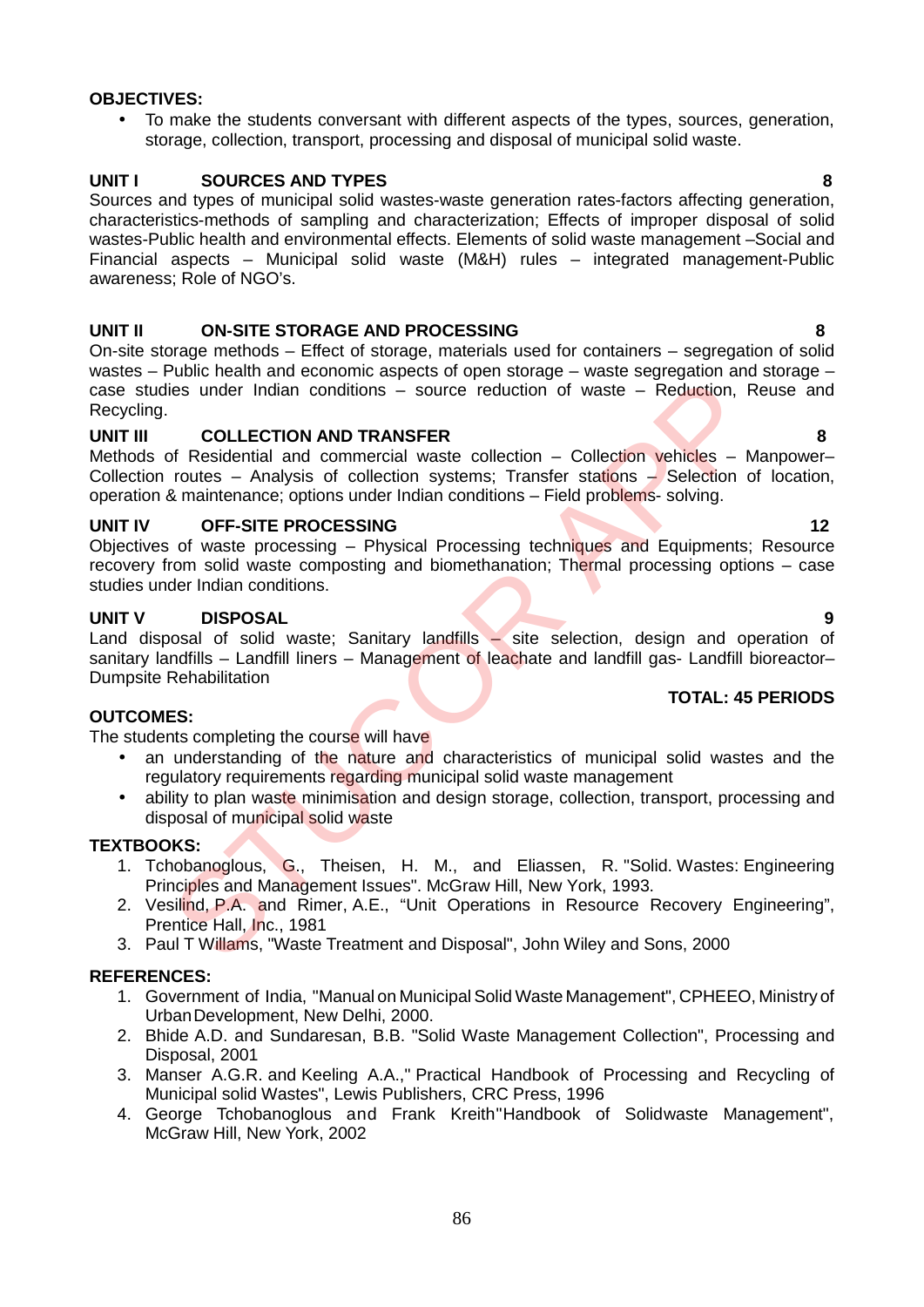### **CE6012 GROUND IMPROVEMENT TECHNIQUES L T P C**

#### **OBJECTIVES:**

 At the end of the course student is expected to identify the problematic soil and suitable suggest remedial measures to improve their behaviour.

# **UNIT I PROBLEMATIC SOIL AND IMPROVEMENT TECHNIQUES 8**

Role of ground improvement in foundation engineering – methods of ground improvement – Geotechnical problems in alluvial, lateritic and black cotton soils – Selection of suitable ground improvement techniques based on soil conditions.

### **UNIT II DEWATEREING 10**

Dewatering Techniques - Well points – Vacuum and electroosmotic methods – Seepage analysis for two – dimensional flow for fully and partially penetrated slots in homogeneous deposits - Simple cases - Design.

### **UNIT III INSITU TREATMENT OF COHESIONLESS AND COHESIVE SOILS 10**

Insitu densification of cohesion-less soils and consolidation of cohesive soils: Dynamic compaction Vibroflotation, Sand compaction piles and deep compaction. Consolidation: Preloading with sand drains, and fabric drains, Stone columns and Lime piles-installation techniques – simple design relative merits of above methods and their limitations. sign.<br>
INSITU TREATMENT OF COHESIONLESS AND COHESIVE SOILS<br>
diffication of cohesion-less coils and consolidation of cohesive solis: Dynamic<br>
diffication Sand compaction piles and deep compaction. Consolidation: Preleading<br>

### **UNIT IV EARTH REINFORCEMENT 9**

Concept of reinforcement – Types of reinforcement material – Reinforced earth wall – Mechanism – simple design - applications of reinforced earth. Role of Geotextiles in filtration, drainage, separation, road works and containment.

### **UNIT V GROUT TECHNIQUES 8**

Types of grouts – Grouting equipments and machinery – injection methods – Grout monitoring – stabilization with cement, lime and chemicals – stabilization of expansive soil.

# **TOTAL: 45 PERIODS**

#### **OUTCOMES:**

 Student will be in a position to identify and evaluate the deficiencies if any in the deposits of a project area and capable of providing alternate methods to improve its character suitable to the project so that the structures built will be stable and serve.

#### **TEXTBOOKS:**

- 1. Purushothama Raj. P, "Ground Improvement Techniques", Firewall Media, 2005.
- 2. Koerner, R.M. "Construction and Geotechnical Methods in Foundation Engineering", McGraw Hill, 1994.
- 3. Mittal.S, "An Introduction to Ground Improvement Engineering", Medtech Publisher, 2013.

- 1. Moseley, M.P., "Ground Improvement Blockie Academic and Professional", Chapman and Hall, Glasgow, 1998.
- 2. Jones J.E.P. "Earth Reinforcement and Soil Structure", Butterworths, London, 1985.
- 3. Winterkorn, H.F. and Fang, H.Y. "Foundation Engineering Hand Book". Van Nostrand Reinhold, 1994.
- 4. Das, B.M. "Principles of Foundation Engineering" 7<sup>th</sup> edition, Cengage learning, 2010.
- 5. Coduto, D.P. "Geotechnical Engineering Principles and Practices", Prentice Hall of India Pvt.Ltd. New Delhi, 2011.
- 6. Koerner, R.M. "Designing with Geosynthetics" 4th Edition,Prentice Hall, Jersey, 1999.
- 7. IS9759 : 1981 "Guidelines for Dewatering During Construction",Bureau of Indian Standards, New Delhi, Reaffirmed 1999
- 8. IS15284(Part 1): 2003 "Design and Construction for Ground Improvement Guidelines" (Stone Column), Bureau of Indian Standards, New Delhi, 2003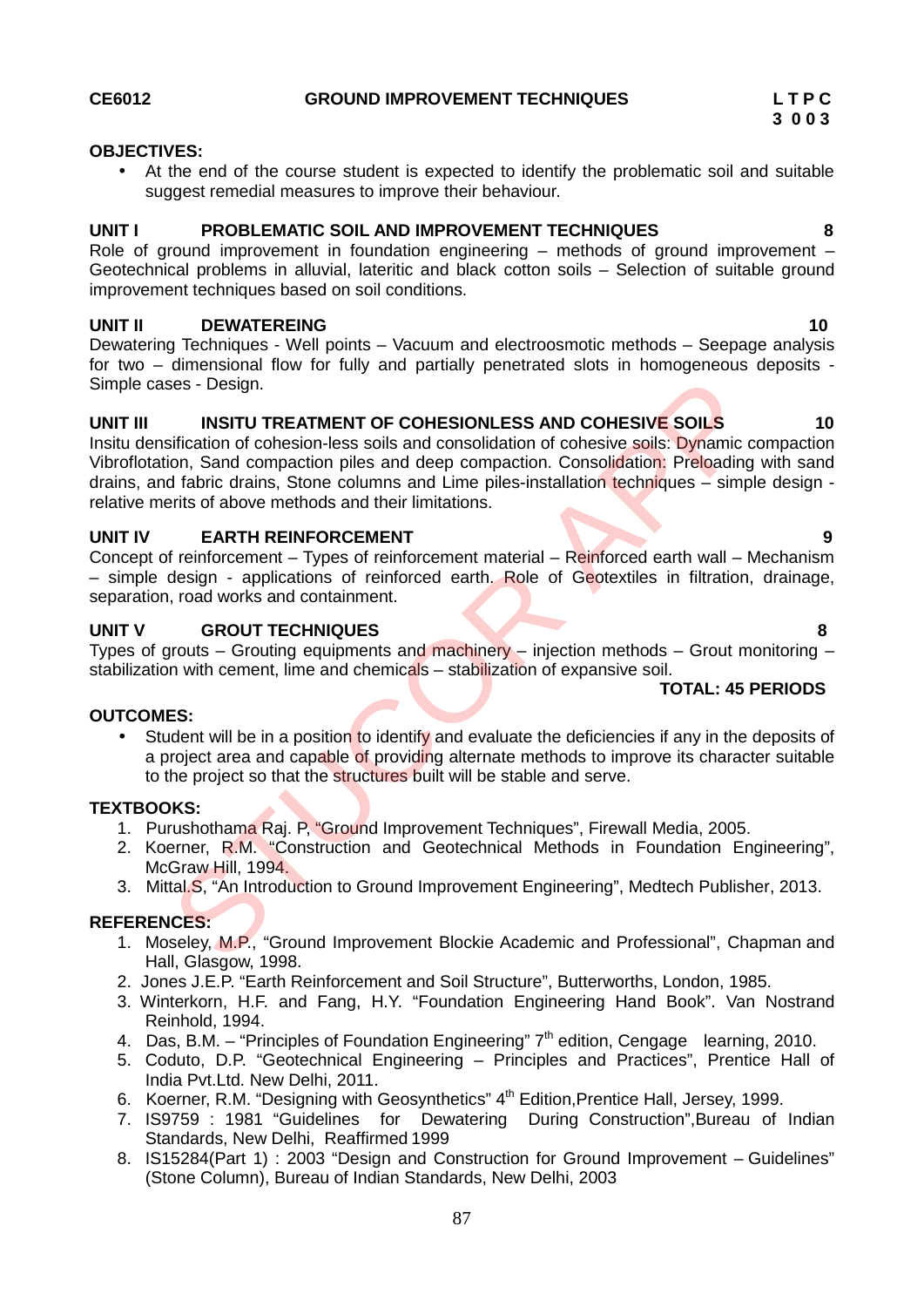# **GE6083 DISASTER MANAGEMENT L T P C**

# **OBJECTIVES:**

- To provide students an exposure to disasters, their significance and types.
- To ensure that students begin to understand the relationship between vulnerability, disasters, disaster prevention and risk reduction
- To gain a preliminary understanding of approaches of Disaster Risk Reduction (DRR)
- To enhance awareness of institutional processes in the country and<br>• To develop rudimentary ability to respond to their surroundings with
- To develop rudimentary ability to respond to their surroundings with potential disaster response in areas where they live, with due sensitivity

# **UNIT I INTRODUCTION TO DISASTERS 9**

Definition: Disaster, Hazard, Vulnerability, Resilience, Risks - Disasters: Types of disasters -Earthquake, Landslide, Flood, Drought, Fire etc - Classification, Causes, Impacts including social, economic, political, environmental, health, psychosocial, etc.- Differential impacts- in terms of caste, class, gender, age, location, disability - Global trends in disasters: urban disasters, pandemics, complex emergencies, Climate change- Dos and Don'ts during various types of **Disasters** INTRODUCTION TO DISASTERS<br>
Disaster, Hazard, Vulnerability, Resilience, Risks – Disasters: Types of c, Landslide, Flood, Drought, Fire etc - Classification, Classes Inpacts include, Disaster, papelitical, environmental, he

# **UNIT II APPROACHES TO DISASTER RISK REDUCTION (DRR) 9**

Disaster cycle - Phases, Culture of safety, prevention, mitigation and preparedness community based DRR, Structural- nonstructural measures, Roles and responsibilities of- community, Panchayati Raj Institutions/Urban Local Bodies (PRIs/ULBs), States, Centre, and other stakeholders- Institutional Processess and Framework at State and Central Level- State Disaster Management Authority(SDMA) – Early Warning System – Advisories from Appropriate Agencies.

# **UNIT III INTER-RELATIONSHIP BETWEEN DISASTERS AND DEVELOPMENT 9**

Factors affecting Vulnerabilities, differential impacts, impact of Development projects such as dams, embankments, changes in Land-use etc.- Climate Change Adaptation- IPCC Scenario and Scenarios in the context of India - Relevance of indigenous knowledge, appropriate technology and local resources.

# **UNIT IV DISASTER RISK MANAGEMENT IN INDIA 9**

Hazard and Vulnerability profile of India, Components of Disaster Relief: Water, Food, Sanitation, Shelter, Health, Waste Management, Institutional arrangements (Mitigation, Response and Preparedness, Disaster Management Act and Policy - Other related policies, plans, programmes and legislation – Role of GIS and Information Technology Components in Preparedness, Risk Assessment, Response and Recovery Phases of Disaster – Disaster Damage Assessment.

## **UNIT V DISASTER MANAGEMENT: APPLICATIONS AND CASE STUDIES AND FIELD WORKS 9**

Landslide Hazard Zonation: Case Studies, Earthquake Vulnerability Assessment of Buildings and Infrastructure: Case Studies, Drought Assessment: Case Studies, Coastal Flooding: Storm Surge Assessment, Floods: Fluvial and Pluvial Flooding: Case Studies; Forest Fire: Case Studies, Man Made disasters: Case Studies, Space Based Inputs for Disaster Mitigation and Management and field works related to disaster management.

# **TOTAL: 45 PERIODS**

# **OUTCOMES:**

The students will be able to

- Differentiate the types of disasters, causes and their impact on environment and society
- Assess vulnerability and various methods of risk reduction measures as well as mitigation.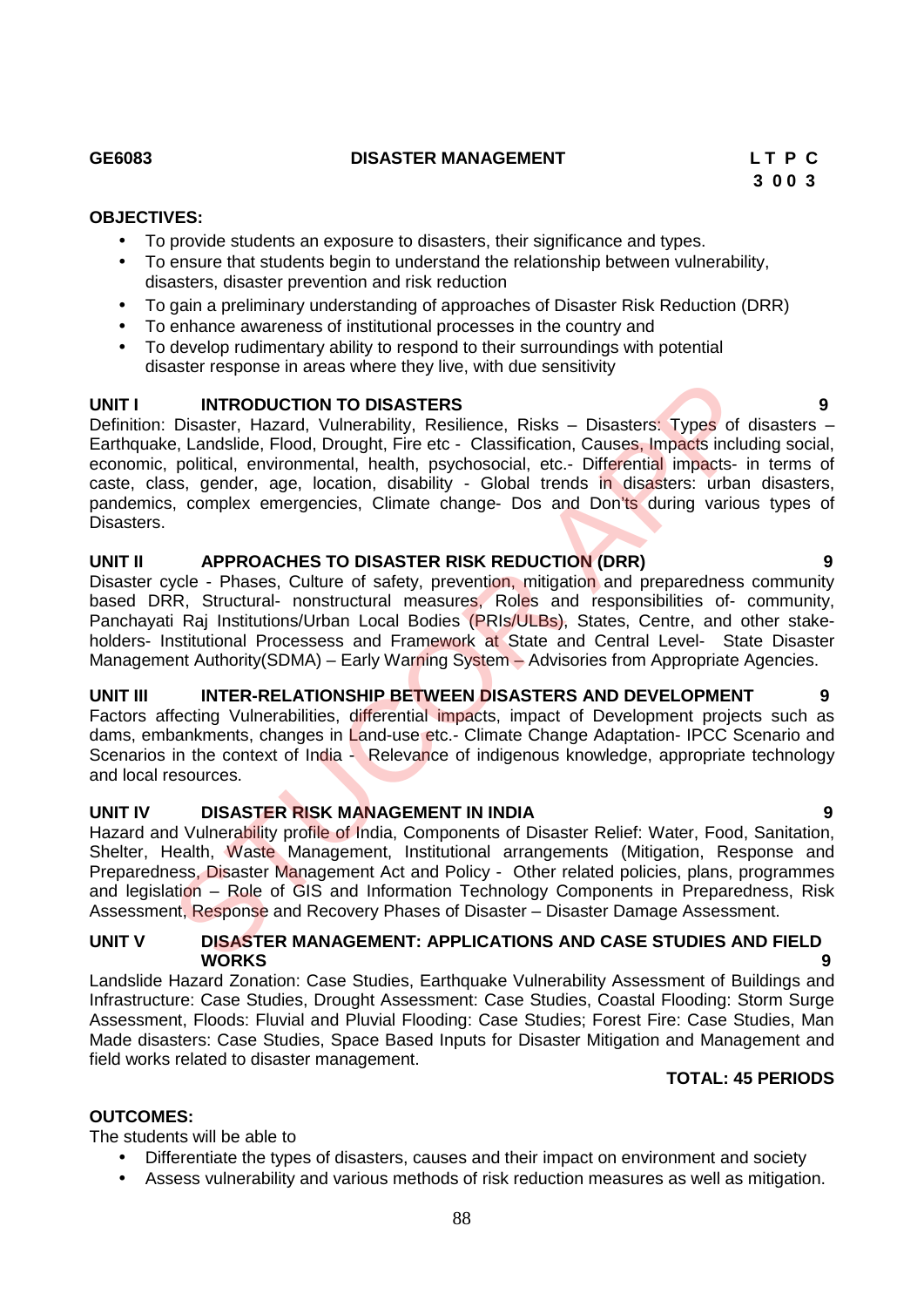Draw the hazard and vulnerability profile of India, Scenarious in the Indian context, Disaster damage assessment and management.

# **TEXTBOOKS:**

- 1. Singhal J.P. "Disaster Management", Laxmi Publications, 2010. ISBN-10: 9380386427 ISBN-13: 978-9380386423
- 2. Tushar Bhattacharya, "Disaster Science and Management", McGraw Hill India Education Pvt. Ltd., 2012. **ISBN-10:** 1259007367, **ISBN-13:** 978-1259007361]
- 3. Gupta Anil K, Sreeja S. Nair. Environmental Knowledge for Disaster Risk Management, NIDM, New Delhi, 2011
- 4. Kapur Anu Vulnerable India: A Geographical Study of Disasters, IIAS and Sage Publishers, New Delhi, 2010.

# **REFERENCES**

- 1. Govt. of India: Disaster Management Act , Government of India, New Delhi, 2005
- 2. Government of India, National Disaster Management Policy,2009.

# **CE6013 BRIDGE STRUCTURES LT P C**

### **OBJECTIVES:**

• To make the student to know about various bridge structures, selection of appropriate bridge structures and design it for given site conditions.

### **UNIT I INTRODUCTION 9**

History of Bridges - Components of a Bridge and its definitions- Classification of Road Bridges -Selection of Site and Initial Decision Process - Survey and Alignment; Geotechnical Investigations and Interpretations. River Bridge: Selection of Bridge site and planning - Collection of Bridge design data - Hydrological calculation

Road Bridges - IRC codes - Standard Loading for Bridge Design - Influence lines for statically determinate structures - I.L. for statically indeterminate structures - Transverse distribution of Live loads among deck longitudinal - Load combinations for different working state and limit state designs

Railway Bridges: Loadings for Railway Bridges; Railroad data. Pre-design considerations; - Railroad vs. Highway bridges.

# **UNIT II SUPERSTRUCTURES 9**

Selection of main bridge parameters, design methodologies -Choices of superstructure types; Orthotropic plate theory, load + techniques - Grillage analysis - Finite element analysis - Different types of superstructure (RCC and PSC); Longitudinal Analysis of Bridge.- Transverse Analysis of Bridge- Temperature Analysis-Distortional Analysis-Effects of Differential settlement of supports- Reinforced earth structures **ISSUE STRUCTURES**<br> **ISSUE STRUCTURES**<br> **ISSUE STRUCTURES**<br> **ISSUE STRUCTURES**<br> **ISSUE STRUCTURES**<br> **ISSUE STRUCTURES**<br>
INTRODUCTION<br>
INTRODUCTION<br>
INTRODUCTION<br> **ENGINES**<br> **ENGINES**<br> **ENGINES**<br> **ENGINES**<br> **ENGINES**<br> **ENGI** 

# **UNIT III DESIGN OF STEEL BRIDGES 9**

Design of Truss Bridges – Design of Plate girder bridges.

# **UNIT IV DESIGN OF RC AND PSC BRIDGES 9**

Design of slab bridges – Girder bridges – PSC bridges

### **UNIT V SUBSTRUCTURE, BEARINGS AND DECK JOINTS, PARAPETS AND RAILINGS 9**

Substructure **-** Pier; Abutment - Wing walls- Importance of Soil-Structure Interaction - Types of foundations - Open foundation- Pile foundation- Well foundation- Simply supported bridge- Continuous Bridge - Bearings and Deck Joints - Different types of bridge bearings and expansion joints - Parapets and Railings for Highway Bridges

# **TOTAL: 45 PERIODS**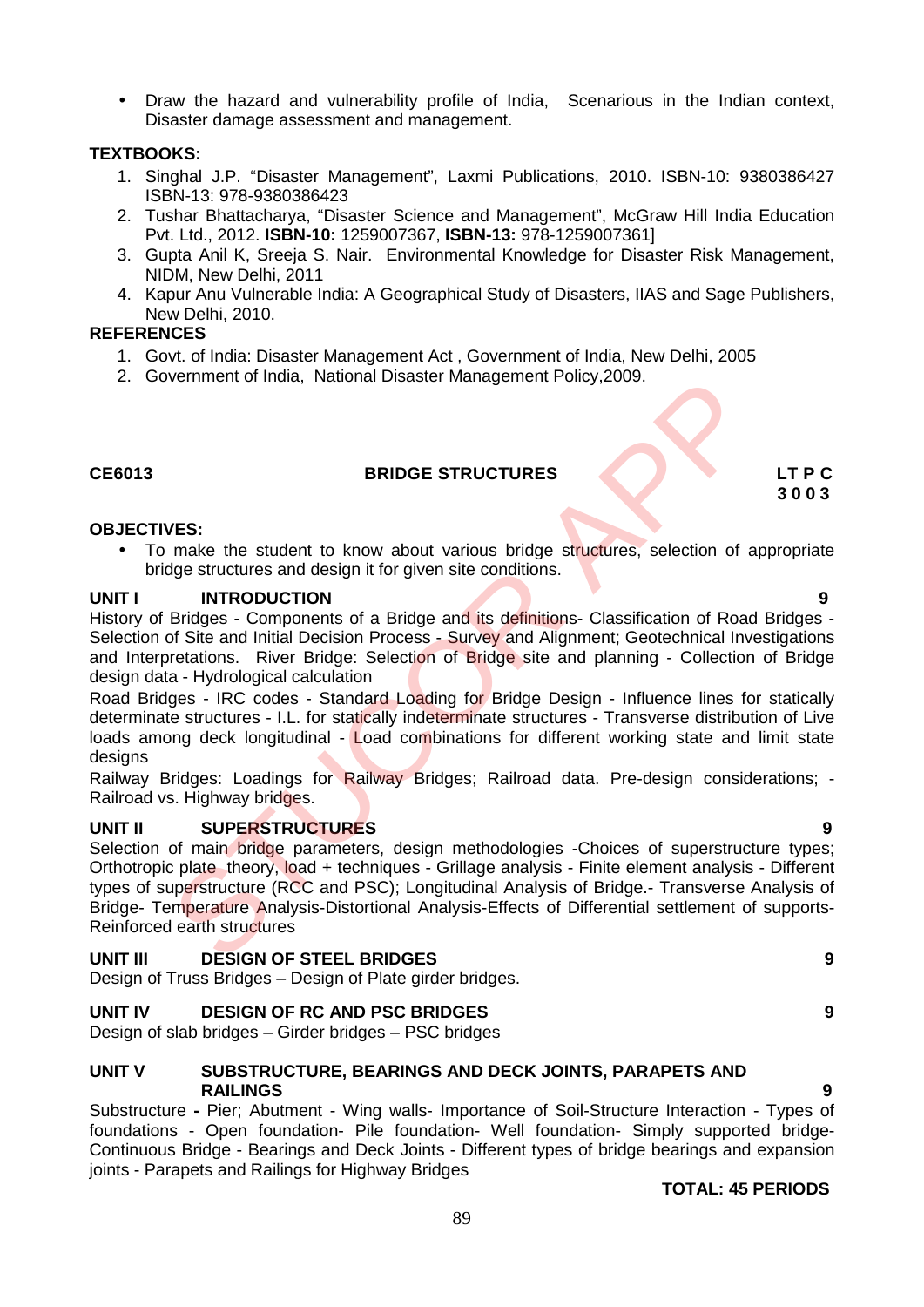# **OUTCOMES:**

- To develop an understanding of an appreciation for basic concepts in proportioning and design of bridges in terms of aesthetics, geographical location and functionality.
- To help the student develop an intuitive feeling about the sizing of bridge elements, ie., develop a clear understanding of conceptual design
- To understand the load flow mechanism and identify loads on bridges.
- To carry out a design of bridge starting from conceptual design, selecting suitable bridge, geometry to sizing of its elements.

# **TEXTBOOKS:**

- 1. Johnson Victor D., "Essentials of Bridge Engineering", Oxford and IBH Publishing Co., New Delhi, 1990.
- 2. Jagadeesh .T.R. and Jayaram.M.A., "Design of Bridge Structures", Prentice Hall of India Pvt. Ltd, Learning Pvt. Ltd., 2013

### **REFERENCES:**

- 1. Phatak D.R., "Bridge Engineering", Satya Prakashan, New Delhi, 1990.
- 2. Ponnuswamy S., "Bridge Engineering", Tata McGraw-Hill, New Delhi, 1996.
- 3. Rajagopalan. N. "Bridge Superstructure", Alpha Science International, 2006

**OBJECTIVES:**

# **CE6014 STORAGE STRUCTURES LT P C**

# **3 0 0 3**

• To introduce the student to basic theory and concepts of design of storage structures like steel and concrete tanks, bunkers and silos.

# **UNIT I STEEL WATER TANKS 9**

Design of rectangular riveted steel water tank – Tee covers – Plates – Stays –Longitudinal and transverse beams – Design of staging – Base plates – Foundation and anchor bolts – Design of pressed steel water tank – Design of stays – Joints – Design of hemispherical bottom water tank – side plates – Bottom plates – joints – Ring girder – Design of staging and foundation. Webm, 1990;<br>
Webm, 1990;<br>
The Cassimon Manuson of Bridge Structures", Prentice H<br>
Ltd, Learning Pvt. Ltd., 2013<br>
CCS:<br>
CCS:<br>
Stak D.R., "Bridge Engineering", Satya Prakashan, New Delhi, 1990.<br>
Innuswamy S., "Bridge Enginee

# **UNIT II CONCRETE WATER TANKS 9**

Design of Circular tanks – Hinged and fixed at the base – IS method of calculating shear forces and moments – Hoop tension – Design of intze tank – Dome – Ring girders – Conical dome – Staging – Bracings – Raft foundation – Design of rectangular tanks – Approximate methods and IS methods – Design of under ground tanks – Design of base slab and side wall – Check for uplift.

# **UNIT III STEEL BUNKERS AND SILOS 9**

Design of square bunker – Jansen's and Airy's theories – IS Codal provisions – Design of side plates – Stiffeners – Hooper – Longitudinal beams – Design of cylindrical silo – Side plates – Ring girder – stiffeners.

# **UNIT IV CONCRETE BUNKERS AND SILOS 9**

Design of square bunker – Side Walls – Hopper bottom – Top and bottom edge beams – Design of cylindrical silo – Wall portion – Design of conical hopper – Ring beam at junction

# **UNIT V PRESTRESSED CONCRETE WATER TANKS 9**

Principles of circular prestressing – Design of prestressed concrete circular water tanks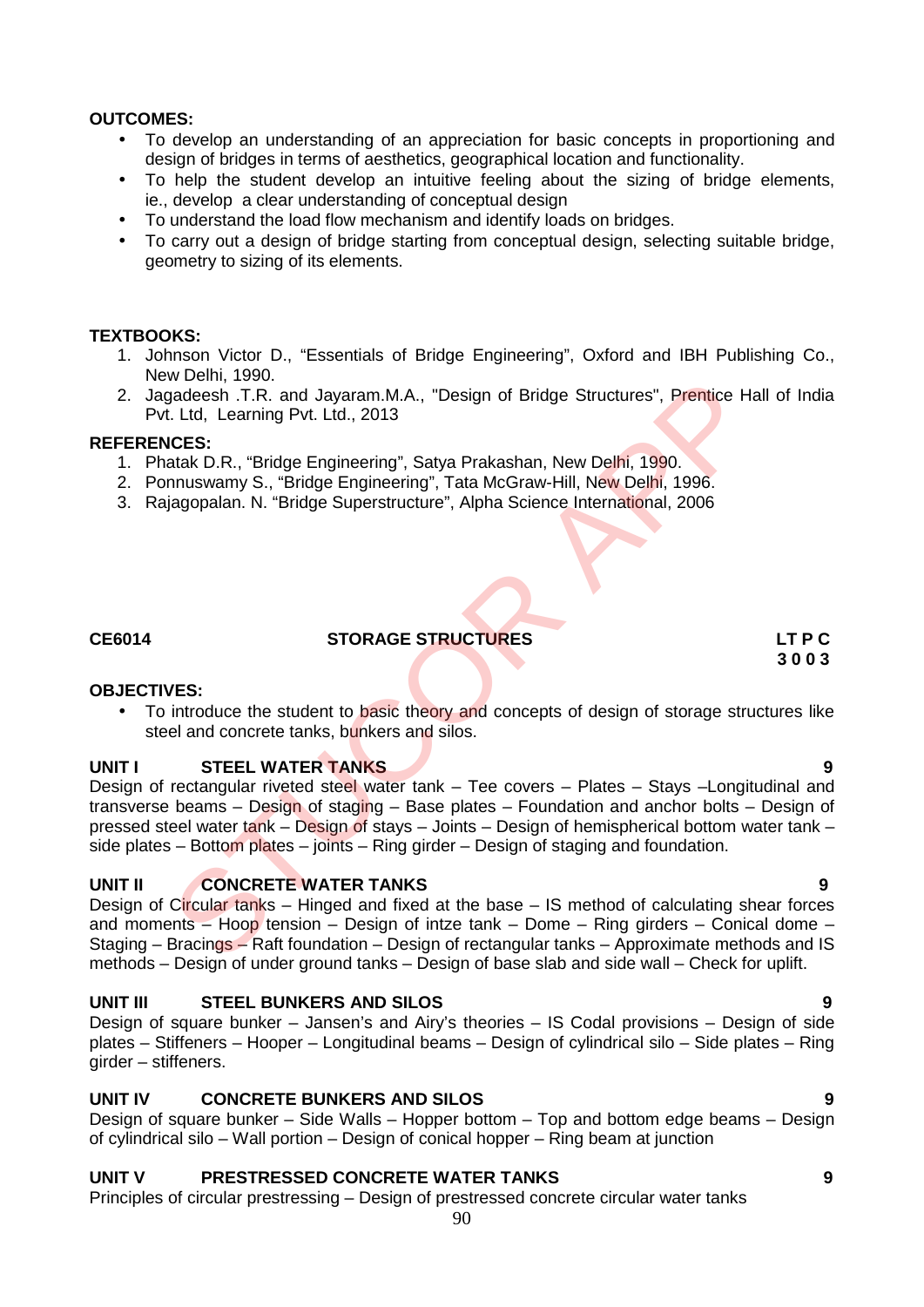rudimentary principles of designing tall buildings as per the existing codes.

**OUTCOMES:** At the end of the course the student shall be able to design concrete and steel material

# **TEXTBOOKS:**

storage structures.

- 1. Rajagopalan K., "Storage Structures", Tata McGraw Hill, New Delhi, 1998.
- 2. Krishna Raju N., "Advanced Reinforced Concrete Design", CBS Publishers and Distributors, New Delhi, 1998.

# **REFERENCES:**

- 1. Punmia B.C, Ashok Kumar Jain, Arun K.Jain, "R.C.C. Designs Reinforced Concrete Structures", Laxmi Publications Pvt. Ltd., New Delhi, 2006.
- 2. Gambhir.M.L., "Design of Reinforced Concrete Structures", Prentice Hall of India Private Limited, 2012.

# **CE6015 TALL BUILDINGS L T P C**

# **OBJECTIVES:**

• The design aspects and analysis methodologies of tall buildings will be introduced. The stability analysis of tall buildings is another important objective of this course.

# **UNIT I DESIGN CRITERIA AND MATERIALS 9**

Development of High Rise Structures - General Planning Considerations - Design philosophies -Materials used for Construction - High Strength Concrete - High Performance Concrete - Self Compacting Concrete - Glass - High Strength Steel monin.with, "Design of Reinforced Concrete Structures", Prenice Hall of Indeed, 2012.<br>
TALL BUILDINGS<br>
TALL BUILDINGS<br>
TALL BUILDINGS<br>
DESIGN CRITERIA AND MATERIALS<br>
DESIGN CRITERIA AND MATERIALS<br>
USES ON CRITERIA AND MATE

# **UNIT II LOADING 9**

Gravity Loading - Dead Load - Live Load - Live load reduction technique - Impact Load - Construction Load - Sequential Loading. Lateral Loading - Wind load - Earthquake Load. Combination of Loads.

# **UNIT III BEHAVIOUR OF VARIOUS STRUCTURAL SYSTEMS 9**

Factors affecting growth, Height and Structural form. High rise behaviour of Various structural systems - Rigid frames, braced frames, Infilled frames, shear walls, coupled shear walls, wallframes, tubular structures, cores, outrigger - braced and hybrid mega systems.

# **UNIT IV ANALYSIS AND DESIGN 9**

Modeling for approximate analysis, Accurate analysis and reduction techniques, Analysis of buildings as total structural system considering overall integrity and major subsystem interaction, Analysis for member forces, drift and twist, computerised general three dimensional analysis.

# **UNIT V STABILITY OF TALL BUILDINGS 9**

Overall buckling analysis of frames, wall-frames, Approximate methods, second order effects of gravity of loading, P-Delta analysis, simultaneous first-order and P-Delta analysis, Translational, Torsional instability, out of plumb effects, stiffness of member in stability, effect of foundation rotation.

 At the end of this course the student should have an understanding on the behaviour of tall buildings subjected to lateral building. The students should have knowledge about the

# **TOTAL: 45 PERIODS**

# **TEXTBOOKS:**

**OUTCOMES:**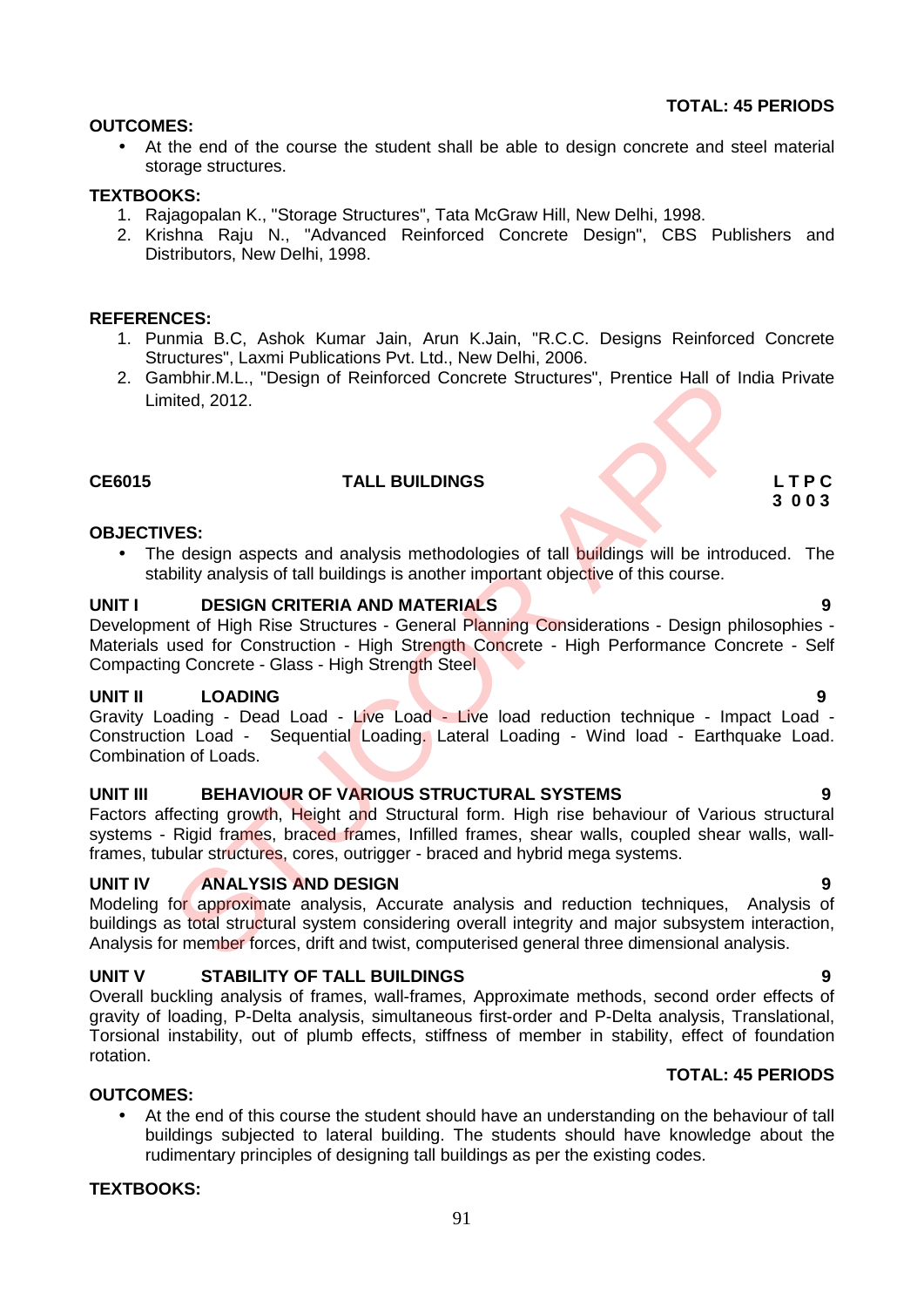- 1. Bryan Stafford Smith, Alex coull, "Tall Building Structures, Analysis and Design", John Wiley and Sons, Inc., 1991.
- 2. Taranath B.S., "Structural Analysis and Design of Tall Buildings", McGraw Hill, 2011.

# **REFERENCES:**

- 1. Lin.T.Y, Stotes Burry.D, "Structural Concepts and systems for Architects and Engineers", John Wiley, 1988.
- 2. Lynn S.Beedle, "Advances in Tall Buildings", CBS Publishers and Distributors, Delhi, 1986.
- 3. Wolfgang Schueller "High Rise Building Structures", John Wiley and Sons, New York 1977.

# **CE6016 PREFABRICATED STRUCTURES L T P C**

# **3 0 0 3**

# **OBJECTIVES:**

 To impart knowledge to students on modular construction, industrialised construction and design of prefabricated elements and construction methods. VES:<br>
Sign of prefabricated elements and construction, industrialised construction<br>
isign of prefabricated elements and construction methods.<br>
INTRODUCTION<br>
prefabrication – Principles – Materials – Modular coordination –

# **UNIT I INTRODUCTION 9**

Need for prefabrication – Principles – Materials – Modular coordination – Standarization – Systems – Production – Transportation – Erection.

# **UNIT II PREFABRICATED COMPONENTS 9**

Behaviour of structural components – Large panel constructions – Construction of roof and floor slabs – Wall panels – Columns – Shear walls

# **UNIT III DESIGN PRINCIPLES 9**

Disuniting of structures- Design of cross section based on efficiency of material used – Problems in design because of joint flexibility – Allowance for joint deformation.

# **UNIT IV JOINT IN STRUCTURAL MEMBERS 9**

Joints for different structural connections – Dimensions and detailing – Design of expansion joints

# **UNIT V DESIGN FOR ABNORMAL LOADS 9**

Progressive collapse – Code provisions – Equivalent design loads for considering abnormal effects such as earthquakes, cyclones, etc., - Importance of avoidance of progressive collapse.

# **OUTCOMES:**

- **TOTAL: 45 PERIODS**
- The student shall be able to design some of the prefabricated elements and also have the knowledge of the construction methods in using these elements.

# **TEXTBOOKS:**

- 1. CBRI, Building materials and components, India, 1990
- 2. Gerostiza C.Z., Hendrikson C. and Rehat D.R., "Knowledge based process planning for construction and manufacturing", Academic Press Inc., 1994

- 1. Koncz T., "Manual of precast concrete construction", Vol. I, II and III, Bauverlag, GMBH, 1976.
- 2. "Structural design manual", Precast concrete connection details, Society for the studies in the use of precast concrete, Netherland Betor Verlag, 2009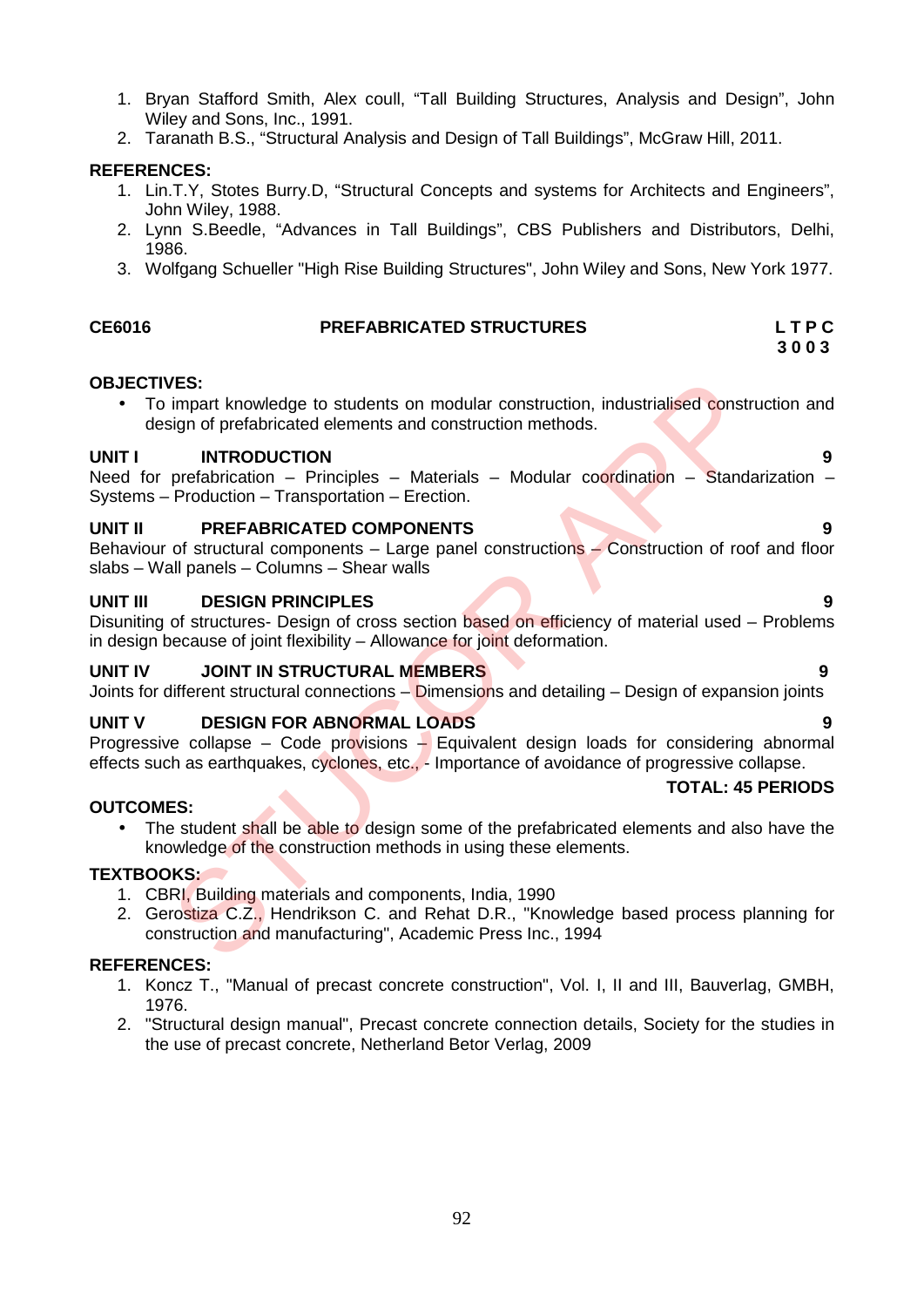#### **OBJECTIVES:**

 To make students aware of various measurement techniques and experimental planning and procedures adopted in laboratory.

#### **UNIT I STRAIN GAUGES 9**

Definition of Gauge length, sensitivity and range - Characteristics of an ideal strain gauge -Different types of mechanical strain gauges for use in metal and concrete specimens – Optical strain gauge – Acoustic strain gauge – Pneumatic strain gauge – Merits and demerits.

#### **UNIT II ELECTRICAL STRAIN GAUGES 9**

Inductance, capacitance and piezo-electric gauges – Bonded and unbounded resistance gauges and their application in stress analysis – Fixing technique and measurement of strains – Rosettes – Determination of principal strains using rosettes – Use of Murphy's construction for drawing circle of strains – Mohr's stress circle – Analytical solution.

#### **UNIT III PHOTOELASTICITY 9**

Principles – Maxwell's stress optic law – Plane and circularly polarised light and their use in photo elasticity – Polariscopes – Diffusion type, lense type and reflection type polariscopes – Isochromatics and Isoclinics – Model materials – Calibration methods for finding material fringe value – Model fringe value – Examples of beam flexure and diametrically loaded circular plates. nation or principal strains using rossence – Des or Murphy Sconstruction in<br>
Trains – Mohr's stress circle – Analytical solution.<br> **PHOTOELASTICITY**<br>
– Maxwell's stress optic law – Plane and circularly polarised light and

# **UNIT IV MODEL ANALYSIS 9**

Direct and indirect models – Laws of structural similitude – Choice of scales – Limitation of model studies - Buckingham piktheorem – Dimensional analysis – Model materials – Begg's deformeter and its use in model analysis – Simple design of models for direct and indirect model analysis.

### **UNIT V BRITTLE COATINGS 9**

Historical review – Stress Coat – Ceramic coatings – Application – Moire fringe method of stress analysis.

### **OUTCOMES:**

• Students will be able to select the appropriate strain gauges for strain measurements and they have sufficient knowledge in model analysis and predict the behaviour of prototypes.

### **TEXTBOOKS:**

- 1. T.K.Roy, "Experimental Analysis of Stress and Strains", S.Chand and Company Ltd., New Delhi, 2000
- 2. Hetenyi. M., Hand Book of Experimental Stress Analysis, John Wiley and Sons Inc., New York, 1966

#### **REFERENCES:**

- 1. J.W.Dally and W.F.Riley, "Experimental Stress Analysis", McGraw Hill Book, New York, 1990
- 2. L.S. Srinath, "Experimental Stress Analysis", Tata-McGraw Hill Book Company, New Delhi, 2001.
- 3. Sadhu Singh, "Experimental Stress Analysis", Khanna Publishers, New Delhi, 2004.

| GE6757 |  |
|--------|--|
|--------|--|

#### **GE6757 TOTAL QUALITY MANAGEMENT L T P C**

**3 0 0 3**

#### **OBJECTIVES :**

To facilitate the understanding of Quality Management principles and process.

### **UNIT I INTRODUCTION 9**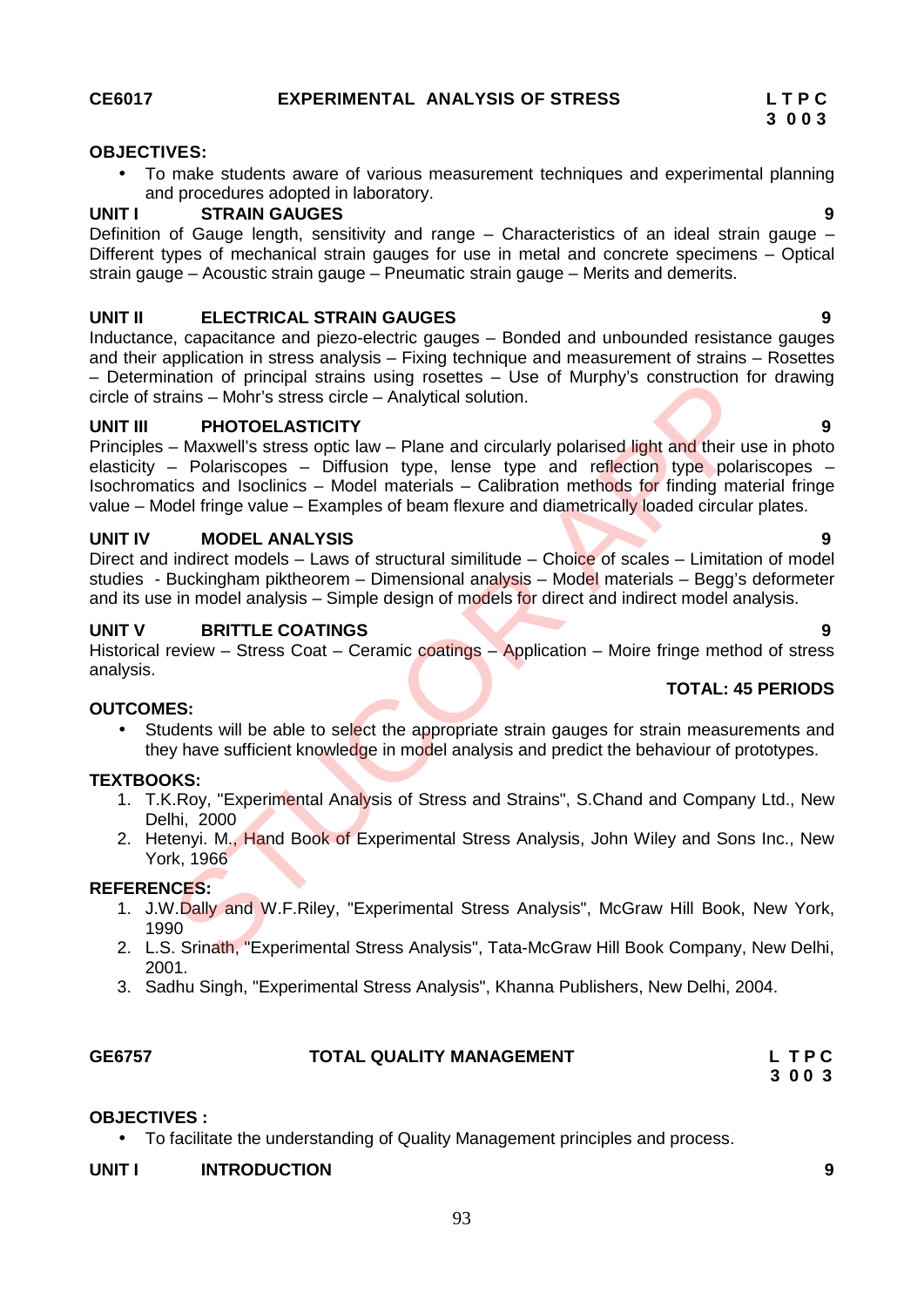Introduction - Need for quality - Evolution of quality - Definitions of quality - Dimensions of product and service quality - Basic concepts of TQM - TQM Framework - Contributions of Deming, Juran and Crosby - Barriers to TQM - Quality statements - Customer focus - Customer orientation, Customer satisfaction, Customer complaints, Customer retention - Costs of quality.

# **UNIT II TQM PRINCIPLES 9**

Leadership - Strategic quality planning, Quality Councils - Employee involvement - Motivation, Empowerment, Team and Teamwork, Quality circles Recognition and Reward, Performance appraisal - Continuous process improvement - PDCA cycle, 5S, Kaizen - Supplier partnership - Partnering, Supplier selection, Supplier Rating.

# **UNIT III TQM TOOLS AND TECHNIQUES I 9**

The seven traditional tools of quality - New management tools - Six sigma: Concepts, Methodology, applications to manufacturing, service sector including IT - Bench marking - Reason to bench mark, Bench marking process - FMEA - Stages, Types.

# **UNIT IV TQM TOOLS AND TECHNIQUES II 9**

Control Charts - Process Capability - Concepts of Six Sigma - Quality Function Development (QFD) - Taguchi quality loss function - TPM - Concepts, improvement needs - Performance measures. Mark, Bench marking process - FMEA - Stages, Types.<br>
TOM TOOLS AND TECHNIQUES II<br>
harts - Process Capability - Concepts of Six Sigma - Quality Function Deatats<br>
Araty Function 2 TPM - Concepts, improvement needs - Pe<br>
CUAL

# **UNIT V QUALITY SYSTEMS 9**

Need for ISO 9000 - ISO 9001-2008 Quality System - Elements, Documentation, Quality Auditing - QS 9000 - ISO 14000 - Concepts, Requirements and Benefits - TQM Implementation in manufacturing and service sectors..

# **OUTCOMES:**

• The student would be able to apply the tools and techniques of quality management to manufacturing and services processes.

# **TEXTBOOK:**

1. Dale H. Besterfiled, et at., "Total quality Management", Pearson Education Asia, Third Edition, Indian Reprint, 2006.

# **REFERENCES:**

- 1. James R. Evans and William M. Lindsay, "The Management and Control of Quality", 8<sup>th</sup> Edition, First Indian Edition, Cengage Learning, 2012.
- 2. Suganthi. L and Anand Samuel, "Total Quality Management", Prentice Hall (India) Pvt. Ltd., 2006.
- 3. Janakiraman. B and Gopal .R.K., "Total Quality Management Text and Cases", Prentice Hall (India) Pvt. Ltd., 2006.

# **OBJECTIVES :**

To sensitize the Engineering students to various aspects of Human Rights.

**UNIT I 9** Human Rights – Meaning, origin and Development. Notion and classification of Rights – Natural, Moral and Legal Rights. Civil and Political Rights, Economic, Social and Cultural Rights; collective / Solidarity Rights.

# **UNIT II 9**

Evolution of the concept of Human Rights Magana carta – Geneva convention of 1864. Universal Declaration of Human Rights, 1948. Theories of Human Rights.

**TOTAL: 45 PERIODS**

**GE 6084 HUMAN RIGHTS L T P C 3 0 0 3**

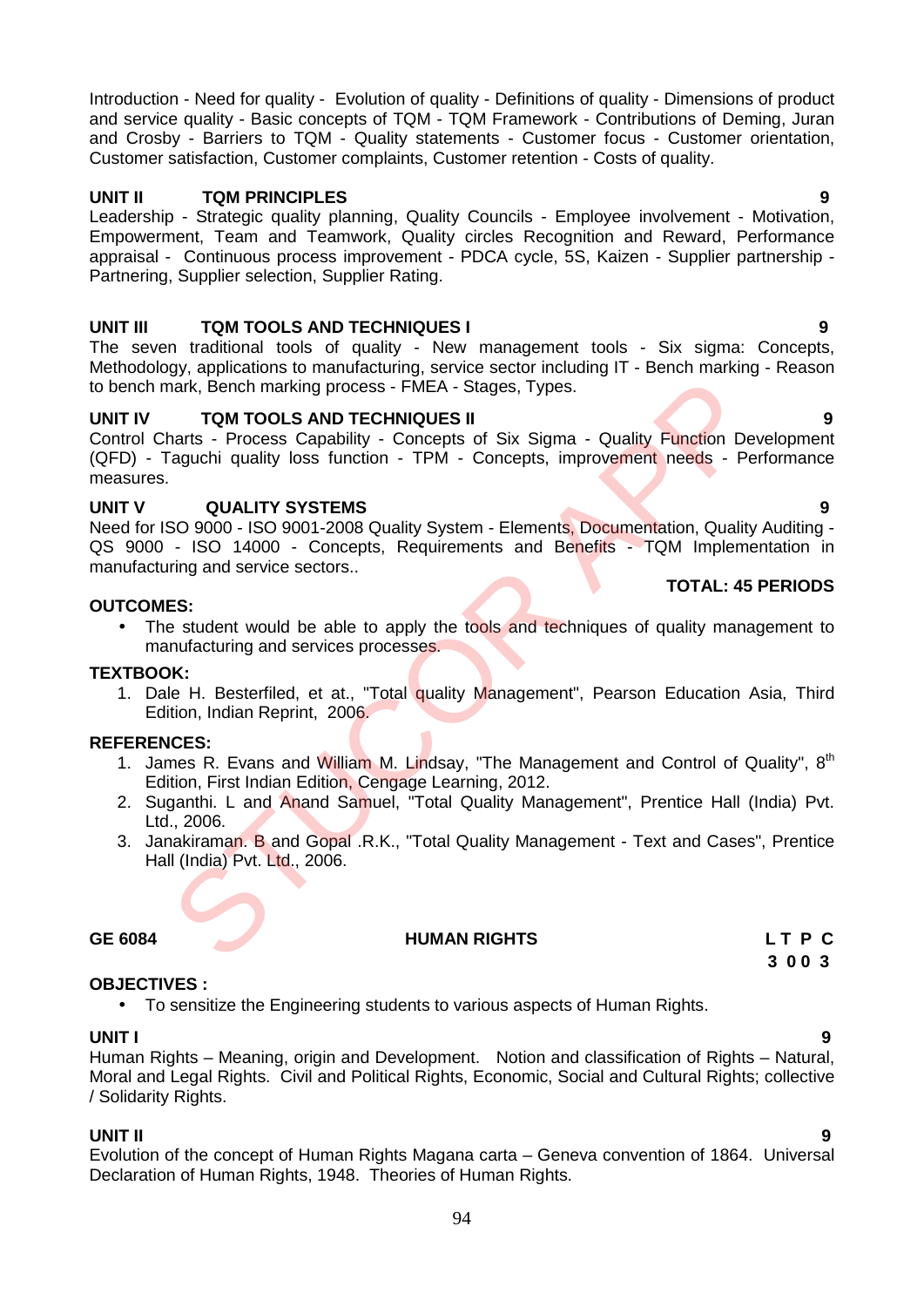# **UNIT III 9**

Theories and perspectives of UN Laws – UN Agencies to monitor and compliance.

#### **UNIT IV 9**

Human Rights in India – Constitutional Provisions / Guarantees.

**UNIT V 9** Human Rights of Disadvantaged People – Women, Children, Displaced persons and Disabled persons, including Aged and HIV Infected People. Implementation of Human Rights – National and State Human Rights Commission – Judiciary – Role of NGO's, Media, Educational Institutions, Social Movements.

### **OUTCOME :**

Engineering students will acquire the basic knowledge of human rights.

### **REFERENCES:**

- 1. Kapoor S.K., "Human Rights under International law and Indian Laws", Central Law Agency, Allahabad, 2014.
- 2. Chandra U., "Human Rights", Allahabad Law Agency, Allahabad, 2014.
- 3. Upendra Baxi, The Future of Human Rights, Oxford University Press, New Delhi

# **CE6018 COMPUTER AIDED DESIGN OF STRUCTURES LT P C**

#### **OBJECTIVES:**

• To introduce the students about computer graphics, structural analysis, design and optimization and expert systems, applications in analysis.

### **UNIT I INTRODUCTION 9**

Fundamental reason for implementing CAD - Software requirements – Hardware components in CAD system – Design process - Applications and benefits.

### **UNIT II COMPUTER GRAPHICS 9**

Graphic Software – Graphic primitives - Transformations - 2 Dimensional and 3 Dimensional transformations – Concatenation - Wire frame modeling - Solid modeling - Graphic standards - Drafting packages - Auto CAD. Netro S.K., "Human Rights under International law and Indian Laws", Cency, Allahabad, 2014.<br>
Rency, Allahabad, 2014.<br>
Rency, Allahabad, 2014.<br>
Rendra D., "Human Rights", Allahabad Law Agency, Allahabad, 2014.<br>
Paradra Baxi

#### **UNIT III STRUCTURAL ANALYSIS 9**

Principles of structural analysis - Fundamentals of finite element analysis - Concepts of finite elements – Stiffness matrix formulation – Variational Method – Weighted residual method – Problems – Conditions of convergence of functions – Analysis packages and applications.

#### **UNIT IV DESIGN AND OPTIMIZATION 9**

Principles of design of steel and RC structures - Beams and Columns - Applications to simple design problems - Optimization techniques - Algorithms - Linear programming.

#### **UNIT V EXPERT SYSTEMS 9**

Introduction to artificial intelligence - Knowledge based expert systems – Applications of KBES- Rules and decision tables - Inference mechanisms - simple applications

# **OUTCOMES:**

 Students will be able to implement ideas of computer aided design with advantages and demerits.

### **TEXTBOOKS:**

1. Groover M.P. and Zimmers E.W. Jr., "CAD/CAM, Computer Aided Design and Manufacturing", Prentice Hall of India Ltd, New Delhi, 1993.

**TOTAL: 45 PERIODS**

**3 0 0 3**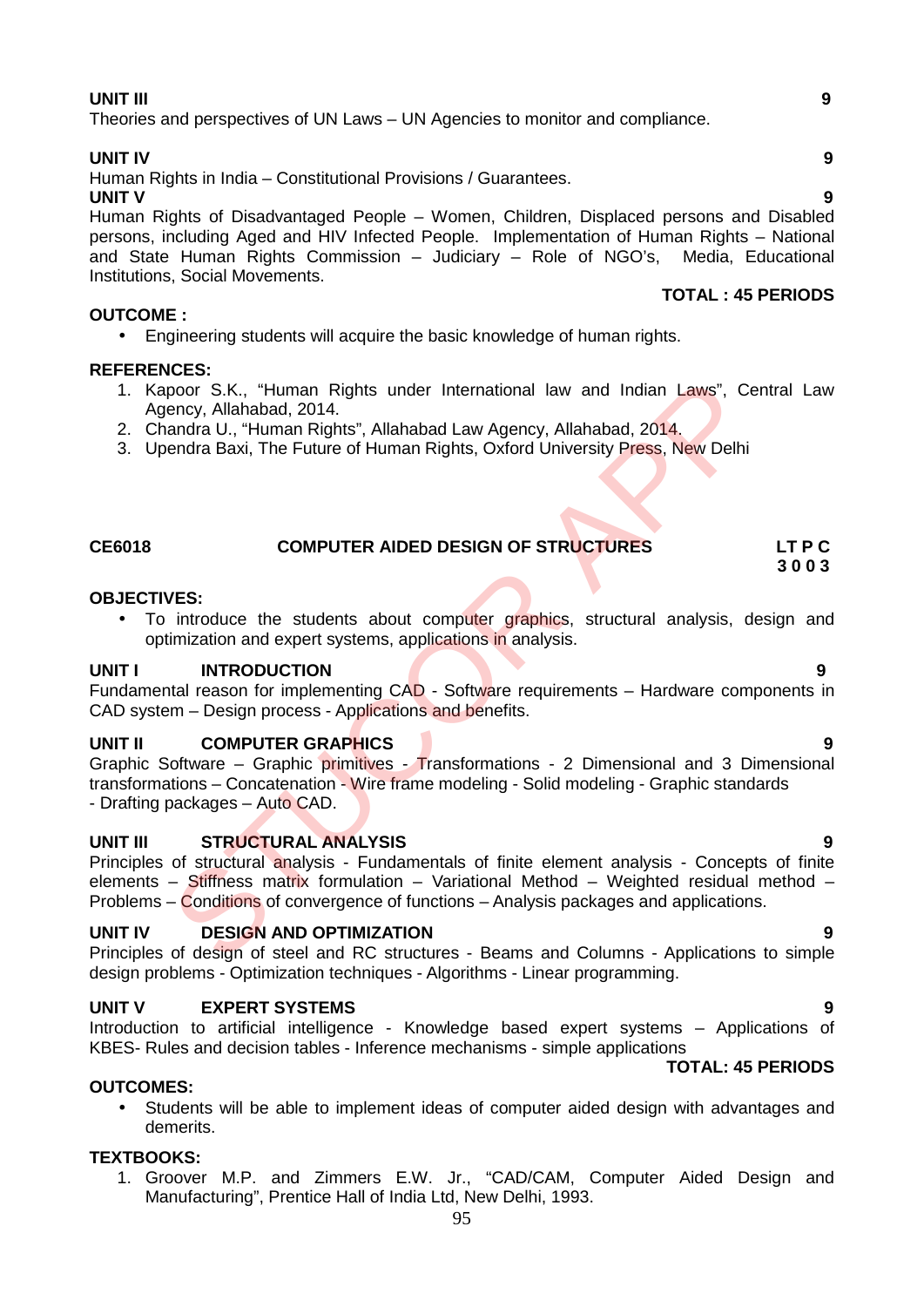2. Krishnamoorthy C.S.Rajeev S., "Computer Aided Design", Narosa Publishing House, New Delhi, 1993

# **REFERENCES:**

- 1. Harrison H.B., "Structural Analysis and Design", Part I and II Pergamon Press, Oxford, 1990.
- 2. Rao S.S., "Optimisation Theory and Applications", Wiley Eastern Limited, New Delhi, 1977.
- 3. Richard Forsyth (Ed), "Expert System Principles and Case Studies", Chapman and Hall, London, 1989.

| <b>CE6019</b>                                   | <b>INDUSTRIAL STRUCTURES</b>                                                                                                                                                                                                                                                                                                        | LTPC<br>3 0 0 3          |
|-------------------------------------------------|-------------------------------------------------------------------------------------------------------------------------------------------------------------------------------------------------------------------------------------------------------------------------------------------------------------------------------------|--------------------------|
| <b>OBJECTIVES:</b><br>structures in industries. | This course deals with some of the special aspects with respect to Civil Engineering                                                                                                                                                                                                                                                |                          |
| <b>UNIT I</b><br><b>PLANNING</b>                | Classification of industries and industrial structures - General requirements of various industries<br>- Planning and layout of buildings and components.                                                                                                                                                                           | 9                        |
| <b>UNIT II</b>                                  | <b>FUNCTIONAL REQUIREMENTS</b><br>Lighting – Ventilation - Acoustics – Fire safety – Guidelines from factories act.                                                                                                                                                                                                                 | 9                        |
| UNIT III                                        | <b>DESIGN OF STEEL STRUCTURES</b><br>Industrial roofs – Crane girders – Mills buildings – Bunkers and Silos - Chimney.                                                                                                                                                                                                              | 9                        |
| <b>UNIT IV</b><br>roofs                         | <b>DESIGN OF R.C. STRUCTURES</b><br>Corbels, Brackets and Nibs - Silos and bunkers - Chimney - Principles of folded plates and shell                                                                                                                                                                                                | 9                        |
| <b>UNIT V</b><br>- Wall panels.                 | <b>PREFABRICATION</b><br>Principles of prefabrication – Prestressed precast roof trusses - Construction of roof and floor slabs                                                                                                                                                                                                     |                          |
|                                                 |                                                                                                                                                                                                                                                                                                                                     | <b>TOTAL: 45 PERIODS</b> |
| <b>OUTCOMES:</b><br>industries.                 | At the end of this course the student shall be able to design some of the structures used in                                                                                                                                                                                                                                        |                          |
| <b>TEXTBOOKS:</b><br>Company, 2007.             | 1. Ramamrutham.S., "Design of Reinforced Concrete Structures", Dhanpat Rai Publishing<br>2. Varghese.P.C., "Limit State Design of Reinforced Concrete", Prentice Hall of India<br>Eastern Economy Editions, 2 <sup>nd</sup> Edition, 2003.<br>3. Bhavikatti.S.S., "Design of Steel Structures", J.K. International Publishing House |                          |

#### **TOTAL: 45 PERIODS**

# **OUTCOMES:**

# **TEXTBOOKS:**

- 1. Ramamrutham.S., "Design of Reinforced Concrete Structures", Dhanpat Rai Publishing Company, 2007.
- 2. Varghese.P.C., " Limit State Design of Reinforced Concrete", Prentice Hall of India Eastern Economy Editions, 2<sup>nd</sup> Edition, 2003.
- 3. Bhavikatti.S.S., " Design of Steel Structures", J.K. International Publishing House Pvt.Ltd., 2009.

- 1. Henn W. "Buildings for Industry", Vol.I and II, London Hill Books, 1995
- 2. SP32-1986, Handbook on Functional Requirements of Industrial buildings, Bureau of Indian Standards, 1990
- 3. Structural Engineering Research Centre,Course Notes on Modern Developments in the Design and Construction of Industrial Structures, Madras, 1982
- 4. Koncz.J., "Manual of Precast Construction", Vol.I and II, Bauverlay GMBH, 1971.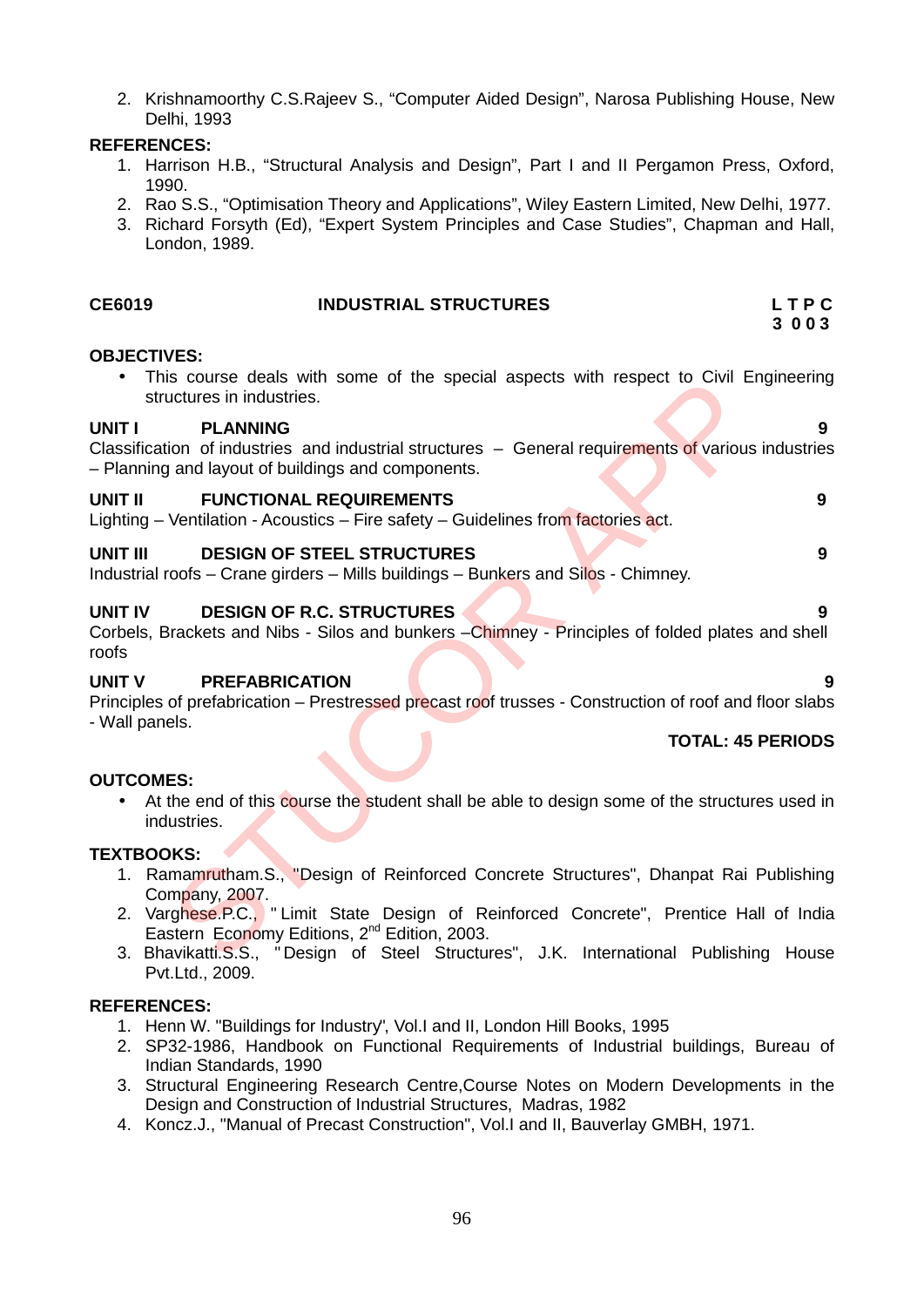# **OBJECTIVES:**

 To apprise the students about the basics of Finite Element theory, computer implementation of this theory and its practical applications.

### **UNIT I INTRODUCTION TO FINITE ELEMENT ANALYSIS AND FINITE ELEMENT FORMULATION TECHNIQUES**

Introduction - Basic Concepts of Finite Element Analysis - Introduction to Elasticity - Steps in Finite Element Analysis - Virtual Work and Variational Principle - Galerkin Method- Finite Element Method: Displacement Approach - Stiffness Matrix and Boundary Conditions.

# **UNIT II ELEMENT PROPERTIES 9**

Natural Coordinates - Triangular Elements - Rectangular Elements - Lagrange and Serendipity Elements - Solid Elements -Isoparametric Formulation - Stiffness Matrix of Isoparametric Elements Numerical Integration: One, Two and Three Dimensional

# **UNIT III ANALYSIS OF FRAME STRUCTURES 9**

Stiffness of Truss Members - Analysis of Truss - Stiffness of Beam Members - Finite Element Analysis of Continuous Beam - Plane Frame Analysis - Analysis of Grid and Space Frame.

# **UNIT IV FEM FOR TWO AND THREE DIMENSIONAL SOLIDS 9**

Constant Strain Triangle - Linear Strain Triangle - Rectangular Elements -Numerical Evaluation of Element Stiffness -Computation of Stresses, Geometric Nonlinearity and Static Condensation - Axisymmetric Element -Finite Element Formulation of Axisymmetric Element -Finite Element Formulation for 3 Dimensional Elements ENTRINGTON Translation of Automation Content Translation (The Element Approach - Stiffness Matrix and Boundary Conditions.<br> **ELEMENT PROPERTIES**<br>
Signal Elements - Rectangular Elements - Lagrange and Schoolinists.<br>
Solid E

# **UNIT V APPLICATIONS OF FEM 9**

Plate Bending Problems - Finite Elements for Elastic Stability - Finite Elements in Fluid Mechanics - Dynamic Analysis

# **OUTCOMES:**

Students will be in a position to develop computer codes for any physical problems using FE techniques.

# **TEXTBOOKS:**

- 1. Chandrupatla, T.R., and Belegundu, A.D., "Introduction to Finite Element in Engineering", Third Edition, Prentice Hall, India, 2003.
- 2. Krishnamoorthy C. S., "Finite Element Analysis Theory and Programming", Tata McGraw Hill Education, 1994
- 3. David V. Hutton,"Fundamentals of Finite Element Analysis", Tata McGraw Hill, 2004
- 4. Daryl L.Logan, "A First Course in Finite Element Method", Cengage Learning, 2012.

# **REFERENCES:**

- 1. Reddy J.N., "An Introduction to Finite Element Method", McGraw-Hill, Intl. Student Edition, 1985.
- 2. Zienkiewics, "The finite element method, Basic formulation and linear problems", Vol.1,  $4^{\text{th}}$ Edition, McGraw-Hill, Book Co., 1987
- 3. Rao S.S, "The Finite Element Method in Engineering", Pergaman Press, 2003.
- 4. Desai C.S. and. Abel J.F, "Introduction to the Finite Element Method", Affiliated East West Press, 1972.
- 5. Cook R. D.,"Concepts and Applications of Finite Element Analysis", Wiley and Sons, 1989.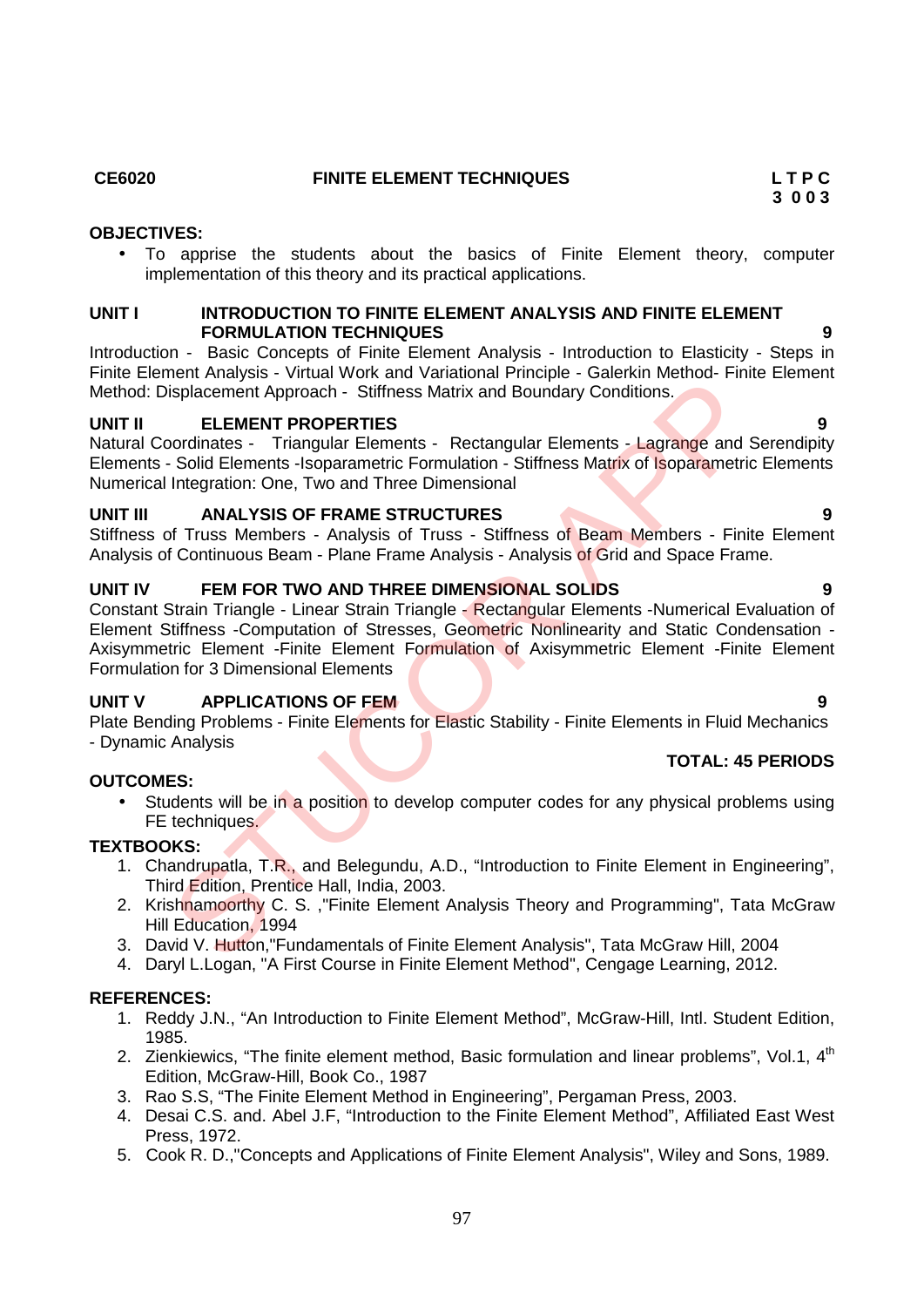# **CE6021 REPAIR AND REHABILITATION OF STRUCTURES L T P C**

# **OBJECTIVES:**

 To make the students to gain the knowledge on quality of concrete, durability aspects, causes of deterioration, assessment of distressed structures, repairing of structures and demolition procedures.

**3 0 0 3**

**TOTAL: 45 PERIODS**

### **UNIT I MAINTENANCE AND REPAIR STRATEGIES 9**

Maintenance, Repair and Rehabilitation, Facets of Maintenance, importance of Maintenance, Various aspects of Inspection, Assessment procedure for evaluating a damaged structure, causes of deterioration.

# **UNIT II STRENGTH AND DURABILITY OF CONCRETE 9**

Quality assurance for concrete – Strength, Durability and Thermal properties, of concrete -Cracks, different types, causes – Effects due to climate, temperature, Sustained elevated temperature, Corrosion - Effects of cover thickness.

### **UNIT III SPECIAL CONCRETES 9**

Polymer concrete, Sulphur infiltrated concrete, Fibre reinforced concrete, High strength concrete, High performance concrete, Vacuum concrete, Self compacting concrete, Geopolymer concrete, Reactive powder concrete, Concrete made with industrial wastes.

#### **UNIT IV TECHNIQUES FOR REPAIR AND PROTECTION METHODS 9**

Non-destructive Testing Techniques, Epoxy injection, Shoring, Underpinning, Corrosion protection techniques – Corrosion inhibitors, Corrosion resistant steels, Coatings to reinforcement, cathodic protection.

# **UNIT V REPAIR, REHABILITATION AND RETROFITTING OF STRUCTURES 9**

Strengthening of Structural elements. Repair of structures distressed due to corrosion, fire, Leakage, earthquake - DEMOLITION TECHNIQUES - Engineered demolition methods - Case studies.

#### **OUTCOMES:**

 Students must gained knowledge on quality of concrete, durability aspects, causes of deterioration, assessment of distressed structures, repairing of structures and demolition procedures. SIGNIFIERT AND DURABILITY OF CONCRETE<br>
SIGNIFIERT STRENGTH AND DURABILITY OF CONCRETE<br>
SIGNIFIERT types, causes – Effects due to climate, temperature, Sustained<br>
reception - Effects of cover trickness.<br>
SPECIAL CONCRETES<br>

# **TEXTBOOKS:**

- 1. Denison Campbell, Allen and Harold Roper, "Concrete Structures, Materials, Maintenance and Repair", Longman Scientific and Technical UK, 1991.
- 2. Allen R.T. & Edwards S.C, Repair of Concrete Structures, Blakie and Sons, UK, 1987

- 1. Shetty M.S., "Concrete Technology Theory and Practice", S.Chand and Company, 2008.
- 2. Dov Kominetzky.M.S., "Design and Construction Failures", Galgotia Publications Pvt. Ltd., 2001
- 3. Ravishankar.K., Krishnamoorthy.T.S, "Structural Health Monitoring, Repair and Rehabilitation of Concrete Structures", Allied Publishers, 2004.
- 4. CPWD and Indian Buildings Congress, Hand book on Seismic Retrofit of Buildings, Narosa Publishers, 2008**.**
- 5. Gambhir.M.L., "Concrete Technology", McGraw Hill, 2013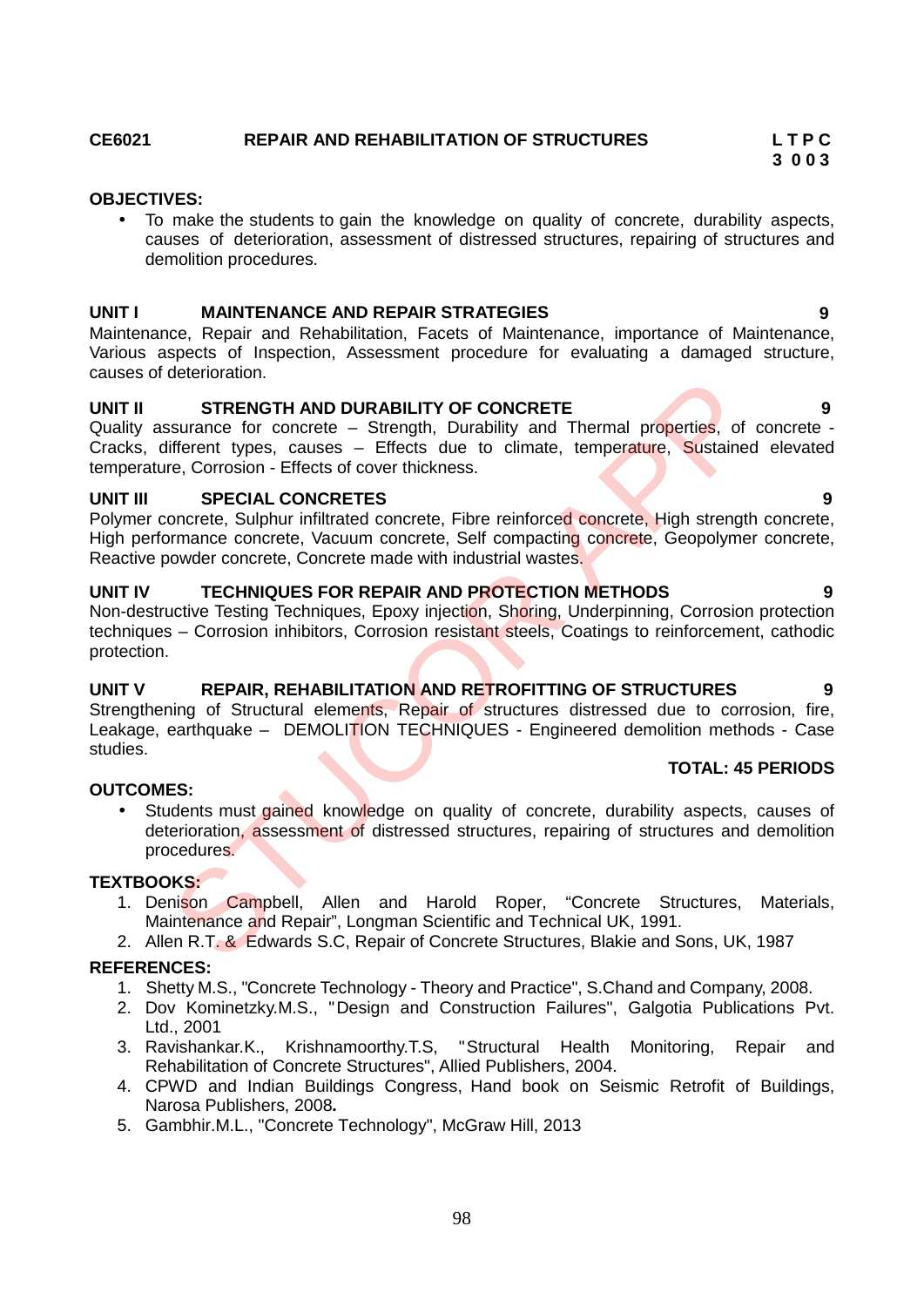# **CE6022 EARTHQUAKE GEOTECHNICAL ENGINEERING L T P C**

### **OBJECTIVES:**

- To understand the dynamics of earth and to estimate dynamic properties of soils
- To develop the site specific design spectrum for design of sub structure and evaluation of liquefaction potential.

# **UNIT I SEISMOLOGY AND EARTHQUAKES 7**

Internal Structure of the Earth – Continental Drift and Plate Tectonics – Faults – Elastic rebound theory – Different sources of Seismic Activity – Geometric Notation – Location of Earthquakes – Size of Earthquakes.

# **UNIT II DYNAMIC PROPERTIES OF SOILS 11**

Measurement of Dynamic Properties of soils - Field Tests - Low strain - Seismic Reflection -Seismic Refraction – Horizontal layering – Steady State Vibration – Spectral analysis of surface wave – Seismic cross hole – Down Hole – Up hole – tests – Laboratory tests – Resonance Column Test – Bender Element – Cyclic Tri-axial test.

# **UNIT III SEISMIC HAZARD ANALYSIS 9**

Identification and Evaluation of Earthquake Sources – Geologic Evidence – Tectonic Evidence – Historical Seismicity - Instrumental Seismicity - Deterministic Seismic Hazard Analysis -Probabilistic Seismic Hazard Analysis.

# **UNIT IV GROUND RESPONSE ANALYSIS 9**

Ground Response Analysis – One Dimensional Linear – Evaluation of Transfer Function – Uniform undamped soil on rigid rock – Uniform damped soil on Rigid Rock – Uniform damped soil on elastic rock – layered damped soil on elastic rock – Equivalent linear Approximation – Deconvolution.

# **UNIT V LIQUEFACTION ANALYSIS 9**

Liquefaction – Flow liquefaction – Cyclic Mobility – Evaluation of liquefaction Hazards – Liquefaction Susceptibility – Criteria – Historical Geologic – Compositional – State – Evaluation of Initiation of Liquefaction – Cyclic stress approach – Characterization of Liquefaction Resistance – SPT Test – Various correction factor – Factor of Safety. Miqualeos.<br>
IMPINAMIC PROPERTIES OF SOILS<br>
EMANIC PROPERTIES OF SOILS<br>
Eeraction - Horizontal layering - Steady State Vibration - Spectral analysis<br>
eismic cross hole - Down Hole - Up hole - tests - Laboratory tests - F<br>
S

#### **OUTCOMES:**

• Students are able to perform site specific response analysis to develop design spectra and to do detailed liquefaction analysis using SPT data.

# **TEXTBOOKS:**

- 1. Krammer S.L., "Geotechnical Earthquake Engineering", Prentice Hall, International Series, Pearson Education Inc and Donling Kindersley Publishing Inc. 2013
- 2. Roberto Villaverde, "Fundamental Concepts of Earthquake Engineering",CRC Press Taylor & Francis Group, 2009.

# **REFERENCES:**

- 1. Kameswara Rao, N.S.V., "Dynamics soil tests and applications", Wheeler Publishing New Delhi, 2000.
- 2. Kameswara Rao, "Vibration Analysis and Foundation Dynamics", Wheeler Publishing, New Delhi, 1998.
- 3. McGuire, R.K. "Seismic Hazard and Risk Analysis Earthquake Engineering" Research Institute, 2004.
- 4. Mahanti, N.C. Samal, S.K. Datta, P. Nag.N.K., "Diaster Management", Narosa Publishing House, New Delhi, India, 2006.

**3 0 0 3**